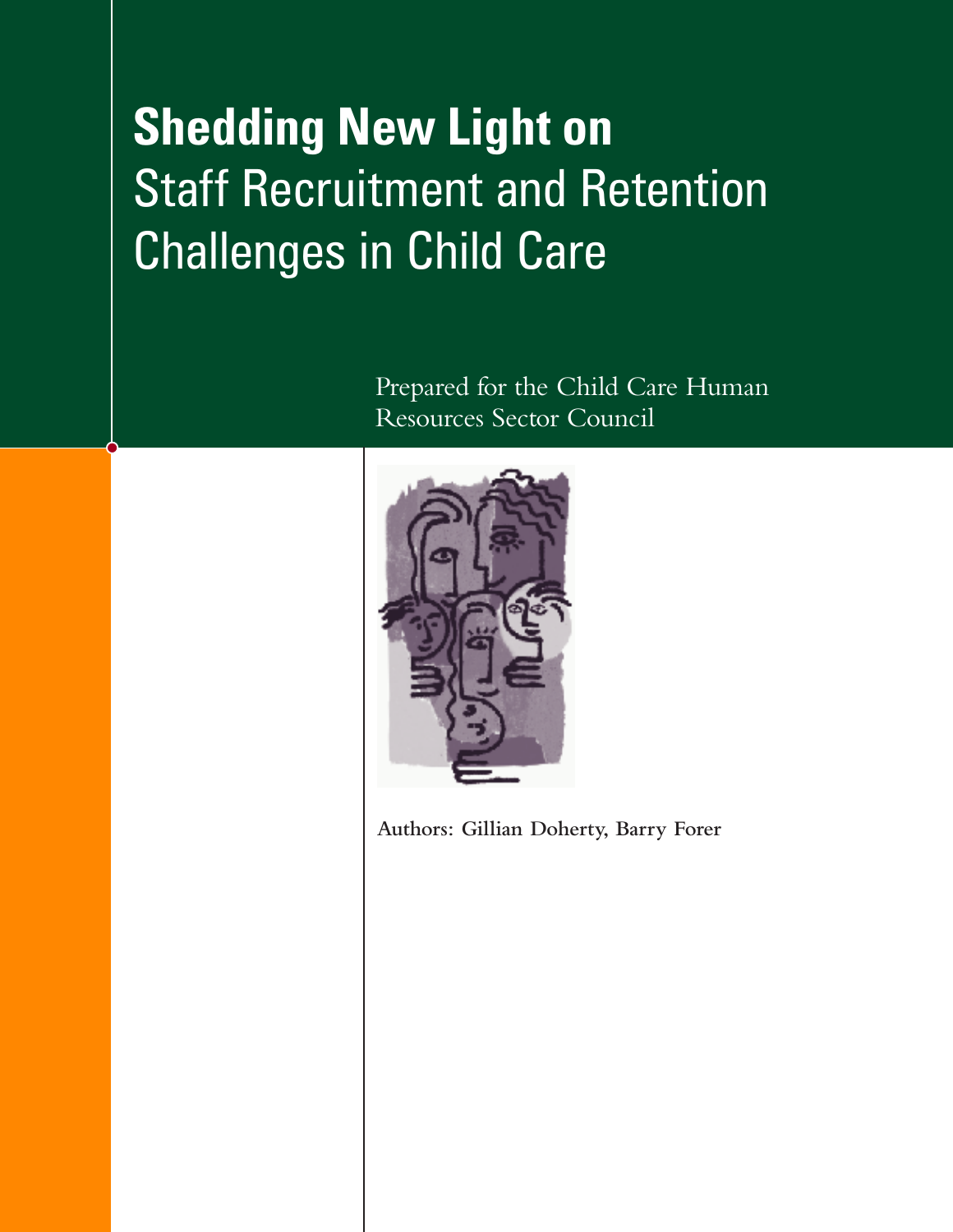# **Shedding New Light on** Staff Recruitment and Retention Challenges in Child Care

Prepared for the Child Care Human Resources Sector Council



**Authors: Gillian Doherty, Barr y Forer**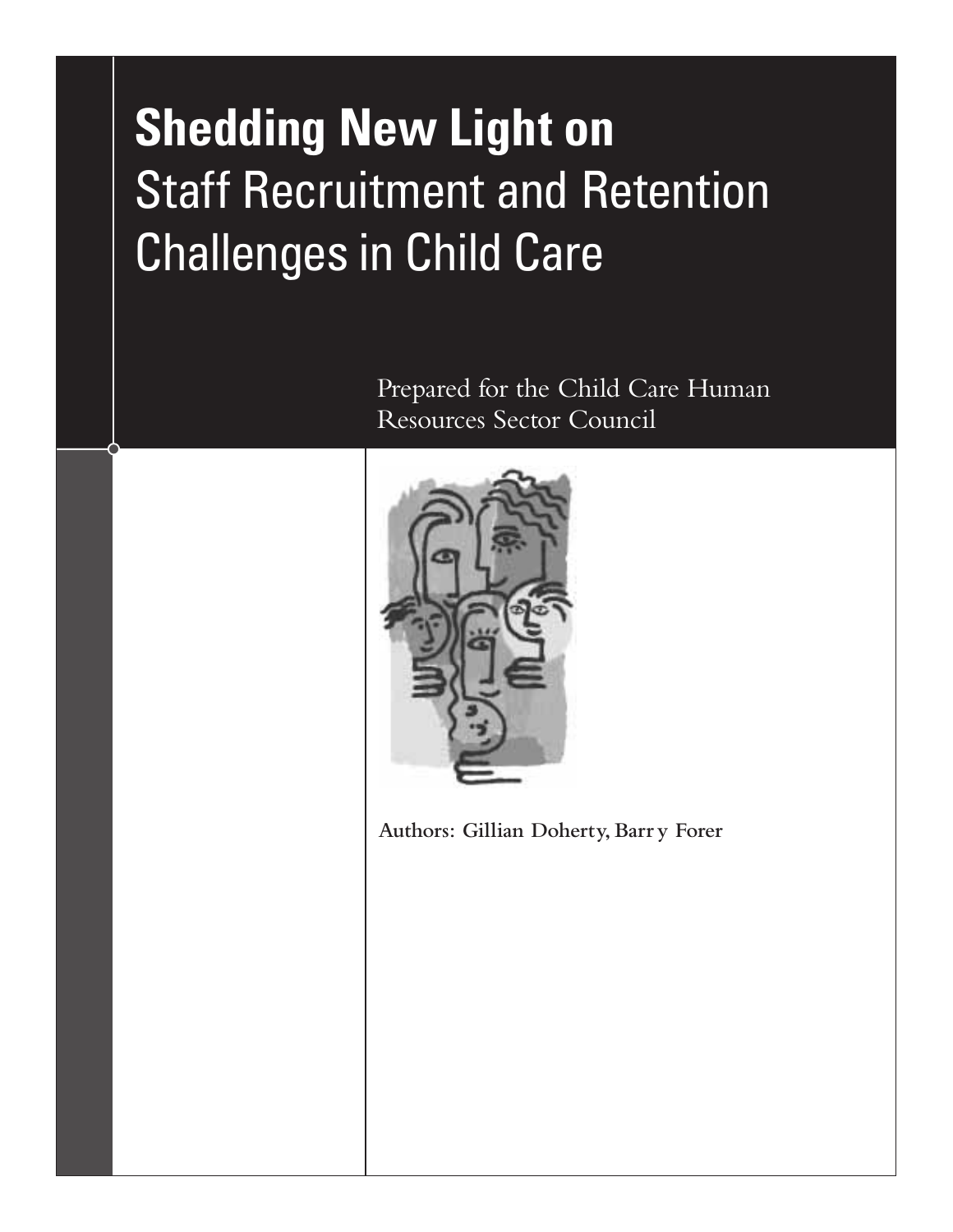To obtain additional copies of this report, please contact: info@ccsc-cssge.ca 1-866-411-6960 Child Care Human Resources Sector Council 323 Chapel Street, 3rd Floor Ottawa (ON) K1N 7Z2 www.ccsc-cssge.ca

This project is funded by the Government of Canada's Sector Council Program.



The opinions and interpretations in this publication are those of the author and do not necessarily reflect those of the Government of Canada.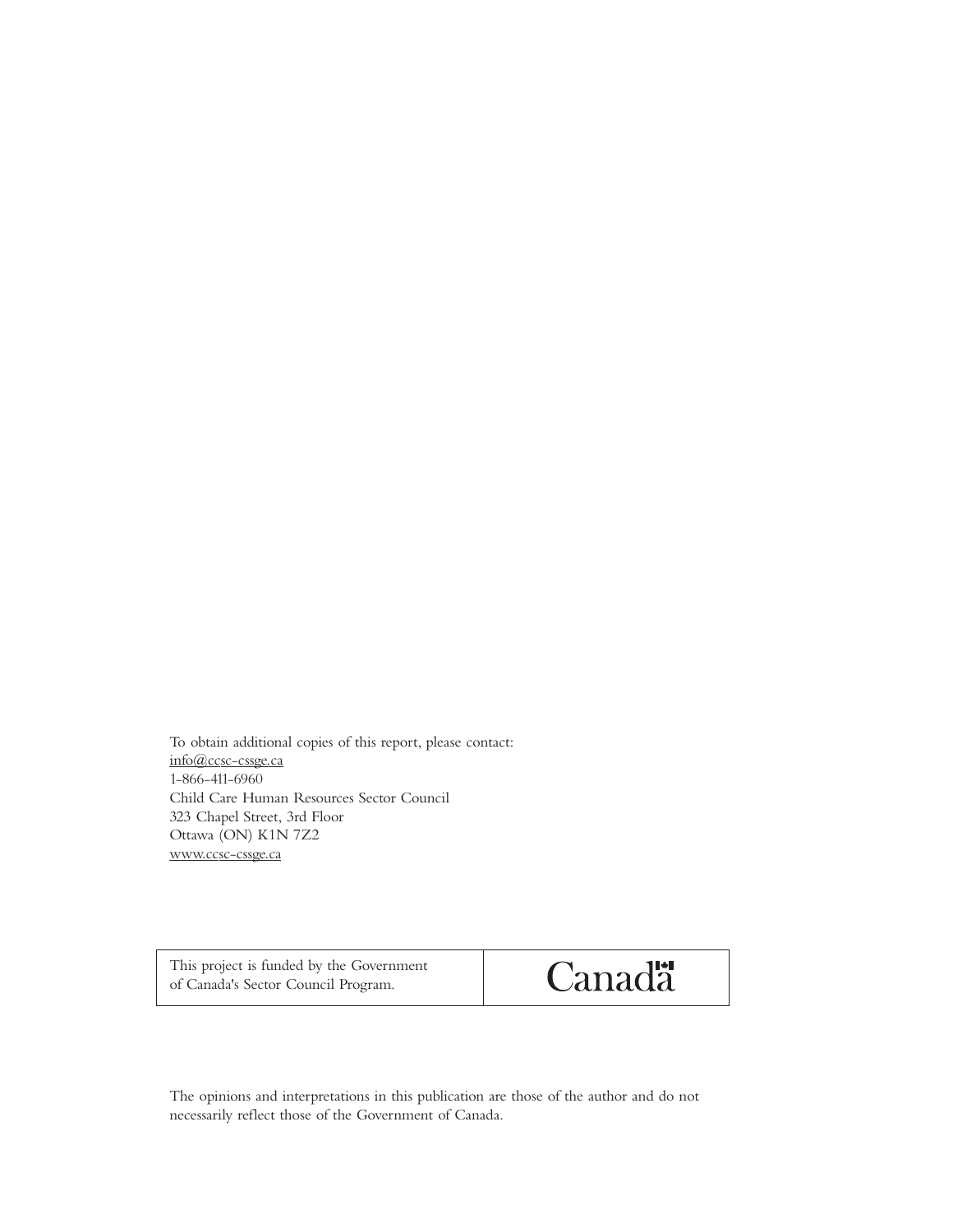**The Child Care Human Resources Sector Council (CCHRSC) welcomes the opportunity to share this timely and topical report with you.** *Shedding New Light on Staff Recruitment and Retention Challenges* **was commissioned by the CCHRSC—a pan-Canadian, non-profit organization dedicated to moving forward on human resource issues in the child care sector. This study focuses on further, more in-depth analysis of data collected from child care centres for the** *2001 You Bet I Care!* **(YBIC) project, a study well known to our sector.**

> The findings of the *Working for Change* report are especially relevant now, at a time when child care is high on the government agenda. As we move into a period of promised government commitment, the momentum needed to propel the child care agenda forward is building. Political will, coupled with the knowledge and experience of child care advocates, is necessary to effectively address the many challenges facing the sector and its workforce.

> Across the country, child care workers contend with issues ranging from low income levels; few benefits; a lack of respect and recognition; little support; and barriers to training. In a sector that requires an immense physical and emotional investment, failure to address these human resource issues has led to high levels of burnout and frustration among staff. In turn, the challenge of recruiting and retaining a skilled child care workforce has become increasingly difficult. Today, the child care sector is facing a recruitment and retention crisis. As the *"Shedding New Light…"* report shows, the long-term absence of adequate public policy and funding have resulted in the low wages and poor working conditions that plague the sector. This makes it very difficult to attract a potential workforce and retain the existing one. With a large number of child care workers moving out of the field for higher wages and improved working conditions, Canada faces a critical child care labour shortage.

> Now more than ever, there is a serious need to reevaluate Canada's approach to child care. The answer to meeting child care needs rests in improved policy, funding, and support for the workforce. This can only be accomplished through the development of a well supported and publicly funded child care system. The work of the CCHRSC, together with all child care, labour, and advocacy organizations, is to bring evidence-based research to light and use it as a foundation for action.

> The CCHRSC would like to express our heartfelt gratitude to Gillian Doherty and Barry Forer, whose effort and dedication made this report a reality. To the child care centre staff and directors across Canada who so generously contributed their time and experience, our deepest respect and admiration. A special thank you to the original YBIC! project research team—Doherty, Lero, Goelman, LaGrange, and Tougas—and to the CCHRSC project Working Group who provided support and guidance throughout the project. Our sincere appreciation to Human Resources Development Canada for funding this study and for continuing to support the work of the CCHRSC.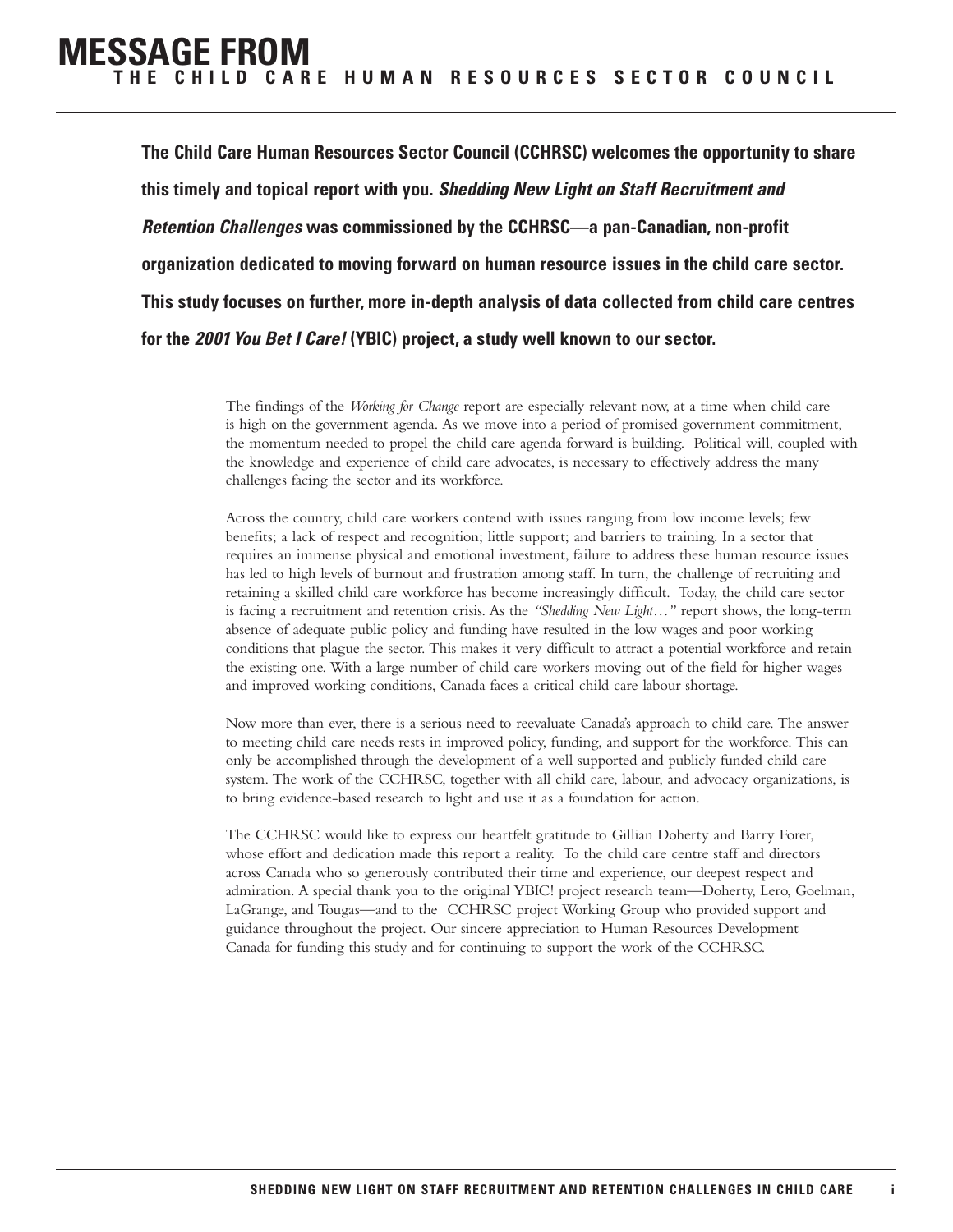# **ACKNOWLEDGEMENTS**

The authors would like to acknowledge the contribution of the child care centre staff and directors across Canada who generously gave of their time to complete the lengthy questionnaires that were part of the *You Bet I Care!* project and produced the data used in this study. Without them, it would have been impossible to undertake the analyses of predictors of recruitment and retention challenges that we report in this paper. We would also like to acknowledge the research team that conducted the *You Bet I Care! A Canada-Wide Study on Wages, Working Conditions and Practices in Child Care Centres* study.

This paper greatly benefited by review of the initial draft and suggestions from the working group supervising this study. The members were: Sheila Davidson, Gyda Chud, Raymonde Leblanc, Jasbir Randhawa and Trista Thompson.

*You Bet I Care! A Canada-Wide Study on Wages, Working Conditions and Practices in Child Care Centres* was funded by the Child Care Visions Program of the Employability and Social Partnerships division of Human Resources Development Canada. The additional work reported in this paper was funded by Social Development Canada, and confirms its strong support for the child care field.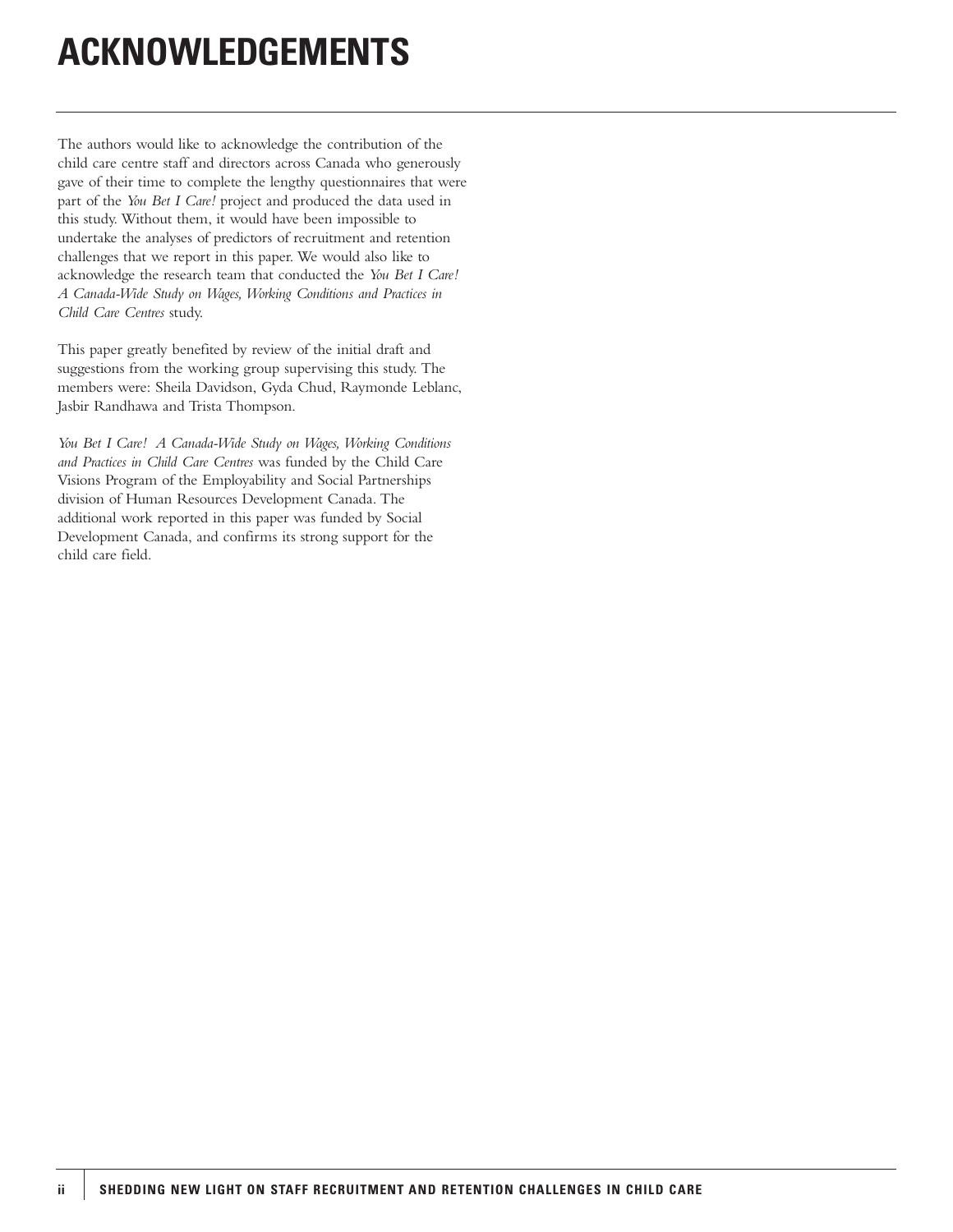# **TABLE OF CONTENTS**

|     |                             | <b>Message from the Child Care Human Resources Sector Council</b>                                                     | i  |
|-----|-----------------------------|-----------------------------------------------------------------------------------------------------------------------|----|
|     | <b>Acknowledgements</b>     |                                                                                                                       | ji |
|     | <b>Table of contents</b>    |                                                                                                                       | 1  |
|     | <b>Executive Summary</b>    |                                                                                                                       | 5  |
|     | <b>Chapter 1:</b>           | <b>Introduction</b>                                                                                                   | 7  |
| 1.1 | Context                     |                                                                                                                       | 7  |
| 1.2 |                             | Purpose of the study                                                                                                  | 7  |
| 1.3 | Methodology                 |                                                                                                                       | 8  |
| 1.4 |                             | How this report is organized                                                                                          | 9  |
|     | <b>Chapter 2:</b>           | Intention to Leave the Centre, Centre Difficulties<br>in Retaining Staff and Centre Turnover                          | 11 |
| 2.1 | Introduction                |                                                                                                                       | 11 |
| 2.2 |                             | Overview of the findings                                                                                              | 11 |
| 2.3 | The sample                  |                                                                                                                       | 11 |
| 2.4 | • Methodology<br>• Findings | Predictors of intention to leave the centre<br>• The link between expressing intent to leave and actually doing so    | 12 |
| 2.5 |                             | Predictors of a centre having staff retention difficulties                                                            | 14 |
| 2.6 |                             | Predictors of centre turnover rate                                                                                    | 15 |
| 2.7 | <b>Summary</b>              |                                                                                                                       | 16 |
|     | <b>Chapter 3:</b>           | Intent to leave the field                                                                                             | 17 |
| 3.1 | Introduction                |                                                                                                                       | 17 |
| 3.2 |                             | Overview of the findings                                                                                              | 17 |
| 3.3 | The sample                  |                                                                                                                       | 17 |
| 3.4 | • Methodology<br>• Findings | Predictors of individuals expressing an intention to leave the field<br>· Would not choose child care as a career now | 17 |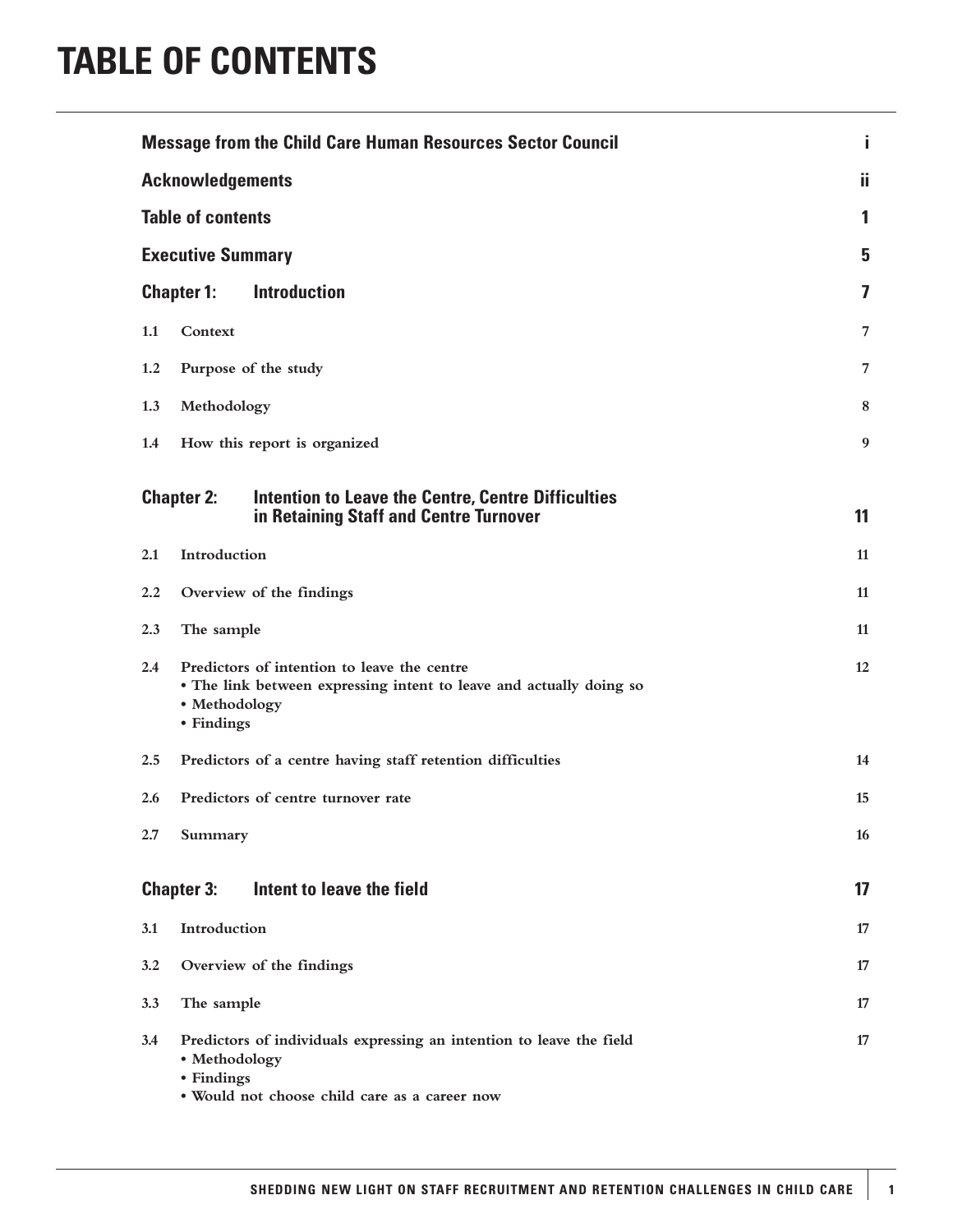| 3.5  | Predictors of the proportion of staff in a centre who intend to leave the field | 19       |
|------|---------------------------------------------------------------------------------|----------|
| 3.6  | Summary                                                                         | 21       |
|      | <b>Centres experiencing staff recruitment difficulties</b><br><b>Chapter 4:</b> | 23       |
| 4.1  | Introduction                                                                    | 23       |
| 4.2  | Overview of findings                                                            | 23       |
| 4.3  | The sample                                                                      | 23       |
| 4.4  | Predictors of recruitment problems                                              | 23       |
| 4.5  | Summary                                                                         | 24       |
|      |                                                                                 |          |
|      | <b>Chapter 5:</b><br><b>Moving forward</b>                                      | 25       |
| 5.1  | Introduction                                                                    | 25       |
| 5.2  | Overview of the findings                                                        | 25       |
| 5.3  | The content and format of this chapter                                          | 26       |
| 5.4  | Wages and benefits                                                              | 26       |
| 5.5  | Promotion opportunities                                                         | 26       |
| 5.6  | Opportunities to acquire training                                               | 27       |
| 5.7  | Staff perception of a lack of respect for the occupation                        | 27       |
| 5.8  | The importance of a positive organizational climate                             | 27       |
| 5.9  | The key role of the director                                                    | 28       |
| 5.10 | <b>Burnout</b><br>• What is burnout?<br>• Contributors to staff burnout         | 28<br>29 |
|      | • Early indications that a staff member is burning out                          | 29       |
|      | • Combating burnout                                                             | 29       |
| 5.11 | Towards a solution                                                              | 31       |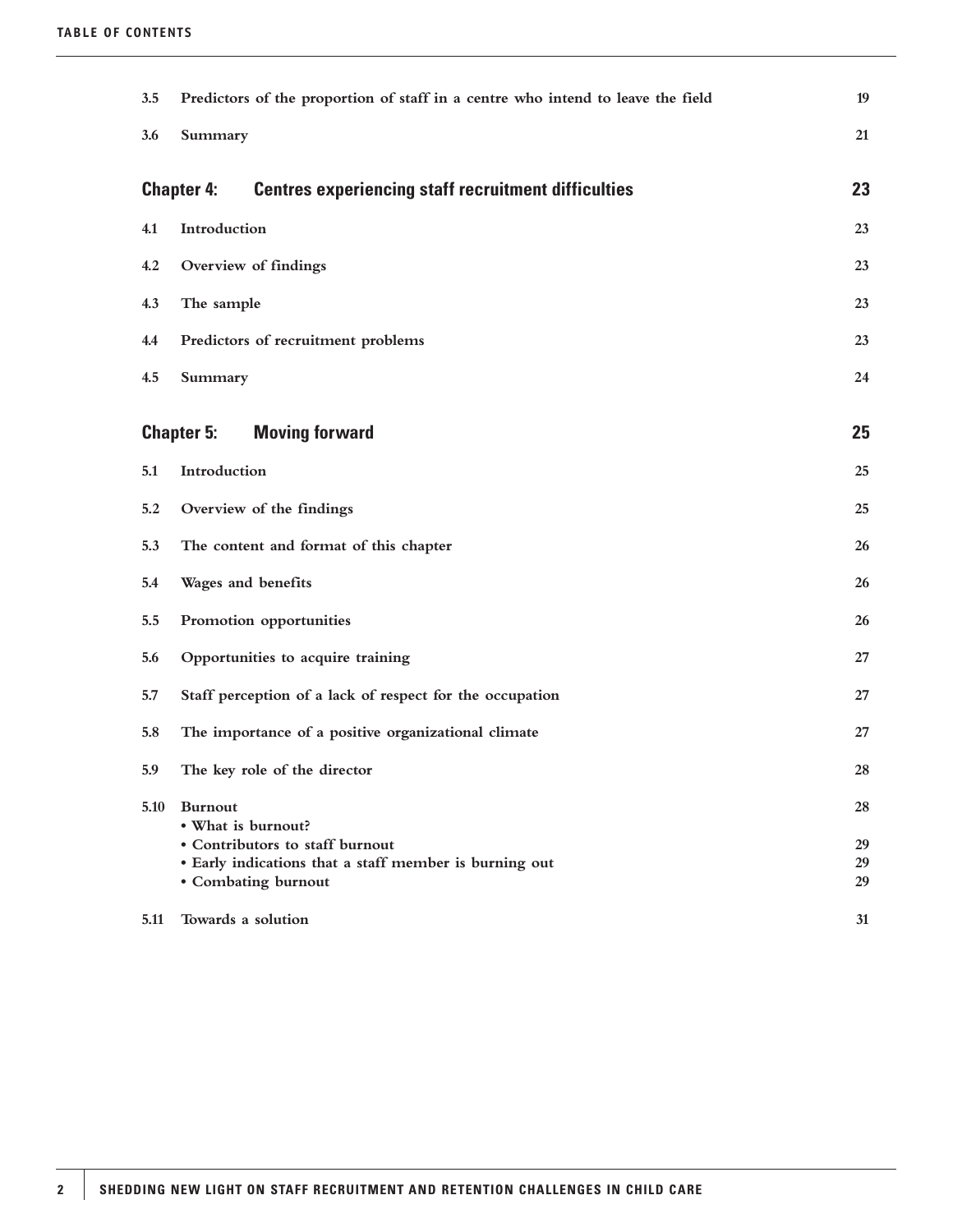| Appendix A: Original list of potential predictors of intention to leave:<br>• The centre within one year.<br>• The child care field within three years                                                                              | 33 |
|-------------------------------------------------------------------------------------------------------------------------------------------------------------------------------------------------------------------------------------|----|
| Appendix B: Original list of potential predictors for:<br>• Turnover<br>• Keeping qualified permanent teaching staff is a major problem<br>• Finding qualified permanent teaching staff is a major problem                          | 43 |
| Appendix C: List of potential predictors at the individual staff level with a correlation<br>of .1 or higher with intention to leave:<br>• The child care field within three years<br>• The centre within one year                  | 55 |
| Appendix D: List of potential predictors at the centre level with a correlation<br>of .1 or higher with intention to leave:<br>• The child care field within three years<br>• The centre within one year                            | 59 |
| Appendix E: List of potential predictors with a correlation of 1 or higher for:<br>• Turnover<br>• Keeping qualified permanent teaching staff is a major problem<br>• Finding qualified permanent teaching staff is a major problem | 63 |
| References                                                                                                                                                                                                                          | 67 |
| Glossary                                                                                                                                                                                                                            | 71 |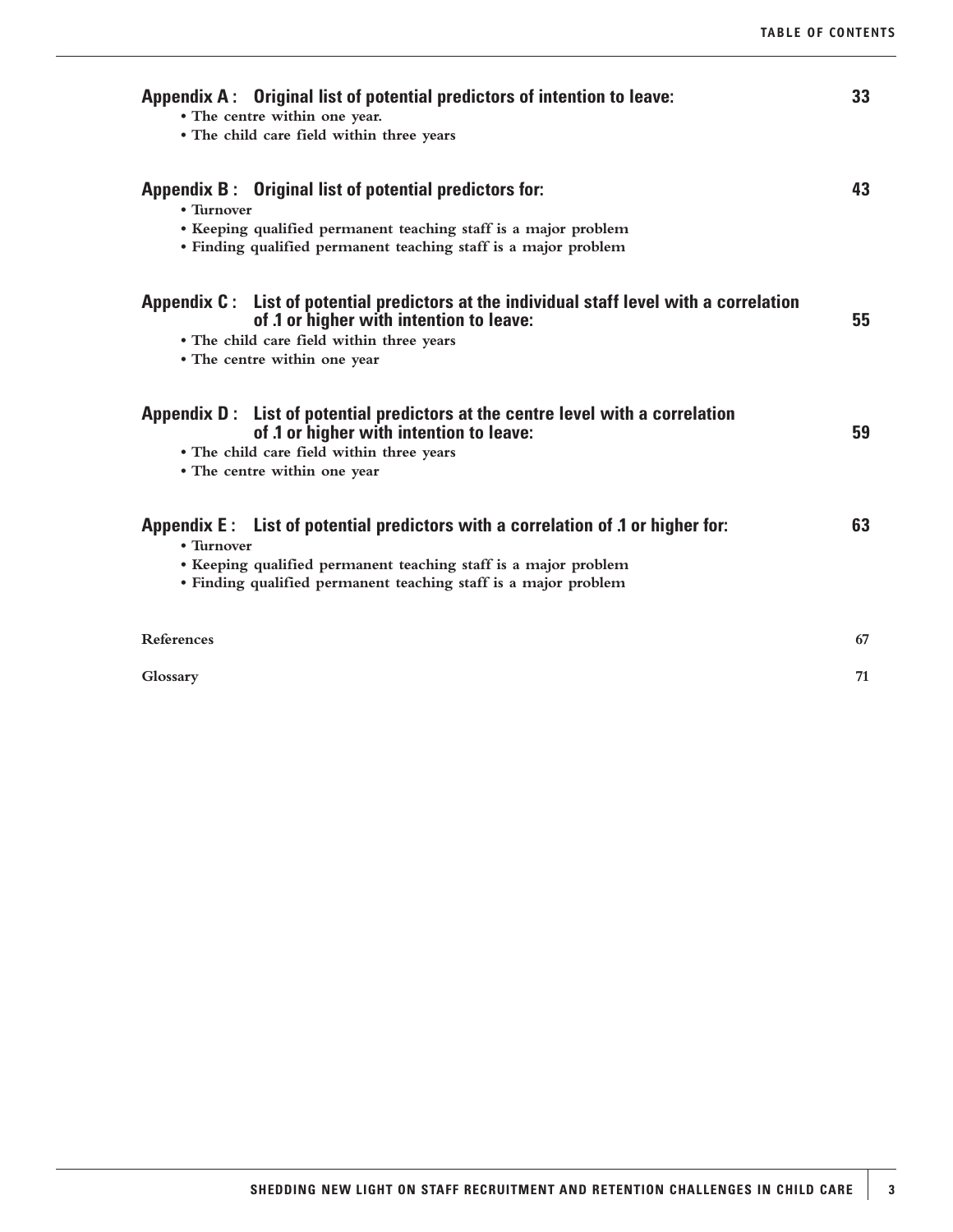# **Executive Summary**

| 1.   | Predictors of all seven retention and recruitment outcomes                                                                                                                                         | 6         |
|------|----------------------------------------------------------------------------------------------------------------------------------------------------------------------------------------------------|-----------|
|      | <b>Chapter 2</b>                                                                                                                                                                                   |           |
| 2.1: | Predictors of intention to leave the centre                                                                                                                                                        | 13        |
| 2.2: | Predictors of centres where retaining staff is a major problem<br>when the already-determined predictor of actual turnover rate<br>in the previous 12 months is removed                            | 14        |
| 2.3  | Predictors of centre turnover rate                                                                                                                                                                 | 15        |
| 2.4  | The strongest predictors for each of three situations<br>and their importance scores                                                                                                               | <b>16</b> |
|      | <b>Chapter 3</b>                                                                                                                                                                                   |           |
| 3.1: | Predictors of an individual intending to leave the field                                                                                                                                           | 18        |
| 3.2: | Predictors of an individual intending to leave the field when the<br>already-determined predictors of 'would not choose child care<br>as a career' and 'I feel frustrated by this job' are removed | 18        |
| 3.3: | Predictors of an individual stating that they would not choose child care as a career now                                                                                                          | 19        |
| 3.4: | Predictors of the proportion of staff in a centre who intend to leave the field                                                                                                                    | 19        |
| 3.5: | Predictors of the proportion of staff in a center indending to leave the field after the already-<br>determined predictor 'would not choose child care again as a career' is removed               | <b>20</b> |
| 3.6: | Summary of predictors of intention to leave the field and their relative importance                                                                                                                | 21        |
|      | <b>Chapter 4</b>                                                                                                                                                                                   |           |
|      | 4.1: Predictors of problems in recruiting permanent, qualified staff                                                                                                                               | 23        |
| 4.2  | Predictors of problems recruiting permanent, qualified staff<br>when the already-determined predictor of turnover rate is removed                                                                  | 24        |
|      | <b>Chapter 5</b>                                                                                                                                                                                   |           |
| 5.1  | Indicators of staff burnout as predictors of intention to leave the centre                                                                                                                         |           |

**and of intention to leave the field 29**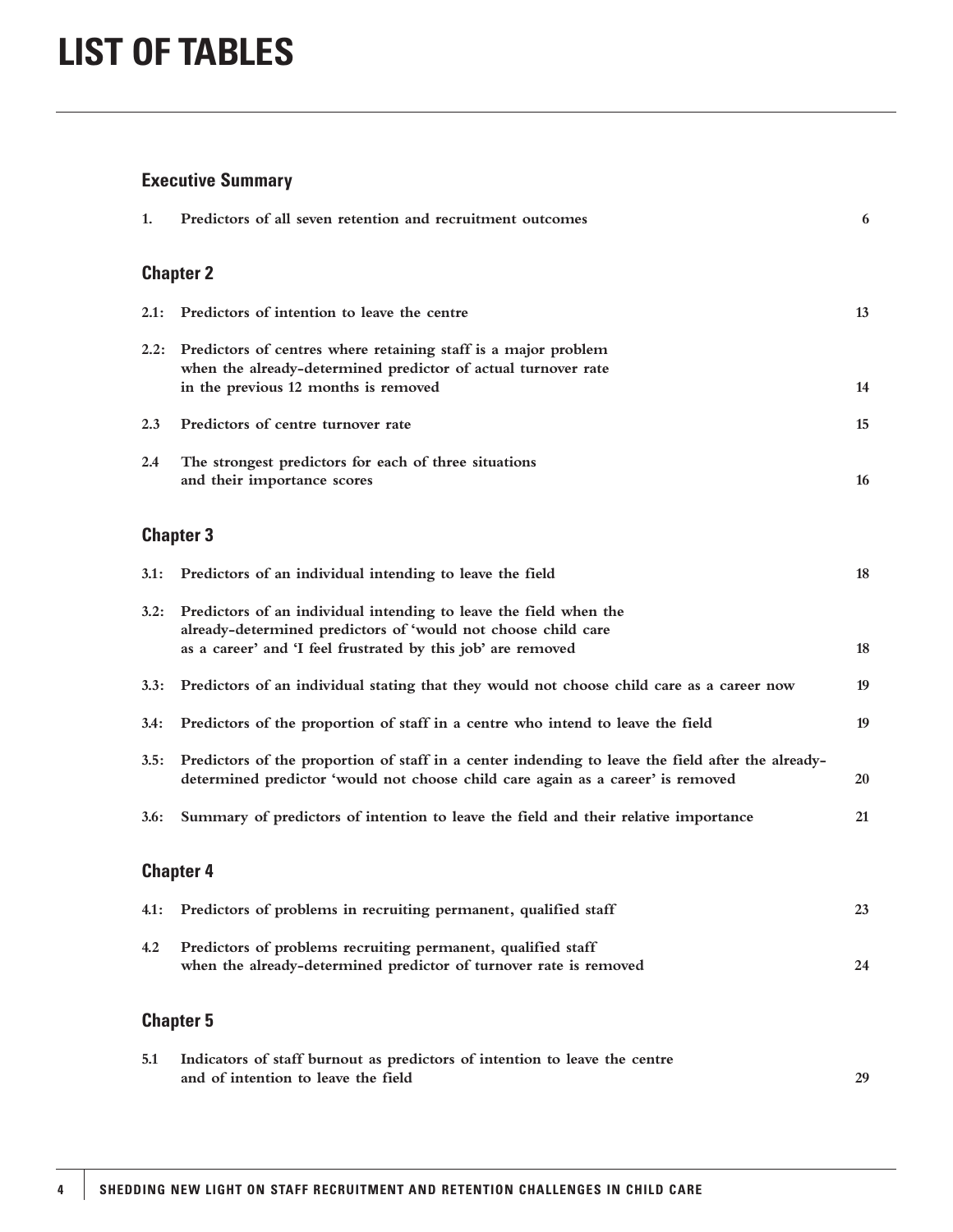# **EXECUTIVE SUMMARY**

This study undertook additional analyses of data originally collected for the 1998 *You Bet I Care! A Canada-Wide Study on Wages, Working Conditions and Practices in Child Care* report. The results of the analyses were used to identify factors that predict:

- An individual staff person expressing an intention to leave their child care centre for reasons associated with the centre or the child care field rather than normative life events such as an anticipated family move to another community.
- An individual expressing an intention to leave the child care field for reasons associated with the field.
- A centre with staff retention problems.
- A centre with a high staff turnover rate in the previous 12 months.
- A centre reporting a major problem recruiting qualified permanent teaching staff in the previous 12 months.

The strongest finding was that indicators of burnout predict an individual's intent to leave the centre, the proportion of staff in a centre intending to leave, and an individual who intends to leave the field altogether. Indicators of burnout in the director strongly predict a centre with staff retention problems, actual turnover rate, and difficulties recruiting new staff.

The strongest other predictors of one or more of the outcomes noted above are:

- Low wages and poor compensation-related benefits.
- Lack of benefits that improve daily working conditions, e.g. a coffee break or paid preparation time.
- Staff dissatisfaction with wages, benefits and promotion opportunities.
- Staff perception that their occupation is not respected by others.
- The average level of ECCE training of centre staff.
- Staff overall have worked at the centre for a relatively short time.
- Staff believe they have to leave the field in order to earn more or attain a higher status position.

Other factors that lead to one or more of the outcomes include: relatively little attention paid to staff needs, lack of clarity around staff responsibilities and centre requirements, and little social support in the workplace, e.g. from a supervisor and/or co-workers.

The final chapter, Chapter 5, discusses the predictors of the recruitment and retention challenges faced by child care centres. The chapter includes strategies that might be used to address this situation such as unionization, which predicts fewer staff recruitment difficulties. Chapter 5 also discusses issues around staff burnout and some ways to combat it.

The report concludes that the recruitment and retention challenges faced by child care centres result from a complex and dynamic interaction of several contributors. Addressing each contributor separately would help but is not sufficient to make child care an attractive and viable occupation. Solving recruitment and retention problems in child care requires a comprehensive, multi-pronged approach. This approach must take into account and simultaneously address: (1) the need to moderate the stress in the job; (2) compensation (wages, benefits and working conditions); (3) the accessibility of ECCE training; and (4) the current low level of public respect for the job.

The table on the following page provides a summary of the predictors of all seven retention and recruitment outcomes.

#### *A glossary of terms is presented at the end of this report, immediately after the References.*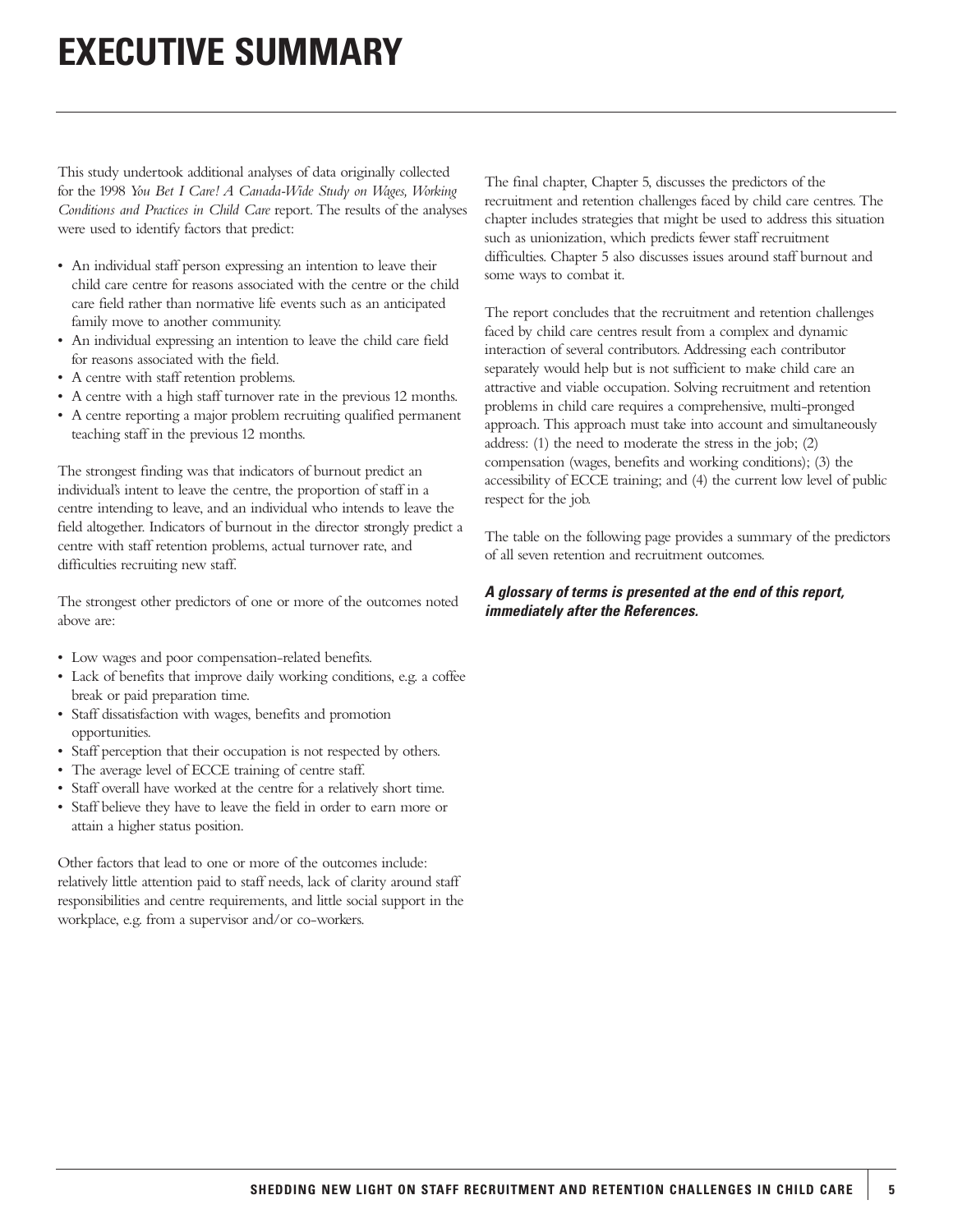# **Table 1: Predictors of all seven retention and recruitment outcomes**

|                                                                                     |                              | <b>Staff level</b><br>outcomes     | <b>Centre level outcomes</b> |                             |                           |                                  |                                           |
|-------------------------------------------------------------------------------------|------------------------------|------------------------------------|------------------------------|-----------------------------|---------------------------|----------------------------------|-------------------------------------------|
| <b>Predictors</b>                                                                   | Intent<br>to leave<br>centre | <b>Intent</b><br>to leave<br>field | Intent<br>to leave<br>centre | Intent<br>to leave<br>field | <b>Centre</b><br>turnover | <b>Retention</b><br>difficulties | <b>Recruitment</b><br><b>difficulties</b> |
| <b>1st Tier (HIGH for one</b><br>or more outcomes)                                  |                              |                                    |                              |                             |                           |                                  |                                           |
| Indicators of staff burnout                                                         | 1                            | 1                                  | $\mathbf{1}$                 | 1                           | 3                         | 3                                |                                           |
| Length of time working at the centre                                                | 3                            |                                    | $\overline{2}$               | 3                           | 1                         | $\overline{2}$                   | 3                                         |
| Centre turnover rate                                                                |                              |                                    |                              |                             |                           | 1                                | $\mathbf{1}$                              |
| Staff education                                                                     |                              |                                    |                              |                             | 3                         | $\overline{2}$                   | 1                                         |
| Current feelings about child                                                        |                              |                                    |                              |                             |                           |                                  |                                           |
| care as a career                                                                    |                              | $\mathbf 2$                        |                              | 1                           |                           |                                  |                                           |
| 2nd Tier (MEDIUM for one<br>or more outcomes)<br>Higher status or pay only possible |                              |                                    |                              |                             |                           |                                  |                                           |
| if leave field                                                                      |                              | $\mathbf{2}$                       |                              | $\overline{\mathbf{2}}$     |                           |                                  |                                           |
| Indicators of director burnout                                                      |                              |                                    |                              |                             | 3                         | 3                                | 2                                         |
| Staff wages                                                                         |                              | 3                                  |                              |                             |                           | 3                                | $\overline{2}$                            |
| Perceived job security at centre                                                    | $\overline{2}$               |                                    | 3                            |                             |                           |                                  |                                           |
| 3rd Tier (LOW for one<br>or more outcomes)                                          |                              |                                    |                              |                             |                           |                                  |                                           |
| Auspice                                                                             |                              |                                    | 3                            | 3                           |                           |                                  |                                           |
| Perceptions about promotion<br>within the centre                                    | 3                            | 3                                  |                              | 3                           |                           |                                  |                                           |
| Perceptions of respect                                                              |                              |                                    |                              | 3                           |                           |                                  |                                           |
| Centre benefits that improve<br>working conditions                                  |                              |                                    |                              |                             | 3                         |                                  |                                           |
| Staff satisfaction with supervisor                                                  |                              |                                    | 3                            |                             |                           |                                  |                                           |
| Feelings about pay, benefits,<br>and promotion                                      | 3                            |                                    |                              |                             |                           |                                  |                                           |
| Centre budget devoted to wages<br>and benefits                                      |                              |                                    |                              |                             |                           | 3                                |                                           |
| Percentage of staff engaged<br>in recent PD                                         |                              |                                    |                              |                             | 3                         |                                  |                                           |
| Unionized staff                                                                     |                              |                                    |                              |                             |                           |                                  | 3                                         |
| Centre has extended hours                                                           |                              |                                    |                              |                             | 3                         |                                  |                                           |
| Supportive, collegial relations<br>among staff                                      |                              |                                    |                              | 3                           |                           |                                  |                                           |
| Director perceptions of<br>staff-director relations                                 |                              |                                    |                              |                             |                           | $\mathbf{3}$                     |                                           |
| % staff resigning from a previous<br>child care job                                 |                              |                                    |                              |                             | 3                         |                                  |                                           |
| Director intends to leave centre<br>within one year                                 |                              |                                    |                              | 3                           |                           |                                  |                                           |

Note: Each cell containing a number indicates that the predictor in that row has a statistically significant relationship with the outcome (in the model). Where cells are empty, the relationship is not statistically significant for the model. The number 1 indicates the strongest significant predictors of each outcome, with importance scores of larger than 30 for the model. The number 2 indicates the medium strength significant predictors, with importance scores between 20 and 30 for the model, and the number 3 indicates the lowest strength significant predictors, with importance scores under 20 for the model.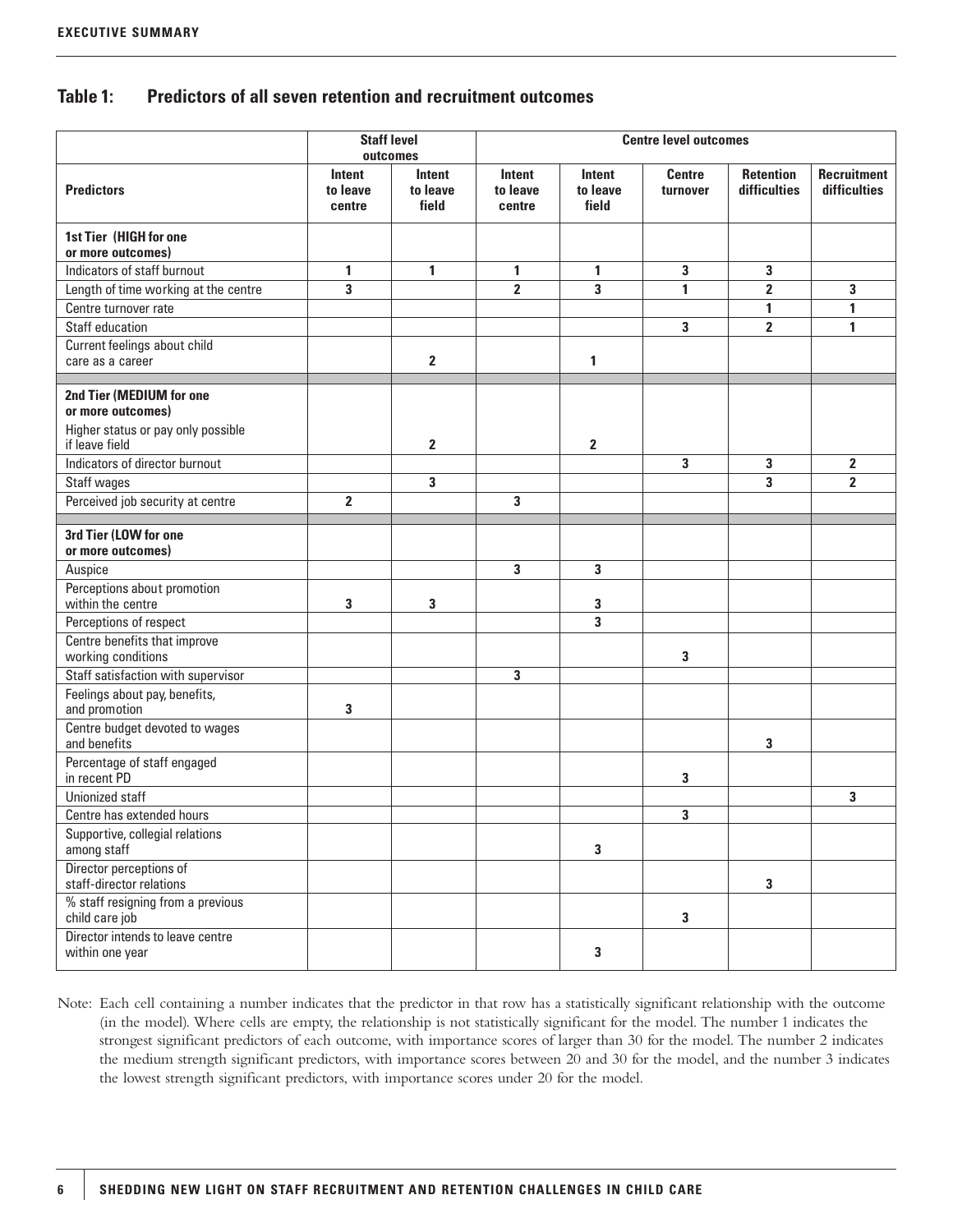1 **CHAPTER INTRODUCTION**

## **1.1 Context**

In 2001, 65.8% of mothers whose youngest child was less than age three were in the labour force as were 73.4% of women whose youngest child was age three to five. Most of these working mothers were employed full-time (Statistics Canada, 2003). While they are at work, many mothers rely on child care centres to look after their children. Research has consistently and convincingly demonstrated that stability of relationship between staff and children is crucial for the provision of the type of child care that promotes each child's well-being, growth and development.

Centres right across Canada are struggling with staff recruitment and retention problems. This is not a new phenomenon. In 1992, the report from a Canada-wide survey linked the already evident crisis in recruitment and retention with the poor wages and benefits and the low status afforded to people who work in the child care sector (Canadian Child Care Federation/Canadian Day Care Advocacy Association, 1992). The continued recruitment and retention challenges being experienced by centres was highlighted in the Child Care Sector Study report (Beach, Bertrand and Cleveland, 1998) and by a subsequent 1998 Canada-wide survey of wages, working conditions and practices in child care centres (Doherty, Lero, Goelman, LaGrange and Tougas, 2000).

In addition to poor wages and benefits and low status other contributors to recruitment and/or retention problems have become evident. These include, but are not limited to:

- Increased expectations on the workforce and what appears to be an increased incidence of staff leaving the field because they find the work too stressful.
- A workforce with a higher level of education than found in the1992 survey but still facing the same limitations on advancement in the field as existed then. This reality is now coupled with an increased availability of higher paying, higher status jobs in other fields such as the elementary school system.
- The aging of the child care workforce.

Staff working in child care centres are expected to include children with special needs in their daily program, work with children who have challenging behaviours, assist immigrant children from very different cultures to learn English or French and adapt to new ways of doing things, provide information and support for immigrant and other families, and support employed parents struggling to balance family and work responsibilities. In many cases the pre-service training obtained by staff did not provide adequate preparation for these responsibilities and this lack is not rectified by in-service training or the availability of consultation. Both the 1991 and the 1998 Canada-wide surveys asked directors to identify the most common reasons for their staff leaving voluntarily in the previous 12 months. In 1991, the three most commonly cited reasons were dissatisfaction with the pay, return to school, and family move (Canadian Child Care Federation/Canadian Day Care Advocacy Association, 1992). In

1998, the three reasons cited most frequently were dissatisfaction with the pay, family move, and found the job too stressful. In five provinces, over 25% of directors cited stress as one of the three most common reasons for staff resigning (Doherty et al., 2000).

The career ladder in child care centres continues to be assistant teacher, <sup>1</sup> teacher, supervisor and director. In 1998, only 28% of assistant teachers, 23% of teachers, and 30% of supervisors thought they had a chance of being promoted at their centre. When asked if they thought they would have to leave the field in order to make more money or achieve a higher-status position, 73% of assistant teachers, 75% of teachers, and 76% of supervisors responded 'yes' (Doherty et al., 2000).

Centre directors report anecdotally that increasing numbers of centre staff in their early 40's are beginning to consider the implications of few if any savings and no pension plan other than Q/CPP. Those who have portable skills start looking around for another career that will enable them to save money for their retirement. Often these people in their early 40's are centre directors or supervisors — the leaders in the child care field. In 1998, on a Canada-wide basis, 22% of teachers and 19% of supervisors who left their centre for another job went to one in a field completely unrelated to child care or children's services (Doherty et al., 2000).

### **1.2 Purpose of the study**

To undertake further analyses of the existing data collected on wages, working conditions and practices in child care centres as part of the *You Bet I Care!* Project in order to identify the factors that predict:

- An individual expressing an intention to leave the centre in which they work for reasons associated with the centre or the child care field rather than normative life events such as an anticipated family move to another community.
- An individual expressing an intention to leave the child care field for reasons associated with the field.
- A centre with a high proportion of staff intending to leave the centre.
- A centre with staff retention difficulties.
- A centre having a high staff turnover rate in the previous 12 months.
- A centre reporting that in the previous 12 months recruiting qualified permanent staff had been a major problem.

To identify the strongest predictors for each of the above situations and discuss how they may influence each other.

<sup>1</sup> Following the convention used in the *You Bet I Care!* Survey, the term 'assistant teacher' refers to an individual who works with children under the on-going supervision of another person. The term 'teacher' refers to a person who is responsible for a group of children.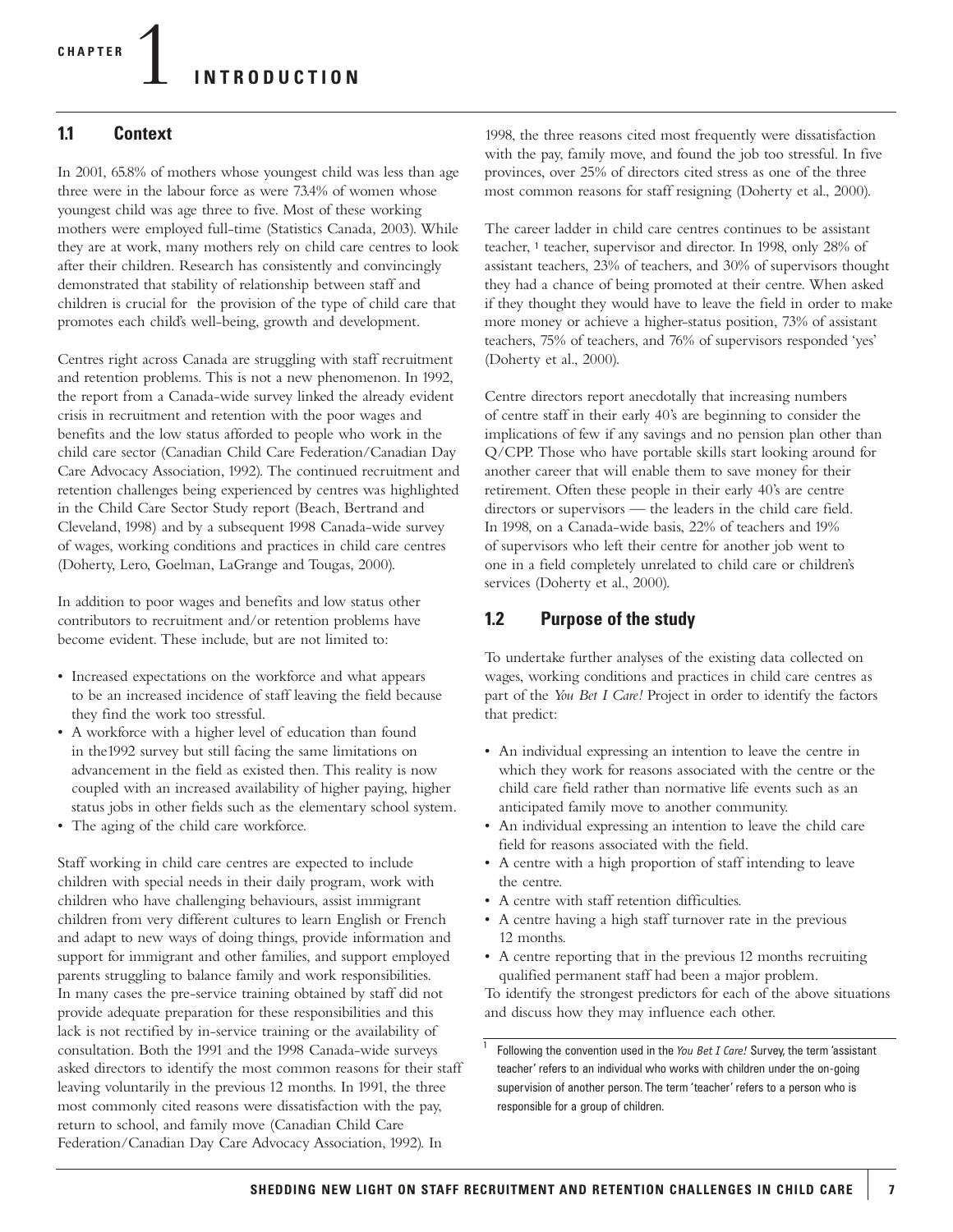To discuss the factors that appear to reduce:

- Staff intention to leave their centre or the field.
- Actual staff turnover rates.
- Centre recruitment problems.

To provide information able to inform the development and implementation of strategies to reduce the current staff recruitment and retention difficulties being experienced in the child care field.

#### **1.3 Methodology**

The *You Bet I Care!* Study involved sending questionnaire packages to a sample of potential centre participants identified from lists of currently licensed centres provided by each province and territory. Each package consisted of a centre questionnaire that sought information about the children served, centre finances and centre policies and practices and questionnaires that sought information from and about the director and the teaching staff. Questionnaire packages were sent to all centres in jurisdictions with less than a 100 centres and to a randomly selected third or slightly more of the centres in other jurisdictions. A total of 848 completed centre questionnaires, 861 completed director questionnaires and 4,154 completed staff questionnaires were returned. The return rates were 47.2% for centres and 47.9% for directors. It is not possible to estimate the return rate for staff questionnaires since there is no way of knowing how many staff in a centre were actually given the staff questionnaire by their centre director.

The first step in the present study was to identify all the variables from the staff, director, and centre questionnaires to be considered as potential predictors of recruitment and retention difficulties. Selection of potential predictors was done on the basis of findings from other research and hypotheses regarding the causes of retention and recruitment problems in child care put forward in the professional literature. Each of the authors independently identified a list of potential predictors, with the final list composed of all variables identified by either or both of the authors. Over 100 predictors were identified as potentially important to include in the analyses. Appendix A identifies the list of potential predictors for intention to leave the centre and/or the field. The list of potential indicators for turnover, problems retaining staff and problems recruiting staff is presented in Appendix B.

#### **Two Databases**

Once these variables were identified, two databases were created. The first database was formed at the individual staff level of analysis, with one record for each responding staff member. Each record contained all of the staff, director, and centre variables that were identified in the above selection process. Therefore, each staff record had the individual's responses for the identified staff questionnaire items, the response of the director of the centre in which they work for the identified director items, and the centre responses for the identified centre items. All staff from the same centre necessarily had the same scores on the director and centre

items. If the centre and/or director questionnaires were missing for a responding staff, the items from these questionnaires would be missing in the individual's record.

The second database was formed at the individual centre level of analysis, with one record for each centre. Again, the database was constructed to include all of the staff, director, and centre variables identified as potentially important. This was straightforward for the director and centre variables, as only one director at most could respond for each director or centre questionnaire. However, for each centre, the number of responding staff members ranged from 0 to 24. In order to capture the potential staff variables in one record, it was necessary to summarize each variable across all staff at each centre. For example, for the staff item, "Do you think you will be promoted within this centre?" the summary variable used was the proportion of responding staff from that centre who responded "no." For staff variables with a continuous distribution (rather than yes/no), the summary variable used was the mean (the average) score for all staff at that centre. An example of this is the item on gross hourly wage for which the mean was calculated for each centre. One of the issues about summarizing staff variables at the centre level is what to do when the number of staff responding from a particular centre is low. For instance, if there is only one responding staff member that individual's responses might reflect opinions quite different from those of the other staff and could bias the summary scores for that centre. For this reason, a rule was created to select only those centres with at least two responding staff members for all centre level analyses.

#### **Limitations of the database**

This study used data that had already been collected as part of another study, the prime purpose of which was not the exploration of factors correlated (associated) with or predictive of either recruitment or retention difficulties. While using already collected data was cost/effective, it also restricted the analyses to what had been collected in the original survey. There may be other factors associated with or predictive of recruitment or retention difficulties that could not be identified in the present study because the required data were not available.

#### **Levels of Analysis**

Two of the outcomes of interest, intention to leave the centre and intention to leave the field, can be conceptualized at either the staff or centre level of analysis. As an example, let us consider intention to leave the centre. At the staff level of analysis, the research question is, "Which set of variables best explains which individual staff members stated an intention to leave the centre?" At the centre level of analysis, the research question is, "Which set of variables best explains the percentage of staff in each centre stating an intention to leave the centre?" In this report, the results for both the staff and centre levels of analysis are included. The other three outcomes of interest in this study (centre turnover rates in the previous 12 months, perceived difficulties in recruiting qualified, permanent teaching staff, and perceived difficulties in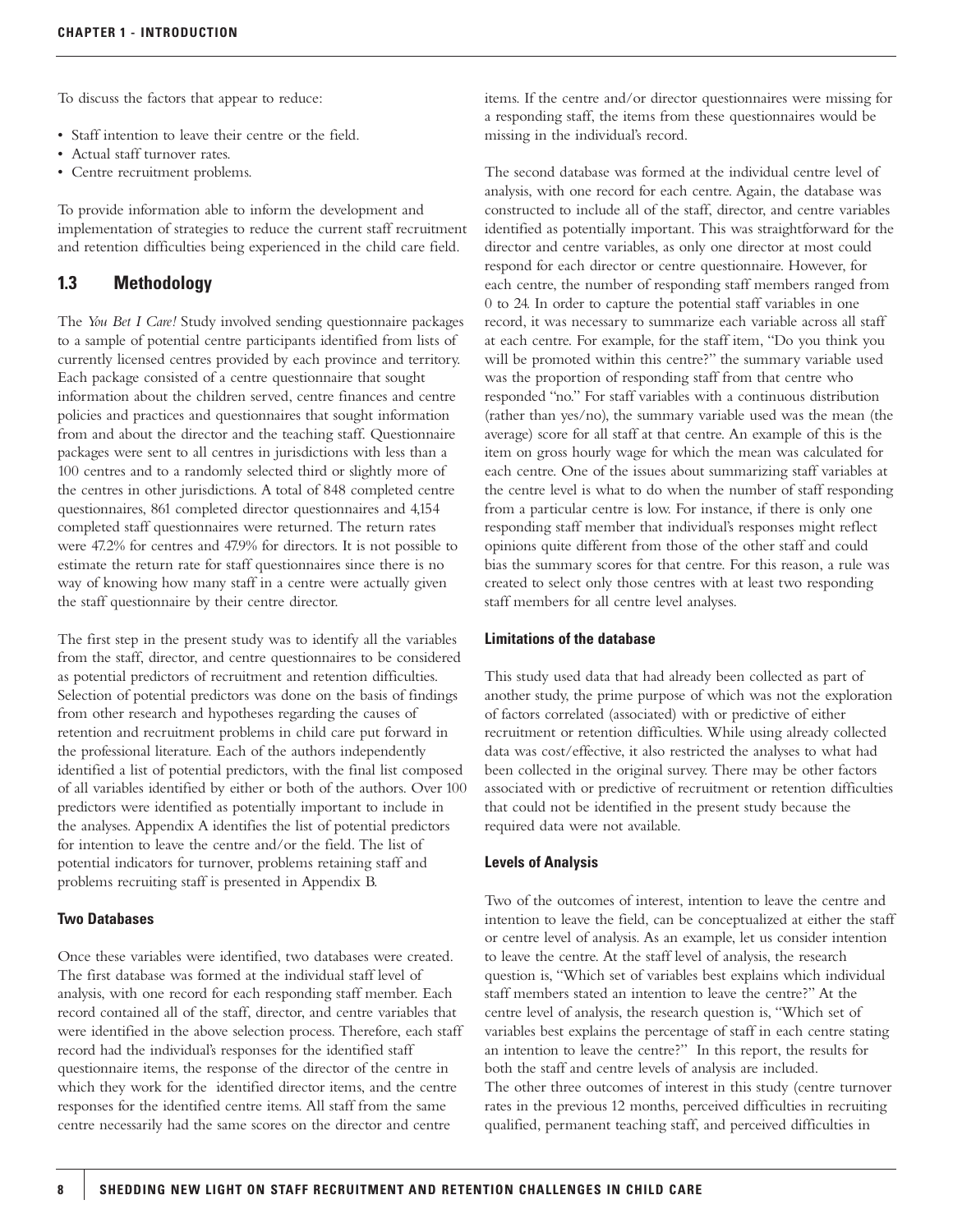retaining qualified, permanent teaching staff) can only be analyzed at the centre level of analysis.

#### **Types of Regression Analyses Used**

For each of the outcomes of interest, some sort of regression analysis was ultimately used to determine the best set of predictors. Depending on how the outcome under consideration was measured, one of two types of regression analyses was appropriate — either multiple regression or binary logistic regression.

#### **Importance Scores**

In regression analyses, there are generally two main results that are reported. The first is an overall measure of goodness-of-fit or effect size — in other words, the strength of the predictors as a group. There are different ways of measuring goodness-of-fit, depending on the type of regression, but they are typically reported as a number from 0 to 1, with the higher scores indicating better fit — a stronger set of predictors.

The second main reported result is the significance of each of the predictors in the model. <sup>2</sup> Thomas, Hughes, & Zumbo (1996) and Thomas & Zumbo (1998) have developed a way of measuring the importance of predictors for both linear multiple regression and binary logistic regression. These Importance Scores were calculated for all outcomes of interest. For any set of predictors, the Importance Scores add up to 100, so each score can be considered as the percentage that each predictor contributes to the goodnessof-fit of the model.

#### **Analysis Steps**

Regardless of the particular outcome variable, the same 12 steps were followed to eventually identify the best explanatory model.

- 1. Calculating the correlation <sup>3</sup> between all of the potential predictors <sup>4</sup> (from all three questionnaires as identified in Appendices A and B) and the outcomes of interest.
- 2. Selecting as candidate predictors only those (from all three questionnaires) with a correlation of .1 or higher with the outcome of interest. The potential predictors that met this
- $2$  The term model, as used in this paper, refers to the set of predictors which, when combined, explain the outcome in question, for example, the set of predictors that best explains an individual's intention to leave their centre within the next 12 months.
- The term correlation refers to the extent to which two variables are associated with each other at a better than chance level, for example, the extent of association between staff who support children's attempts to communicate verbally and children's verbal skills.
- <sup>4</sup> A predictor is a variable used to explain an outcome. For example, staff wages and promotion opportunities are two potential predictors of the proportion of child care staff who intend to leave the field.

criterion are identified in Appendices C, D and E.

- 3. Conducting three separate regressions one for the candidate staff predictors, one for the candidate centre predictors, and one for the candidate director predictors.
- 4. Identifying the significant predictors of the outcome of interest from each of the three regressions using a stepwise approach.
- 5. Combining these three sets of significant predictors in one stepwise regression to identify one overall model for the outcome of interest.
- 6. Redoing the regressions from step (3), but this time using a backwards approach to identify the three sets of significant predictors.
- 7. Combining this new set of significant predictors in one backwards regression to identify an additional overall model for the outcome of interest.
- 8. Comparing the significant predictors in the model from steps (5) and (7), and choosing only those predictors that appeared in both overall models.
- 9. Calculating the Importance Scores for each of the predictors from step (8).
- 10. Removing all predictors with Importance Scores under 5 (approximately).
- 11. Conducting one last regression with the remaining predictors to establish the final explanatory model.
- 11. Recalculating the Importance Scores for the predictors in the final explanatory model.

# **1.4 How this report is organized**

- *Chapter 2, Intention to Leave the Centre and Turnover Rates*,
- presents and discusses the findings related to predictors of: (1) individuals who intend to leave their centre within one year, (2) centres that have a high proportion of staff who intend to leave within one year, (3) centres that had experienced high staff turnover in the previous 12 months, and (4) centres where retaining qualified, permanent staff had been a major problem in the previous year. This chapter illustrates the important role played by staff burnout when individuals decide to leave the centre. The proportion of staff with a two-year ECCE credential is an important prediction of a centre with retention problems.
- *Chapter 3, Intention to Leave the Field*, presents and discusses the findings related to individuals who express an expectation of no longer being in the field in three years and the proportion of staff intending to leave the field in any given centre. This chapter identifies the high concurrence between the findings and the hypotheses that have been presented by the field to explain the high proportion of people who leave it such as the low remuneration levels and the lack of respect in society for the occupation. Staff burnout was found also to be a strong predictor of individuals intending to leave the field.
- *Chapter 4, Centres Experiencing Staff Recruitment Difficulties*, presents and discusses the findings related to centres that report that recruitment of qualified permanent teaching staff was a

**9**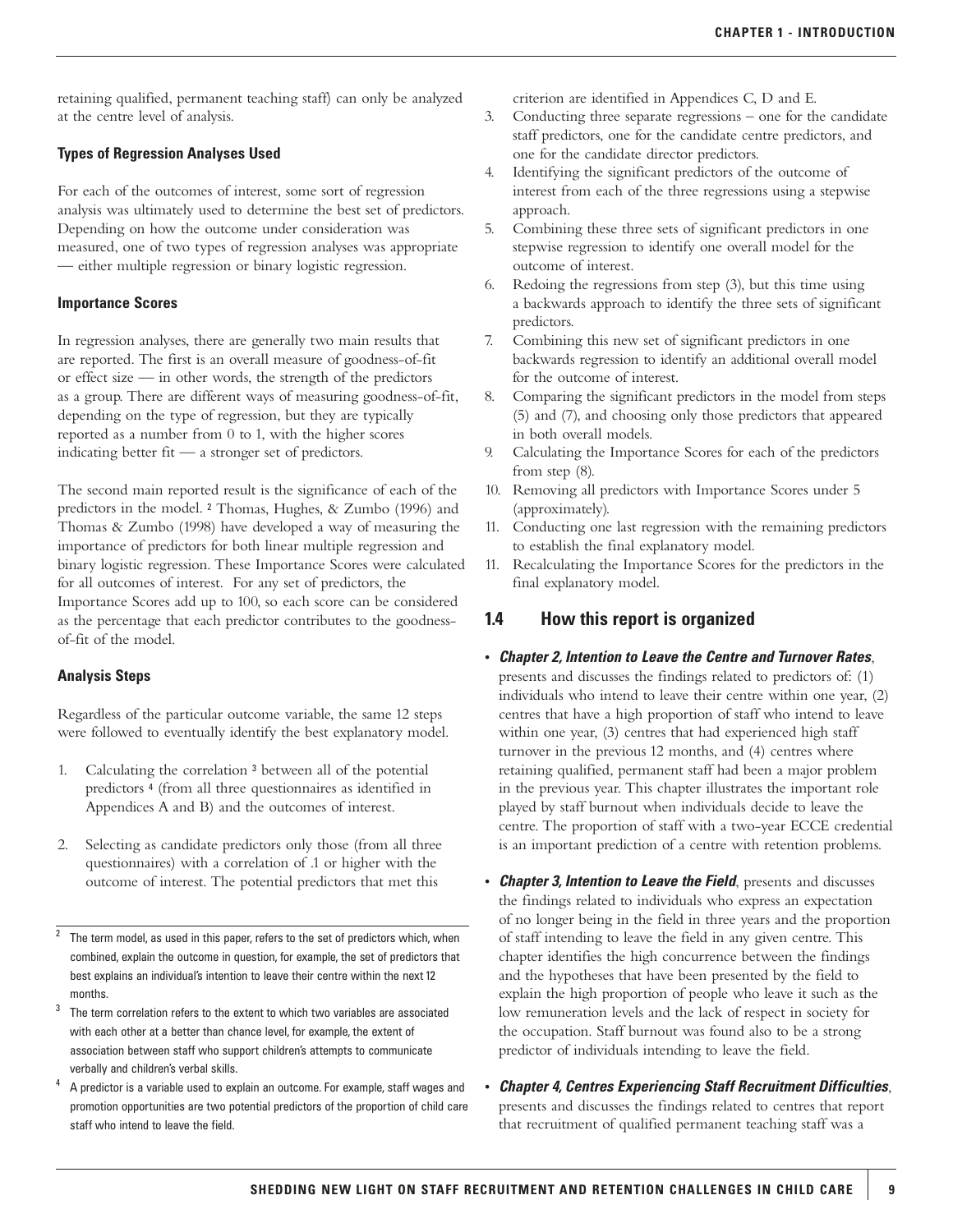major problem in the previous 12 months. The proportion of staff with a two-year ECCE credential and average staff wage level are both strong predictors of recruitment difficulties.

• *Chapter 5, Moving Forward*, discusses the predictors of the recruitment and retention challenges faced by child care centres and provides information about strategies that might be used to address them. The chapter also discusses staff burnout — what it is and the contributors to it — and some ways to combat it.

#### *A glossary of terms is provided right at the end of this report, immediately after the References.*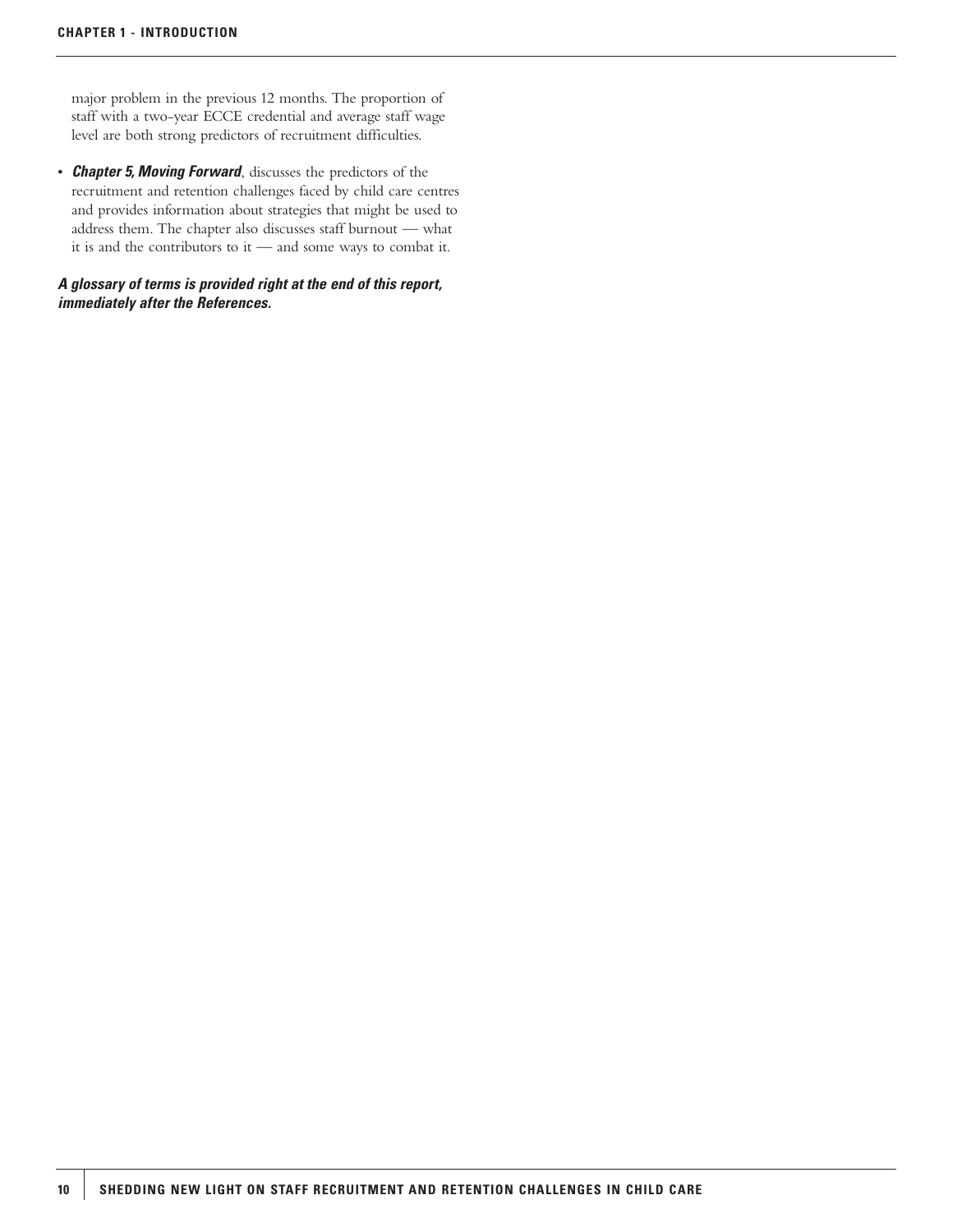**"By failing to meet the needs of the adults who work in child care, we are threatening not only their well-being but that of the children in their care."**

> *Marci Whitebook, Carollee House, and Deborah Phillips, 1990, p.3.*

# **2.1 Introduction**

2 **CHAPTER**

In 1998, staff turnover rates for the previous 12 months were 21.7% on a Canada-wide basis with a range from 15.0% in Prince Edward Island to 44.8% in Alberta (Doherty et al.,2000). This chapter identifies the most significant predictors <sup>5</sup> of four situations that represent different ways of exploring contributors to staff turnover. The four situations are:

- Individuals expressing an intention to leave their centre within one year.
- The proportion of staff within a centre expressing an intention to leave the centre within one year.
- Centres that report retaining qualified permanent staff as having been a major problem in the previous 12 months.
- Centre's staff turnover rates in the previous 12 months.

# **2.2 Overview of the findings**

Consistent with other research, predictors of staff turnover, as measured by one or more of the above approaches, include:

- Wage level.
- Availability of benefits
- Degree of satisfaction with wages and benefits.
- Perceived likelihood of promotion at the centre.

A low average length of time that staff have worked at the centre is a strong predictor of a centre with a high proportion of staff who intend to leave, a centre with staff retention difficulties, and a centre with a high turnover rate in the previous 12 months. Frequent staff changes, as indicated by a short average length of time that staff have worked at the centre, mean that the remaining staff must repeatedly assist children to cope with disrupted relationships, orient new staff, and establish new working relationships. This reality increases workload and stress and may contribute to decisions to leave the centre.

A low percent of a centre's staff with a least a two-year ECCE credential predicts staff retention difficulties and centre turnover rate. Education related to the provision of child care has been found to be a moderator of stress for the individual and makes a challenging job easier to do. Absence of knowledgeable, skilled co-workers makes the job more difficult, even for a well-trained person, and contributes to stress and frustration.

Indicators of staff burnout predict intention to leave at both the individual and centre level, the extent of a centre's difficulty retaining staff, and actual staff turnover rates. Low wages, dissatisfaction with wages and benefits, lack of job clarity, <sup>6</sup> and low levels of ECCE training have all been identified in other research studies as predictors of staff burnout (Goelman and Guo). The strongest contributor to burnout in child care appears to be the inherently stressful nature of the job coupled with the absence or inadequate availability of moderators of stress such as support from others and job clarity (Manlove, 1993; Pines and Maslach, 1978; Todd and Deery-Schmitt, 1996). Burnout is discussed in greater detail in Chapter 5.

The availability of things that promote job clarity, such as a written job description, a regular written performance appraisal, and a staff policy manual, predict actual turnover rates, though not with the same degree of strength as the other predictors noted above. Stress and interpersonal conflict are reduced when staff understand the nature and scope of their job, the roles of others in the centre, and the centre's expectations.

Table 2.4, at the end of this Chapter, illustrates the strongest predictors of: (1) a centre with a high proportion of staff who intend to leave within 12 months; (2) a centre reporting staff retention difficulties; and (3) a centre with a high turnover rate in the previous 12 months.

# **2.3 The sample**

The findings related to intention to leave the centre, whether they pertain to an individual's intention to leave or a centre with a high proportion of staff intending to leave, and centre turnover rates are based on data from 3,852 individuals working in 1,073 centres. <sup>7</sup> There is some overlap in the samples related to individuals' intention to leave the centre and intention to leave the field since 345 respondents expressed an intention to do both.

<sup>5</sup> A predictor is a variable used to explain an outcome. For example, a high proportion of staff in a centre that are burned out predicts a centre with a high turnover rate.

 $6$  Job clarity refers to the extent to which policies, procedures and responsibilities in a centre are explicitly defined and communication patterns are clear and consistent (Jorde-Bloom 1988).

<sup>7</sup> A total of 848 usable centre questionnaires were obtained by the *You Bet I Care!* Project. However, in some situations staff from a specific centre had sent in completed staff questionnaires even though the director had not returned completed centre and/or director questionnaires. The data from all the completed staff questionnaires were used for analyses at the individual level resulting in a representation from 1,073 centres. For analyses at the centre level, variables taken from the staff questionnaire were only used for centers with at least two completed staff questionnaires.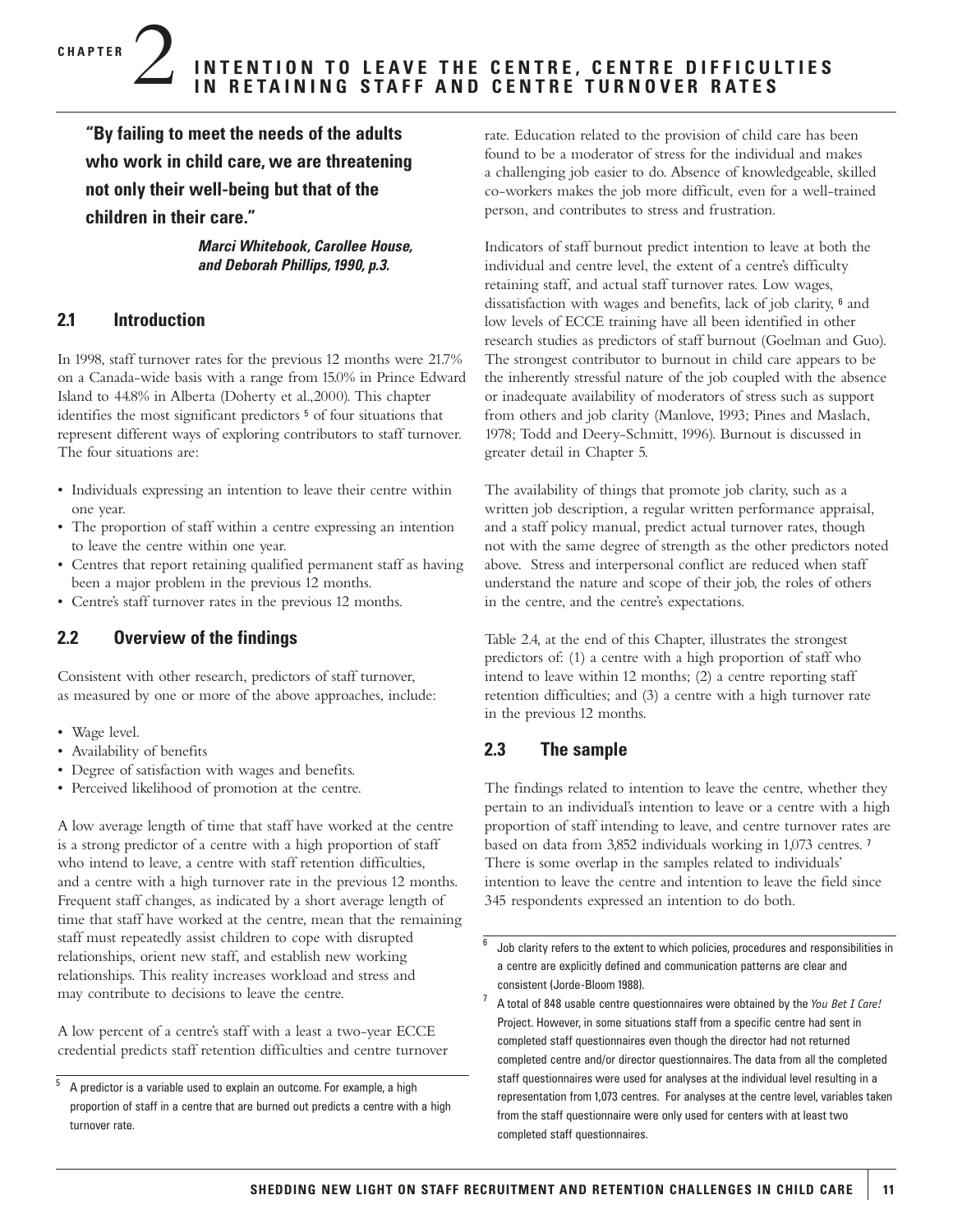# **2.4 Predictors of intention to leave the centre**

#### **2.4a The link between expressing intent to leave and actually doing so**

In 1998, 15.5% of the 4,154 staff respondents to a Canada-wide survey on wages, working conditions and practices expressed the expectation that they would no longer be working at their centre in one year (Doherty et al., 2000). Wanting to leave a job does not always result in actually leaving; realities such as lack of alternate jobs may intervene. Nevertheless, centre staff who express an intention to leave often do so. A study that surveyed teaching staff in 28 centres and checked whether each individual was still working at the centre 12 months later found that those who had said they intended to leave were more than four and a half times as likely to have left than those who did not (Manlove and Guzell, 1997). In the present study, we found a moderate but statistically significant correlation ( $r = .211$ ,  $p < .001$ ) between the proportion of staff intending to leave a centre and the actual turnover rate at the same centre during the previous 12 months.

#### **2.4b Methodology**

Two sets of analyses were done to explore predictors of intention to leave the centre. The first set focused on individuals who had expressed an intention to leave; the second set looked at the proportion of staff at each centre who expressed an intention to leave. Conducting analyses at the centre level, in addition to at the individual level, increased the possibility of identifying centre and director characteristics that are important predictors.

#### **2.4c Findings**

Table 2.1 illustrates the significant predictors that emerged as a result of analyses combining the strongest predictors from each of the staff, centre and director questionnaires. The table also identifies the importance score – the relative strength for each of the significant predictors in the final model. <sup>8</sup> Importance scores always add up to 100 regardless of the number of predictors that finally emerge as statistically significant.

Feeling frustrated with the job, the strongest predictor in Table 2.1, is an indicator of burnout (Jackson, Schwab and Schuler, 1986; Maslach and Pines, 1977; Whitebook, Howes, Darrah and Friedman, 1982), as is lack of work-related fulfillment when,

for example, a person feels that the job does not make good use of their skills and abilities (Maslach and Pines, 1977; Maslach and Jackson, 1981; Jackson, Schwab and Schuler, 1986; Pines, 1982). Believing that the centre could be doing a better job, but being unable to do anything about it, reflects a sense of powerlessness, which is another indicator of burnout (Iverson, Olekains, and Erwin, 1998; Pines, 1982; Pines and Maslach, 1978).

The finding that a shorter length of time working at the centre for the individual or a shorter average period for staff as a group predicts intention to leave is consistent with our finding that retention problems are greater and turnover levels higher the less time staff have worked at the centre. A centre where staff remain for a relatively short period of time is one with frequent changes. This, in itself, is stressful and may contribute to some of the remaining staff deciding to leave.

In summary, the predictors identified in Table 2.1 related to a centre with a high proportion of staff intending to leave present the picture of a centre where:

- A high proportion of staff show indicators of burnout.
- The staff have, on average, been at the centre for a relatively short period of time.
- The perceived level of job security at the centre is low.
- The centre is likely to be under commercial auspice.
- The mean (average) score on staff degree of satisfaction with their supervisor is low.

 $8$  The term model, as used in this paper, refers to the set of predictors which, when combined, explain the outcome in question. For example, the set of predictors that best explains and individual's intent to leave the field. A predictor is a variable used to explain an outcome.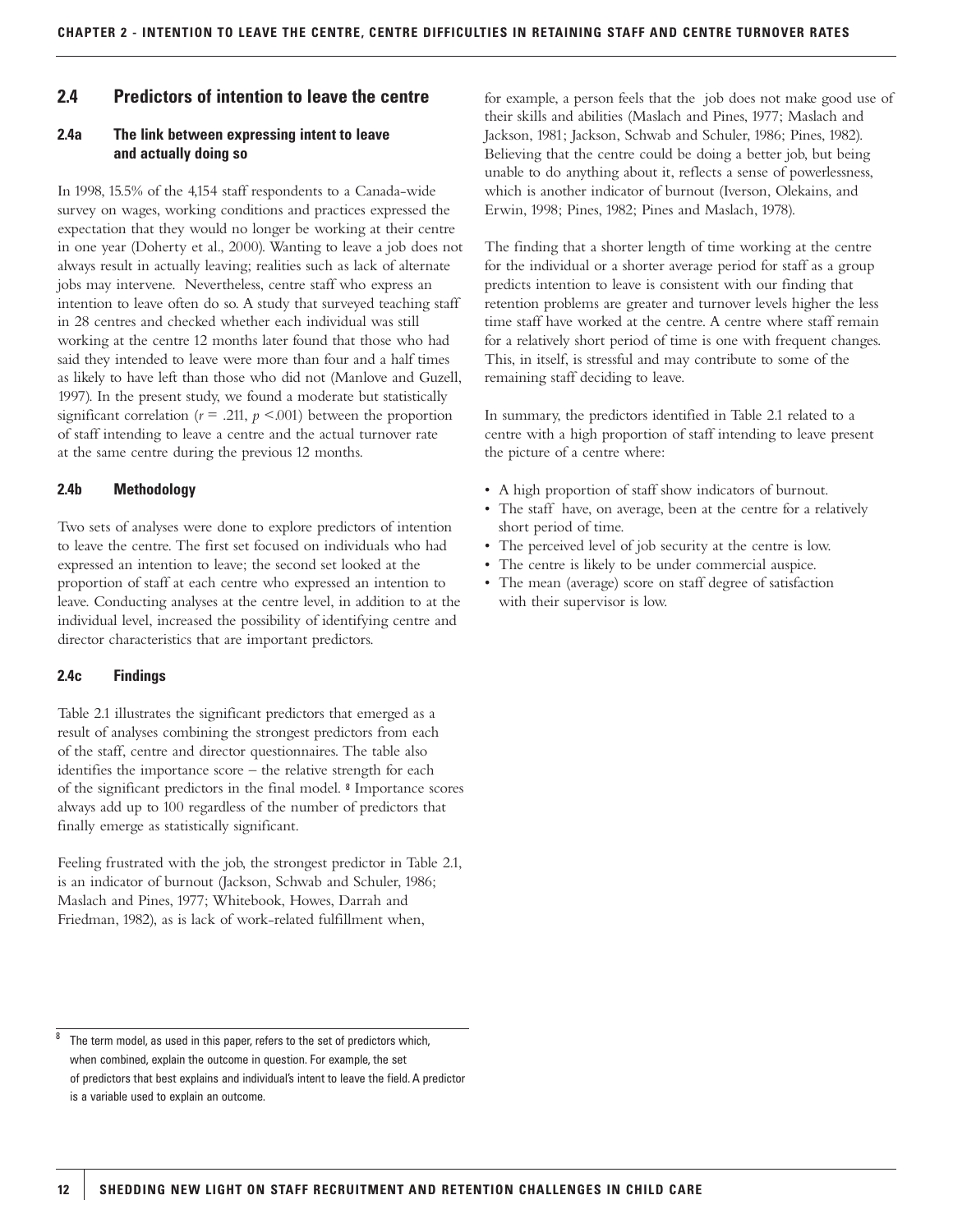# **Table 2.1: Predictors of intention to leave the centre**

| <b>Predictors</b>                                                                                                                                    | <b>Importance</b><br>score.<br><i>Individuals</i> who<br>intends to leave | Importance score.<br><b>Centres with a high</b><br>proportion of staff<br>intending to leave |
|------------------------------------------------------------------------------------------------------------------------------------------------------|---------------------------------------------------------------------------|----------------------------------------------------------------------------------------------|
| I feel frustrated by this job ( $\uparrow$ agreement by individual or staff collectively,<br>$\uparrow$ intent to leave)                             | 25.3%                                                                     | 28.1%                                                                                        |
| Level of perceived job security at the centre $\downarrow$ perceived security by individual<br>or staff collectively, $\uparrow$ intent to leave)    | 22.8%                                                                     | $17.9\%$                                                                                     |
| Length of time working at the centre $(\downarrow$ time by individual or average<br>for staff, $\uparrow$ intent to leave)                           | 15.2%                                                                     | 19.9%                                                                                        |
| Age of individual or average age of staff ( $\downarrow$ the age, $\uparrow$ intent to leave)                                                        | 9.5%                                                                      | Not a predictor                                                                              |
| My job makes good use of my skills and abilities ( $\downarrow$ agreement by individual<br>or staff collectively, $\uparrow$ intent to leave)        | 8.9%                                                                      | 9.8%                                                                                         |
| I know the centre could be providing a better service, but there is nothing<br>I can do about it ( $\uparrow$ agreement, $\uparrow$ intent to leave) | 6.8%                                                                      | 10.5%                                                                                        |
| Feelings about pay, benefits and promotion ( $\downarrow$ overall positive feelings about<br>these variables, $\uparrow$ intent to leave)            | 6.5%                                                                      | Not a predictor                                                                              |
| Perception of promotion chances at the centre ( $\uparrow$ perception that promotion<br>is not likely, $\uparrow$ intent to leave)                   | 4.8%                                                                      | Not a predictor                                                                              |
| Auspice ( $\uparrow$ intent to leave for commercial auspice)                                                                                         | Not a predictor                                                           | $7.6\%$                                                                                      |
| Mean score on staff degree of satisfaction with their supervisor<br>$(\downarrow$ score, $\uparrow$ intent to leave)                                 | Not a predictor                                                           | 6.1%                                                                                         |

Note: • The sign ↑ indicates higher, more, greater; the sign ↓ indicates less or lower.

- The importance score indicates the relative strength of each predictor. The total importance score for all predictors is 100.
- Shading indicates an indicator of burnout.

The final model of intention to leave the centre at the individual staff level of analysis had eight significant predictors, with a goodness-of-fit index <sup>9</sup> of .363. The final model for intention to leave the centre at the centre level of analysis had seven significant predictors, with a goodness-of-fit index of .325. The maximum goodness-of-fit index score is 1, and so the variables in these models together show a strong effect.

 $9$  The term goodness-of-fit refers to the extent to which a group of predictors explains the scores on an outcome variable. For example, the extent to which the group explains the difference between a centre with low staff turnover and one with high turnover.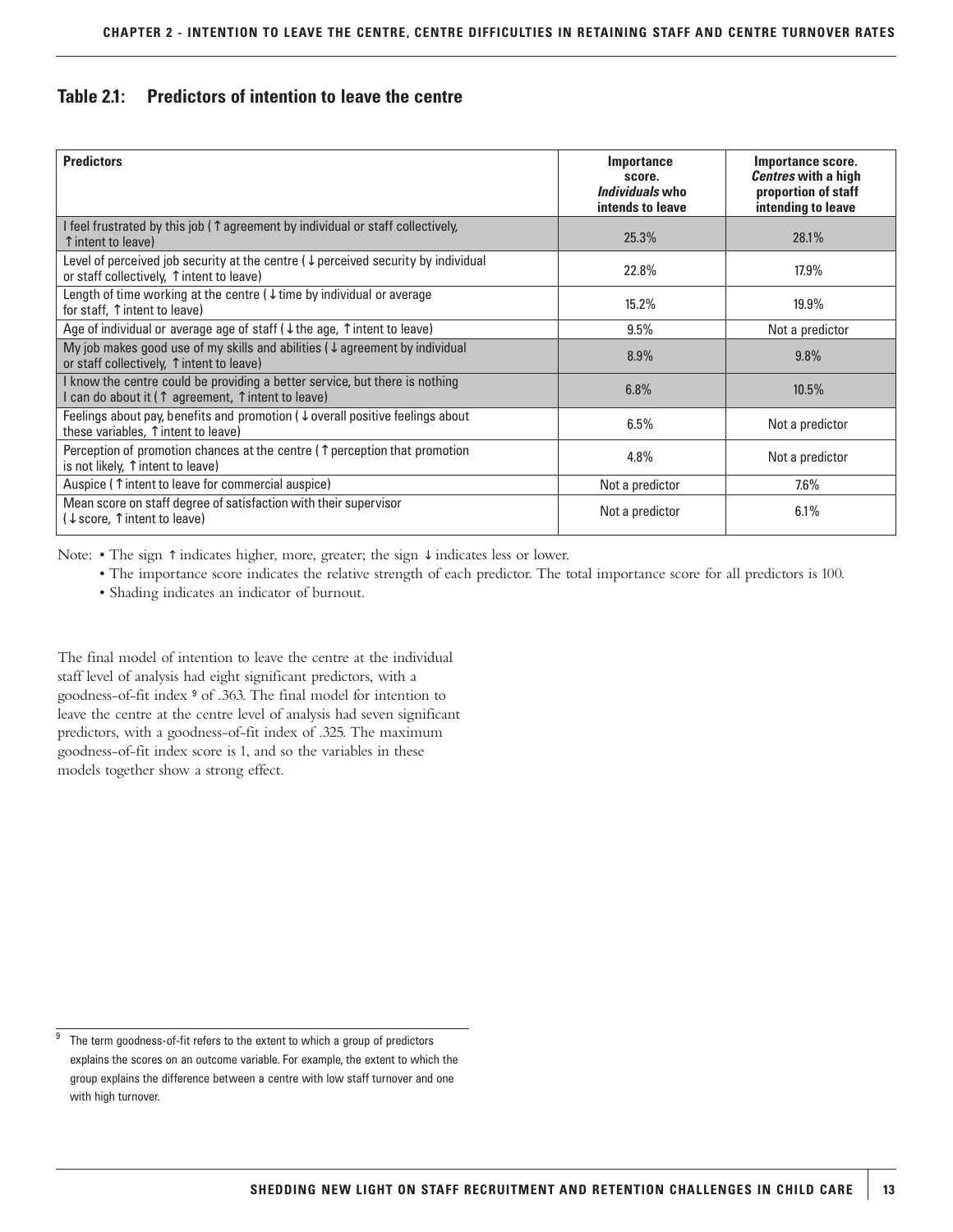# **2.5 Predictors of a centre having staff retention difficulties**

A total of 116 centres (14.6% of our sample) reported that they had experienced a major problem in retaining qualified, permanent teaching staff in the previous 12 months. In the first set of analyses conducted to identify the predictors of retention difficulties, the strongest predictor by far was the centre's actual turnover rate in the previous year. As one of six predictors, it accounted for 41.4% of the total importance score. Given the fact that high turnover is the obvious outcome of retention difficulties, we decided to re-run the analyses with turnover excluded as a possible predictor to allow other predictors to emerge. This did occur, see Table 2.2.

### **Table 2.2: Predictors of centres where retaining staff is a major problem when the already-determined predictor of actual turnover rate in the previous 12 months is removed**

| <b>Predictors</b>                                                                                                                                                                     | <b>Importance score</b> |
|---------------------------------------------------------------------------------------------------------------------------------------------------------------------------------------|-------------------------|
| Average number of years staff have worked at the centre ( $\downarrow$ years, $\uparrow$ retention problem)                                                                           | 28.3%                   |
| Percent of staff with a two-year ECCE credential ( $\downarrow$ percent, $\uparrow$ retention problem)                                                                                | 24.7%                   |
| I take pride in my centre $(\downarrow$ staff members' agreement, $\uparrow$ retention problem)                                                                                       | $12.6\%$                |
| Average staff before tax hourly wage ( $\downarrow$ wage, $\uparrow$ retention problem)                                                                                               | $10.9\%$                |
| Level of director agreement with the statement, Because of job demands, I have difficulty<br>finding time for self-rejuvenation ( $\uparrow$ agreement, $\uparrow$ retention problem) | $10.7\%$                |
| Percent of centre budget going to staff wages and benefits ( $\downarrow$ percent, $\uparrow$ retention problem)                                                                      | $9.0\%$                 |
| Level of director agreement with the statement, My staff and I work well together<br>as a team ( $\downarrow$ agreement, $\uparrow$ problem)                                          | 4.3%                    |

Note: • The sign ↑ indicates higher, more, greater; the sign ↓ indicates less or lower.

- The importance score indicates the relative strength of each predictor. The total importance score for all predictors is 100.
- Shading indicates an indicator of burnout.

The seven predictors in Table 2.2, taken together, have a goodnessof-fit index of .472. This high value means that these predictors do a strong job of accounting for the difference between centres that identify staff retention as a major problem and those that do not.

The predictors identified in Table 2.2 present the picture of a centre with retention problems as one where:

- The average length of time staff have worked at the centre is short.
- The proportion of staff who have completed a two-year ECCE credential is low.
- Staff are showing signs of burnout (low staff agreement with the statement, "I take pride in my centre").
- The average staff before tax hourly wage is low.
- The director is feeling stressed and showing signs of burnout (director agreement with the statement, "Because of job demands, I have difficulty finding time for self-rejuvenation").
- Only a small percent of the centre budget is used for staff wages and benefits.
- The director does not feel that she has a good working relationship with her staff (low level of director agreement with the statement, "My staff and I work well together as a team).

As noted above, the strongest predictor in the initial analysis was centre turnover rate in the previous 12 months. High turnover, by the stress it places on the staff who remain, begets turnover. The search for new staff puts tremendous pressure on the director who must recruit and select new staff and the other staff who orient them to the children and the centre's ways of doing things. The likelihood of the remaining staff having to cope with a succession of substitutes is high given the current recruitment difficulties across the whole country (Ferguson, 2002). Staff also have to develop a new working relationship every time someone leaves and a replacement is hired. *"Like any team process, it takes time and effort to establish the communication between teachers necessary to create and maintain a smoothly-operating classroom* " (Whitebook, Sakai and Howes, 1997, p. 53). When a director is feeling overwhelmed and is burning out, she lacks the enthusiasm and psychological resources to provide the level of support that stressed staff need.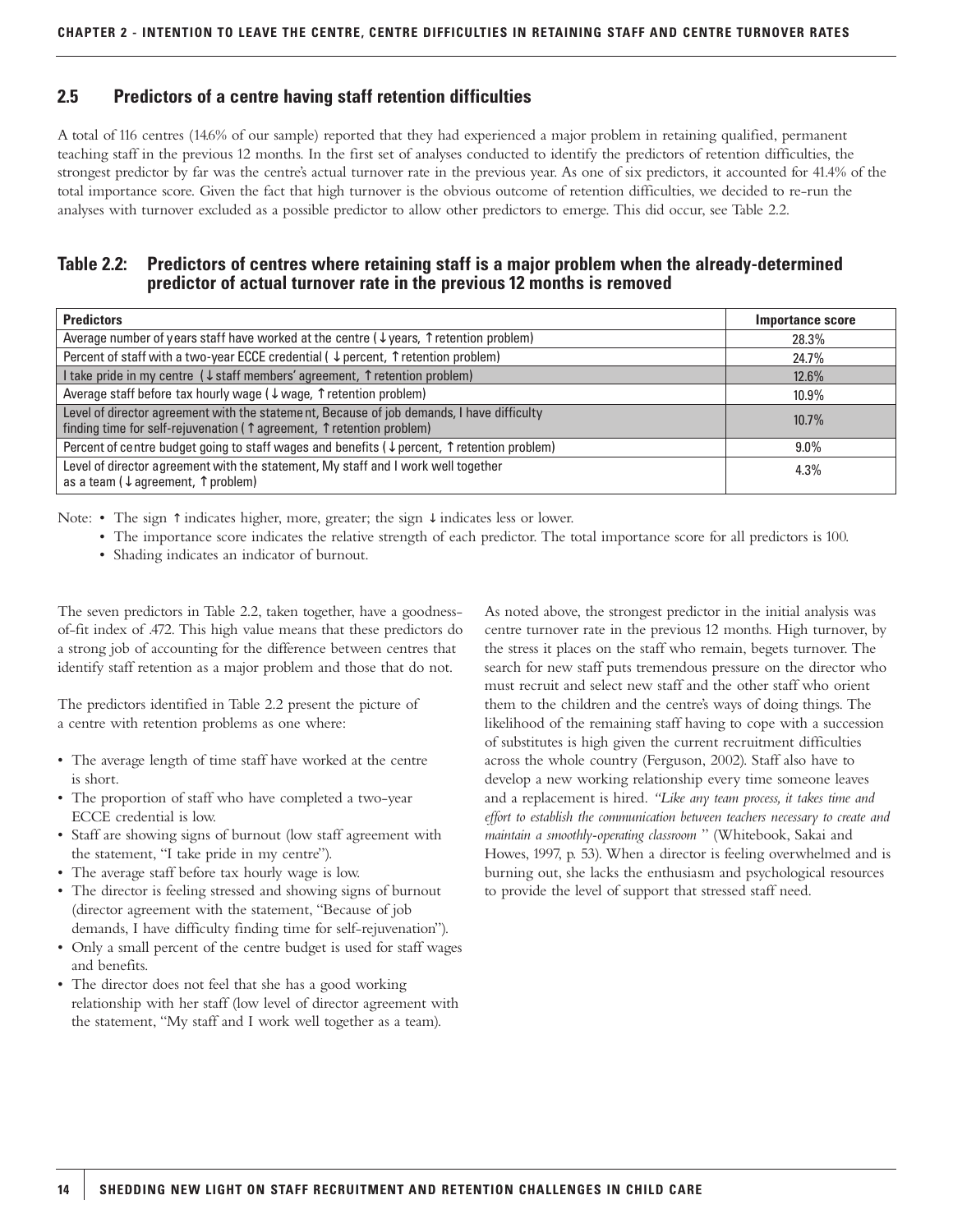# **2.6 Predictors of centre turnover rate**

In 1998, on a Canada-wide basis, 21.7% of teaching staff had left their jobs in the previous 12 months (Doherty et al., 2000). The turnover rate varied by province/territory from a high of 44.8% in Alberta to a low of 15.0% in Prince Edward Island. Table 2.3 presents the predictors of a centre's turnover rate.

# **Table 2.3: Predictors of centre turnover rate**

| <b>Predictors</b>                                                                                                                                                                                            | Importance score |
|--------------------------------------------------------------------------------------------------------------------------------------------------------------------------------------------------------------|------------------|
| Average number of years staff have been working at the centre ( $\downarrow$ years, $\uparrow$ turnover)                                                                                                     | 38.2%            |
| Number of daily working conditions benefits such as pa id coffee breaks, paid preparation time, paid release time<br>for P.D. available to staff (↓ number, ↑ turnover). See Appendix A-9 for the full list. | 14.7%            |
| Percent of staff with less than one year of ECCE training ( $\uparrow$ percentage, $\uparrow$ turnover)                                                                                                      | $11.9\%$         |
| Percent of staff who had participated in professional development in the previous year ( $\downarrow$ percentage, $\uparrow$<br>`turnover)                                                                   | $8.0\%$          |
| My job makes good use of my skills and abilities ( $\downarrow$ staff agreement, $\uparrow$ turnover)                                                                                                        | $6.4\%$          |
| Level of director agreement with the statement, I have reasonable control over important decisions that affect the program<br>or staff ( $\downarrow$ agreement, $\uparrow$ turnover)                        | 5.9%             |
| Centre is open extended hours ( $\uparrow$ greater for centres that are)                                                                                                                                     | 5.5%             |
| Level of director agreement with the statement, I feel physically exhausted at the end of the day ( $\uparrow$ agreement, $\uparrow$ turnover)                                                               | $4.9\%$          |
| Percentage of staff who have resigned from a previous child care job ( $\uparrow$ percentage, $\uparrow$ turnover)                                                                                           | 4.5%             |

Note: • The sign ↑ indicates higher, more, or greater; the sign ↓ indicates less or lower.

- The importance score indicates the relative strength of each predictor. The importance score for all predictors combined is 100.
- Shading indicates an indicator of burnout.

The nine predictors in Table 2.3 account for 20.1% of the variance (the difference) across centres in their turnover rate. This indicates that the predictors have a good level of strength.

Table 2.3 presents the picture of a centre with a high turnover rate as one where:

- The average length of time that staff have been working at the centre is relatively low.
- There are few benefits that improve daily working conditions, such as paid preparation time.
- The average level of staff ECCE training is low.
- Few staff had participated in professional development in the previous 12 months.
- Staff are showing signs of burnout.
- The director is showing signs of burnout.
- The centre is open extended hours. <sup>10</sup>
- Some staff have resigned from a previous child care job.

There were nine other predictors of turnover that emerged from the analyses of each of the three questionnaires individually (staff, centre and director) that failed to emerge in the final analyses done by combining the significant predictors from each of the three questionnaires, as shown in Table 2.3. The following two predictors for which this is the case are particularly relevant to the Chapter 5 discussion of the importance of a positive organizational climate:

- The extent to which the following are available: written job descriptions, written job contracts, written salary scale, staff manual, regular written performance appraisal, formal grievance procedures (↓ these available, ↑ turnover). These variables all increase job clarity. <sup>11</sup>
- The extent to which adult needs are addressed, for example, the provision of a room for staff use only, a separate staff washroom, a resource room or staff library for staff use (↓ available, ↑ turnover).

The other seven predictors of turnover that did not emerge in the final model are: (1) length of time the director has been working at the centre ( $\downarrow$  time,  $\uparrow$  turnover); (2) director does not expect to be working in the centre in one year (↑ turnover); (3) percent of staff in the centre with a two-year ECCE credential (↓ percent, ↑ turnover); (4) level of staff agreement with the statement, "My centre provides a well-rounded program for the children who attend," (↓ agreement, ↑ turnover); (5) staff perception of opportunities for promotion in the centre,  $\downarrow$  perception of possible promotion,  $\uparrow$  turnover);(6) staff overall satisfaction with pay ( $\downarrow$ level of satisfaction, ↑ turnover); and (7) level of director agreement with the statement, "I know the centre could be providing a better service but there is nothing I can do about it" ( ↑ director agreement, ↑ turnover).

<sup>&</sup>lt;sup>10</sup> Being open extended hours is rare. In 1998, fewer than 1% of centres were open on the weekend and only 0.8% were open after 7pm (Doherty et al., 2000).

 $11$  Job clarity refers to the extent to which policies, procedures and responsibilities in a centre are explicitly defined and communication patterns are clear and consistent (Bloom, 1988). Its presence has been found to reduce staff stress.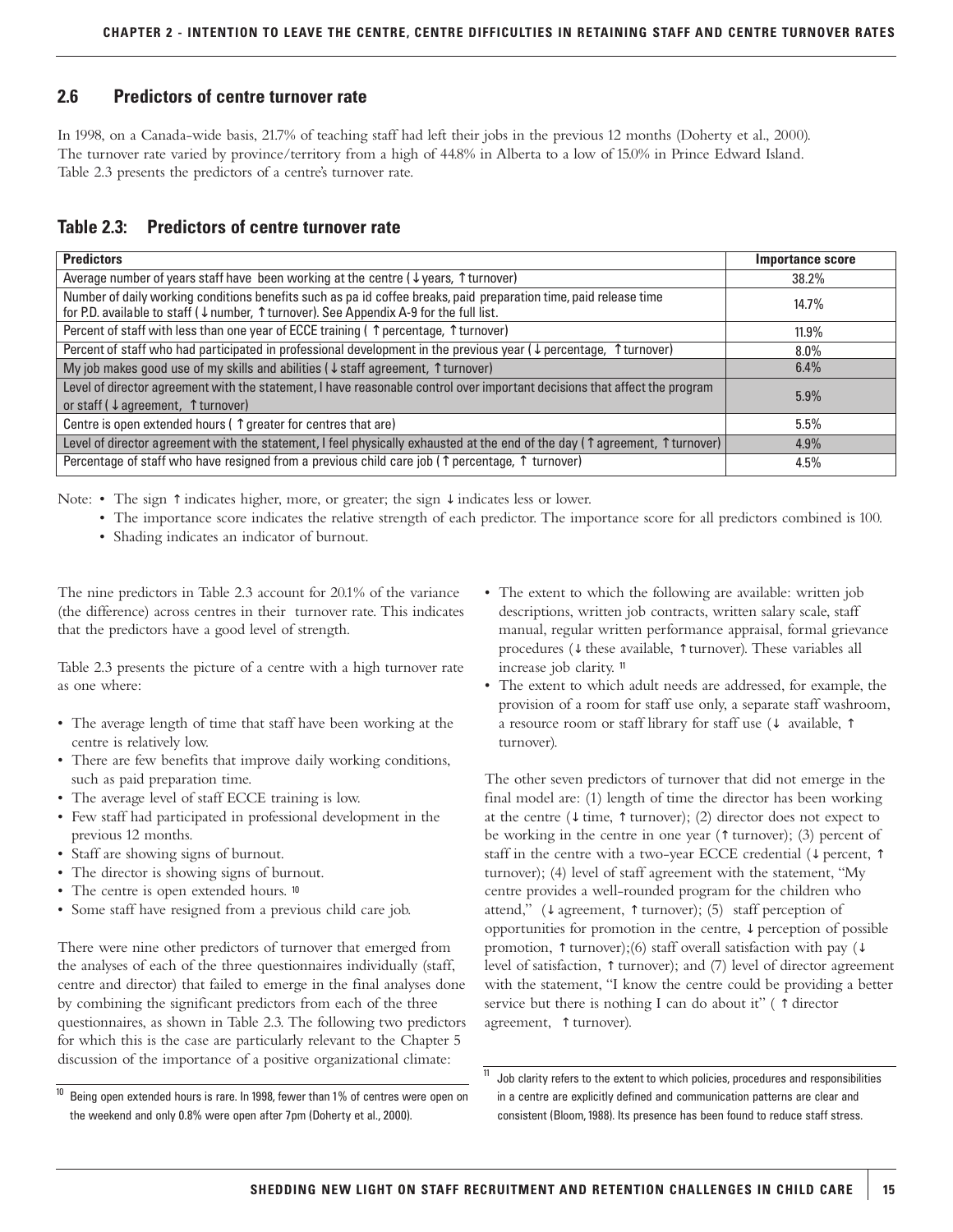Collectively, these nine other predictors indicate the importance for staff retention of the degree to which the director is burning out and intending to leave the centre, the extent of burnout among staff, the extent to which the workplace gives a message of valuing its staff (through, for example, wage levels, meeting the needs of staff such as a separate staff washroom and engaging in practices that support job clarity), the perceived availability of promotion opportunities and the percent of staff in the centre with a two-year ECCE credential.

# **2.7 Summary**

The issue of staff turnover was explored through examination of four different situations: (1) an individual's intention to leave the centre; (2) centres with a high proportion of staff intending to leave; (3) centres where staff retention was a major problem in the previous 12 months; and (4) centres with a high staff turnover the previous year. Table 2.4 summarizes the predictors found that have an importance score of 10% or higher.

| <b>Predictors</b>                                        | Centre with a high<br>proportion of staff<br>intending to leave<br>within 12 months | <b>Centre reporting</b><br>staff retention as a<br>major problem in the<br>previous 12 months | <b>Centres with a high</b><br>staff turnover rate<br>in the previous<br>12 months |
|----------------------------------------------------------|-------------------------------------------------------------------------------------|-----------------------------------------------------------------------------------------------|-----------------------------------------------------------------------------------|
| Average length of time staff have worked at the centre   | $19.9\%$                                                                            | 28.3%                                                                                         | 38.2%                                                                             |
| Staff show indications of burnout                        | 48.4%                                                                               | $12.6\%$                                                                                      |                                                                                   |
| Proportion of staff with a two-year ECCE credential      |                                                                                     | 24.7%                                                                                         | $11.9\%$                                                                          |
| Director shows indications of burnout                    |                                                                                     | $10.7\%$                                                                                      | 10.8%                                                                             |
| Level of perceived job security at the centre            | 17.9%                                                                               |                                                                                               |                                                                                   |
| Extent of benefits that improve daily working conditions |                                                                                     |                                                                                               | 14.7%                                                                             |
| Staff average before tax hourly wage                     |                                                                                     | 10.9%                                                                                         |                                                                                   |

| Table 2.4: | The strongest predictors for each of three situations and their importance scores |  |  |  |  |  |
|------------|-----------------------------------------------------------------------------------|--|--|--|--|--|
|------------|-----------------------------------------------------------------------------------|--|--|--|--|--|

Note: The above table only identifies the strongest predictors, those with an importance score of 10% or more.

A centre with a short average length of time that staff have worked there is one with frequent changes. Frequent change is stressful and makes an already challenging job more difficult. This, plus the example of others who have left, may result in staff thinking of leaving and in many cases actually doing so.

Contributors to burnout include the following working conditions: low wages; poor benefits; relatively little attention paid to meeting staff needs, e.g. no separate staff washroom; lack of job clarity; and lack of social support in the workplace, e.g. from a supervisor and/or co-workers (Goelman and Guo, 1998). Burnout as a predictor in Table 2.4 may, in part, reflect one or more of these conditions. However, the strongest contributor to burnout in child care appears to be the inherently stressful nature of the job coupled by a lack or inadequate availability of moderators of stress such as support by others in the workplace (Manlove, 1993; Pines and Mashlach, 1978; Todd and Deery-Schmitt, 1996).

The proportion of staff in a centre with a two-year ECCE credential is important for two reasons. First, education related to child development and the provision of child care assists people to understand children's needs and behaviours, to have realistic expectations of children and to be effective in their work, all of which reduces stress. Second, the absence of knowledgeable, skilled co-workers makes it difficult for even a well-trained person to provide the type of care that they know should be provided, a situation that increases stress and frustration.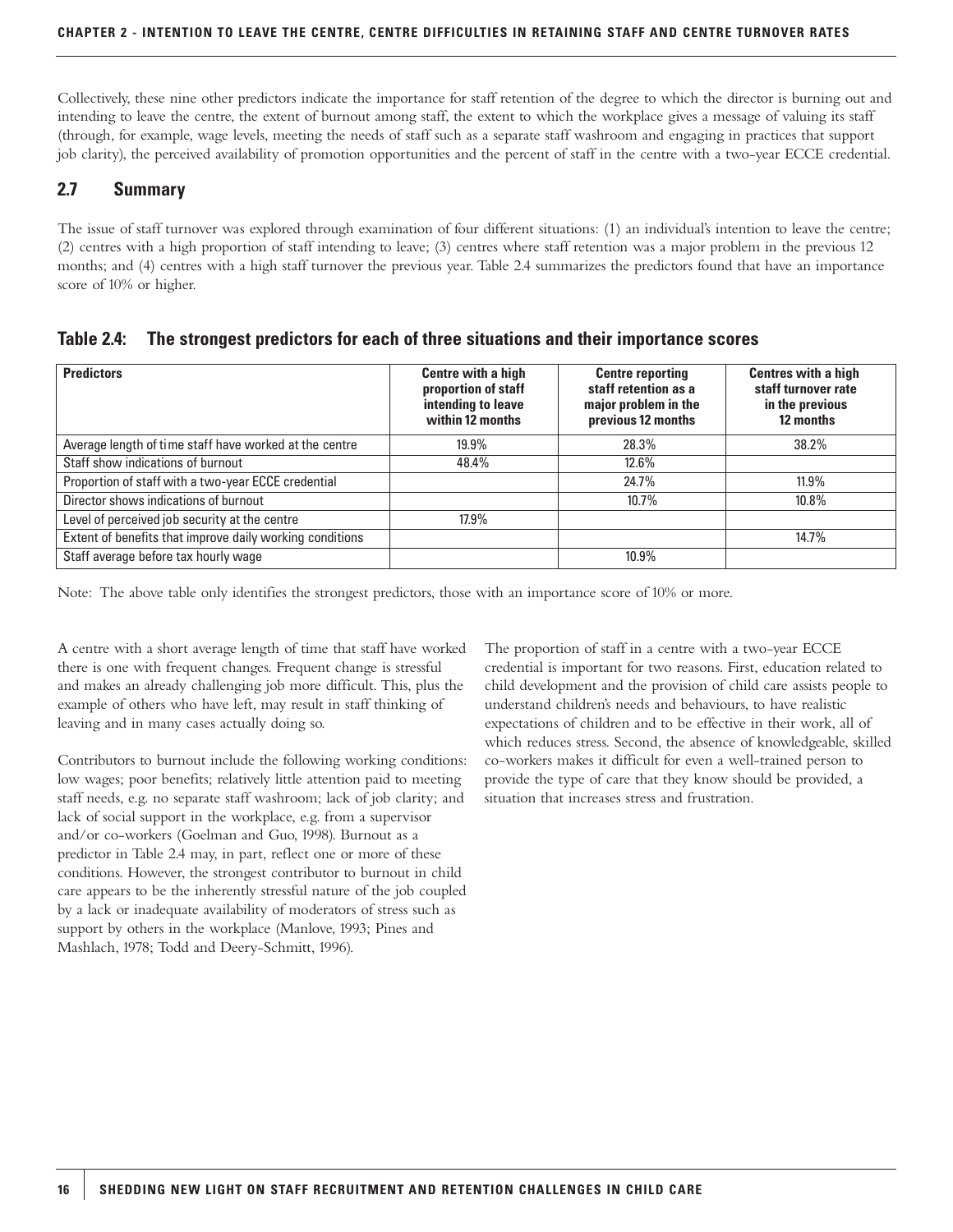**"In spite of all these [positive] aspects of my job I may be unable to continue working within the field. The wage I am making will not continue to sustain me. To get my position I took two-anda-half years of college and to pay for this I had to take out student loans. These are very costly to pay back."**

> *Note from a Manitoba staff person, quoted in Doherty et al., 2000, p. 94.*

# **3.1 Introduction**

In 1998, 22.2% of the 4,154 teaching staff respondents to a Canadawide survey on wages, working conditions and practices in care centres expressed an intention to leave the child care field within three years (Doherty et al., 2000). After removing those staff whose intention to leave the field was for reasons unrelated to the field itself, such as personal reasons or retirement, the percentage expressing an intention to leave child care dropped to 19.3%.

This chapter identifies the strongest predictors of:

- Individuals expressing an intention to leave the field.
- Centres with a high proportion of staff expressing an intention to leave the field.

# **3.2 Overview of the findings**

As was the case for intention to leave the centre, burnout, with an importance score of 49.4%, is the strongest predictor of intention to leave the field (see Table 3.1). The other strong predictors, those with an importance score of 10% or higher, are:

- Would not choose child care as a career now (knowing what I know).
- A belief that it would be necessary to leave the field in order to earn more money or achieve a higher status position.
- A perception that few groups respect the provision of child care as an occupation.
- Low before tax hourly wage.

The other less powerful but still important predictors to emerge, in order of their degree of importance, are:

- Staff dissatisfaction with their relationships with their co-workers (indicating a centre with a low level of supportive relationships among staff).
- The average staff length of time working at the centre is short (indicating a centre experiencing frequent staff changes).
- The centre operates under commercial auspice.
- Staff dissatisfaction with pay, benefits and promotion opportunities at the centre.
- The director intends to leave the centre within 12 months.

Some of the above predictors indicate the reason why staff burnout is the strongest predictor of intention to leave the field. Wages at the low end of the continuum, dissatisfaction with wages and benefits, staff perception of child care as an occupation that is not respected, and lack of social support at work, e.g. from co-workers and/or supervisor, have all been identified as contributors to staff burnout by other research studies (Goelman and Guo, 1998). A director who is intending to leave the centre within 12 months for reasons connected with the centre or the field may also be burned out and unable to provide staff with the support they need.

# **3.3 The sample**

The findings related to intention to leave the field are based on data from 3,861 individuals for the staff level of analysis, and 1,073 centres for the centre level of analysis. Of those individuals expressing an intention to leave the field within three years, 345 also expressed an intention to leave their centre within one year.

# **3.4 Predictors of individuals expressing an intention to leave the field**

### **3.4a Methodology**

Two sets of analyses were done to explore predictors of intention to leave the field. The first set focused on an individual's intention to leave the field, the second set looked at the proportion of staff in each centre who intended to leave child care. The individual level reflects each person's perspective while the centre level, which uses the mean (the average) or the proportion of all the staff responses, is better able to provide a collective view.

### **3.4b Findings**

Table 3.1 illustrates the strongest predictors of an individual intending to leave the field when analyses were done combining the strongest predictors from each of the staff, centre and director questionnaires. Burnout is the strongest predictor with the three indicators of burnout accounting for half (49.4%) of the total importance score.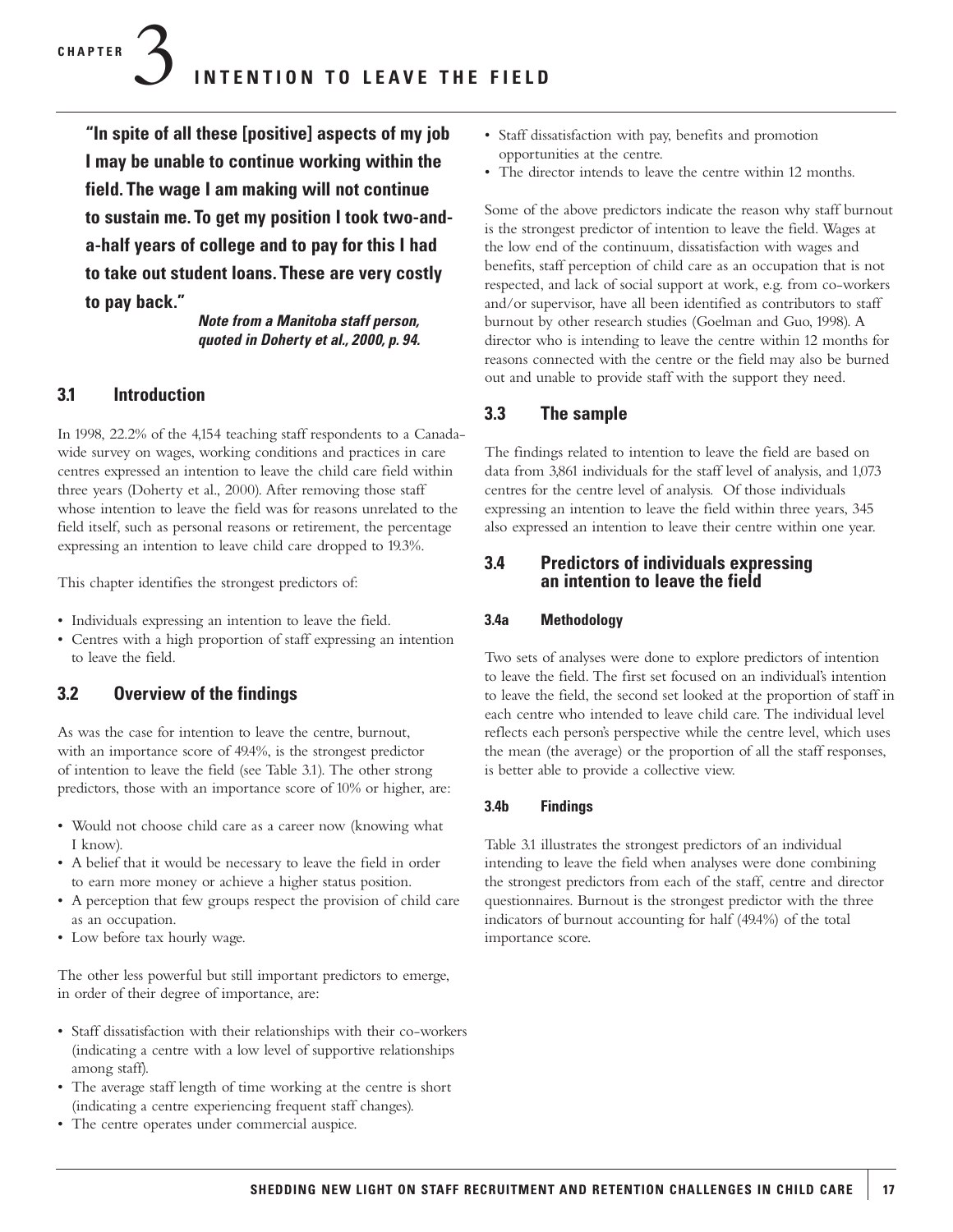# **Table 3.1: Predictors of an individual intending to leave the field**

| <b>Predictors</b>                                                                                                                                                                   | Importance score |
|-------------------------------------------------------------------------------------------------------------------------------------------------------------------------------------|------------------|
| If you were choosing a career now, would you choose child care? (if answer no, $\uparrow$ intent to leave the field)                                                                | 25.3%            |
| I feel frustrated by this job ( $\uparrow$ agreement, $\uparrow$ intent to leave the field)                                                                                         | 25.3%            |
| Do you think you would need to leave the child care field in order to earn more money or achieve a higher status position?<br>(if answer yes, $\uparrow$ intent to leave the field) | $17.4\%$         |
| My work gives me a sense of accomplishment ( $\downarrow$ sense of accomplishment, $\uparrow$ intent to leave the field)                                                            | $12.6\%$         |
| My job makes good use of my skills and abilities ( $\downarrow$ agreement, $\uparrow$ intent to leave the field)                                                                    | $11.5\%$         |
| Before tax hourly wage ( $\uparrow$ intent to leave the field for those earning less)                                                                                               | 8.1%             |

Note: • The sign ↑ indicates higher, more, greater; the sign ↓ indicates less or lower.

- The importance score indicates the relative strength of each predictor. The importance score for all predictors combined is 100.
- Shading indicates an indicator of burnout.

The model in Table 3.1 has a goodness-of-fit index of .369. This indicates that these predictors together have a large effect on whether or not an individual intends to leave the child care field for reasons associated with the job.

Two predictors in Table 3.1, 'would not choose child care again' and 'I feel frustrated by this job,' account for over 50% of the total importance score. We re-ran the analyses with these two predictors *excluded* to see if other predictors would emerge and thus provide additional information about what contributes to an individual's intention to leave the field. As illustrated by Table 3.2, four new predictors did emerge. Two of these are widely recognized indicators of burnout (feeling emotionally drained at the end of the day and not taking pride in one's workplace) while one indicates a sense of insufficient control over the daily work. Lack of opportunity to make decisions at work is highly correlated with burnout in child care staff (Pettygrove, Whitebook and Weir, 1984), social workers (Pines and Maslach, 1978) and health care workers (Iverson, Olekalns, and Erwin, 1998). The fourth new predictor in Table 3.2 is a perception of poor promotion opportunities in the centre.

# **Table 3.2: Predictors of an individual intending to leave the field when the already-determined predictors of 'would not choose child care as a career' and 'I feel frustrated by this job' are removed.**

| <b>Predictors</b>                                                                                                                                                           | Importance score |
|-----------------------------------------------------------------------------------------------------------------------------------------------------------------------------|------------------|
| Do you think you would need to leave the child care field in order to earn more money<br>or achieve a higher position?(if answer yes, $\uparrow$ intent to leave the field) | 23.5%            |
| My work gives me a sense of accomplishment ( $\downarrow$ sense of accomplishment, $\uparrow$ intent to leave the field)                                                    | 20.5%            |
| My job makes good use of my skills and abilities ( $\downarrow$ agreement, $\uparrow$ intent to leave the field)                                                            | $14.4\%$         |
| I feel emotionally drained at the end of the day ( $\uparrow$ agreement, $\uparrow$ intent to leave the field)                                                              | $11.2\%$         |
| Before tax hourly wage ( $\uparrow$ intent to leave the field for those earning less)                                                                                       | $9.7\%$          |
| I take pride in my centre ( $\downarrow$ agreement, $\uparrow$ intent to leave the field)                                                                                   | 9.5%             |
| I have reasonable control over most things that affect my satisfaction with the job $\downarrow$ agreement, $\uparrow$ intent to leave the field)                           | 6.2%             |
| Do you think you will be promoted at this centre? (if answer no, $\uparrow$ intent to leave the field)                                                                      | 4.8%             |

Note: • The sign ↑ indicates higher, more, greater; the sign ↓ indicates less or lower.

- The importance score indicates the relative strength of each predictor. The importance score for all predictors combined is 100.
- Shading indicates an indicator of burnout.

#### **3.4c Would not choose child care as a career now**

In Table 3.1, the response 'would not choose child care as a career now' accounts for 25.3% of the predictive strength of the group of predictors identified. Given its predictive power, we decided to explore what predicts an individual who, knowing what they now know, states that they would not choose child care as a career (see Table 3.3). Four of the seven predictors in Table 3.3 are indicators of burnout. The other three predictors reflect the realities of the field: (1) people working in child care feel that the occupation is not respected by others outside the field; (2) the short hierarchy of positions in child care centres means limited opportunities for advancement in either role or salary level; and (3) wages and benefits in child care are poor.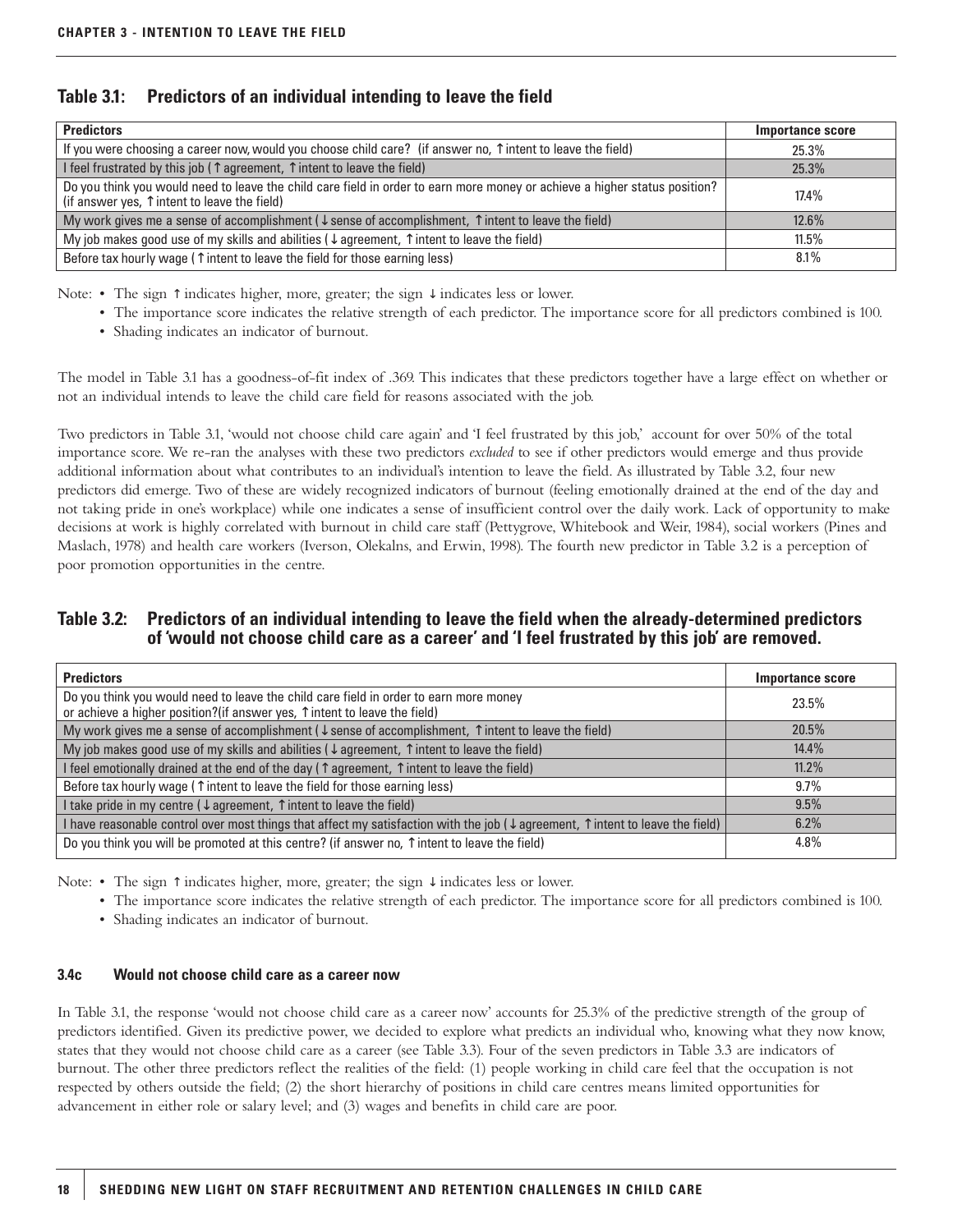# **Table 3.3: Predictors of an individual stating that they would not choose child care as a career now**

| <b>Predictors</b>                                                                                                                                                                           | Importance score |
|---------------------------------------------------------------------------------------------------------------------------------------------------------------------------------------------|------------------|
| I feel frustrated by this job ( $\uparrow$ agreement, $\uparrow$ intent to leave the field)                                                                                                 | 28.8%            |
| Do you think you would need to leave the child care field in order to earn more money or achieve a higher status position?<br>(if answer yes, $\uparrow$ would not choose child care again) | 25.6%            |
| My work gives me a sense of accomplishment ( $\downarrow$ sense of accomplishment, $\uparrow$ would not choose child care again)                                                            | $13.8\%$         |
| Sum of the groups perceived as generally respecting the individual as a child care professional $\downarrow$ number, $\uparrow$ would not choose child care again)                          | $11.8\%$         |
| My work I do is stimulating and challenging $\downarrow$ stimulation and challenge, $\uparrow$ would not choose child care again)                                                           | $8.8\%$          |
| I feel emotionally drained at the end of the day ( $\uparrow$ agreement, $\uparrow$ would not choose child care again)                                                                      | 5.7%             |
| Feelings about pay, benefits and promotion opportunities ( $\uparrow$ the negative feelings, $\uparrow$ would not choose child care again)                                                  | 5.7%             |

Note: • The sign ↑ indicates higher, more, greater; the sign ↓ indicates less or lower.

- The importance score indicates the relative strength of each predictor. The importance score for all predictors combined is 100.
	- Shading indicates an indicator of burnout.

# **3.5 Predictors of the proportion of staff in a centre who intend to leave the field**

Table 3.4 identifies the strongest predictors of the proportion of staff in a centre who intend to leave the field.

# **Table 3.4: Predictors of the proportion of staff in a centre who intend to leave the field**

| <b>Predictors</b>                                                                                                                                                              | <b>Importance score</b> |
|--------------------------------------------------------------------------------------------------------------------------------------------------------------------------------|-------------------------|
| Percent of staff who would not choose a career in child care again ( $\hat{ }$ ) percent, $\hat{ }$ intent to leave the field)                                                 | 53.1%                   |
| Percent of staff who feel they need to leave the field to obtain more money or achieve a higher status position<br>( $\uparrow$ percent, $\uparrow$ intent to leave the field) | 12.8%                   |
| Percent of staff agreeing that their job gives them a sense of accomplishment ( $\downarrow$ percent, $\uparrow$ intent to leave the field)                                    | $11.8\%$                |
| Mean score on staff satisfaction with their relationship with co-workers ( $\downarrow$ satisfaction, $\uparrow$ intent to leave the field)                                    | $7.2\%$                 |
| Mean length of time staff have worked at the centre ( $\downarrow$ time, $\uparrow$ intent to leave the field)                                                                 | $6.4\%$                 |
| Auspice (higher percent of staff intending to leave the field in commercial centres)                                                                                           | 4.5%                    |
| Director intends to leave the centre within one year $\uparrow$ intent to leave the field among staff                                                                          | $4.2\%$                 |

Note: • The sign ↑ indicates higher, more, greater; the sign ↓ indicates less or lower.

- The importance score indicates the relative strength of each predictor. The importance score for all predictors combined is 100.
- Shading indicates an indicator of burnout.

The model with the seven predictors in Table 3.4 has a high goodness-of-fit index of .307. This indicates that the seven predictors collectively are strong in their ability to predict the proportion of staff intending to leave the field.

A low mean score on staff satisfaction with their co-workers is one predictor of a high proportion of staff intending to leave the field. In the You Bet I Care! Study respondents were given a list of statements about how they might feel about their colleagues and asked to check off each one that reflected their feelings. A low score indicates that the individual checked off more descriptions of negative feelings, for example, "I feel I can't trust my colleagues," than positive feelings such as, "My colleagues support and encourage me." Social support is an important buffer against stress

and burnout in child care (Fleischer, 1985; Phillips, Howes and Whitebook, 1991), therefore it is not surprising that its lack predicts intention to leave the field.

In Table 3.4, a director who intends to leave the centre within 12 months is another predictor of a high proportion of staff in the centre intending to leave the field. When a director is intending to leave for reasons other than retirement or moving to another community, as is the case in our sample, she herself may be burnt out and less able to provide support for her staff.

Higher intention to leave child care among people working in the commercial sector may reflect the tendency of this sector to pay lower wages and provide fewer benefits than the non-profit sector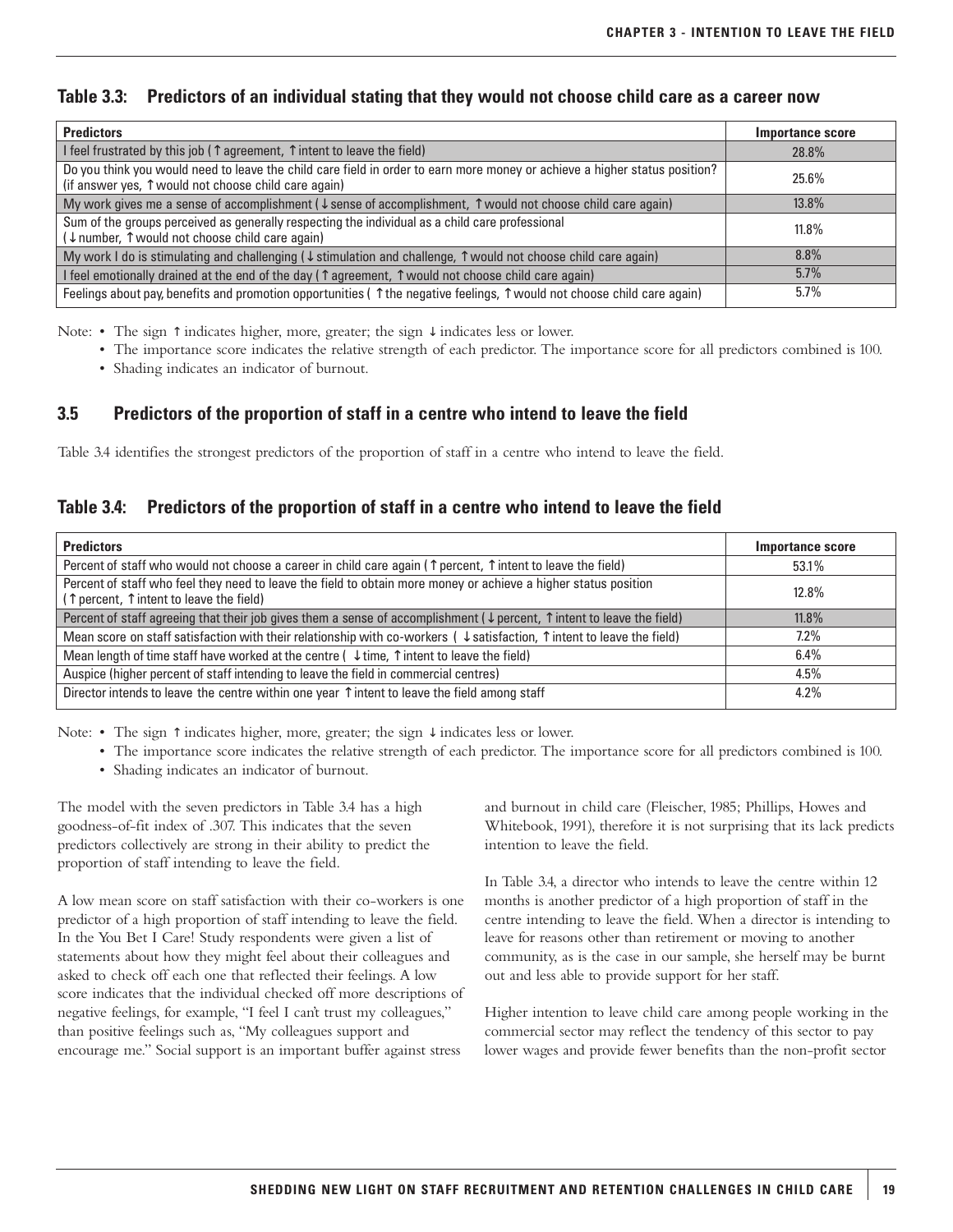as demonstrated by Doherty, Friendly and Forer (2002) using the *You Bet I Care!* data set.

One particularly strong predictor, percent of staff who would not choose child care as a career now, accounted for 53% of the importance score for all the predictors in Table 3.4. Because this particularly strong predictor could be obscuring other predictors, the analyses looking at the proportion of staff in a centre intending to leave the field were re-run leaving out the item related to whether the individual would choose child care as a career again.

As indicated in Table 3.5, three new predictors emerged as a result of the re-analyses:

- I feel frustrated by this job.
- Few groups respect me as a child care professional.
- A perception of little likelihood of promotion at the centre.

The model in Table 3.5 with nine predictors has a goodness-of-fit index of .238, somewhat reduced after removing the large effect of the "would not choose child care again" item.

# **Table 3.5: Predictors of the proportion of staff in a centre intending to leave the field after the already-determined predictor 'would not choose child care again as a career' is removed**

| <b>Predictors</b>                                                                                                                                                                                    | Importance score |
|------------------------------------------------------------------------------------------------------------------------------------------------------------------------------------------------------|------------------|
| Percent of staff who think they need to leave the field in order to earn more money or achieve a higher status position<br>( $\uparrow$ percent, $\uparrow$ proportion expecting to leave the field) | $19.7\%$         |
| Percent of staff indicating frustration with the job ( $\uparrow$ percent, $\uparrow$ proportion expecting to leave the field)                                                                       | 16.4%            |
| Mean score for the sum of all groups identified as generally respecting the respondent as a child care professional<br>$(\downarrow$ score, $\uparrow$ proportion expecting to leave the field)      | $15.7\%$         |
| Percent of staff indicating that their job gives them a sense of accomplishment<br>$(\downarrow$ percent, $\uparrow$ proportion expecting to leave the field)                                        | 13.7%            |
| Mean score on relationship with co-workers ( $\downarrow$ score, $\uparrow$ proportion expecting to leave the field)                                                                                 | $9.2\%$          |
| Average teaching staff length of time working in the centre $(\downarrow$ the time, $\uparrow$ proportion expecting to leave the field)                                                              | 8.2%             |
| Auspice (higher percent of staff intending to leave the field in commercial centres)                                                                                                                 | $6.1\%$          |
| Director intends to leave the centre within one year, ↑ intent to leave the field among staff                                                                                                        | 5.8%             |
| Percent of staff who think they will be promoted in the centre $\downarrow$ percent, $\uparrow$ proportion of staff expressing intent<br>to leave the field)                                         | $5.4\%$          |

Note: • The sign ↑ indicates higher, more, greater; the sign ↓ indicates less or lower.

- The importance score indicates the relative strength of each predictor. The importance score for all predictors combined is 100.
- Shading indicates an indicator of burnout.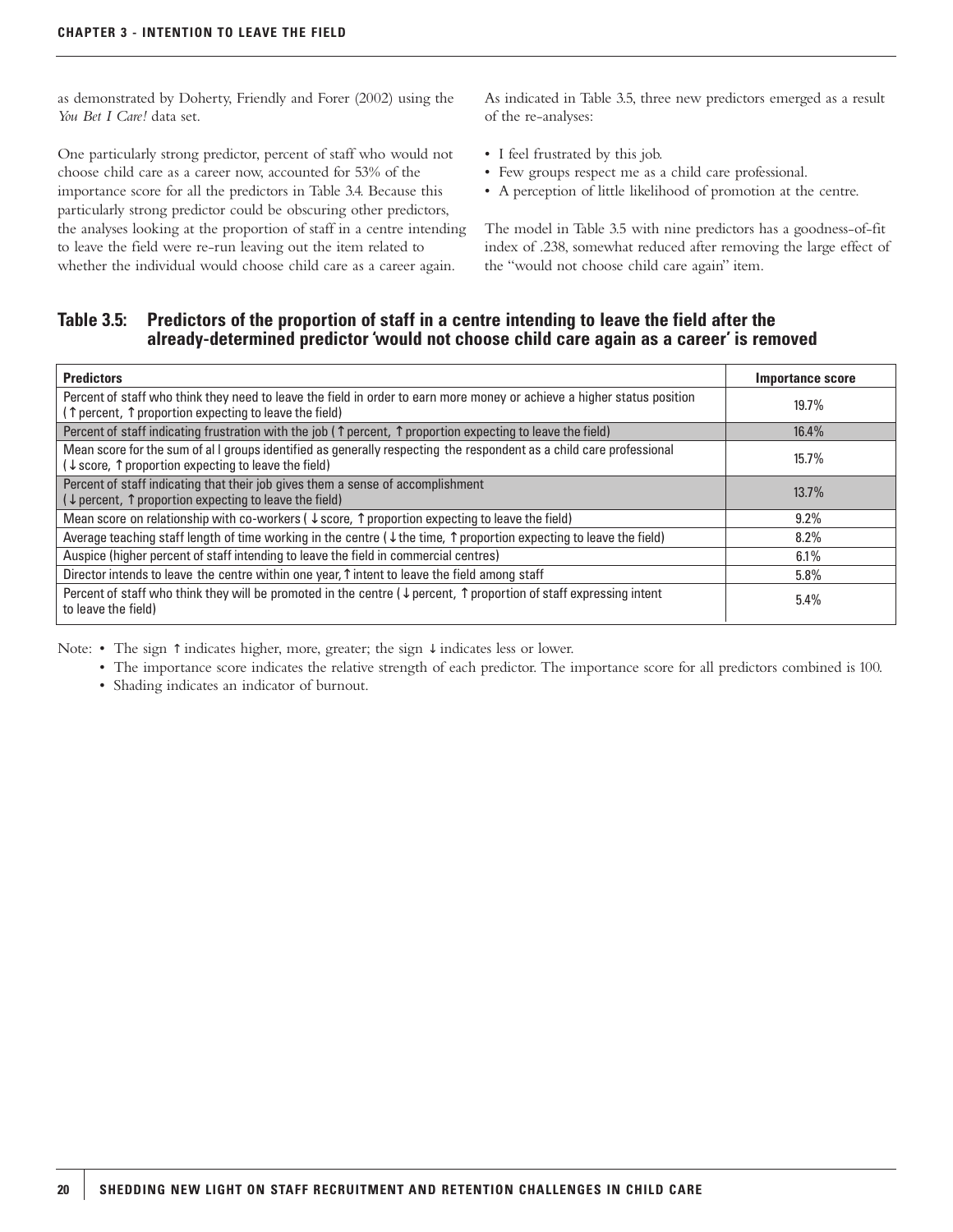#### **3.6 Summary**

Staff burnout emerged as the strongest predictor of an individual who intends to leave the field and of a centre with a high proportion of staff intending to leave child care. The second strongest predictor is 'would not choose child care as a career now' (knowing what I know). As illustrated in Table 3.3, the predictors of this reaction are: (1) a belief that it is necessary to leave the field in order to earn a higher salary or achieve a higher status position; (2) a feeling that child care is not respected as an occupation; and (3) dissatisfaction with pay, benefits and promotion opportunities.

Table 3.6 summarizes the predictors of intention to leave the field in three categories: predictors related to staff; predictors related to directors; and predictors that reflect the centre. Three of the predictors in Table 3.6 — poor promotion possibilities (lack of a career ladder), low wages and poor benefits, and a perception that others do not respect you as a child care professional – were identified in the Sector Study report (Beach, Bertrand and Cleveland, 1998) as major concerns that must be addressed to enable the child care sector to build a stable workforce capable of providing high quality care.

#### **Table 3.6: Summary of predictors of intention to leave the field and their relative importance**

|                 | <b>Predictors</b>                                                                                                                              | <b>Importance score</b>                                 |                                                                              |
|-----------------|------------------------------------------------------------------------------------------------------------------------------------------------|---------------------------------------------------------|------------------------------------------------------------------------------|
|                 |                                                                                                                                                | <b>Individual</b><br>intending to<br>leave<br>the field | Centre with a high<br>proportion of staff<br>intending to<br>leave the field |
| <b>Staff</b>    | Staff believe it is necessary to leave the field in order to earn more money<br>or attain a higher status position                             | 25.6%                                                   | $19.7\%$                                                                     |
|                 | Staff feel their job as a child care professional is not respected                                                                             | $11.8\%$                                                | $15.7\%$                                                                     |
|                 | Before tax hourly wage is low                                                                                                                  | 9.7%                                                    | Not a predictor                                                              |
|                 | Average length of time that staff had worked at the centre (few the years,<br>the greater the likelihood of staff intending to leave the field | Not a predictor                                         | $8.2\%$                                                                      |
|                 | Individual dissatisfied with pay, benefits and promotion opportunities<br>at the centre                                                        | 5.7%                                                    | Not a predictor                                                              |
| <b>Director</b> | Intends to leave the centre within the year                                                                                                    | Not a predictor                                         | 5.8%                                                                         |
| <b>Centre</b>   | Lacks a supportive, collegial relationship among staff                                                                                         | Not a predictor                                         | 9.2%                                                                         |
|                 | Operates under commercial auspice                                                                                                              | Not a predictor                                         | 6.1%                                                                         |

Note: The above table does not include the two strongest predictors — staff burnout and 'would not choose child care as a career again.' Neither column adds to 100% because of the exclusion of these two very strong predictors.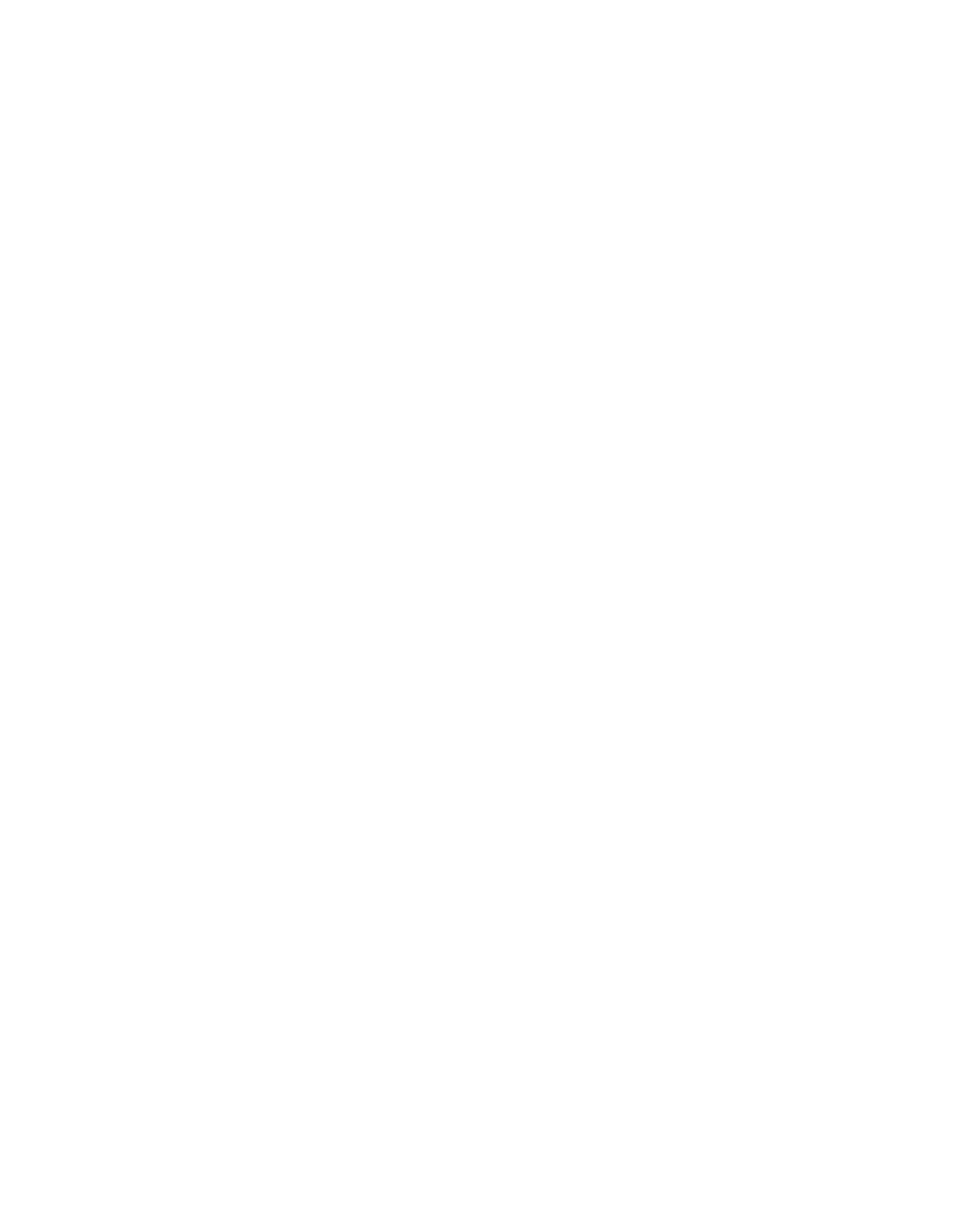**"As early childhood provision expands, it has been challenging to meet the increase in demand for trained staff………As the demand for staff increases, employers have turned to entry level, less skilled and credentialed workers to make up the gap, which may compromise the qualify of provision. … As a long-term solution [to recruitment problems] it would seem that the status, pay and working conditions of the workforce need to be addressed."**

#### *Organization for Economic Co-Operation and Development (OECD), 2001, p. 103.*

# **4.1 Introduction**

Recruitment of qualified, permanent staff was identified as a major problem by 24% of the completed centre questionnaires returned in a 1998 Canada-wide survey on wages, working conditions and practices in child care centres (Doherty et al., 2000). Some jurisdictions in Canada permit centres to operate without the number of trained staff required by the regulations because trained staff are not available. Recruitment of trained staff is a particularly severe problem in provinces where school boards hire people with

two-year ECCE credentials as teaching assistants and provide substantially better wages and benefits than those available in the child care field.

# **4.2 Overview of the findings**

The centre's actual turnover rate in the previous 12 months is the strongest predictor of a centre experiencing staff recruitment difficulties. The next strongest predictors are:

- Only a small proportion of the staff has a two-year ECCE credential.
- Low average before tax hourly wage.
- The average period of time staff have worked in their current position is low.

# **4.3 The sample**

The findings related to predictors of difficulties recruiting permanent, qualified staff are based on data pertaining to the 848 centres for which a completed centre questionnaire, a completed director questionnaire, and at least two completed staff questionnaires are available.

# **4.4 Predictors of recruitment problems**

Table 4.1 illustrates the strongest predictors of a centre facing recruitment problems when analyses were done combining the strongest predictors from each of the staff, centre and director questionnaires.

# **Table 4.1: Predictors of problems in recruiting permanent, qualified staff**

| <b>Predictors</b>                                                                                                                                                                       | Importance score |
|-----------------------------------------------------------------------------------------------------------------------------------------------------------------------------------------|------------------|
| Centre turnover rate in the previous 12 months ( $\uparrow$ turnover, $\uparrow$ recruitment problem)                                                                                   | 31.9%            |
| Percent of staff with a two-year ECCE credential ( $\downarrow$ percent, $\uparrow$ recruitment problem)                                                                                | 25.6%            |
| Level of director agreement with the statement, Because of job demands, I have difficulty finding time for self-rejuvenation<br>$(\uparrow$ agreement, $\uparrow$ recruitment problem)  | 11.7%            |
| Percent of staff under age 25 ( $\uparrow$ percent, $\uparrow$ recruitment problem)                                                                                                     | $8.6\%$          |
| Level of director agreement with the statement, There is too little time to do all that needs to be done<br>(↑ agreement, ↑ recruitment problem)                                        | $8.0\%$          |
| Centre's fees for three to five-year olds ( $\downarrow$ fee, $\uparrow$ recruitment problem)                                                                                           | 6.7%             |
| Unionization ( $\downarrow$ recruitment problems than non-unionized centres)                                                                                                            | $4.7\%$          |
| Level of director agreement with the statement, My centre really supports the families of the children who are attending it<br>$(\downarrow$ agreement, $\uparrow$ recruitment problem) | 2.7%             |

Note: • The sign ↑ indicates greater, the sign ↓ indicates less.

- The importance scale indicates the relative strength of each predictor. The importance score for all predictors combined is 100.
- Shading indicates an indicator of burnout.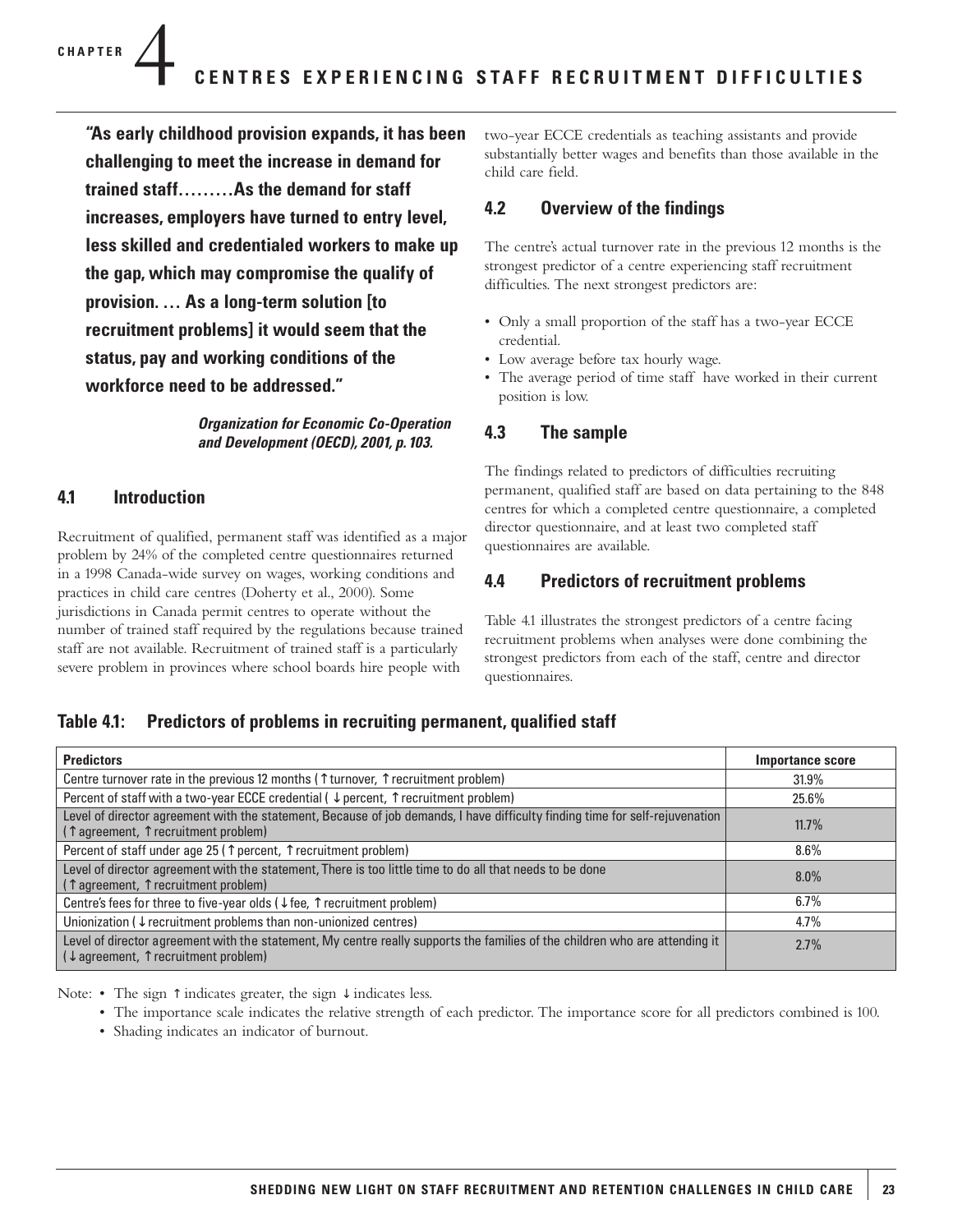In the initial analysis, reported in Table 4.1, turnover rate and the percentage of staff with a two-year ECCE credential accounted for 57.5% of the total importance score of 100. The next strongest predictor had an importance score of only 11.7%. The analyses were re-run with turnover rate excluded to determine whether the strength of this predictor obscured other predictors. As illustrated in Table 4.2, two new predictors emerged, average staff before tax hourly wage and staff length of time in their current position. The percent of staff under age 25 and centre fees no

longer emerged as predictors. Non-unionized status remained a predictor.

The seven predictors in Table 4.2, with the strong predictor of centre turnover excluded, collectively have a goodness-of-fit index of .401, down from .513 for the model with turnover included, but still accounting for a large amount of the difference between centres that do or do not have a major problem recruiting qualified, permanent staff.

# **Table 4.2: Predictors of problems recruiting permanent, qualified staff when the already-determined predictor of turnover rate is removed**

| <b>Predictors</b>                                                                                                                                                              | Importance score |
|--------------------------------------------------------------------------------------------------------------------------------------------------------------------------------|------------------|
| Percent of staff with a two-year ECCE credential ( $\downarrow$ percent, $\uparrow$ recruitment problem)                                                                       | 30.6%            |
| Staff average before tax hourly wage ( $\downarrow$ wage, $\uparrow$ recruitment problem)                                                                                      | 24.2%            |
| Staff average number of years in current position ( $\downarrow$ years, $\uparrow$ problem)                                                                                    | 11.7%            |
| Director agreement with the statement, Because of work demands, I have difficulty finding time for self-rejuvenation<br>$(\uparrow$ agreement, $\uparrow$ recruitment problem) | 11.3%            |
| Director agreement with the statement, There is too little time to do everything that needs to be done<br>(Tagreement, T recruitment problem)                                  | 11.2%            |
| Director agreement with the statement, My centre really supports the families of the children who are attending it<br>$(\downarrow$ agreement, $\uparrow$ recruitment problem) | 5.5%             |
| Unionization ( $\downarrow$ recruitment problems than non-unionized centres)                                                                                                   | 5.4%             |

Note: • The sign ↑ indicates greater, the sign ↓ indicates less.

- The importance scale indicates the relative strength of each predictor. The importance score for all predictors combined is 100.
- Shading indicates an indicator of burnout.

# **4.5 Summary**

The centre's turnover rate in the previous 12 months is the strongest predictor of problems recruiting permanent, trained staff (see Table 4.1). When turnover rate is removed, as was done for Table 4.2, the percent of staff with less than a two-year ECCE credential accounts for 30.6% of the importance score of the seven predictors combined, indicators of burnout in the director account for 28.0%, and staff average before tax hourly was accounts for 24.2%.

The greater the turnover rate, the more frequently the director has had to deal with recruiting and interviewing potential new staff. Perception of recruitment as a "major problem" may in part have to do with the need to repeatedly engage in these stressful and time-consuming activities. Having a relatively high proportion of staff with less than a two-year ECCE credential might result in the director specifically seeking staff who have a two-year credential. This would make the job of recruitment harder since the potential pool of such people is smaller.

Three of the director predictors are indicators of burnout. A director who feeling overwhelmed and battling her own burnout would find it hard to summon up the energy and enthusiasm for recruitment and interviewing so would be more likely to experience the tasks as a major problem.

The positive impact of unionization may be a reflection of the better compensation packages provided by unionized centres in comparison to centres that are not unionized (Doherty and Forer, 2002).

The strength of staff average gross hourly wage as a predictor of recruitment problems noted in Table 4.2 supports the assertion by the Organization for Economic Co-Operation and Development (OECD), quoted at the beginning of this chapter, that addressing recruitment difficulties in child care requires improving compensation levels for people working in this field.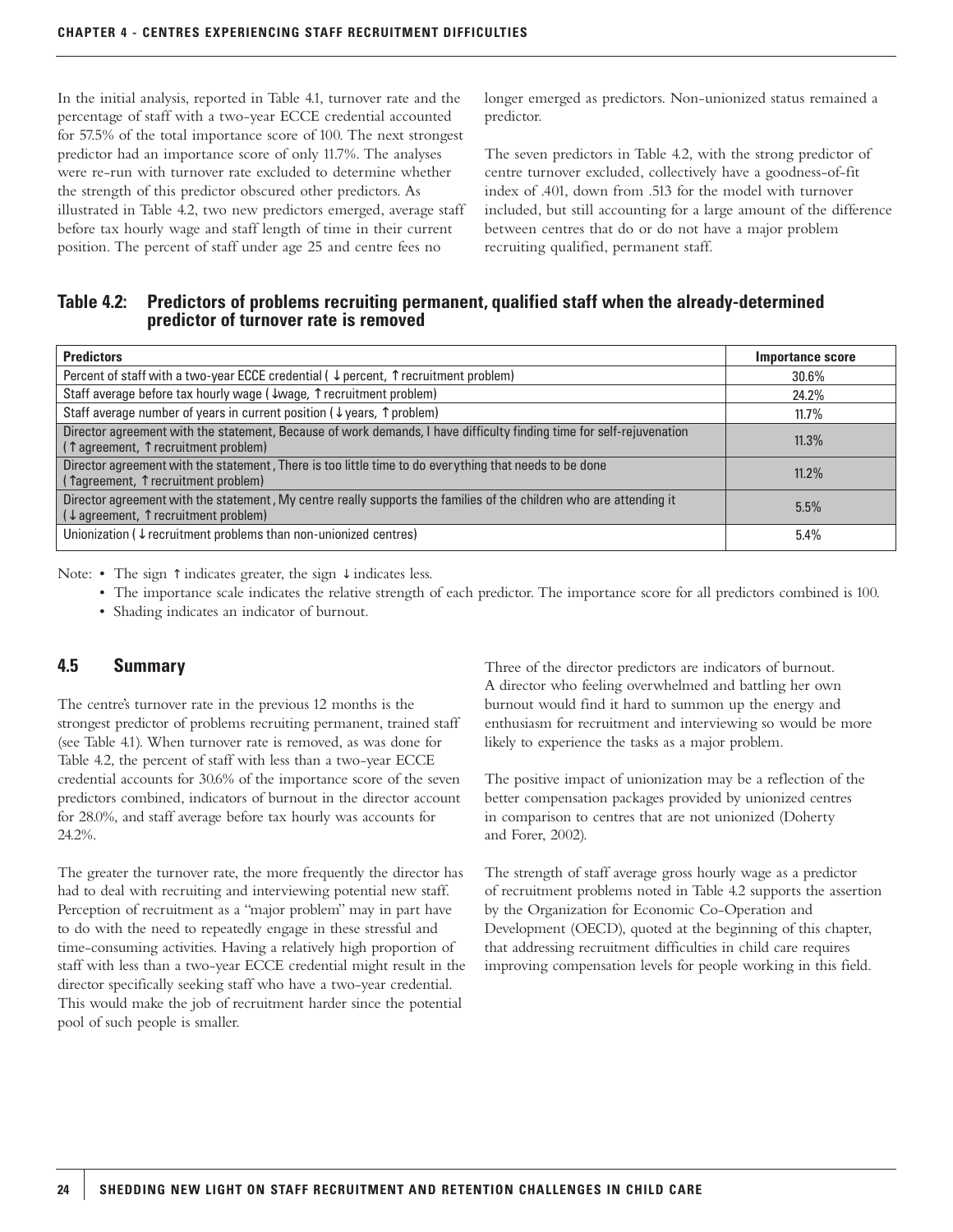**" Child care is surely one of the most demanding occupations an individual can enter. The physical stamina alone required for the daily functions of preparing activities, providing instruction, supervising projects, setting limits, handling collisions, arbitrating disputes and maintaining the learning environment is immense. What makes the role so potentially stressful, however, is that this physical outpouring is coupled with a tremendous emotional giving. Teachers must comfort, console, and nurture children and still find a reservoir of emotional energy to meet their own needs. Most can handle this challenge only if the environment in which they work supports their needs."**

#### *Jorde-Bloom, 1989, p. 26.*

#### **5.1 Introduction**

In 1998, nearly a fourth (21.7%) of teaching staff left the centre they were working in for another job (Doherty et al., 2000). This represents a major challenge to the effort to provide all children with high quality child care. Consistency of relationship between adult and child enables the adult to better understand the child's developmental level and unique ways of communicating. This, in turn, increases the likelihood of sensitive and appropriate responses to children by staff. Research has consistently found an association between high levels of staff turnover and low scores on measures of the quality of adult/child interaction and/or the overall quality of the child care program (Helburn, 1995; Kontos and Fiene, 1987; Phillips, Howes and Whitebook, 1991). Given the importance of children's early years for their development, it is imperative that the issue of high staff turnover rates be addressed.

Concern about turnover rates is magnified by the fact that many staff who leave their centre leave child care altogether, thereby depleting the availability of experienced staff. When directors were asked in 1998 to identify the types of jobs staff had taken after leaving the centre voluntarily, 38.1% identified the new job as being outside the child care field (Doherty et al., 2000). The same study found that 51.0% of directors reported that recruiting qualified permanent staff had been a challenge in the previous 12 months. Recruitment and retention difficulties are not a new problem for Canadian child care centres. They were identified as having reached crisis proportions by a Canada-wide survey

conducted in 1991 (Canadian Child Care Federation/Canadian Day Care Advocacy Association, 1992) and in the subsequent Child Care Sector Study report (Beach, Bertrand and Cleveland, 1998).

#### **5.2 Overview of the findings**

The present study used information collected as part of the *You Bet I Care!* Project (Doherty et al., 2000) to explore the contributors to retention and recruitment challenges by identifying the predictors of: (1) an individual intending to leave their centre; (2) a centre with a high proportion of staff intending to leave; (3) an individual intending to leave the child care field; (4) a centre with staff retention difficulties; (5) a centre that had a high turnover rate in the previous 12 months; and (6) a centre reporting that recruiting permanent qualified staff was a problem.

We found that one or more of the above six situations is predicted by:

- Low wage levels.
- Few benefits.
- Staff dissatisfaction with their pay, benefits and promotion opportunities.
- The average level of staff ECCE training in the centre is low.
- Staff perception that the occupation of child care provision is not respected.
- Staff belief that it is necessary to leave the field in order to earn more money or attain a higher status position.

These findings are consistent with those of other research studies. For example, a large multi-state American study found that staff with salaries at the lower end of the continuum left their jobs at twice the rate of those with higher salaries (Whitebook, Howes and Phillips, 1990). The same study noted that low salaries were accompanied by poor benefit packages. A Canadian study reports that individuals with higher levels of ECCE training also have higher levels of job satisfaction (Pence and Goelman, 1987).

Indicators of staff burnout are the strongest of all the predictors for:

- Individuals intending to leave their centre.
- A centre with a high proportion of staff intending to leave it.
- Individuals intending to leave the child care field.

Staff burnout has been implicated as a major factor contributing to the high turnover in child care by previous research (Manlove and Guzell, 1997; Pines and Maslach, 1978; Todd and Deery-Schmitt, 1996; Whitebook et al., 1982). One study found that staff reporting emotional exhaustion, an indicator of burnout, are nearly two and a half times more likely to express an intention to leave their centre than other staff (Manlove and Guzell, 1997).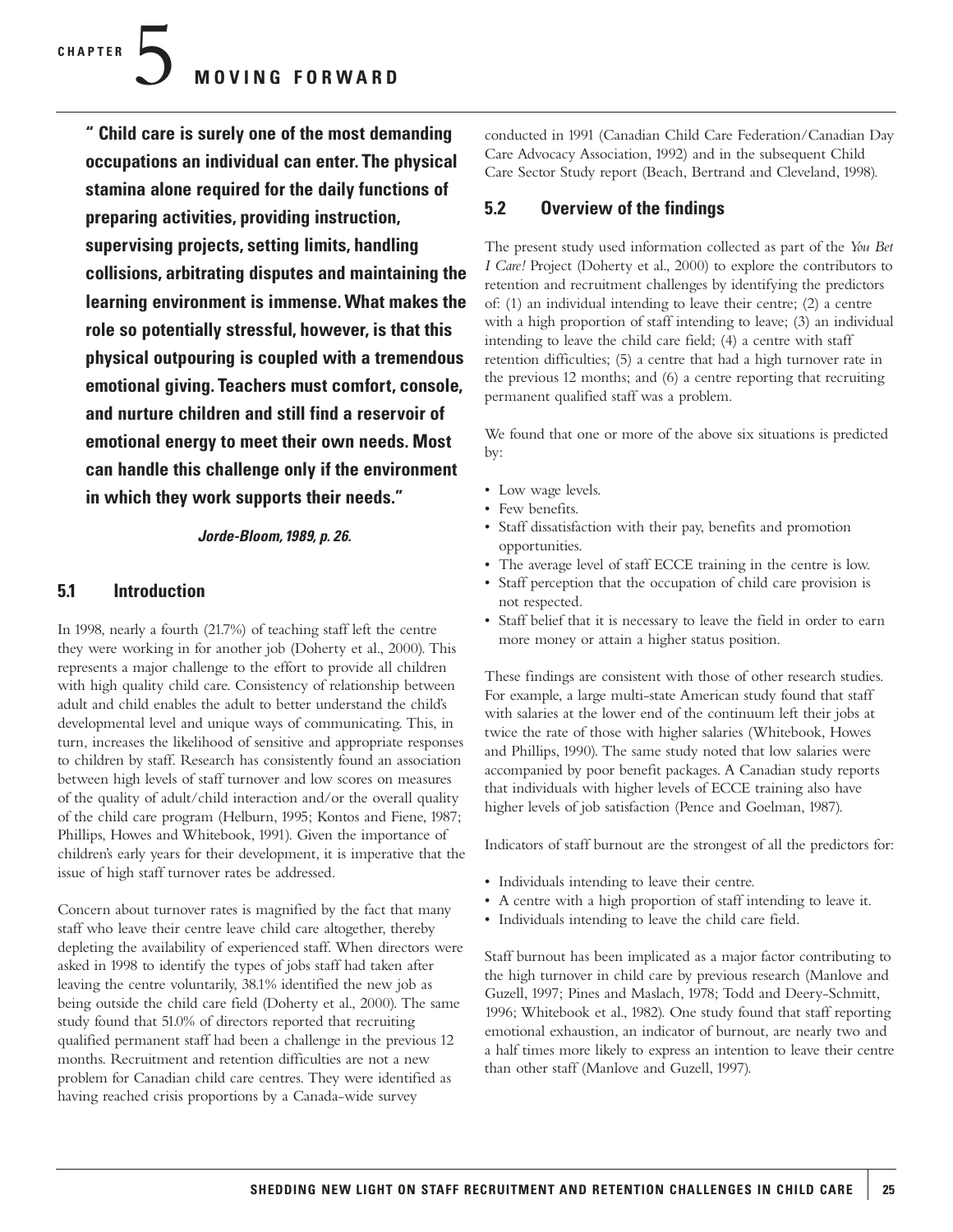Intention to leave the centre and intention to leave the field are both predicted by commercial auspice. In previous research using the *Your Bet I Care!* dataset, Doherty, Friendly and Forer (2002) found that, as group, commercial centres pay lower salaries, provide fewer benefits, and to hire a smaller proportion of staff with a two-year ECCE credential. Being a unionized centre predicted fewer recruitment problems. Again using the *You Bet I Care!* dataset, Doherty and Forer (2002) report higher gross hourly wages for staff in unionized as compared to non-unionized centres and overall better benefit packages and daily working conditions. These may all be important factors in the ability of unionized centres to attract new staff.

The other predictors of one or more of the six outcomes of interest noted above are: (1) the staff body as whole has only been working at the centre for a short period of time; (2) a perception among staff that promotion chances at the centre are limited; (3) the level of perceived job security at the centre is low; (4) staff dissatisfaction with the support provided by the supervisor and/or their co-workers; (5) director burnout; and (6) the director intends to leave the centre within 12 months.

### **5.3 The content and format of this chapter**

This chapter discusses predictors of recruitment and retention challenges in child care and provides information about strategies that might be used to address the predictors. It does this through seven sections:

- Wages and benefits.
- Promotion opportunities.
- Opportunities to acquire ECCE training.
- Staff perception of a lack of respect for the occupation.
- The importance of a positive organizational climate.
- The key role of the director.
- Burnout

An eighth section, towards a solution, notes that the recruitment and retention challenges faced by child care result from a complex and dynamic interaction of a number of contributors. Therefore, the current recruitment and retention crisis must be addressed through a comprehensive, multi-pronged approach that takes into account and simultaneously addresses: (1) the inherent stress of the job and the need for moderators of stress; (2) compensation and related workforce issues such as few promotion possibilities; (3) accessibility to ECCE training; and (4) the current low level of respect for the job among the general public.

### **5.4 Wages and benefits**

The present study found that wages at the low end of the continuum and/or dissatisfaction with wages and benefits predicted: (1) individuals intending to leave the centre; (2) higher turnover rates in centres; (3) retention and recruitment problems; and (4) individuals intending to leave the field. These findings are consistent with several large multi-state American studies that report low wages and few benefits are major reasons for turnover in child care centres (Doherty, 1999).

Being a unionized centre was found to predict fewer recruitment problems. In previous work using the *You Bet I Care!* data set, Doherty and Forer (2002) report substantially higher gross hourly wages for both assistant teachers and teachers in unionized as compared to non-unionized centres and overall better benefit packages and daily working conditions. These better remuneration packages may be an important factor in the ability of unionized centres to attract new staff.

The importance of wage level as a contributor to leaving child care is supported by the affirmative response from 72.6% of staff and 66.7% of directors when asked, "Do you think that you would have to leave the child care field in order to earn more money or achieve a higher status position?" (Doherty et al., 2000).

Several provinces, including Manitoba, Nova Scotia and Saskatchewan, have taken specific steps to improve the income levels of people providing child care. The Québec government provided \$125 million to enhance the wages of centre staff and the income of family child care providers over a four-year period beginning in 1999/2000. Subsequently, staff morale and retention improved and there has been an increased interest among young people in child care as a career (Tougas, 2002).

#### **5.5 Promotion opportunities**

A perceived lack of promotion opportunities was found in the present study to predict a higher level of individuals intending to leave the centre and also a higher level intending to leave the field altogether. The lack of opportunities for promotion in child care has been identified in previous Canadian studies as contributing to turnover problems (Beach, Bertrand and Cleveland, 1998; Canadian Child Day Care Federation/Canadian Day Care Advocacy Association, 1992).

Inevitably, there are relatively few supervisor and director positions available for experienced frontline staff who want to move to a higher position. Opportunities for horizontal moves to a different job without jeopardy to salary and status level afford another way to recognize and reward experience by providing new and meaningful roles for people who have been in the field for a number of years. An American study found that involvement as a mentor in a formal mentoring program reduced the incidence of leaving the field among experienced child care staff by almost a third (Whitebook and Bellm, 1996). Other possible horizontal moves for experienced staff include acting as a practicum supervisor for ECCE students, teaching in a college ECCE training program, providing program consultation to other child care programs, or participating in child care research studies.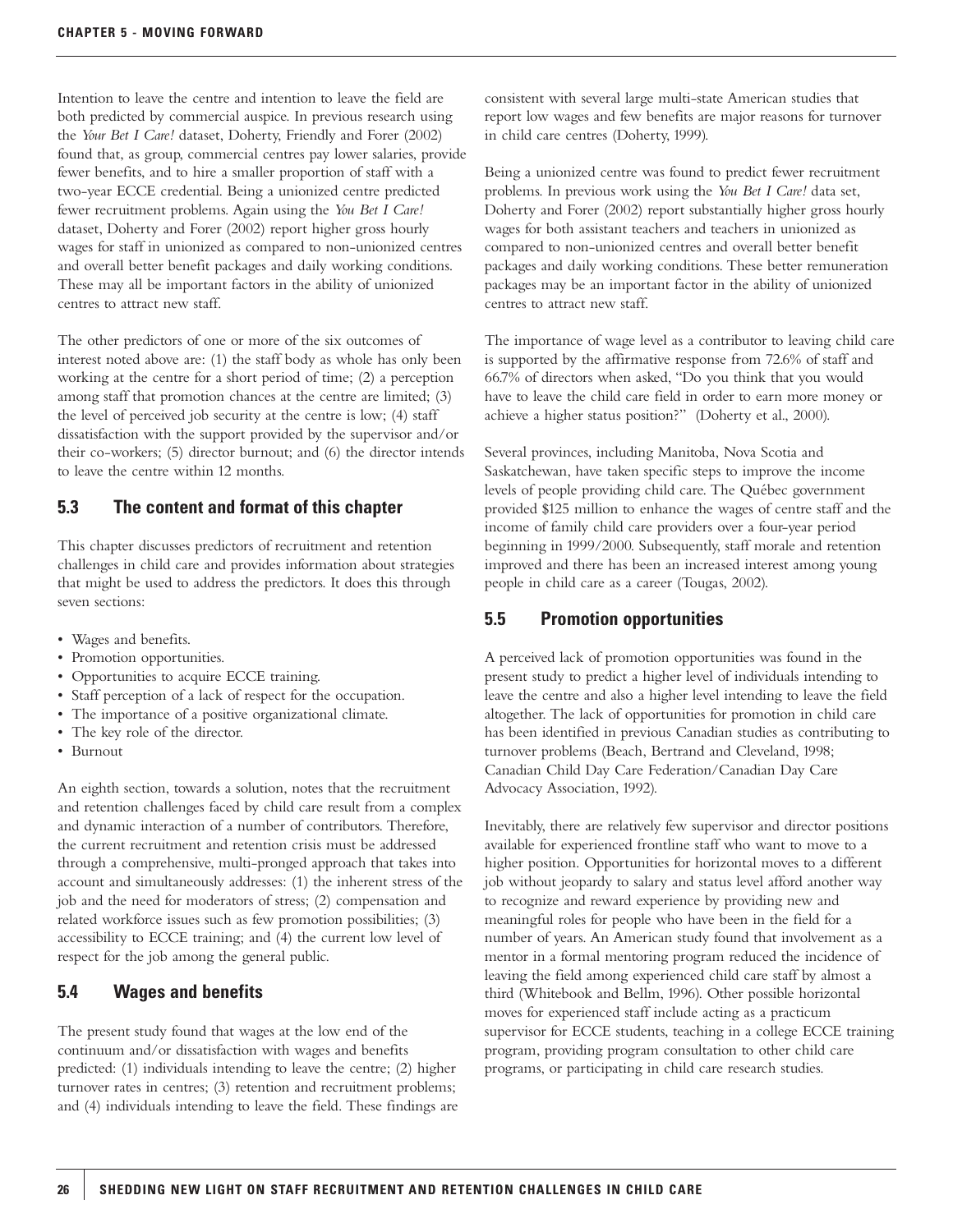#### **5.6 Opportunities to acquiring training**

The present study found that the average level of ECCE training among the staff in a centre predicted: (1) the extent to which a centre had experienced staff retention problems in the previous year; (2) centre turnover rates in the previous 12 months; and (3) recruitment difficulties. Education related to child development and the provision of child care assists the individual to understand what needs to be done, to experience success in the job, and acts as a buffer against the intrinsic stress of the occupation (Manlove, 1993). These realities probably contribute to the finding that centres with a higher proportion of staff who have a two-year ECCE credential experience fewer difficulties retaining staff. The association between average staff levels of ECCE training and recruitment difficulties may reflect a situation where a director in a centre with few trained staff is specifically seeking someone with a two-year ECCE credential and therefore has a smaller pool of potential candidates.

In 1998, 18.2% of staff in Canadian child care centres either lacked any ECCE training or had only completed a course lasting less than one year (Doherty et al., 2000). The 1998 human resource study of child care in Canada identified lack of access to ECCE training as a major challenge facing the sector (Beach, Bertrand and Cleveland, 1998). It noted that staff are receptive to training and understand its importance but access is limited for many by financial cost, the geographic location of training opportunities, course schedules that conflict with work responsibilities for people already working in the field, and the sensitivity of course content to the ethnocultural and linguistic backgrounds of potential students. The report urged various parts of the child care community and the provincial/territorial governments to commit to making ECCE training and education more accessible. A national symposium in November, 2003 confirmed the continued need to address access to training and to make it easier for individuals to obtain ECCE credentials (Canadian Child Care Federation, 2003).

One province, Québec, has directly addressed the barrier of cost, at least for people already working in the sector, by providing financial support to staff who are enrolled in college-level ECCE courses and compensating centres who need to hire substitute staff while permanent staff are taking courses. This government initiative has increased the proportion of trained people in the province (Tougas, 2002). Many colleges have started to address the accessibility issue by providing courses through distance education so that students can access them regardless of their geographical location and at times that are convenient for them (Morris, 2003).

### **5.7 Staff perception of a lack of respect for the occupation**

People working in child care know that doing the job well requires specific knowledge and a broad variety of skills and abilities. However, their self respect, job satisfaction and ultimately

their commitment to the job is constantly eroded by their recognition that society considers child care a low status, low skilled position. In the present study, the less the centre staff as a group felt that their job is respected by others, the higher the proportion of staff who intend to leave the field. The perception among staff that their job is not respected by the general public seems to be increasing. In 1998, only 8.2% of staff felt that their work was respected by the society at large (Doherty et al., 2000), down from the already very low rate of 16.0% found in a 1991 survey (Canadian Child Day Care Federation/Canadian Day Care Advocacy Association, 1992). Society's lack of respect for child care as an occupation contributes to low wages and poor benefits, fuels difficulties recruiting students into ECCE education programs, and contributes to staff leaving child care for positions that are given more public respect such as working in the school system as a teacher's assistant.

The governments of Manitoba and Québec have each undertaken public education programs specifically to attract more students into the child care field. In Manitoba, there has been a renewed interest in child care as a career as evidenced by student interest at career fairs and reports from colleges that interest and enrolment in ECCE courses has increased (Kathy Read, Director Child Day Care, personal communication). In Québec the public education campaign also is credited with the increased enrolment in ECCE training programs (Tougas, 2002). In both provinces, these public education campaigns have been accompanied by government funds specifically to increase staff wages.

Centre practices and working conditions also convey messages regarding the extent to which staff are respected. For example, giving staff genuine opportunities to express opinions and influence centre decision-making conveys the message that staff ideas and experience are valued by the centre. The opposite message is given when little attention is paid to meeting staff needs, for example through the provision of a separate staff washroom and paid preparation time. In the present study we found that the extent to which staff feel they have opportunities for input into centre decisions predicts the proportion of staff in a centre who intend to leave within 12 months and is significantly correlated with turnover rates. The extent to which attention is paid to meeting staff needs predicts turnover.

#### **5.8 The importance of a positive organizational climate**

The term organizational climate refers to the unique atmosphere that characterizes a workplace. In some centres staff are dynamic and enthusiastic about their work and there is a general air of warmth and nurturing. In others, discontentment and tension seem to permeate the air and the mood appears to be competitive and harsh. A positive organizational climate in a centre nurtures the personal and professional growth of staff, reduces stress, lessens burnout and assists in the retention of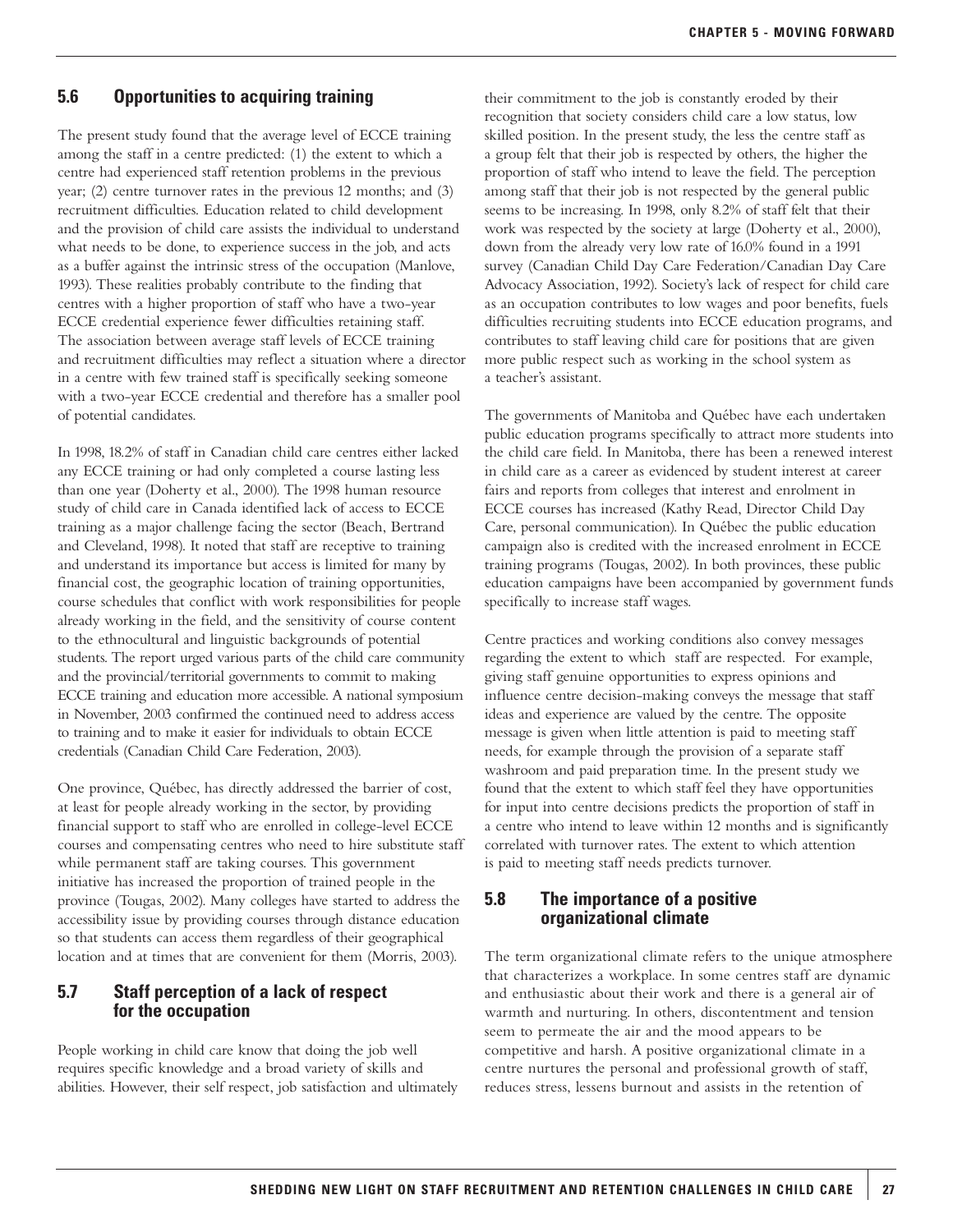staff. Research has found *"a strong and statistically significant correlation between job commitment and overall organizational climate"* in child care centres (Jorde-Bloom, 1995, p. 22).

Jorde-Bloom (1988) provides comprehensive suggestions on how to develop a positive organizational climate in a centre. She presents ten dimensions that, when implemented as a package, result in a centre with in a positive, supportive work environment. These dimensions are: (1) collegiality, the extent to which staff support and trust each other; (2) opportunities for professional growth; (3) supervisor support; (4) role and job clarity; (5) fairness and equity in the distribution of wages, benefits and opportunities for promotion; (6) opportunities for staff to participate in centre-wide decisions; (7) agreement among staff on the philosophy, goals and objectives of the centre; (8) emphasis on good planning; (9) a physical setting that supports staff in their work and addresses staff needs; and (10) a centre willingness to adapt to change.

In the present study, some of the Jorde-Bloom's dimensions of a positive organizational climate were predictors of one of the outcomes of interest. The availability of things that support job clarity, the extent to which staff feel that centre policies and procedures are well defined, and the degree to which the needs of staff are addressed are predictors of a centre's turnover rate in the previous 12 months. There is a strong correlation between centre turnover and the extent to which staff feel they have opportunities for input into decision-making related to the program and its policies. The extent of staff satisfaction with the support given by their supervisor is a predictor of the proportion of staff who intend to leave their centre within 12 months. The proportion of staff in a centre who intend to leave the field is predicted by the extent to which staff report a supportive, collegial relationship with co-workers.

# **5.9 The key role of the director**

The director's role in a child care centre is both central and complex. The role includes but is not limited to being budget analyst and manager, personnel manager, assessor of centre needs, curriculum developer and public relations coordinator. The director sets the standards to be followed by staff and has a powerful influence on the centre's organizational climate through her ability to foster collegiality among staff and provide opportunities for them to have a role in centre decision-making (Bloom, 1992).

In 1998, 77% of centre directors in a Canada-wide survey reported feeling pressured by lack of time, 48% said they were often or usually physically exhausted by the end of the day, and 37% reported often feeling emotionally drained (Doherty et al., 2000). These descriptions are all indicators of stress and burnout. In the present study, we found that indicators of burnout in a director are predictors of staff retention problems, high turnover rates, and recruitment difficulties.

Paula Jorde-Bloom and Marilyn Sheerer, who have done substantial examination of the work environment in child care centres, suggest that the stress experienced by many directors reflects, and is caused by, their lack of formal preparation to assume the director role (Jorde-Bloom and Sheerer, 1992). The wide range of competencies required to successfully fill the role of director extends far beyond those that can be acquired as part of a two-year ECCE diploma program.

In 1998, while 66.4% of the respondents to the *You Bet I Care* director questionnaire agreed that specific coursework in administration of a child care program should be required for directors by provincial/territorial regulations, only 27.7% actually had any formal training in administration or program management (Doherty et al., 2000). Increasing the proportion of directors who have training for their role requires addressing the realities that they are working at a demanding job, face time constraints, and may feel inhibited by the fact they have not attended a formal education program for many years. Courses aimed at directors need to be grounded in adult learning theory, encourage participants to share their experiential knowledge and provide each other with support, and take place at times and/or use a format that can accommodate the director's work responsibilities (Jorde-Bloom and Sheerer, 1992).

Directors also need social support. While excellent support can be given to staff by their colleagues and supervisors, the specific stresses of being a centre director are best understood by someone else in the role. In some communities, such as Edmonton and Winnipeg, centre directors have formed a director support group that meets on a regular schedule and provides a forum for providing support, discussing problems and exchanging information. In other situations, experienced directors undertake to mentor directors who are new to the role.

#### **5.10 Burnout**

# **"It is our belief that the causes of burnout [in child care] lie not so much in the unique personality traits of the individual as in the situational pressures arising from the job."**

#### *Maslach and Pines, 1977, p. 112.*

#### **5.10a What is burnout?**

Burnout is characterized by physical and emotional exhaustion, lack of a sense of personal accomplishment in one's work and, eventually, the development of negative feelings towards and alienation from the people being served (Goelman and Guo, 1998). In the present study, we found that indicators of burnout among staff were the strongest predictors of leaving the centre and of leaving the field, and thus the current recruitment and retention crisis, see Table 5.1.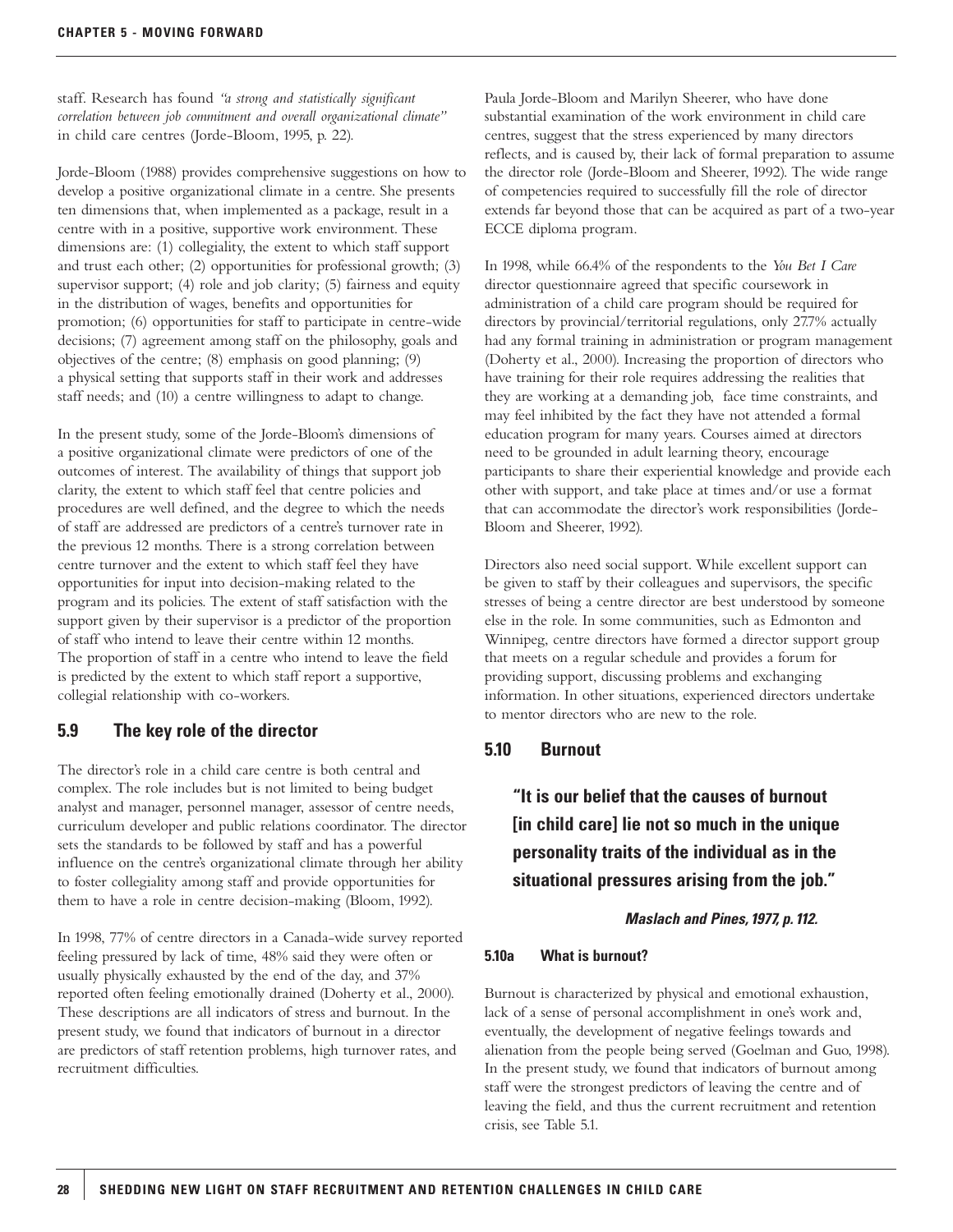Burnout is equally a crisis when people who are burned-out continue to work with children in child care programs. The inevitable development of negative feelings towards and alienation from the people being served — the children and their families — effects the quality of the care received by all the children with whom the person is in contact. A burned-out child care provider

cannot summon the emotional strength to pick up on children's feelings and needs and thus provide the responsive, sensitive care so essential for children's well-being and development. Working with a burned-out colleague is also very stressful for other adults in the child care setting.

# **Table 5.1: Indicators of staff burnout as predictors of intention to leave the centre and of intention to leave the field**

| <b>Outcome</b>                                                     | Importance score |
|--------------------------------------------------------------------|------------------|
| Intent to leave the centre within 12 months                        |                  |
| • An individual's intention to leave the centre                    | 41.0%            |
| • The proportion of staff intending to leave the centre            | 48.4%            |
| Intent to leave the field within three years                       |                  |
| • An individual's intent to leave the field                        | 49.4%            |
| • The proportion of staff in a centre intending to leave the field | $11.8\%$         |
|                                                                    |                  |

The total importance score for all predictors of a variable of interest such as an individual's intention to leave the field is always 100. Therefore, the importance score of 49.4% for staff burnout as a predictor of an individual's intention to leave the field indicates that this variable is a very strong predictor of this outcome.

#### **5.10b Contributors to staff burnout**

The strongest contributor to staff burnout in child care centres is the inherently stressful nature of the job, as noted in the quote at the beginning of this chapter, when it is coupled by lack or inadequate availability of moderators of stress such as support from others in the workplace, job clarity, and adequate training for the job (Manlove, 1993; Maslach and Jackson, 1981; Todd and Deery-Schmidtt, 1996).

Goelman and Guo (1998) identify the following as other contributors to staff burnout found by researchers:

- Low wages.
- Few benefits.
- Staff dissatisfaction with wages and benefits.
- Little attention is paid to meeting the needs of staff.
- Lack of opportunities for staff to have input into centre decision-making, especially when it impacts on their job.
- A low level of ECCE training.
- Unclear, ambiguous job descriptions and/or conflicting demands at the same time.
- Lack of social support in the workplace.

Some of these other contributors, such as lack of social support and no or little ECCE training, reflect the of moderators of stress.

#### **5.10c Early indications that a staff member is burning out**

A study on burnout among staff in child care settings identifies the early signs of burnout as being repeated lateness, increased absenteeism due to illness, a noticeable decrease in the individual's energy level, and a perceptible increase in the individual complaining about matters such as the children's behaviour and lack of parental involvement. As the burnout process continues to develop, the individual displays increasing signs of boredom with the job, engages in more frequent negative discussions and conflict with other staff, and shows increasing signs of irritability (Seiderman, 1978).

#### **5.10d Combating burnout**

Research has found that the potential stressors that are an integral part of working in child care, such as competing demands occurring at the same time and the emotional stress of meeting children's needs all day, can be moderated (lessened) by the following variables:

- Social support in the workplace.
- Job clarity policies, procedures and responsibilities that are explicitly defined and communication patterns that are clear and consistent.
- Opportunities for staff to have real input into centre decisionmaking, particularly in regard to their own job.
- Training related to child development and the provision of child care.

For ease of discussion, these four moderators of stress in the child care workplace will be discussed separately. In actuality, sources and moderators of stress interact in a dynamic fashion whereby clusters of variables that are potential sources of stress interact with other clusters that act as moderators. The dynamic interaction between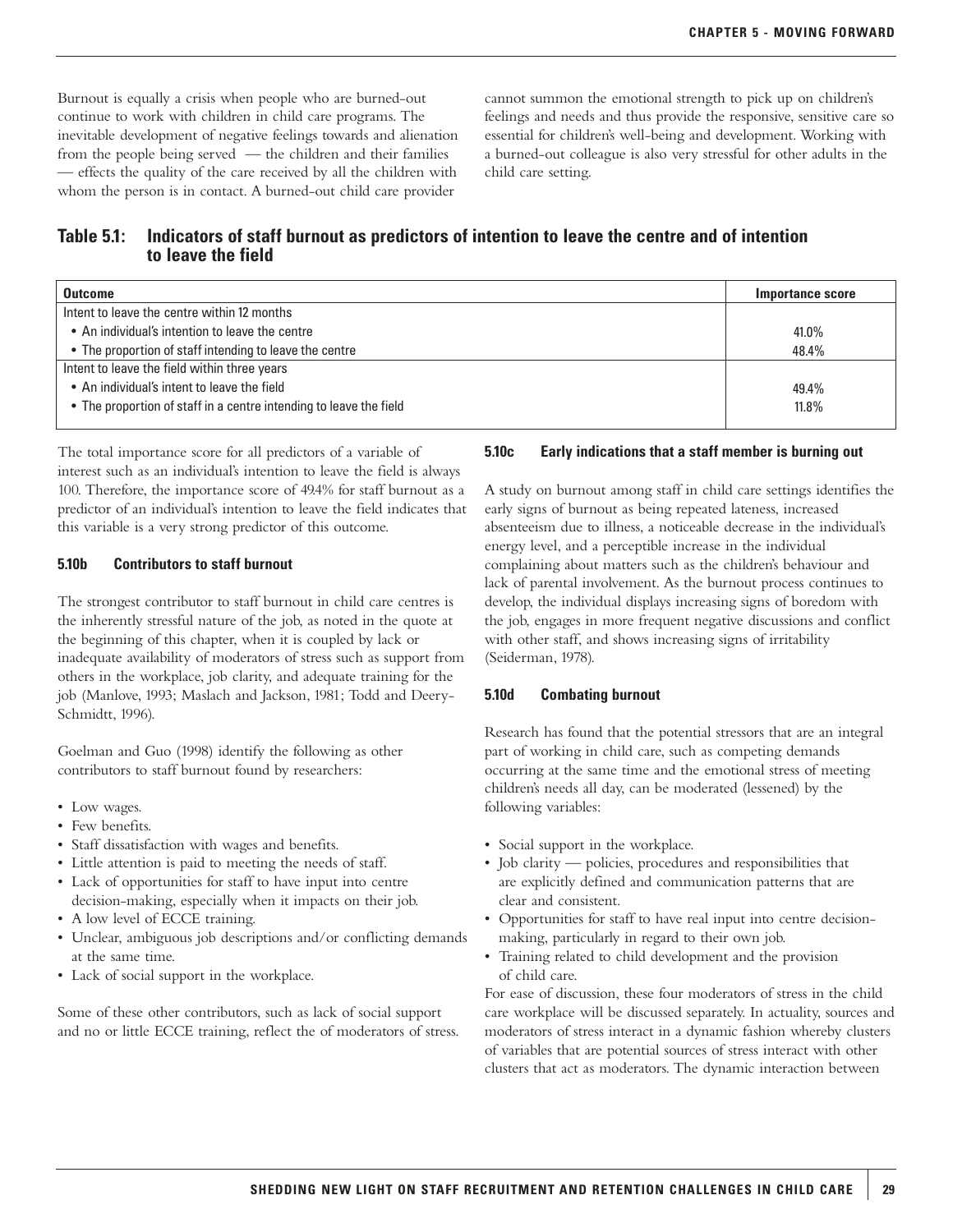the two clusters contributes to whether or not the individual burns out (Deery-Schmitt and Todd; 1992; Todd and Deery-Schmitt 1996).

#### *Social support in the workplace*

According to Marshall (2000), social support refers to the degree of consideration, information, and task assistance provided by an individual's personal network in the organization. When the workplace fosters friendly, supportive relationships among staff, a sense of trust and team spirit develops and staff feel free to express their opinions and seek assistance from their colleagues. Friendly, supportive relationships among staff in child care settings have been found to be associated with reduced levels of burnout (Iverson et al., 1998; Manlove 1994; Maslach and Pines, 1977; Seiderman, 1978; Stremmel, Benson and Powell, 1993).

Maslach and Pines (1977) feel that social support in the workplace is most effective when it is an integral part of the centre's culture. They state on p. 12 that:

**"Formal or informal programs in which staff members can get together to discuss problems, and to get advice and support, are another way of helping them to cope successfully with job stress. Such a support system provides staff members with opportunities for analysis of both the problems they face and their personal feelings about them, for humor, for comfort, and for social comparison. Contrary to the beliefs of some skeptics (who felt that such a system would only provide the staff with another chance to "chitchat" rather than work), these support groups serve a very valuable function for their members. Burnout rates seem to be lower for those professionals who have access to such as system, especially if it is well developed and supported by the larger institution."**

Using a sub-sample from the *You Bet I Care!* dataset (responses from Alberta, British Columbia, Manitoba and Ontario), Marshall (2000) found that having a supervisor who is supportive, encouraging and provides helpful feedback modifies stress and predicts less likelihood of staff showing indicators of burnout.

A study conducted in a group of child care programs reports that the extent of supervisor support is a major determinant of centre turnover rates (Fleischer, 1985). In the present study, we found that a low mean score on staff satisfaction with their supervisor, for example, a low level of satisfaction with the extent to which the supervisor provides helpful feedback, predicts a centre with a high proportion of staff intending to leave it.

Mentoring, is a process in which a more skilled or more experienced person, teaches, encourages, counsels and befriends a less skilled or less experienced person for the purpose of promoting the latter's professional and/or personal development. Mentoring new or inexperienced staff may be an integral part of the centre's culture and involve the explicit assignment of an experienced staff person as mentor. The mentor may also be a centre colleague who undertakes the role voluntarily or someone from another organization.

Mentoring has been identified as particularly helpful for new ECCE graduates in their first year of employment as they struggle to reconcile their student idealism with the realities of the work setting (Doherty, 2000). An evaluation of a Canadian mentoring program found that novice practitioners believed that the mentoring process had assisted them to get through the initial period of self-doubt as new graduates (Ferguson, Ferguson, Singleton and Soave, 1999).

Mentoring programs for people working in child care have been established in both Canada and the United States and provide a good source of information about what works and does not work. The Partners in Practice Project based in Halifax has developed a specific mentoring model that recognizes the different needs of students, new graduates and experienced staff (see http://www.partnersinpractice.org). People who have been involved in implementing mentoring programs note that it is essential to distinguish the mentoring role from that of a supervisor. To engage in supervisory activities, such as formal performance evaluation, is believed to interfere with the openness and trust which is essential for a successful mentoring relationship (Whitebook and Bellm 1996). Other lessons learned from experience include the mentor's need for specific training before engaging in mentoring, the need for an infrastructure that recruits, screens, and trains potential mentors and provides an on-going mentor mutual support group and the need for core funding to provide financial stability for the mentoring program.

#### *Job clarity*

Job clarity refers to the extent to which policies, procedures, and responsibilities are explicitly defined and communication patterns are clear and consistent (Jorde-Bloom 1988). It is not uncommon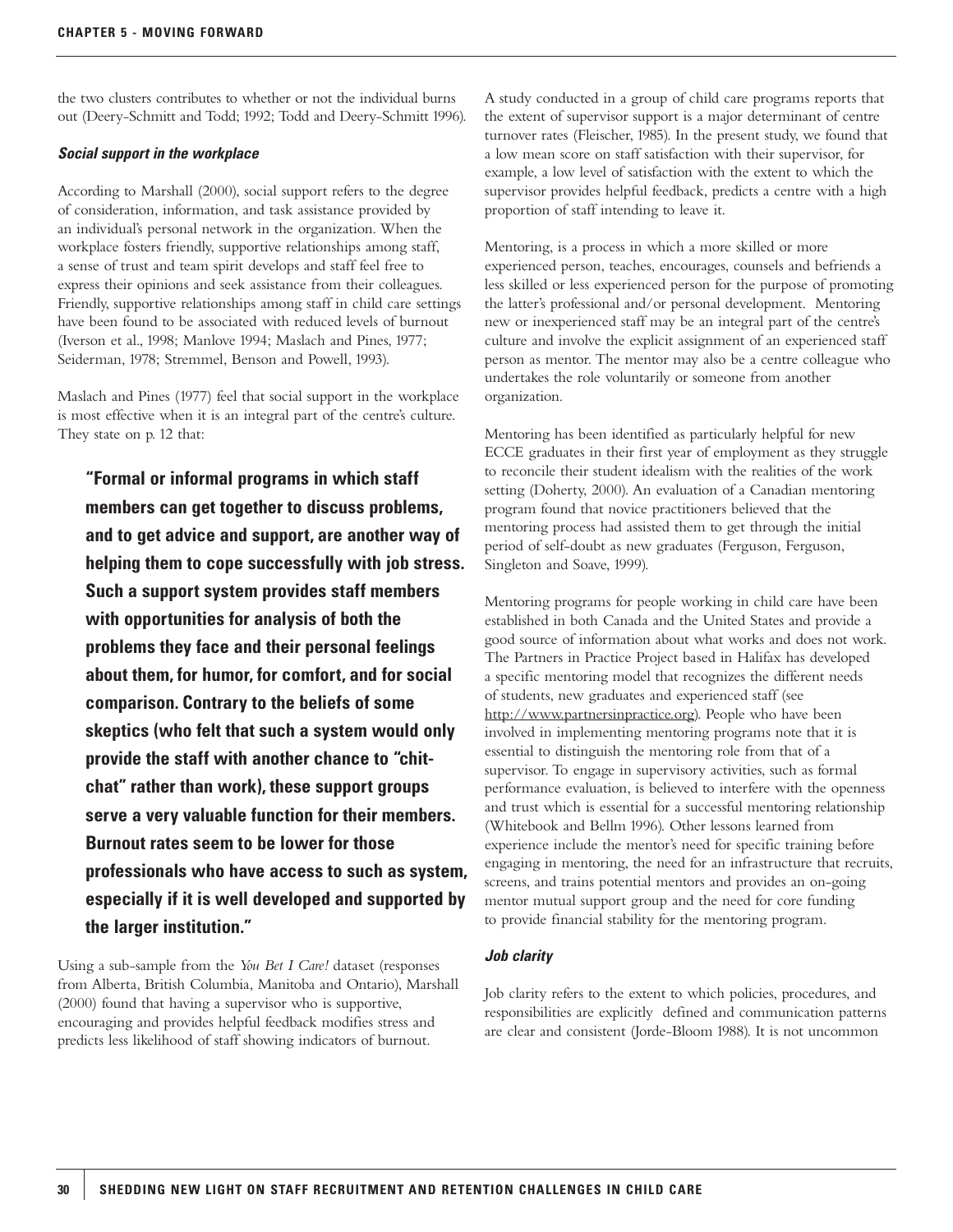in child care centres to find teaching assistants, teachers and supervisors all engaged in similar activities. Stress and interpersonal conflict is reduced when staff members understand the nature and scope of their job and the individual's understanding of their responsibilities matches others' expectations. Research has found that role ambiguity among staff in child care centres contributes to low morale and burnout (Boyd and Paisley, 1989; Kontos and Stremmel, 1988; Manlove, 1993; Whitebook, Howes, Darrah and Friedman, 1981). In the current study, we found that higher levels of turnover were predicted by the lack of things that provide job clarity such as written job descriptions, a staff manual, and regular performance appraisals.

#### *Decision-making opportunities*

Jorde-Bloom (1988) defines decision making as the degree of autonomy given to staff and the extent to which they are involved in making centre-wide decisions. She suggests that when teaching staff have some input into the development of policies, centre practices, and the way they do their own job, they are more likely to feel that they have some control over what happens to them and as a result to feel less stressed. Using a sub-sample from the *You Bet I Care!* data set, Marshall (2000) found that the extent to which teaching staff feel they havr opportunities to make decisions affecting their work predicts the extent of indicators of burnout. Other studies report a correlation between limited opportunity to make decisions related to their job and burnout in child care centre staff (Pettygrove, Whitebook and Weir, 1984), social workers (Pines and Maslach, 1978) and health care workers (Iverson et al., 1998).

#### *Level and type of education*

Education related to child development and the provision of child care enables teaching staff to understand what needs to be done in order to be effective in their work. Feeling competent in the job can serve as a buffer against stress by enabling staff to feel that they are making a positive difference in children's lives (Manlove, 1993). The research on the relationship between ECCE education and burnout has yielded mixed results. Some researchers have reported that higher levels of ECCE education are associated with higher feelings of accomplishment in the job and lower levels of burnout (Manlove, 1993; Mashlach and Pines, 1977; Powell and Stremmel, 1989). Others have found that higher levels of education are sometimes associated with higher levels of stress and decisions to leave the field (Todd and Deery-Schmitt, 1996). Stremmel, Benson and Powell (1993) suggests that people with higher educational levels may experience higher levels of stress due to the discrepancies between their level of education and view of themselves as professionals and the reality of the low status afforded people working in child care and the poor wages and benefits. People working in child care spend considerable amounts of time juggling competing demands and providing emotional support to children (and sometimes also to the children's parents). The physical and emotional stress involved and the on-going requirement to meet the needs of others can result in burnout.

Maslach and Pines (1977) note that many people working in child care have not received any preparation for coping with the emotional stressors of the work before they actually begin doing it. They suggest that pre-service education include specific discussion about the personal stress inherent in the job, the sources of the stress, the possible emotions that it may cause in the individual and effective techniques for dealing with stress.

#### **5.11 Towards a solution**

Research over the past twenty years has identified four clusters of variables that contribute to the on-going recruitment and retention challenges faced by the child care sector:

- A highly demanding job with multiple roles, conflicting demands and a significant level of responsibility coupled with lack or insufficient availability of moderators of stress such as support by co-workers and supervisors, education that provides the knowledge and skills to do the job well, and job clarity.
- Workforce issues, specifically low wages, poor benefits, poor working conditions and lack of career mobility.
- Barriers to accessing education that will provide the knowledge, skills and abilities to do the job well. This applies to staff working solely with children and to supervisors and directors whose roles require additional knowledge and abilities.
- Lack of respect for the importance of child care among politicians and the general public. This undermines staff selfesteem and job satisfaction and contributes to the continuation of low wages and poor benefits.

The recruitment and retention challenges faced by child care result from a complex and dynamic interaction of several contributors. Addressing each contributor separately would help but is not sufficient to make child care an attractive and viable occupation. Recruitment and retention challenges in child care must be addressed through a comprehensive multi-pronged approach that takes into account and simultaneously addresses: (1) the inherent stress of the job and the need for moderators of stress; (2) compensation (wages, benefits and working conditions); (3) training accessibility; and (4) the current low level of respect for the job by the public at large. We know from a large body of research that child care capable of supporting and enhancing children's well-being and development requires consistency of relationship between children and adults. Given the high use of child care by children under age six and the importance of the early years in children's development, the current recruitment and retention challenges in child care is a crisis that must be addressed now. The children of Canada deserve no less.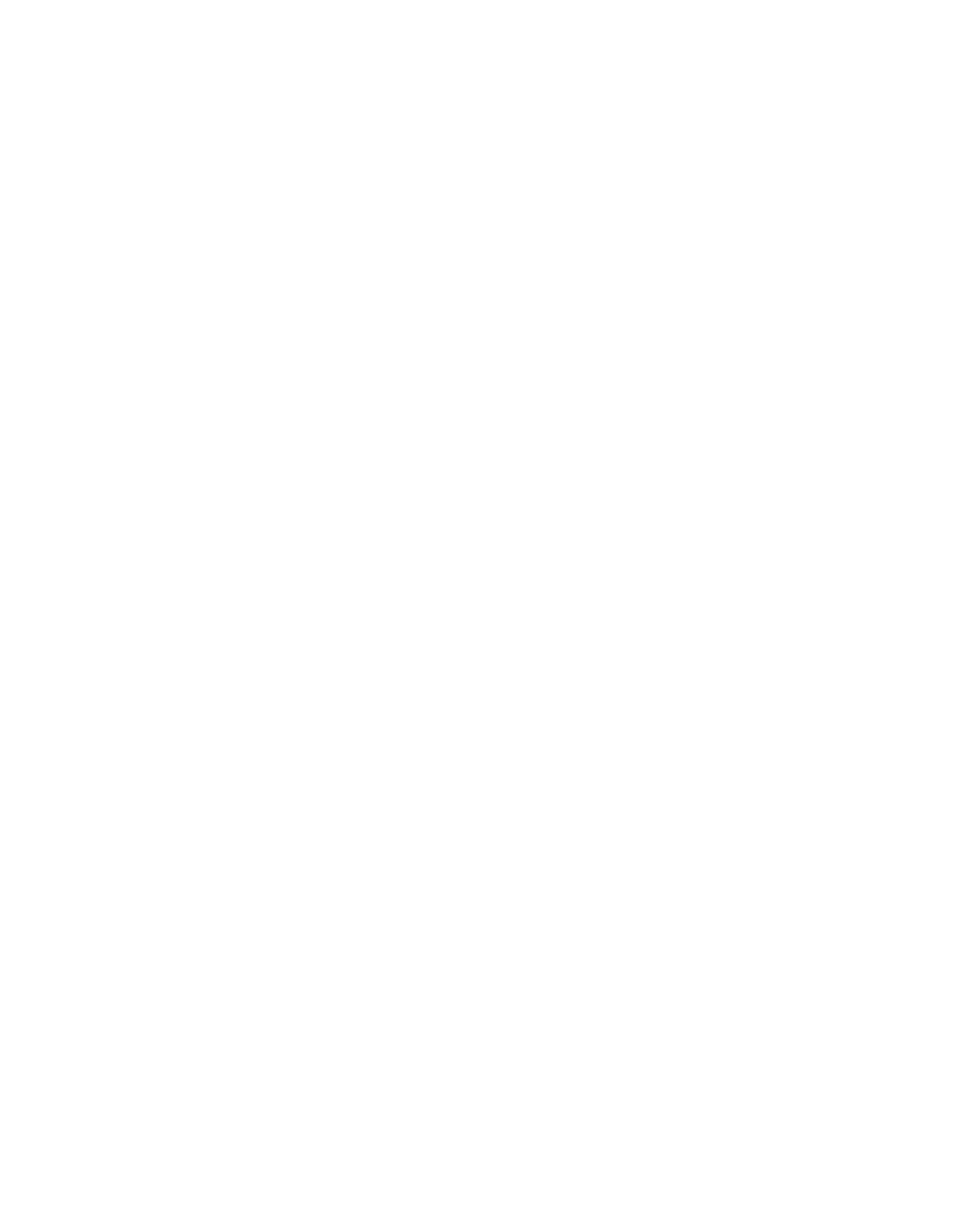

**Original list of potential predictors of intention to leave:**

- **The centre in one year**
- **The child care field within three years.**

#### **Staff questionnaire**

| <b>Section A:</b> | <b>Child care experience</b>                                                                                                                                                                                                                                          |
|-------------------|-----------------------------------------------------------------------------------------------------------------------------------------------------------------------------------------------------------------------------------------------------------------------|
| $A - 2$ :         | What are the ages of the children in the group with which you spend most of your time?                                                                                                                                                                                |
|                   | $\bullet$ 0 - 17 months old<br>$\cdot$ 18 - 35 months old<br>• 3, 4 and 5 year olds                                                                                                                                                                                   |
| $A - 7$ :         | In a typical work week:                                                                                                                                                                                                                                               |
|                   | • How many hours are you regularly scheduled to work?<br>• How many hours of unpaid overtime, if any, do you work at your centre?<br>• How many hours of unpaid overtime, if any, do you work at another location (e.g. preparing work-related materials<br>at home)? |
| $A - 8$ :         | How often does your centre have scheduled meetings of all teaching staff?                                                                                                                                                                                             |
| $A - 11$ :        | Which best describes your current job? 12                                                                                                                                                                                                                             |
|                   | • Assistant teacher<br>• Teacher<br>• Supervisor                                                                                                                                                                                                                      |
| $A - 12$ :        | In years and months, how long have you worked at this centre?                                                                                                                                                                                                         |
| $A - 13$ :        | In years and months, how long have your held your current position?                                                                                                                                                                                                   |
| $A - 15$ :        | How many years in total have you worked in the child care field? (Working is defined as 10 hours or more per week.<br>Include the time working in your current centre but exclude time spent as a student on field placement).                                        |
|                   | • Less than one year<br>• One to three years<br>• Over three years, up to five years<br>• Over ten years, up to 15 years<br>• Over 15 years                                                                                                                           |

A – 16: How many centres have you worked in over the past five years?

 $\overline{12}$  Definitions for each position were provided in the questionnaire.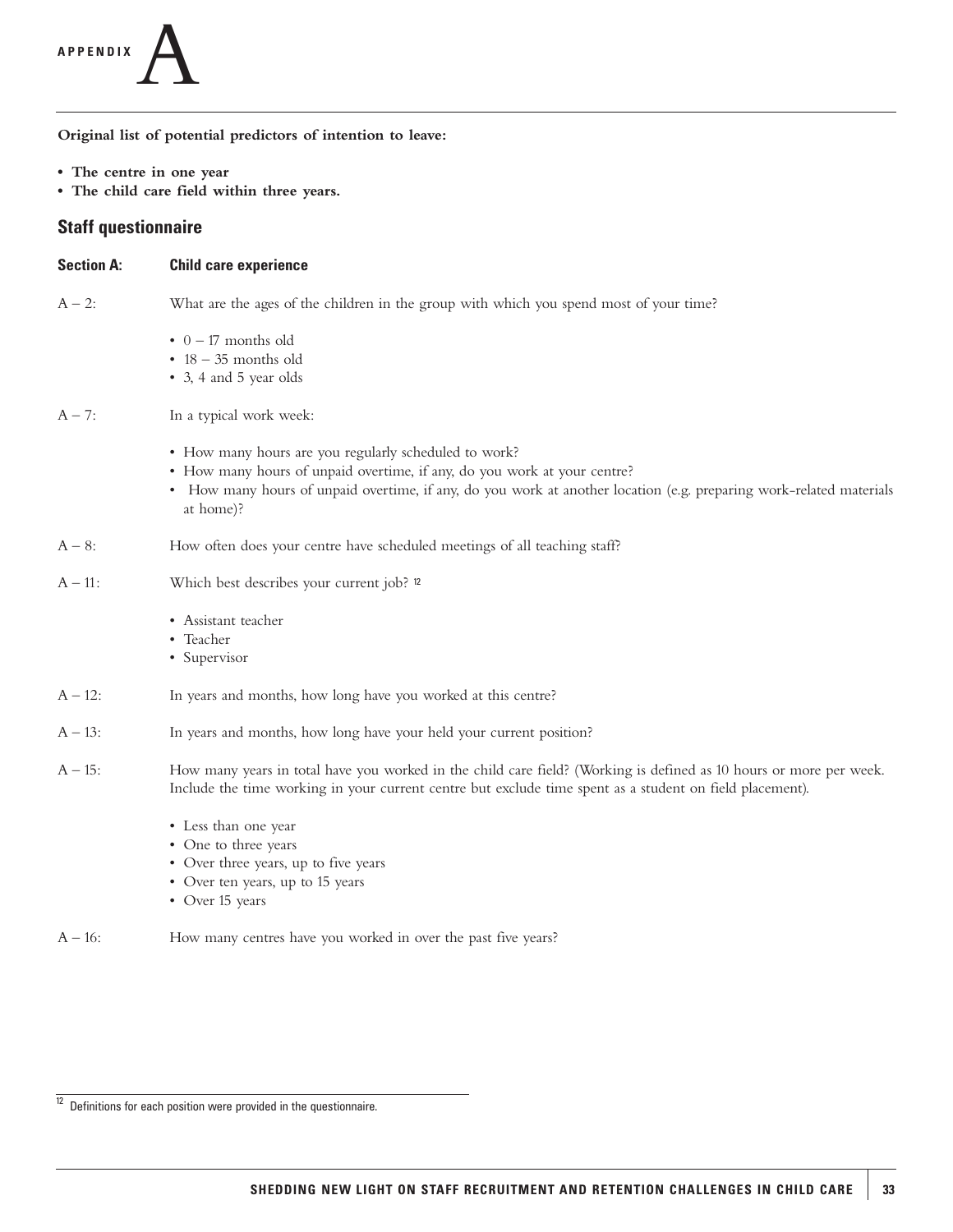| <b>Section B:</b> | <b>Wages, benefits and working conditions</b>                                                                                                                                                                                                                                                                                                                                                                     |
|-------------------|-------------------------------------------------------------------------------------------------------------------------------------------------------------------------------------------------------------------------------------------------------------------------------------------------------------------------------------------------------------------------------------------------------------------|
| $B - 1 - 4$ :     | Used to calculate before tax gross hourly wage                                                                                                                                                                                                                                                                                                                                                                    |
| $B - 5$ :         | Asked if over the past year person had worked full-time (30 hours or more a week) or part-time<br>(less than 30 hours a week)                                                                                                                                                                                                                                                                                     |
| $B - 8$ :         | In the past two years has your annual salary:                                                                                                                                                                                                                                                                                                                                                                     |
|                   | • Remained the same<br>• Increased<br>• Decreased                                                                                                                                                                                                                                                                                                                                                                 |
| $B - 9$           | Which of the following are available at your centre for all teaching staff?                                                                                                                                                                                                                                                                                                                                       |
|                   | • Written job description<br>• Written job contract<br>• Written salary schedule<br>• A staff manual outlining staff policies<br>· Regular written job performance appraisal<br>• A formal grievance procedure<br>• A room that is set aside for staff use only<br>• A resource room or staff library (include any collection of child care journals and/or books available for staff use)<br>• None of the above |
| $B - 11$ :        | Are you represented by a union? If yes, what is the union's name?                                                                                                                                                                                                                                                                                                                                                 |
| <b>Section C:</b> | Other paid work                                                                                                                                                                                                                                                                                                                                                                                                   |
| $C - 1$ :         | Do you presently do any other paid work in addition to your job at the child care centre?                                                                                                                                                                                                                                                                                                                         |
| <b>Section D:</b> | <b>Feelings about the child care field</b>                                                                                                                                                                                                                                                                                                                                                                        |
| $D - 3$ :         | Have you ever resigned from a position in the child care field?                                                                                                                                                                                                                                                                                                                                                   |
| $D - 5:$          | Do you think you will be promoted in this centre?                                                                                                                                                                                                                                                                                                                                                                 |
| $D - 6$ :         | Do you think you could earn more money or achieve a higher status position if you moved to another centre?                                                                                                                                                                                                                                                                                                        |
| $D - 7:$          | Do you think you would have to leave the child care field in order to earn more money or achieve<br>a higher status position?                                                                                                                                                                                                                                                                                     |
| $D - 9:$          | Which of the following groups generally respect you as a child care professional?                                                                                                                                                                                                                                                                                                                                 |
|                   | • Own family<br>• Families of children in the centre<br>• Other people working in the child care field<br>• Professionals in other fields<br>• Your friends<br>• The public at large<br>• Other groups, please specify<br>• No groups<br>• Sum of the number of groups identified as generally respecting the individual as a child care professional                                                             |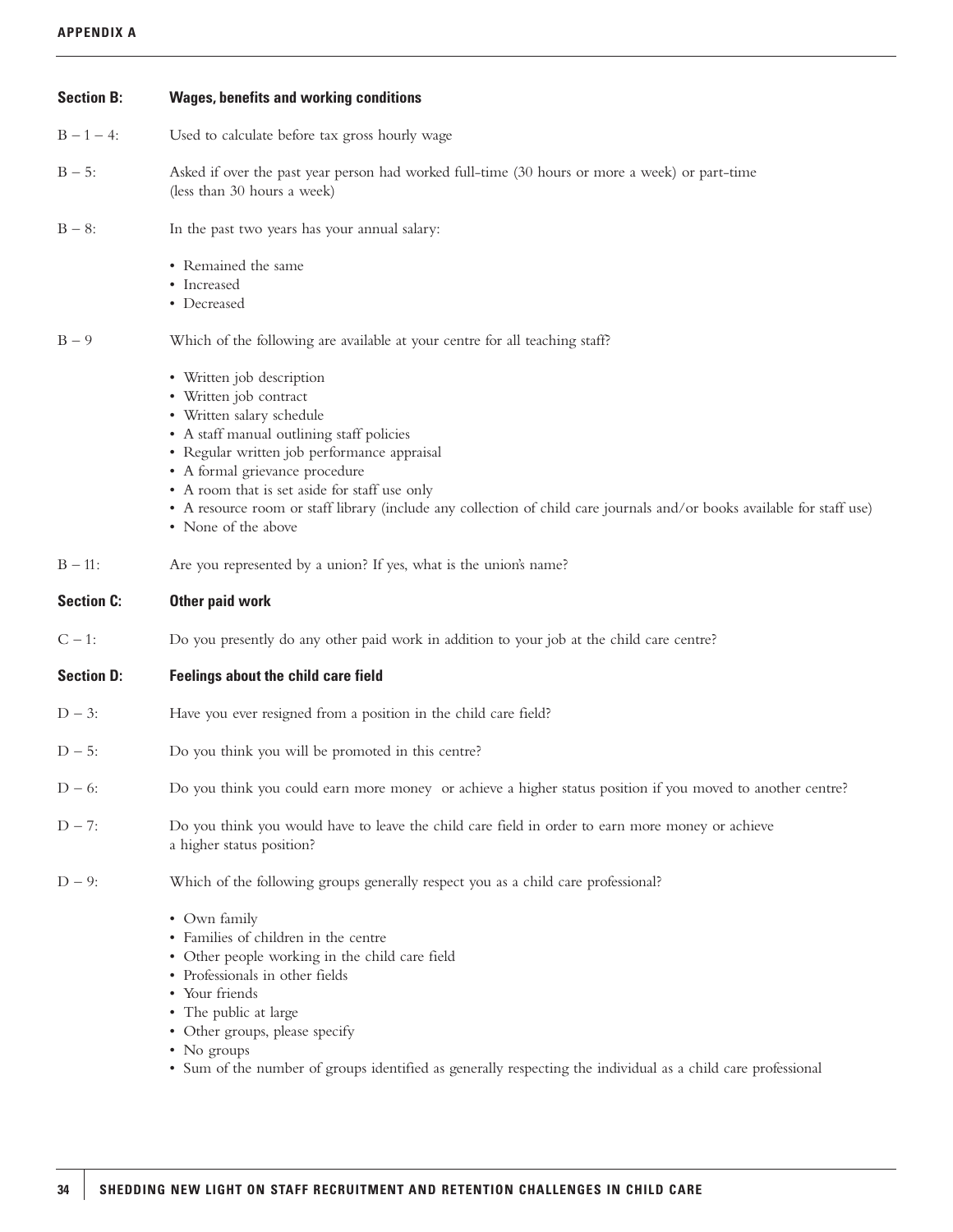D – 11: If you were choosing a career now, would you choose child care?

#### **Section E: Feelings about your centre**

- $E 1$ : Indicate all of the following that describe your relationship with most of your co-workers most of the time.
	- My colleagues support and encourage me
	- I enjoy the company of my colleagues
	- My colleagues are hard to know
	- My colleagues share personal concerns with me
	- My colleagues are critical of my performance
	- I feel I can't trust my colleagues
	- My colleagues are not very helpful
	- My colleagues share ideas and resources
	- Total co-worker satisfaction score (sum of the total of positive responses)

 $E - 2$ : Indicate all of the following which describe your relationship with the person who supervises you. My supervisor:

- Encourages me to try new ideas
- Supervises me too closely
- Provides support and helpful feedback
- Sets high but realistic standards
- Makes me feel inadequate
- Trusts my judgment
- Is unavailable
- Appreciates the difficulties of balancing work and family responsibilities
- Is hard to please
- Total supervisor satisfaction score (sum of the total of positive responses)
- $E 3$ : Indicate all of the following that describe how you feel about your working environment
	- The centre is a bright and attractive place to be in
	- I always know where to find the things I need
	- I need some new equipment and materials to do my job well
	- We need a separate room where staff can relax during breaks
	- I can't find a place to carry on a private conversation
	- It is too noisy
	- The conditions meet my standards of cleanliness
	- Teachers have a place to store personal belongings
	- Total working environment satisfaction score (sum of the total positive responses)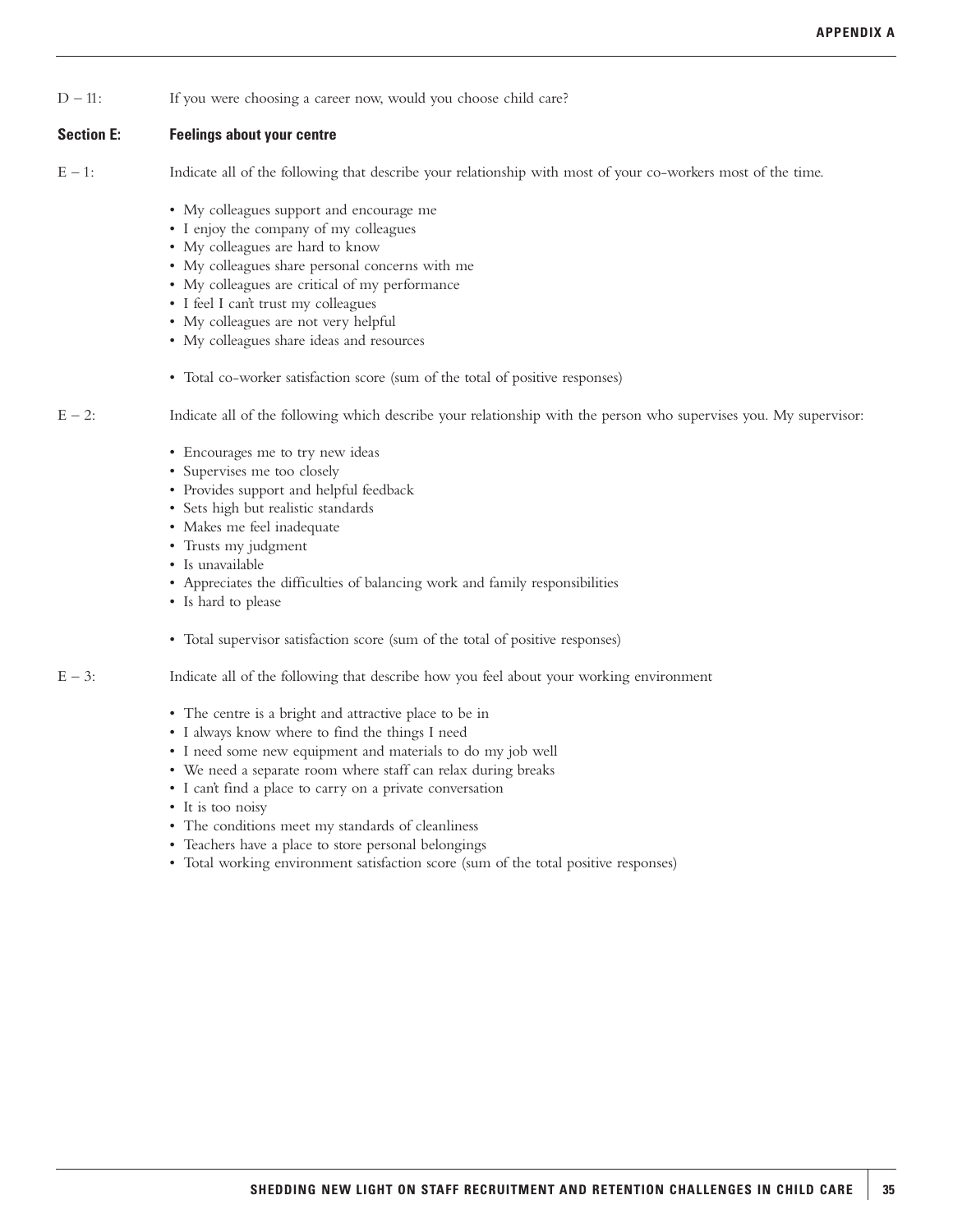- $E 4$ : Indicate all of the following that describe how you feel about your pay, benefits and promotion opportunities
	- My pay is fair considering my background and skills
	- My pay is fair compared to what other centres pay
	- My salary does not adequately reflect the work I do
	- I have enough time off for vacations
	- My benefits are inadequate
	- I am not progressing in my job as rapidly as I would like
	- Chances for promotion are good
	- Total pay, benefits and promotion score (sum of the total posiitve responses).
- $E 5$ : Which of the following: 1) never or not at all, 2) rarely/to a minor degree, 3) occasionally, 4) a good part of the time, and 5) usually/feel strongly, best reflects how each statement describes your feelings about your work situation most of the time.
	- The work I do is stimulating and challenging
	- I feel physically exhausted at the end of the work day
	- My work gives me a sense of accomplishment
	- There is too little time to do all that needs to be done
	- I feeling emotionally drained at the end of the day
	- I make a positive difference in the children's lives
	- Centre policies and practices are well defined
	- I feel frustrated by this job
	- I have reasonable control over most things that affect my satisfaction with my job
	- I feel my job makes good use of my skills and abilities
	- I take pride in my centre
	- I know the centre could be providing a better service, but there is nothing I can do about it
	- My centre provides a well-rounded program for the children who attend
	- My centre really supports the families of the children who attend

E – 6: Indicate all of the following that apply to how decisions are made at your centre most of the time.

- People are encouraged to be self-sufficient in making decisions
- The director likes to make most of the decisisons
- People don't feel free to express their opinions
- Everyone provides input on the content of staff meetings
- People provide input but the decisions have already been made
- Teachers make decisions about matters that directly affect them
- Teachers are seldom asked their opinion on issues
- The director values everyone's input for major decisions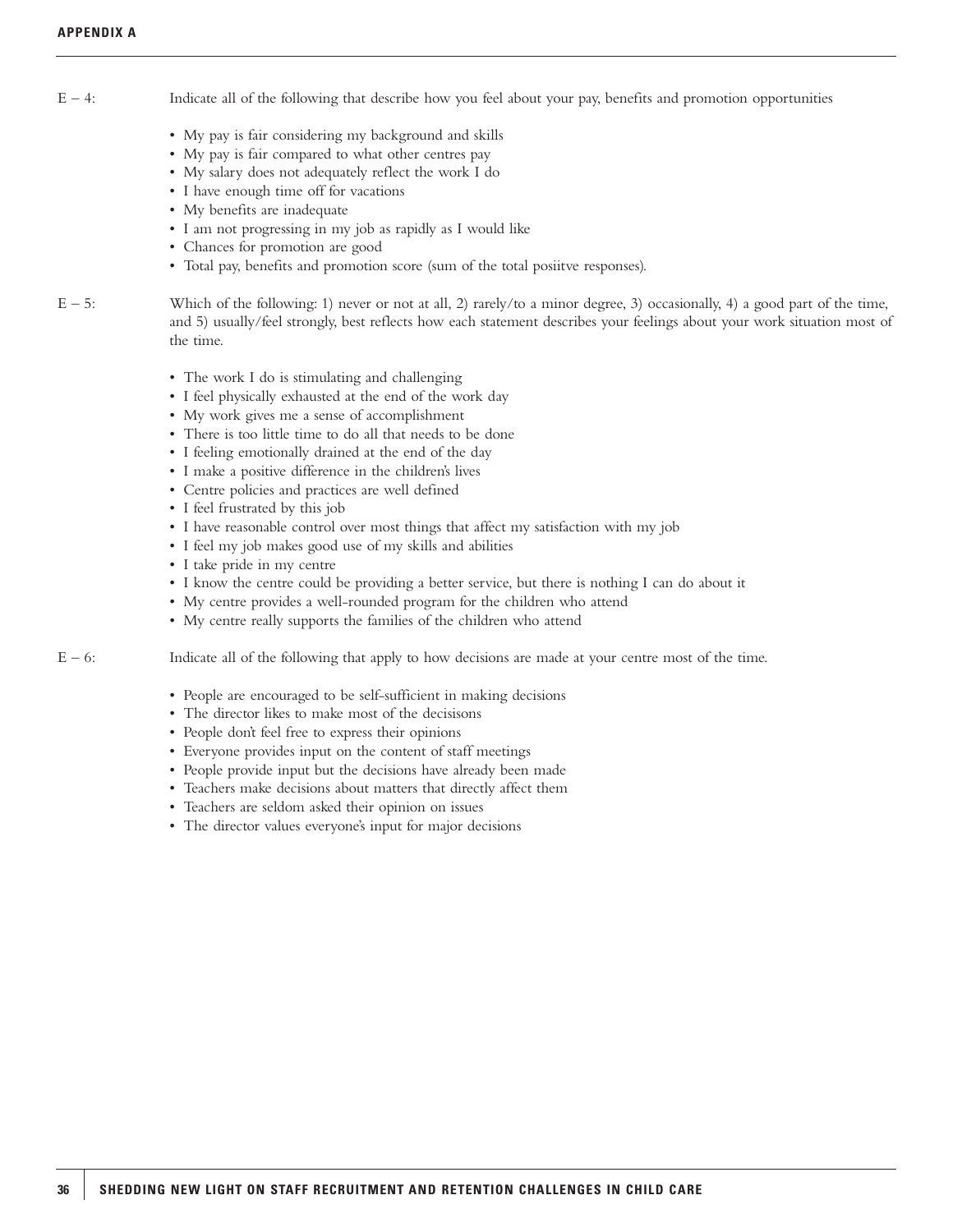- $E 7$ : Listed below are some common organizational decisions and actions. How much iinfluence do you currently have in each of these areas on a scale of 1 (very little) to 3 (considerable)? <sup>13</sup>
	- Ordering materials and supplies
	- Interviewing/hiring new staff
	- Determining program objectives
	- Orientation of new teachers
	- Planning the daily schedule of activities
	- Developing or changing policies
	- Influencing how procedures are developed or determined
- $E 8$ : How much influence would you like to have on a scale of 1 (very little) to 3 (considerable)?
	- Ordering materials and supplies
	- Interviewing/hiring new staff
	- Determining program objectives
	- Orientation of new teachers
	- Planning the daily schedule of activities
	- Developing or changing policies
	- Influencing how procedures are developed or determined
- $E 9$ : On a scale of 1 to 5, how secure do you feel your current job is?
	- 1 (not secure at all)
	- 2 (not secure)
	- 3 (somewhat secure)
	- 4 (moderately secure)
	- 5 (very secure)

#### **Section F: Educational background**

F – 1: What is the highest level of education that you have completed in any subject area?

- Some high school
- High school diploma
- One-year college credential
- Two-year college credential
- Three year college credential
- Post-diploma certificate
- B.A. or higher degree

 $\frac{13}{13}$  For the purpose of the analyses in the current study, each of the options in E - 8 and E – 9 was used to calculate a score for the discrepancy between the respondents estimate of their currently influence and the influence they would like to have.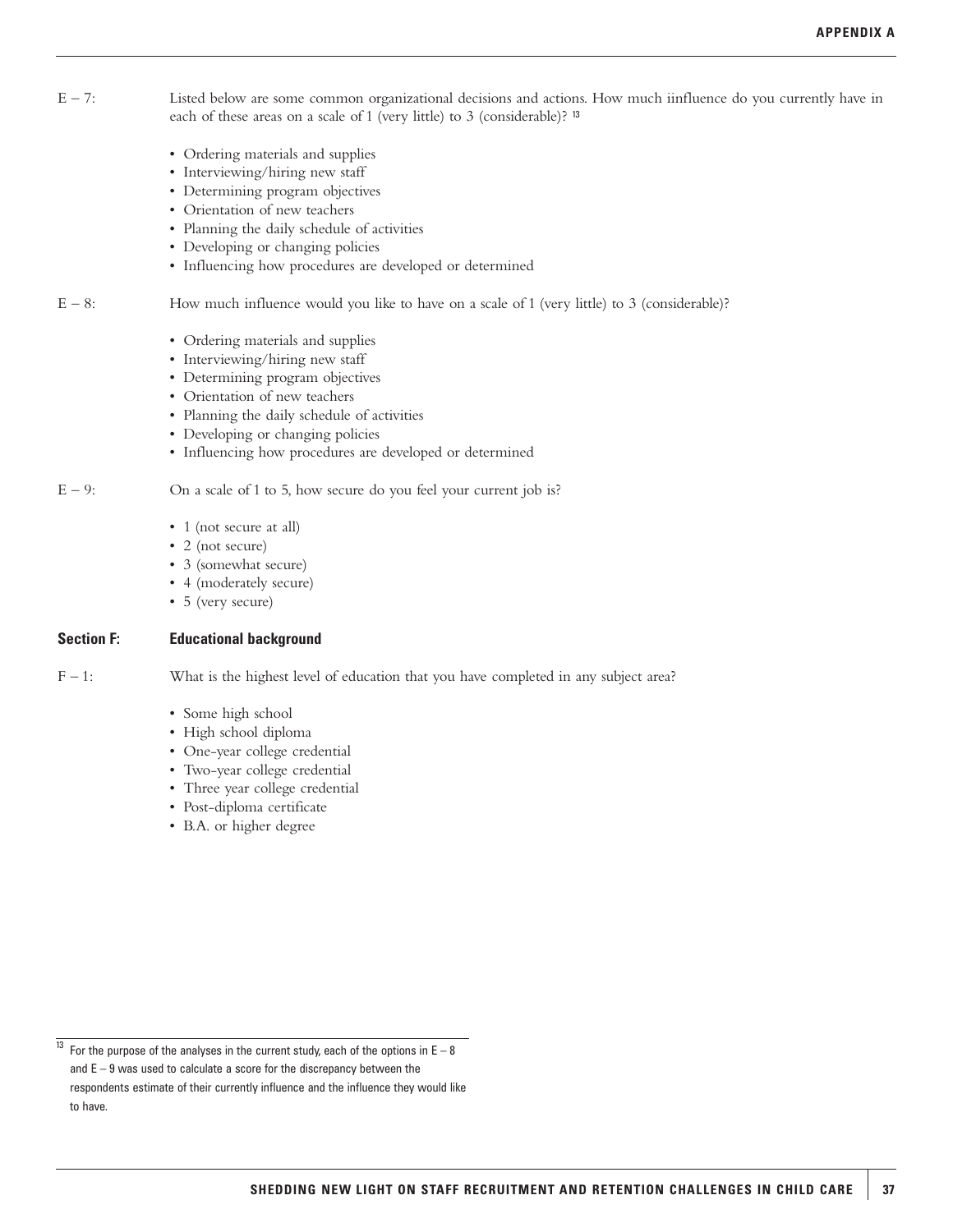$F - 2$ : What is the highest level of formal education that you have completed that was specifically related to child care provision, early childhood education, or child development? (Please exclude first aid and CPR).

- None
- A course lasting less than one year
- One-year ECCE credential
- Two-year ECCE credential
- Three-year ECCE credential
- Post-diploma ECCE credential
- ECCE-related B.A. or higher degree
- F 3: Are you currently enrolled in a formal education program?

#### **Section G: Professional development**

 $G - 1$ : Have you participated in any professional development activities during the past twelve months, for example, a conference, workshop or course? (Do not include activities where you were a presenter or workshop leader).

#### **Section H: Personal background**

- $H 2$ : What was your age on your last birthday?
	- Under 20
	- $\cdot$  20-24
	- $25-29$
	- $30 34$
	- 35-39
	- $40-44$
	- 45-49
	- 50 or older

#### $H - 3$ : What is your marital status?

- Married or living with a partner
- Single (includes separated, divorced or widowed)
- H 4: How long have you lived in your present town or city?
	- Under one year
	- One to two years
	- Three to five years
	- Over five years
- H 9: Approximately what percent of the total cost of maintaining your household is covered by your salary?

#### •  $80\% - 100\%$

- over 50% but less than 80%
- over 25% but less than 50%
- 25% or less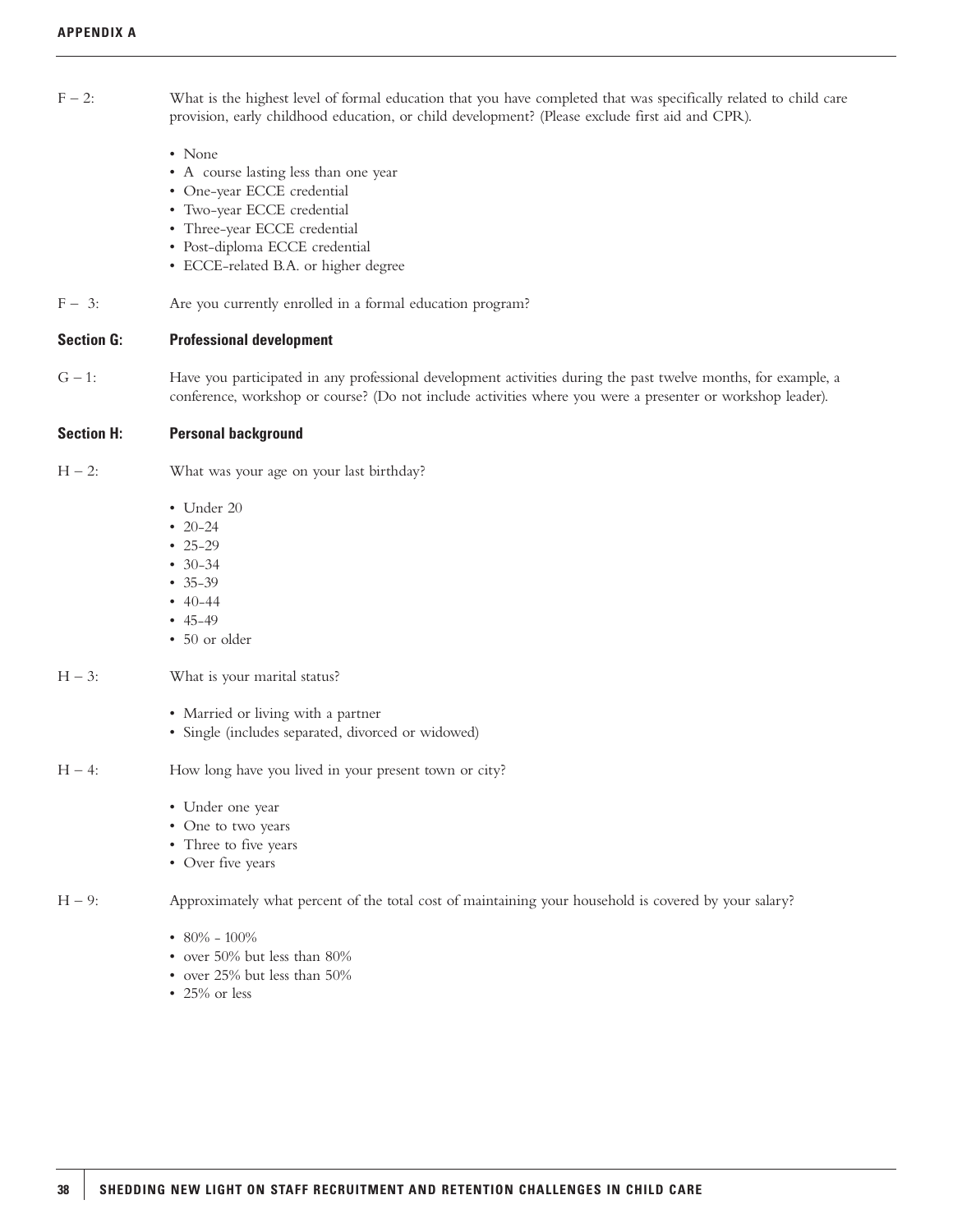#### **Director questionnaire**

#### **Section A: Child care experience**

- $A 1$ : In your position as director, do you also have direct teaching/care responsibilities?
- $A 3$ : In years and months, how long have you worked at this centre?
- A 8: In a typical work month, approximately what percentage of your time is spent in each activity listed below?
	- Directly caring for children
	- Activity planning and preparation (e.g. assembling materials for an activity)
	- Strategic planning and goal setting for the program as a whole
	- Interaction with parents (e.g. conversation, phone call)
	- Staff supervision (e.g. staff allocation, performance appraisals)
	- Meeting with staff individually or in groups to provide assistance in program development or for problem-solving
	- Meeting with people other than parents or staff
	- Supervising practicum students (students on placement)
	- Administration (e.g. ordering supplies, book-keeping)
	- Maintenance (e.g. cleaning, repairing)
	- Other, please specify

#### $A - 9$ : In a typical work week:

- How many hours are you regularly scheduled to work?
- How many hours of unpaid overtime, if any, do you work at your centre? (e.g. attending parent meetings)
- How many hours of unpaid overtime, if any, do you work at another location (e.g. your home) on tasks related to the centre?

#### **Section D: Feelings about my centre**

 $D-1$ : Indicate all of the following that describe your relationship with the person or group to whom you report or that has any supervisory responsibility for your performance. If you are the owner-director, skip to  $D - 2$ .

The person/group to whom I am directly responsible:

- Encourages me to try new ideas
- Gets too involved in daily administrative issues that should be left to me to handle
- Does not really understand my priorities for the children
- Seeks my input in policy development
- Trusts my judgment
- Is often unresponsive to my requests for direction
- Is hard to please
- Is supportive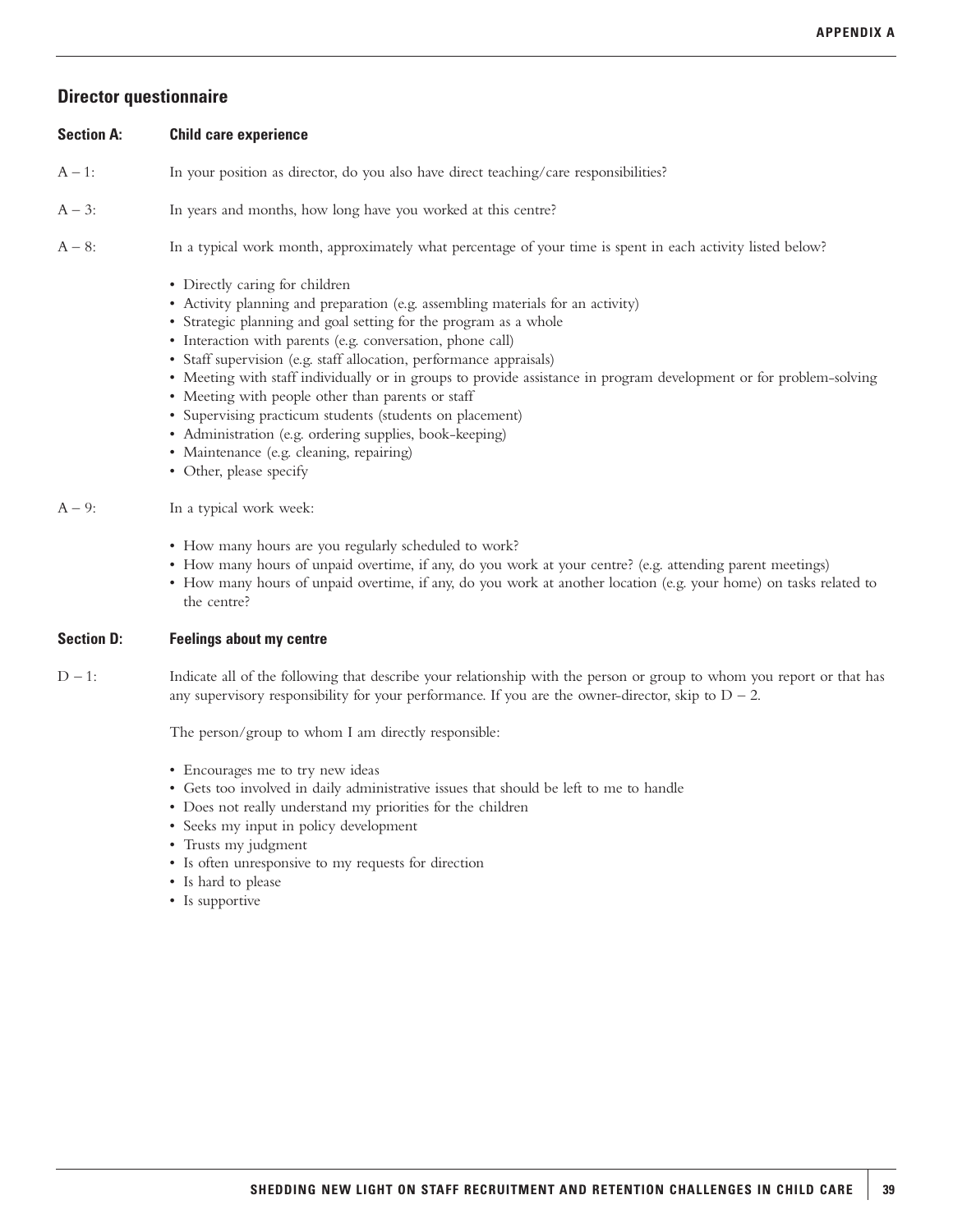- $D 2$ : Which of the following: 1) never or not at all, 2) rarely/to a minor degree, 3) occasionally, 4) a good part of the time, and 5) usually/feel strongly, best reflects how each statement describes your feelings about your work situation most of the time?
	- The work I do is stimulating and challenging
	- I feel physically exhausted at the end of the work day
	- My work gives me a sense of accomplishment
	- There is too little time to do all that needs to be done
	- My staff and I work well together as a team
	- My job makes an important difference in the lives of the children who attend the centre
	- I feel emotionally drained at the end of the day
	- I have reasonable control over important decisions that affect my program or staff
	- Because of job demands, I have difficulty finding time for self-rejuvenation
	- I feel frustrated by this job
	- I feel my job makes good use of my skills and abilities
- $D 3$ : Which of the following: 1) never or not at all, 2) rarely/to a minor degree, 3) occasionally, 4) a good part of the time, and 5) usually/feel strongly, best reflects how each statement describes your feelings about your centre most of the time?
	- I take pride in my centre
	- I know the centre could be providing a better service, but there is nothing I can do about it
	- My centre provides a well-rounded program for the children who attend
	- My centre really supports the families of the children who are attending it
	- I don't care what happens to this place after I leave
	- My centre is a very pleasant place in which to work
	- It is hard to feel committed to this place
- $D 6$ : Do you think you will still be working at this centre one year from now?

#### **Centre questionnaire**

#### **Section C: Centre organization**

- C –3: Please indicate the number of staff by position who currently work full-time (30 hours or more) and the number who work part-time (less than 30 hours a week) in each of the following positions: assistant teacher, teacher and supervisor.
- $C 13$ : Is your centre:
	- Municipal, that is, directly operated by a municipality?
	- Commercial, that is, a private business?
	- Non-profit?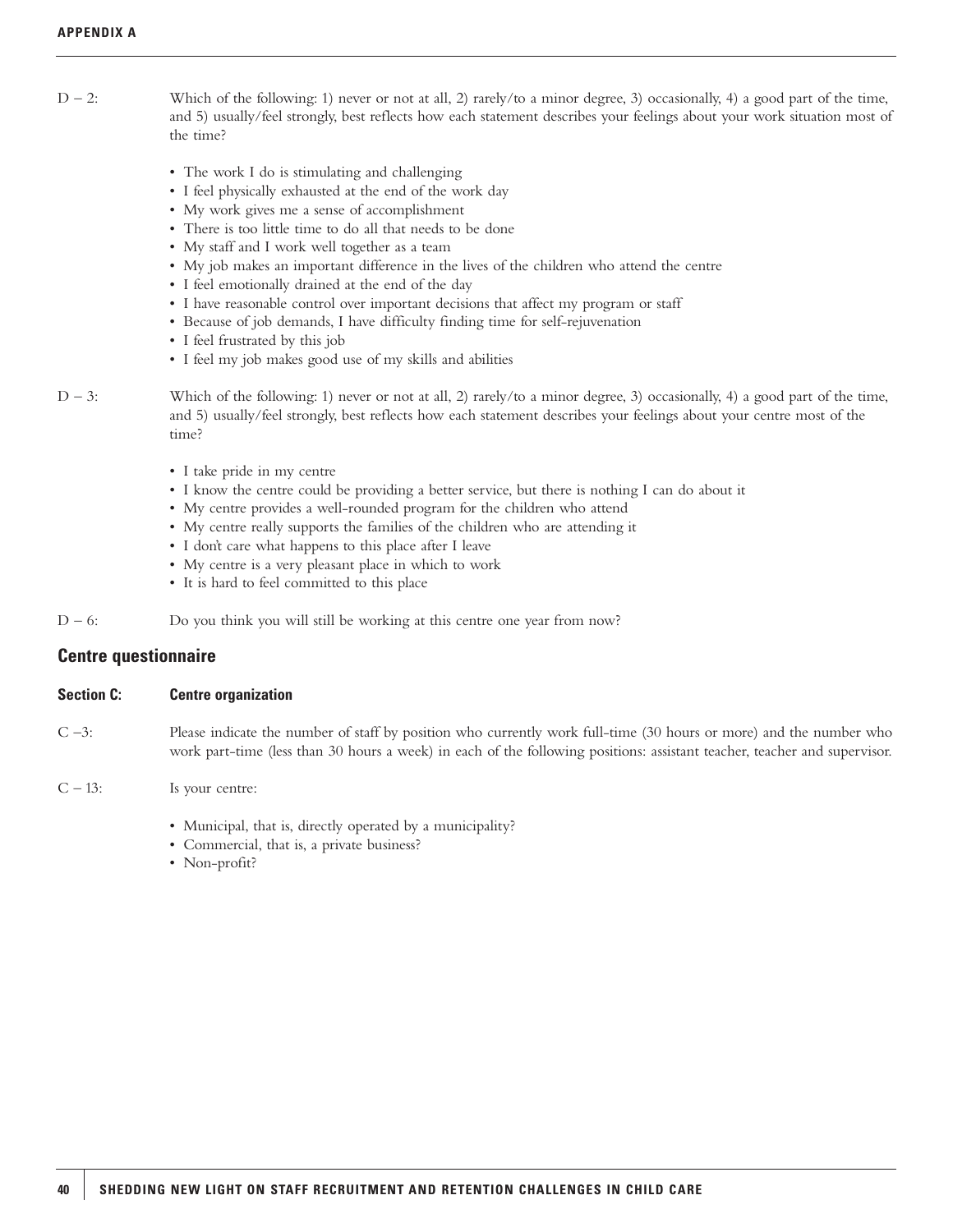#### **Section D: Changes in policies and practices**

- $D 1$ : Changes in the centre's organization over the past three years
	- Change in auspice
	- Shift to or from operating in more than one building
	- Change in age groups served
	- Change in distribution of ages served, e.g. now serve fewer infants
	- Change in program components, e.g. now also have a Head Start program

 $D - 2$ : Changes in the centre's staffing patterns over the past three years

- Change in use of part-time teaching staff
- Change in use of time-limited contracts for teaching staff
- Change in use of centre as a practicum setting for ECCE students
- Change in use of volunteers (exclude ECCE students)
- Sum of the changes in centre's staffing patterns over the past three years

#### **Section F: Staff turnover**

 $F - 2$ : How many teaching staff have left over the past 12 months? (When combined with the responses to  $C - 3$ , this question enabled calculation of the centre's turnover rate).

#### **Section G: Benefits and working conditions**

- $G 1$ : Which of the following are provided to full- and part-time staff?
	- Paid coffee breaks
	- Paid lunch time
	- Paid preparation/planning time
	- Compensation for attendance at board of directors meetings
	- Compensation for attendance at staff meetings after working hours
	- Compensation for attendance at parent meetings after hours
	- Compensation for on-site in-service training
	- Compensation for overtime child care provision
	- Paid release time to attend off-site training and workshops
	- Financial assistance to cover workshops, conferences, etc
	- Payment of child care association memberships
	- Yearly cost of living increase in wages
	- Yearly wage increase
	- Periodic merit increases in wages
	- Subsidization of child care fees for parent employees
	- Unpaid, job-protected maternity/parental leave
	- Employer top-up of E.I. maternity/parental leave
	- Working conditions (sum of the total number of benefits listed above)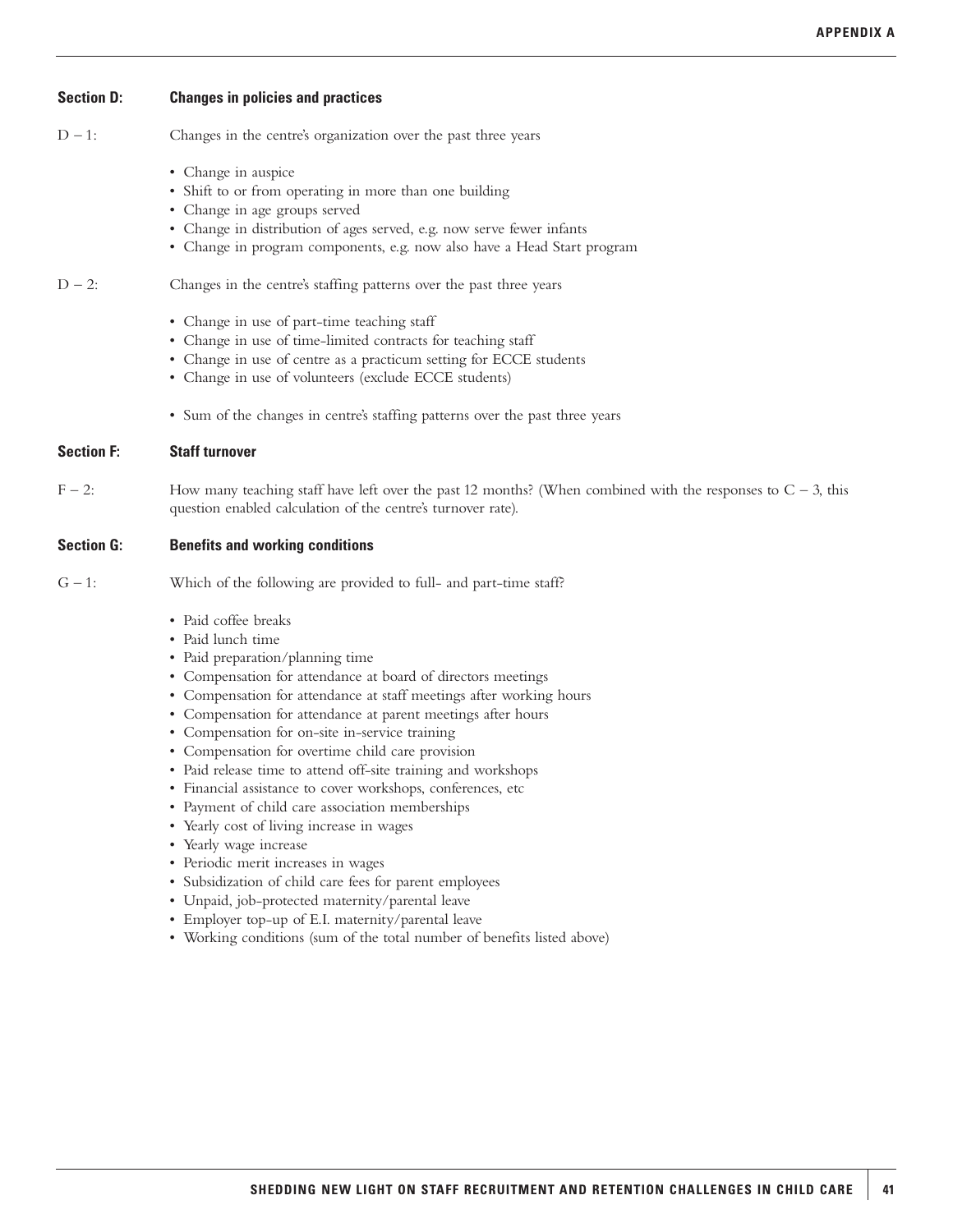- $G 2$ : Please indicate if the premiums for each staff benefit are fully, partly or not by paid the centre.
	- Dental coverage
	- Extended health care
	- Employee assistance plan (e.g. counseling for personal problems)
	- Short-term disability (payment during the first 17 weeks when individual ill or off because of an accident)
	- Long-term disability (payment after 17 weeks when an individual is ill or off because of an accident)
	- Life insurance
	- Retirement/pension plan
	- Number of above benefits where premium is partly or fully covered by the centre
- $G 3$ : Please indicate all of the following that are available at your centre
	- Written job descriptions
	- Written job contracts
	- A written salary schedule
	- A staff manual outlining staff policies
	- Regular written staff job performance appraisal
	- A formal grievance procedure for staff
	- Aroom which is set aside for staff use only
	- A separate staff washroom
	- A resource room or staff library (include any collection of child care journals and/or books available for staff use)
	- None of the above
	- Sum of the total number of above items indicated as being available

#### **Section H: Issues and opinions**

- H 1: Over the past 12 months, how significant on a scale of 'not a problem,' 'a minor problem' and 'a major problem' were the following?
	- Finding qualified permanent teaching staff
	- Affording qualified permanent teaching staff
	- Keeping qualified permanent teaching staff
	- Finding qualified substitute teaching staff
	- Providing financial assistance or paid time off to assist staff to undertake professional development

#### **Lists of centres from which participants were selected were provided by the province/territory in which the centre operates.**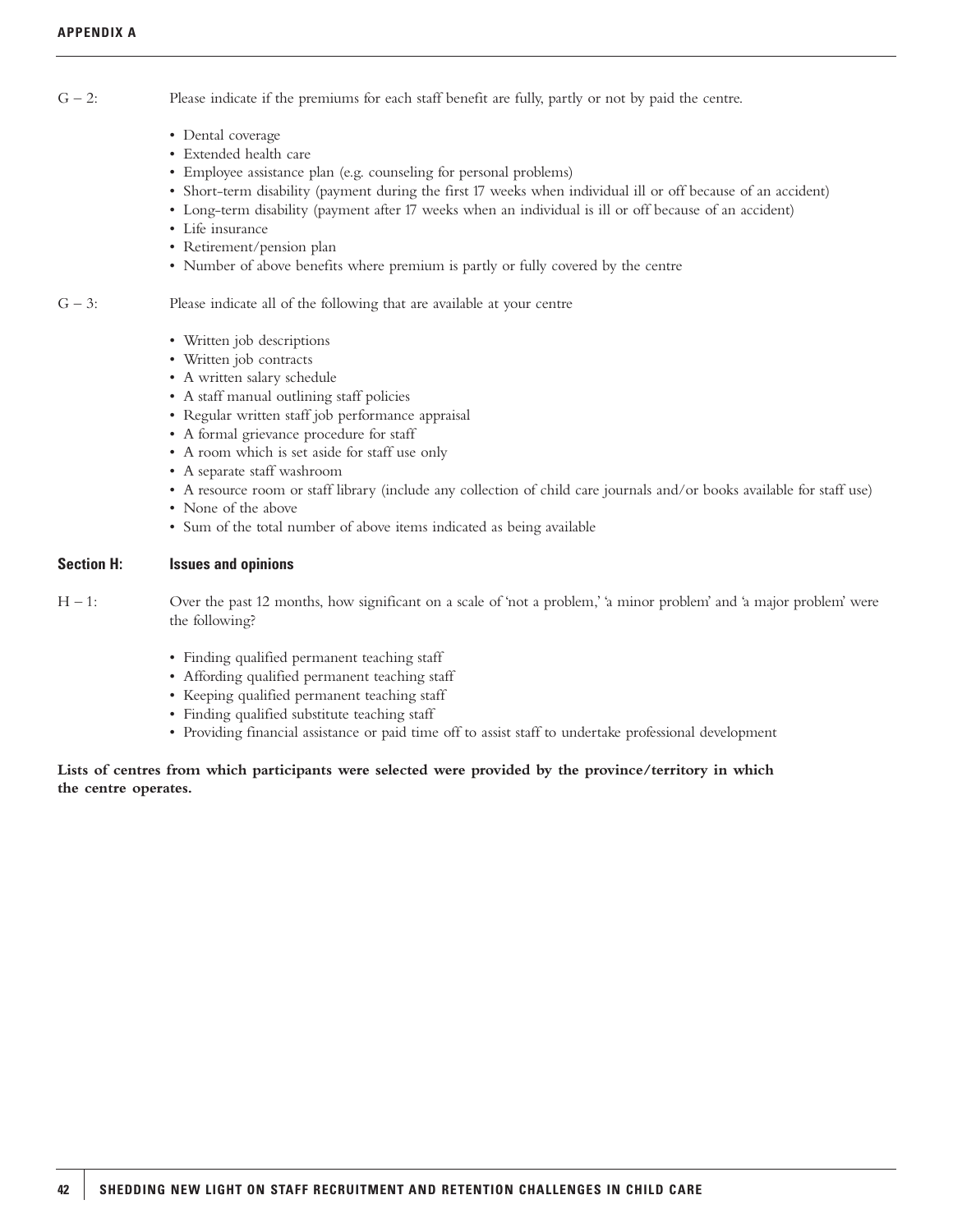### **APPENDIX**B

**Original list of potential predictors for:**

- **Turnover.**
- **Keeping qualified permanent teaching staff is a major problem.**
- **Finding qualified permanent teaching staff is a major problem.**

#### **Staff questionnaire**

| <b>Section A:</b> | <b>Child care experience</b>                                                                                                                                                                                                                                                                                                                                                                                      |
|-------------------|-------------------------------------------------------------------------------------------------------------------------------------------------------------------------------------------------------------------------------------------------------------------------------------------------------------------------------------------------------------------------------------------------------------------|
| $A - 7:$          | In a typical work week:                                                                                                                                                                                                                                                                                                                                                                                           |
|                   | • How many hours are you regularly scheduled to work?<br>• How many hours of unpaid overtime, if any, do you work at your centre?<br>• How many hours of unpaid overtime, if any, do you work at another location (e.g. preparing work-related materials<br>at home)?                                                                                                                                             |
| $A - 12$ :        | In years and months, how long have you worked at this centre?                                                                                                                                                                                                                                                                                                                                                     |
| $A - 13$ :        | In years and months, how long have your held your current position?                                                                                                                                                                                                                                                                                                                                               |
| $A - 15$ :        | How many years in total have you worked in the child care field? (Working is defined as 10 hours or more per week.<br>Include the time working in your current centre but exclude time spent as a student on field placement).                                                                                                                                                                                    |
|                   | • Less than one year<br>• One to three years<br>• Over three years, up to five years<br>• Over ten years, up to 15 years<br>• Over 15 years                                                                                                                                                                                                                                                                       |
| $A - 16$ :        | How many centres have you worked in over the past five years?                                                                                                                                                                                                                                                                                                                                                     |
| <b>Section B:</b> | <b>Wages, benefits and working conditions</b>                                                                                                                                                                                                                                                                                                                                                                     |
| $B - 1 - 4$ :     | Used to calculate before tax gross hourly wage                                                                                                                                                                                                                                                                                                                                                                    |
| $B - 8$ :         | In the past two years has your annual salary:                                                                                                                                                                                                                                                                                                                                                                     |
|                   | • Remained the same<br>• Increased<br>• Decreased                                                                                                                                                                                                                                                                                                                                                                 |
| $B - 9:$          | Which of the following are available at your centre for all teaching staff?                                                                                                                                                                                                                                                                                                                                       |
|                   | • Written job description<br>• Written job contract<br>• Written salary schedule<br>• A staff manual outlining staff policies<br>· Regular written job performance appraisal<br>• A formal grievance procedure<br>• A room that is set aside for staff use only<br>• A resource room or staff library (include any collection of child care journals and/or books available for staff use)<br>• None of the above |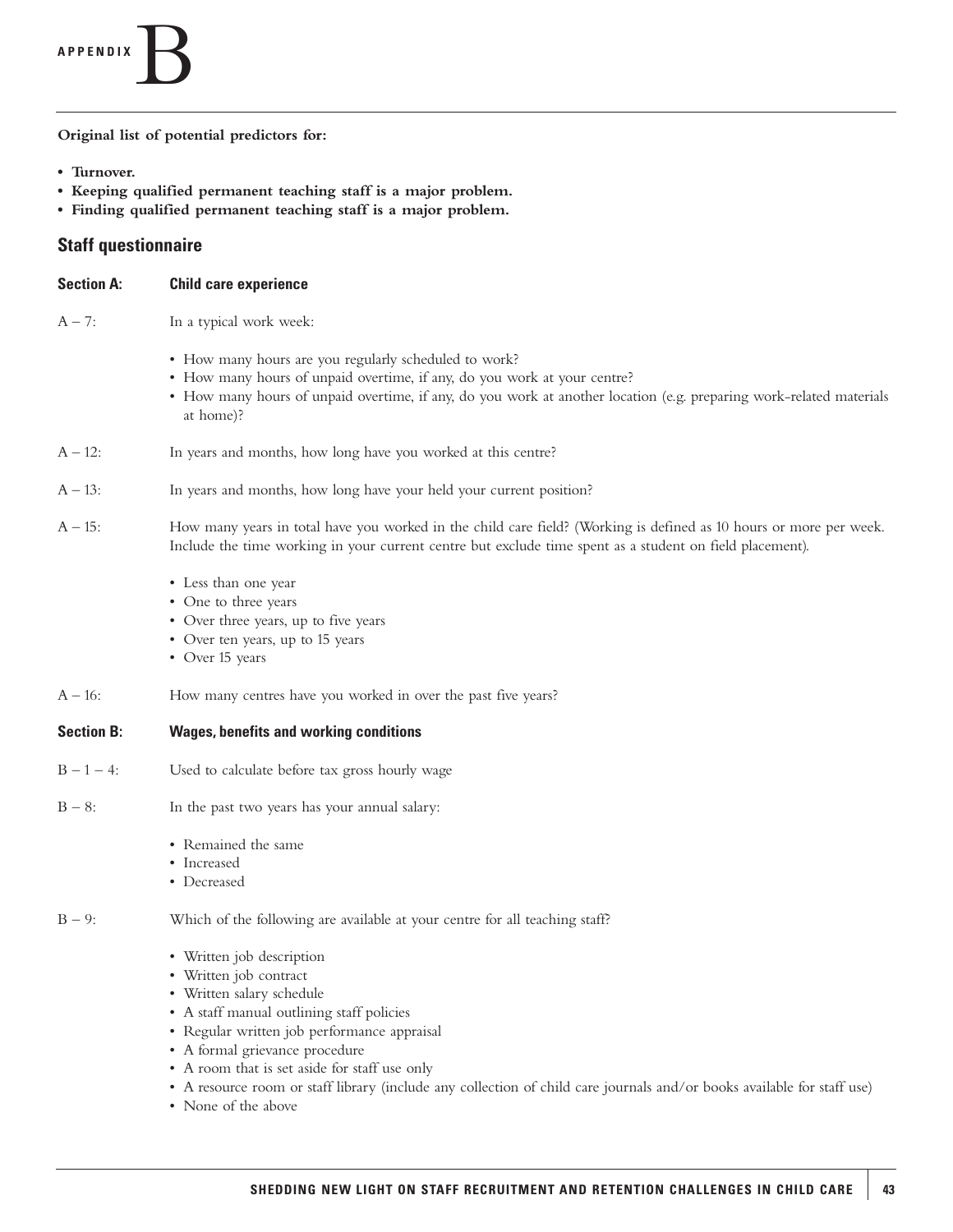#### **APPENDIX B**

| <b>Section C:</b> | Other paid work                                                                                                                                                                                                                                                                                                                                       |
|-------------------|-------------------------------------------------------------------------------------------------------------------------------------------------------------------------------------------------------------------------------------------------------------------------------------------------------------------------------------------------------|
| $C - 1$ :         | Do you presently do any other paid work in addition to your job at the child care centre?                                                                                                                                                                                                                                                             |
| <b>Section D:</b> | Feelings about the child care field                                                                                                                                                                                                                                                                                                                   |
| $D - 3$ :         | Have you ever resigned from a position in the child care field?                                                                                                                                                                                                                                                                                       |
| $D - 5:$          | Do you think you will be promoted in this centre?                                                                                                                                                                                                                                                                                                     |
| $D - 6$ :         | Do you think you could earn more money or achieve a higher status position if you moved to another centre?                                                                                                                                                                                                                                            |
| $D - 7:$          | Do you think you would have to leave the child care field in order to earn more money or achieve a higher status<br>position?                                                                                                                                                                                                                         |
| $D - 9:$          | Which of the following groups generally respect you as a child care professional?                                                                                                                                                                                                                                                                     |
|                   | • Own family<br>• Families of children in the centre<br>• Other people working in the child care field<br>• Professionals in other fields<br>• Your friends<br>• The public at large<br>• Other groups, please specify<br>• No groups<br>• Sum of the number of groups identified as generally respecting the individual as a child care professional |
| $D - 11$ :        | If you were choosing a career now, would you choose child care?                                                                                                                                                                                                                                                                                       |
| <b>Section E:</b> | <b>Feelings about your centre</b>                                                                                                                                                                                                                                                                                                                     |
| $E - 1$ :         | Total co-worker satisfaction score (sum of the total of positive responses)                                                                                                                                                                                                                                                                           |
| $E - 2$ :         | Total supervisor satisfaction score (sum of the total of positive responses)                                                                                                                                                                                                                                                                          |
| $E - 3$ :         | Total working environment satisfaction score (sum of the total positive responses)                                                                                                                                                                                                                                                                    |
| $E - 4$ :         | Total pay, benefits and promotion satisfaction score (sum of the total positve responses).                                                                                                                                                                                                                                                            |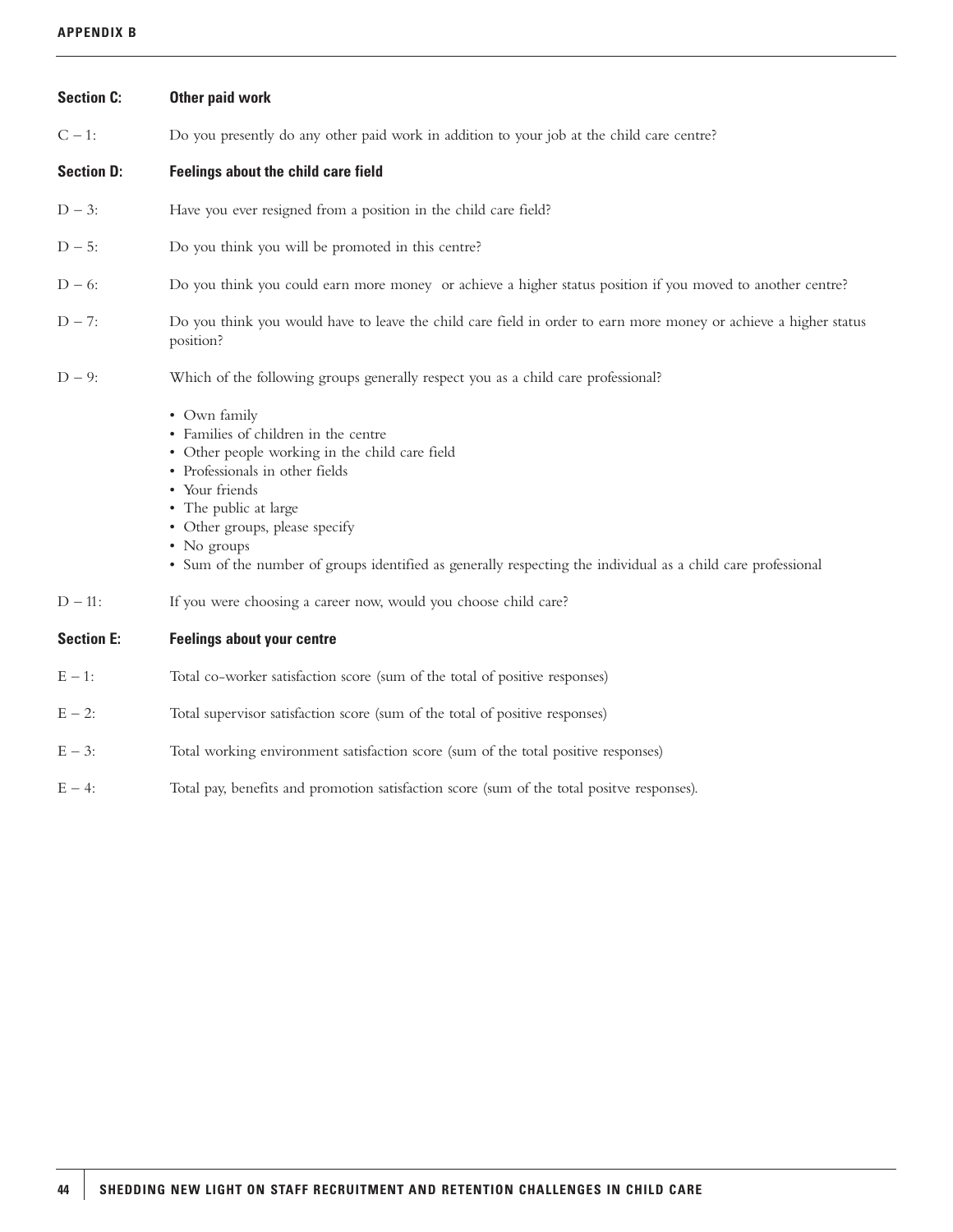- $E 5$ : Which of the following: 1) never or not at all, 2) rarely/to a minor degree, 3) occasionally, 4) a good part of the time, and 5) usually/feel strongly, best reflects how each statement describes your feelings about your work situation most of the time.
	- The work I do is stimulating and challenging
	- I feel physically exhausted at the end of the work day
	- My work gives me a sense of accomplishment
	- There is too little time to do all that needs to be done
	- I feel emotionally drained at the end of the day
	- I make a positive difference in the children's lives
	- Centre policies and practices are well defined
	- I feel frustrated by this job
	- I have reasonable control over most things that affect my satisfaction with my job
	- I feel my job makes good use of my skills and abilities
	- I take pride in my centre
	- I know the centre could be providing a better service, but there is nothing I can do about it
	- My centre provides a well-rounded program for the children who attend
	- My centre really supports the families of the children who attend
- $E 6$ : Indicate all of the following that apply to how decisions are made at your centre most of the time.
	- People are encouraged to be self-sufficient in making decisions
	- The director likes to make most of the decisisons
	- People don't feel free to express their opinions
	- Everyone provides input on the content of staff meetings
	- People provide input but the decisions have already been made
	- Teachers make decisions about matters that directly affect them
	- Teachers are seldom asked their opinion on issues
	- The director values everyone's input for major decisions
- $E 9$ : On a scale of 1 to 5, how secure do you feel your current job is?
	- 1 (not secure at all)
	- 2 (not secure)
	- 3 (somewhat secure)
	- 4 (moderately secure)
	- 5 (very secure)

#### **Section F: Educational background**

 $F - 2$ : What is the highest level of formal education that you have completed that was specifically related to child care provision, early childhood education, or child development? (Please exclude first aid and CPR).

- None
- A course lasting less than one year
- One-year ECCE credential
- Two-year ECCE credential
- Three-year ECCE credential
- Post-diploma ECCE credential
- ECCE-related B.A. or higher degree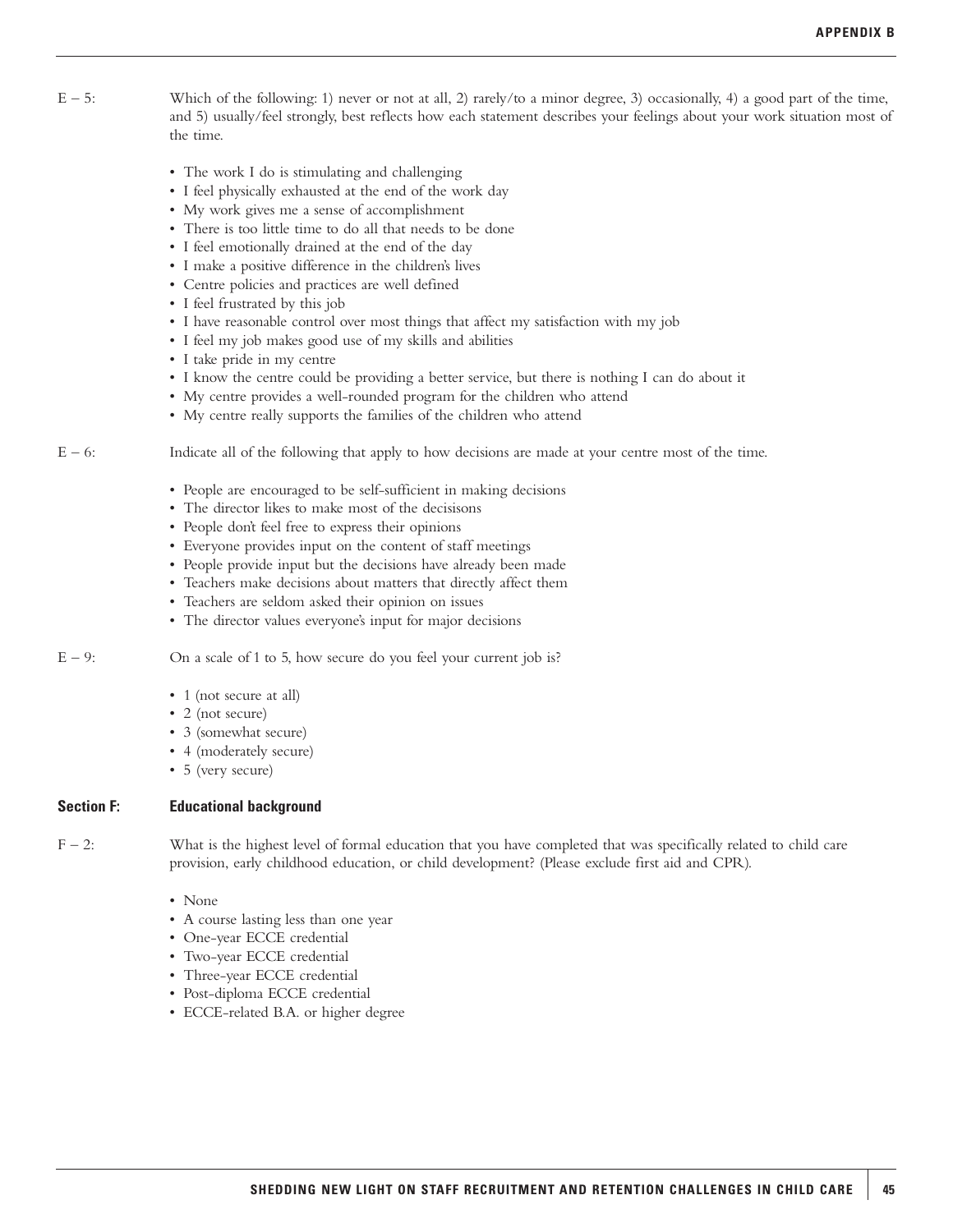#### **APPENDIX B**

| $F - 3:$ |  |  |  |  |  | Are you currently enrolled in a formal education program? |  |
|----------|--|--|--|--|--|-----------------------------------------------------------|--|
|----------|--|--|--|--|--|-----------------------------------------------------------|--|

#### **Section G: Professional development**

G – 1: Have you participated in any professional development activities during the past twelve months, for example, a conference, workshop or course? (Do not include activities where you were a presenter or workshop leader).

#### **Section H: Personal background**

- $H 2$ : What was your age on your last birthday?
	- Under 20
	- 20-24
	- 25-29
	- $30 34$
	- 35-39
	- $40-44$
	- 45-49
	- 50 or older

#### $H - 3$ : What is your marital status?

- Married or living with a partner
- Single (includes separated, divorced or widowed)
- H 4: How long have you lived in your present town or city?
	- Under one year
	- One to two years
	- Three to five years
	- Over five years
- H 9: Approximately what percentage of the total cost of maintaining your household is covered by your salary?

#### •  $80\% - 100\%$

- over 50% but less than 80%
- over 25% but less than 50%
- 25% or less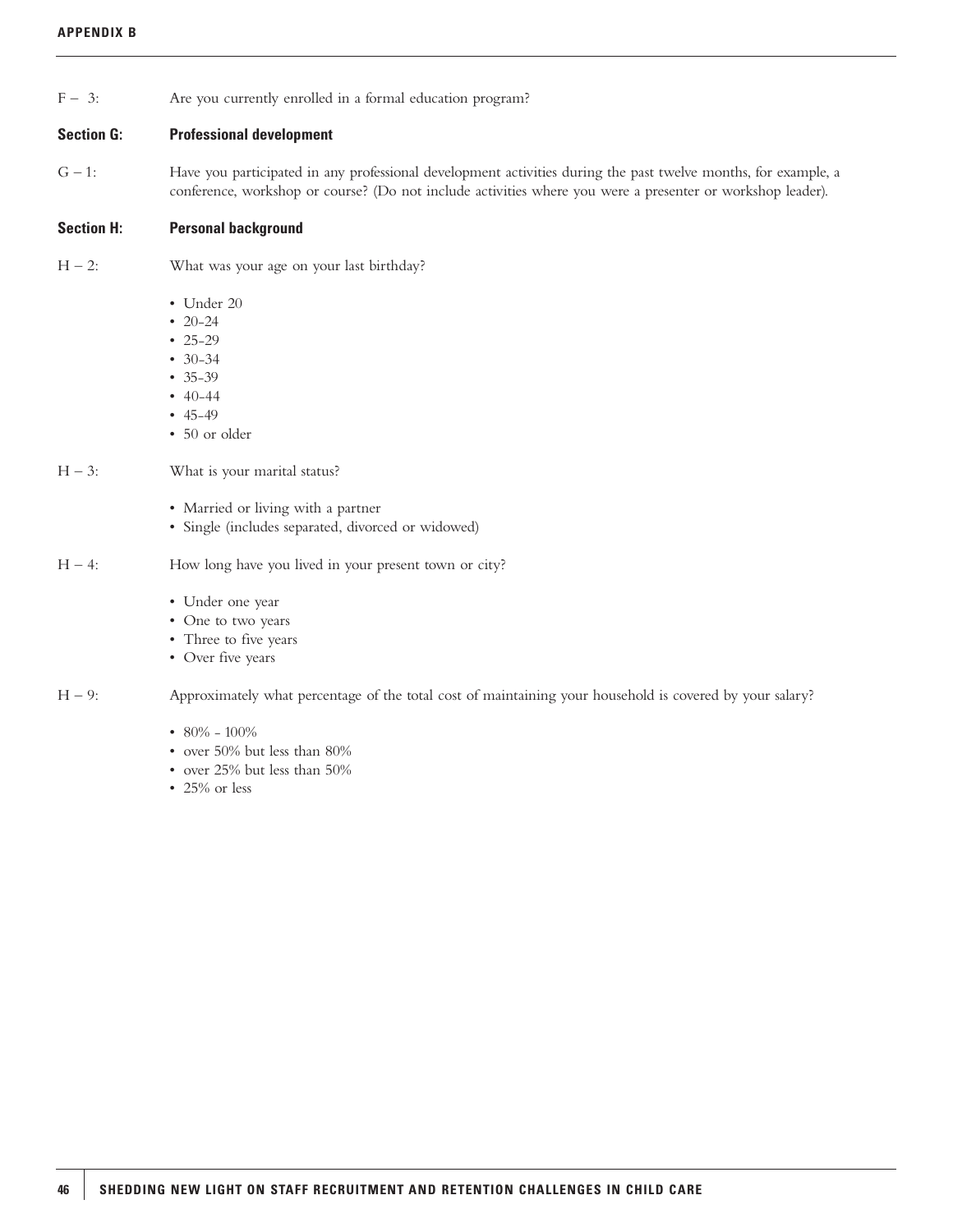### **Director questionnaire**

| <b>Section A:</b> | <b>Child care experience</b>                                                                                                                                                                                                                                                                                                                                                                                                                                                                                                                                                                                                                                                                                                   |
|-------------------|--------------------------------------------------------------------------------------------------------------------------------------------------------------------------------------------------------------------------------------------------------------------------------------------------------------------------------------------------------------------------------------------------------------------------------------------------------------------------------------------------------------------------------------------------------------------------------------------------------------------------------------------------------------------------------------------------------------------------------|
| $A - 1$ :         | In your position as director, do you also have direct teaching/care responsibilities?                                                                                                                                                                                                                                                                                                                                                                                                                                                                                                                                                                                                                                          |
| $A - 3$ :         | In years and months, how long have you worked at this centre?                                                                                                                                                                                                                                                                                                                                                                                                                                                                                                                                                                                                                                                                  |
| $A - 4$ :         | In years and months, how long have you held your current position?                                                                                                                                                                                                                                                                                                                                                                                                                                                                                                                                                                                                                                                             |
| $A - 7:$          | How many years in total have you worked in the child care field? (Working is defined as 10 hours or more per week.<br>Include time working in your current centre but exclude time spent as a student on field placement).                                                                                                                                                                                                                                                                                                                                                                                                                                                                                                     |
| $A - 8$ :         | In a typical work month, approximately what percentage of your time is spent in each activity listed below?                                                                                                                                                                                                                                                                                                                                                                                                                                                                                                                                                                                                                    |
| $A - 9$ :         | • Directly caring for children<br>• Activity planning and preparation (e.g. assembling materials for an activity)<br>• Strategic planning and goal setting for the program as a whole<br>· Interaction with parents (e.g. conversation, phone call)<br>· Staff supervision (e.g. staff allocation, performance appraisals)<br>• Meeting with staff individually or in groups to provide assistance in program development or for problem-solving<br>• Meeting with people other than parents or staff<br>· Supervising practicum students (students on placement)<br>• Administration (e.g. ordering supplies, book-keeping)<br>· Maintenance (e.g. cleaning, repairing)<br>• Other, please specify<br>In a typical work week: |
|                   | • How many hours are you regularly scheduled to work?<br>• How many hours of unpaid overtime, if any, do you work at your centre? (e.g. attending parent meetings<br>• How many hours of unpaid overtime, if any, do you work at another location (e.g. your home) on tasks related to<br>the centre?                                                                                                                                                                                                                                                                                                                                                                                                                          |
| $A - 10$ :        | What was your starting position in this centre?                                                                                                                                                                                                                                                                                                                                                                                                                                                                                                                                                                                                                                                                                |
| <b>Section B:</b> | Other paid work                                                                                                                                                                                                                                                                                                                                                                                                                                                                                                                                                                                                                                                                                                                |
| $B - 1$ :         | Do you presently do any other paid work in addition to your work at the centre?                                                                                                                                                                                                                                                                                                                                                                                                                                                                                                                                                                                                                                                |
| <b>Section C:</b> | <b>Feelings about the child care field</b>                                                                                                                                                                                                                                                                                                                                                                                                                                                                                                                                                                                                                                                                                     |
| $C - 5$ :         | Do you see any possibilities for advancement for yourself in the child care field within the next five years?                                                                                                                                                                                                                                                                                                                                                                                                                                                                                                                                                                                                                  |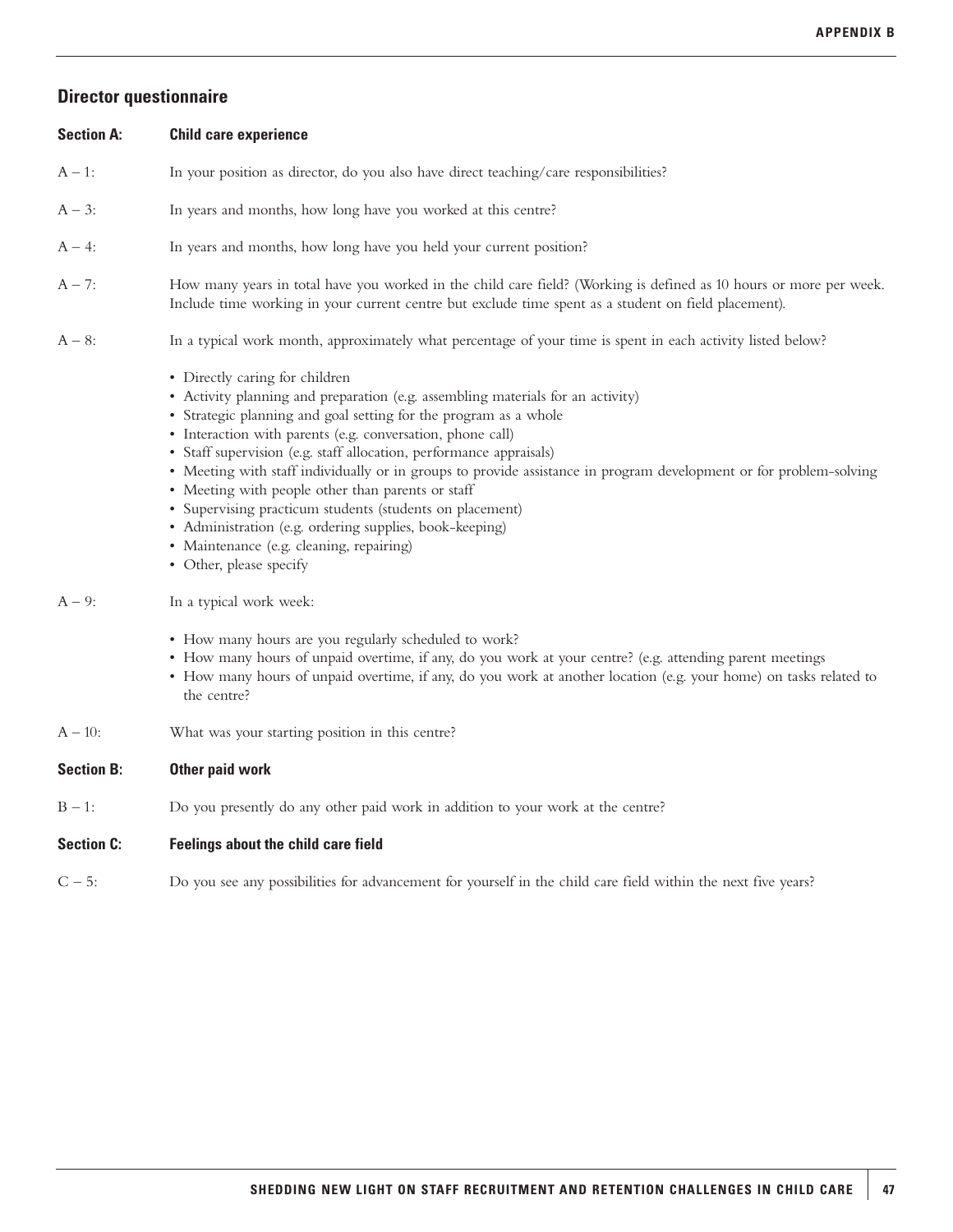$C - 9$ : In your opinion, which of the following groups generally respect you as a child care professional?

- Your own family.
- The families of the children in your centre
- Other people working in the child care field
- Professionals in other fields
- Your friends
- The public at large
- Other groups, please specify
- No groups

 $C - 10$ : Do you expect to be working in the field of child care three years from now?

C – 11: If you were choosing a career now, would you choose child care?

#### **Section D: Feelings about my centre**

 $D-1$ : Indicate all of the following that describe your relationship with the person or group to whom you report or that has any supervisory responsibility for your performance. If you are the owner-director, skip to  $D - 2$ .

The person/group to whom I am directly responsible:

- Encourages me to try new ideas
- Gets too involved in daily administrative issues that should be left to me to handle
- Does not really understand my priorities for the children
- Seeks my input in policy development
- Trusts my judgment
- Is often unresponsive to my requests for direction
- Is hard to please
- Is supportive

 $D - 2$ : Which of the following : 1) never or not at all, 2) rarely/to a minor degree, 3) occasionally, 4) a good part of the time, and 5) usually/feel strongly, best reflects how each statement describes your feelings about your work situation most of the time?

- The work I do is stimulating and challenging
- I feel physically exhausted at the end of the work day
- My work gives me a sense of accomplishment
- There is too little time to do all that needs to be done
- My staff and I work well together as a team
- My job makes an important difference in the lives of the children who attend the centre
- I feel emotionally drained at the end of the day
- I have reasonable control over important decisions that affect my program or staff
- Because of job demands, I have difficulty finding time for self-rejuvenation
- I feel frustrated by this job
- I feel my job makes good use of my skills and abilities
- $D 3$ : Which of the following: 1) never or not at all, 2) rarely/to a minor degree, 3) occasionally, 4) a good part of the time, and 5) usually/feel strongly, best reflects how each statement describes your feelings about your centre most of the time?
	- I take pride in my centre
	- I know the centre could be providing a better service, but there is nothing I can do about it
	- My centre provides a well-rounded program for the children who attend
	- My centre really supports the families of the children who are attending it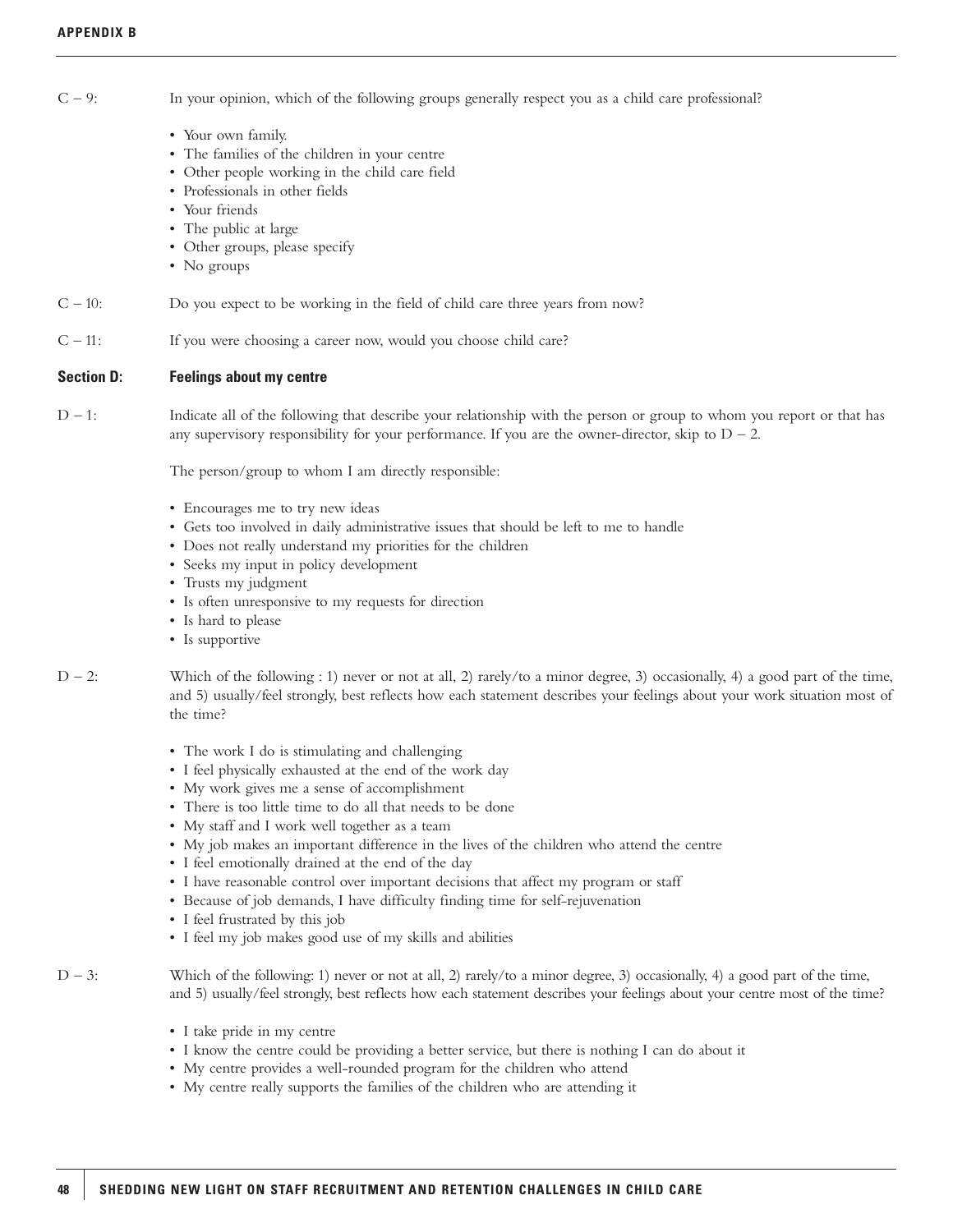- I don't care what happens to this place after I leave
- My centre is a very pleasant place in which to work
- It is hard to feel committed to this place
- $D 5$ : On a scale of 1 to 5, how secure do you feel your current job is?
	- 1 (not secure at all)
	- 2 (not secure)
	- 3 (somewhat secure)
	- 4 (moderately secure)
	- 5 (very secure)
- $D 6$ : Do you think you will still be working at this centre one year from now?

#### **Section E: Educational background**

- $E 2$ : What is the highest level of formal education you have completed that was specifically related to child care provision, early childhood education, or child development?
	- Do not have any formal education directly related to child care provision, early childhood education or child development
	- Highest level, please specify
- E 3: Do you have a certificate, diploma or degree in business administration or the management of early childhood programs?
	- No
	- Yes, which of these do you have?

#### **Section G: Personal background**

- $G 2$ : What was your age on your last birthday?
	- 20-24
	- $25 29$
	- 30-34
	- $35-39$
	- 40-44
	- 45-49
	- 50 or older

#### $G - 3$ : What is your marital status?

- Married or living with a partner
- Single (includes separated, divorced or widowed)
- $G 4$ : How long have you lived in your present town or city?
	- Under one year
	- One to two years
	- Three to five years
	- Over five years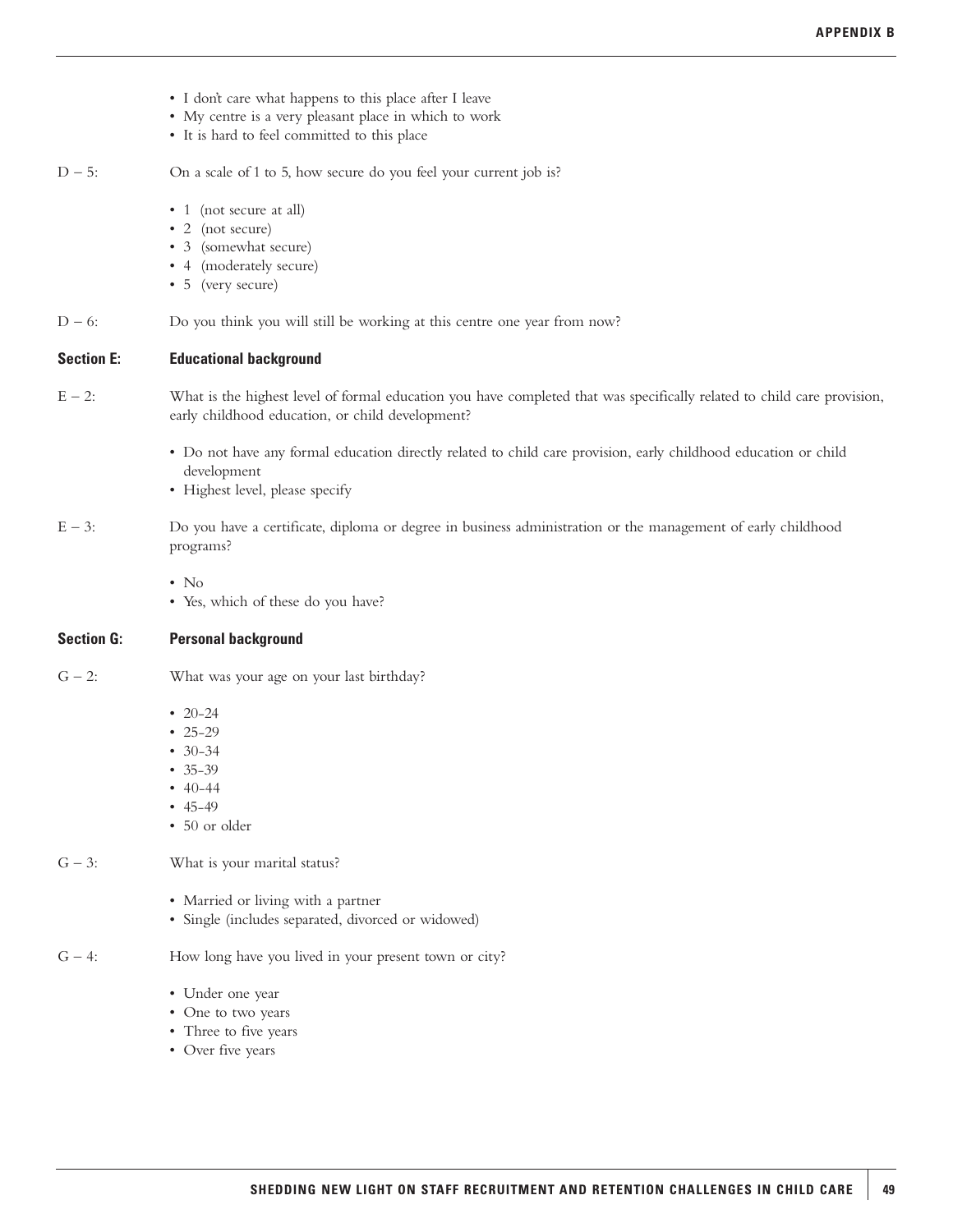#### **Centre questionnaire**

#### **Section A: Children at your centre**

- A 7: How many children with special needs, if any, are currently attending your centre? (NOTE: For the purpose of this question, the term "special needs" refers to children with a physical or intellectual disability identified by a professional such as a physician or a speech therapist. Include children diagnosed as medically fragile as well as children with significant emotional difficulties)
- A 8: Has your centre been unable to accept the application of any child(ren) with special needs within the past three years?
- $A 9$ : Within the past three years, has your centre provided in-service training, brought in a consultant to provide training, or paid a teacher to take a course in any of the following topics?
	- Anti-bias curriculum or cultural diversity in child care settings
	- Caring for children with physical disabilities or who are medically fragile
	- Use of alternate communication systems, e.g. signing
	- Programming for children with developmental delays
	- Responding to challenging behaviour
	- None of the above

#### **Section B: Financial organization**

 $B - 1$ : What is the monthly fee at your centre for children whose parents pay the full-fee? Question asks about both full-time and part-time participation by children.

- $0 17$  months
- 18 months  $-3$  years
- Over 3 years to 5 years, 11 months
- School-age children
- $B 2$ : How many children in your centre have fees paid fully or in part through government fee subsidy?
- $B 5$ : Approximately what percentage of the centre's annual cash revenue comes from each of the following sources?
	- Parent fees
	- Government subsidies for low-income parents
	- Government grant to increase staff wages
	- Government grant for training or for hiring
	- Government operating/equipment grant
	- Corporate sponsors
	- Own fund-raising
	- Other, please specify

B – 6: What type of regular in-kind donations does your centre receive? Please indicate each type available to you.

- Subsidized rent or rent-free space
- Free or subsidized heat, light, water, and/or gas
- Free or subsidized janitorial/maintenance services
- Free or subsidized administrative services, e.g. book-keeping
- Toys or equipment
- Supplies
- Food
- Consultation or advice from university or college faculty
- Other, please specify
- None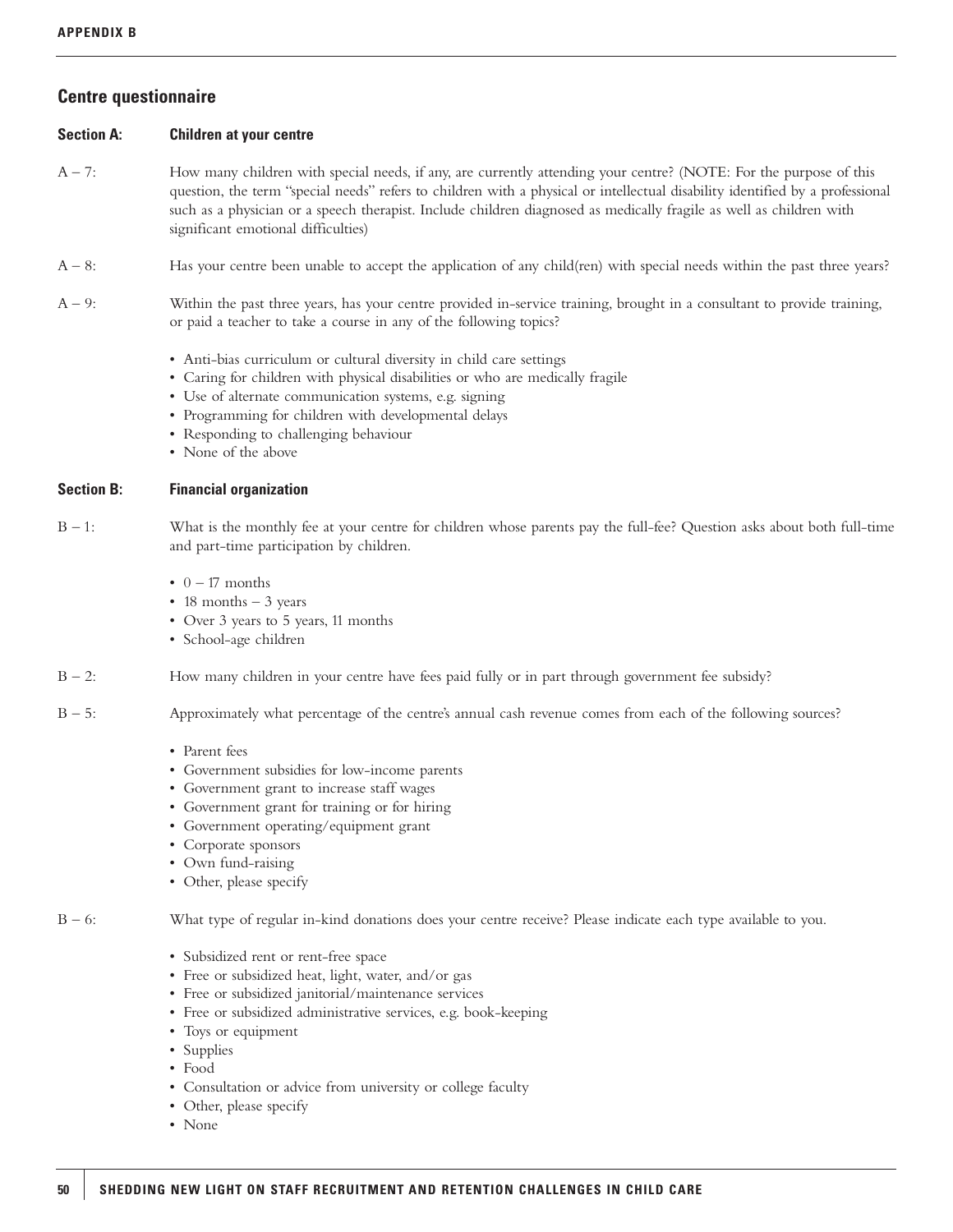- $B 7$ : Have there been any significant increases or decreases in the cash revenue and/or the in-kind donations received by your centre in the past three years?
- B 9: Please indicate approximately what percentage of your centre's annual budget goes towards the following items. (NOTE: We do not expect your responses to add up to 100% since not all possible types of expenditures are included)
	- Staff wages. Include yourself and all teaching and non-teaching staff
	- Staff benefits. Include yourself and all teaching and non-teaching staff
	- Rent or mortgage payments
	- Utilities (heat, light, water, gas)

#### **Section C: Centre organization**

- $C-1$ : What are the regular hours of operation at your centre? (Please indicate the hours of operation for each day that the centre is open, e.g. 7.00 am to 7.00 pm. Write in "closed" beside the days that the centre does not operate)
- $C 3$ : Please indicate the number of staff by position who currently work full-time (30 hours or more) and the number who work part-time (less than 30 hours a week) in each of the following positions: assistant teacher, teacher and supervisor.
- C 4: How many of your teaching staff currently have a time-limited contract rather than a permanent position? (Please write a number or "0" beside each of the three positions. Include both full-time (30 hours or more a week) and parttime teaching staff).
	- Assistant teachers
	- Teachers
	- Supervisors
- C 7: Has your your centre had any Early Childhood Education (ECCE) or child care practicum students on placement I the past year?
	- No
	- Yes, how many?
- C 11: How many teachers have at least a two-year post-secondary diploma or certificate in early childhood education? (Please include both full-time and part-time staff).
- $C 13$ : Is your centre:
	- Municipal, that is, directly operated by a municipality?
	- Commercial, that is, a private business?
	- Non-profit?

#### **Section D: Changes in policies and practices**

- $D 1$ : Changes in the centre's organization over the past three years
	- Change in auspice
	- Shift to or from operating in more than one building
	- Change in age groups served
	- Change in distribution of ages served, e.g. now serve fewer infants
	- Change in program components, e.g. now also have a Head Start program
	- Sum of the changes in the centre's organization over the past three years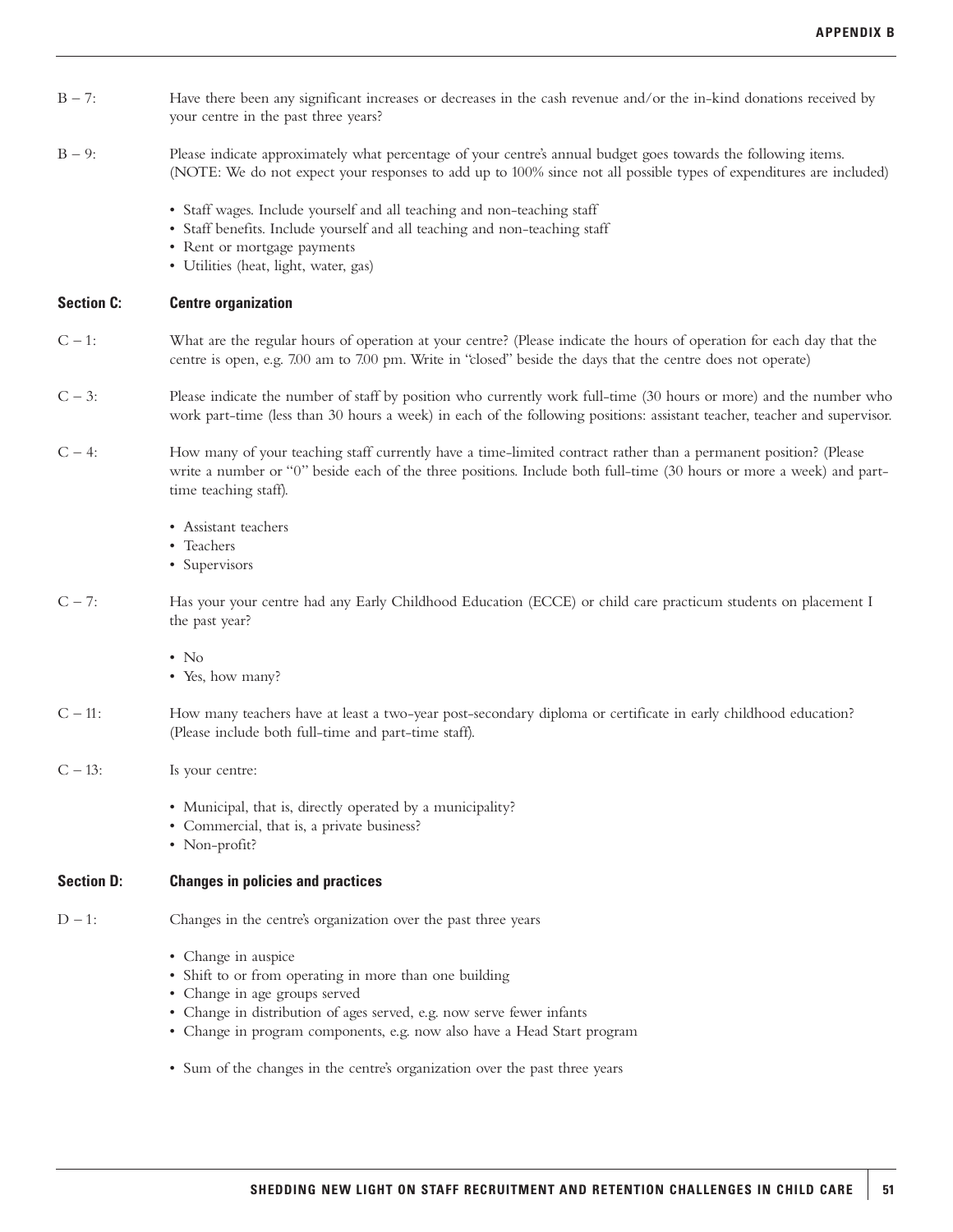#### $D - 2$ : Changes in the centre's staffing patterns over the past three years

- Change in use of part-time teaching staff
- Change in use of time-limited contract for teaching staff
- Change in use of centre as a practicum setting for ECCE students
- Change in use of volunteers (exclude ECCE students)
- Sum of the changes in the centre's staffing patterns over the past three years

#### **Section E: Salaries**

- E 1: Do all full-time staff within each position receive the same starting (not probationary) salary regardless of education and experience?
- $E 8$ : Are any staff in your centre represented by a union? If yes, what is the union's name?

#### **Section F: Staff turnover**

 $F - 2$ : How many teaching staff have left over the past 12 months? When combined with the responses to  $C - 3$ , this question enabled calculation of the centre's turnover rate).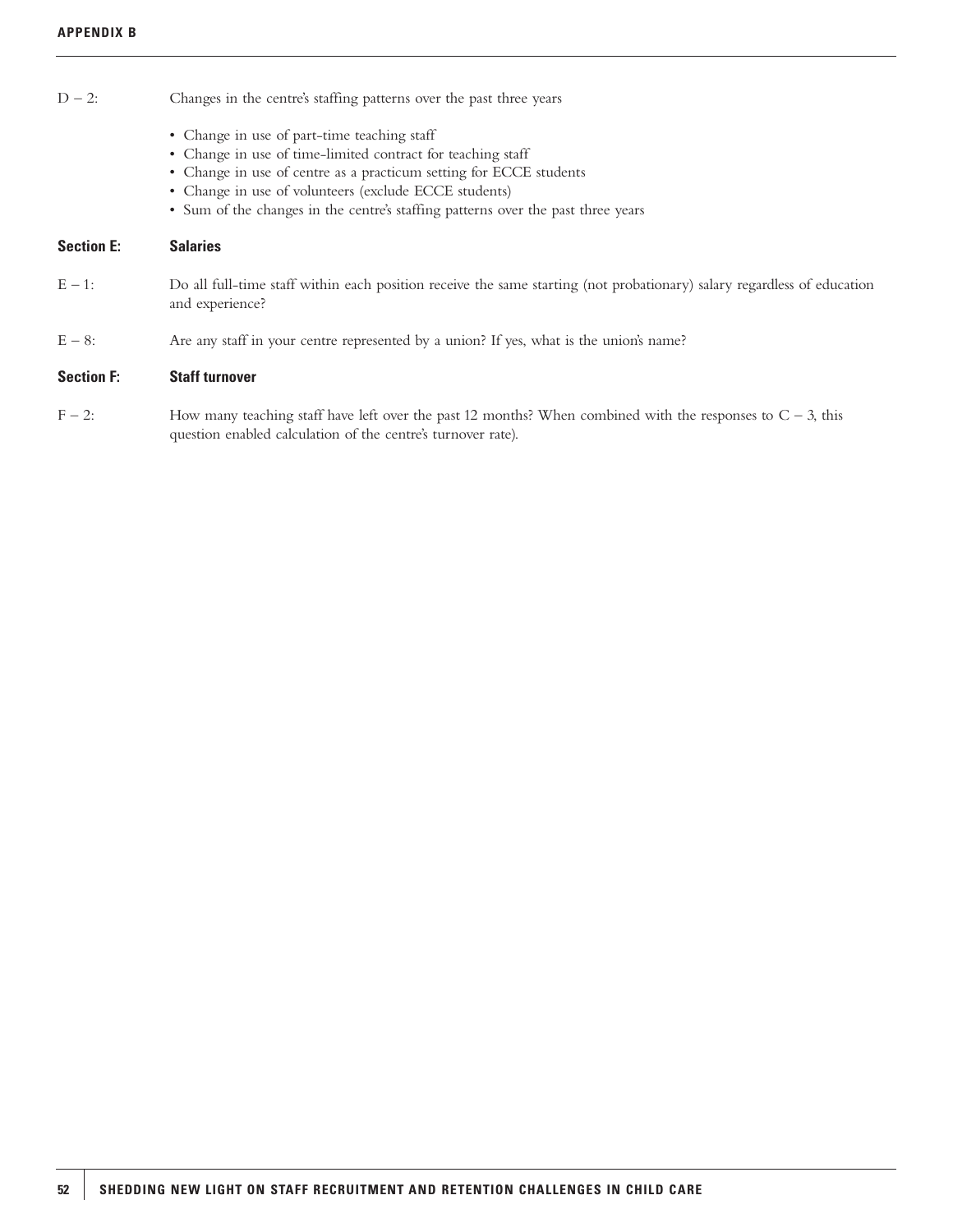#### **Section G: Benefits and working conditions**

- Paid coffee breaks
- Paid lunch time
- Paid preparation/planning time
- Compensation for attendance at board of directors meetings
- Compensation for attendance at staff meetings after working hours
- Compensation for attendance at parent meetings after hours
- Compensation for on-site in-service training
- Compensation for overtime child care provision
- Paid release time to attend off-site training and workshops
- Financial assistance to cover workshops, conferences, etc
- Payment of child care association memberships
- Yearly cost of living increase in wages
- Yearly wage increase
- Periodic merit increases in wages
- Subsidization of child care fees for parent employees
- Unpaid, job-protected maternity/parental leave
- Employer top-up of E.I. maternity/parental leave
- Working conditions (sum of the total number of benefits listed above)
- $G 2$ : Please indicate if the premiums for each staff benefit are fully, partly or not by paid the centre.
	- Dental coverage
	- Extended health care
	- Employee assistance plan (e.g. counseling for personal problems)
	- Short-term disability (payment during the first 17 weeks when an individual ill or off because of an accident)
	- Long-term disability (payment after 17 weeks when an individual is ill or off because of an accident)
	- Life insurance
	- Retirement/pension plan
	- Number of above benefits where premium is partly or fully covered by the centre
- $G 3$ : Please indicate all of the following that are available at your centre
	- Written job descriptions
	- Written job contracts
	- A written salary schedule
	- A staff manual outlining staff policies
	- Regular written staff job performance appraisal
	- A formal grievance procedure for staff
	- Aroom which is set aside for staff use only
	- A separate staff washroom
	- A resource room or staff library (include any collection of child care journals and/or books available for staff use)
	- None of the above
	- Sum of the total number of above items indicated as being available

 $G - 1$ : Which of the following are provided to full- and part-time staff?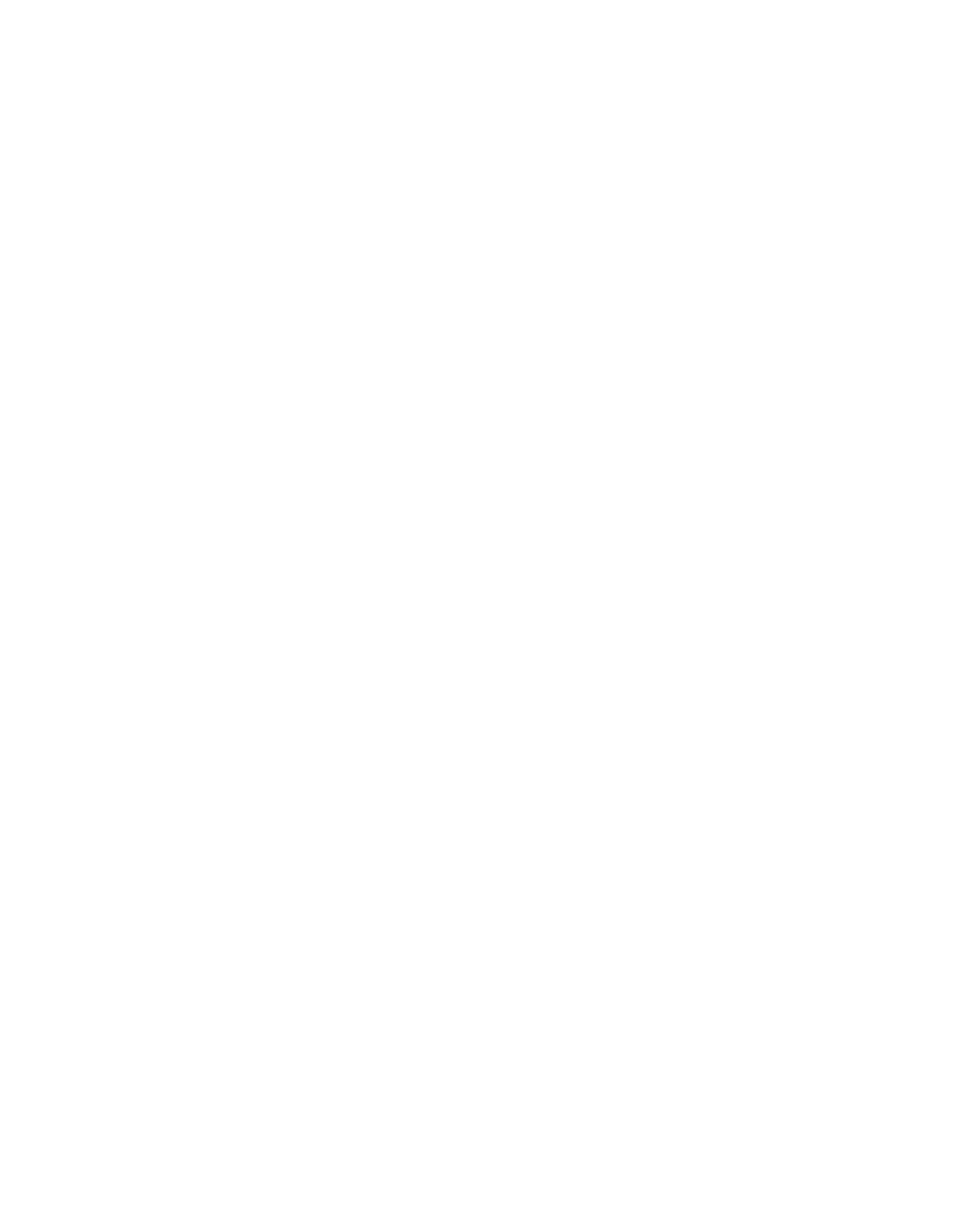## **APPENDIX**C

**List of potential predictors at the individual staff level with a correlation of .1 or higher with expectation of no longer working in:**

- **The child care field within three years.**
- **The centre within one year.**

| <b>Staff questionnaire</b>                                                                                                                                              | Do you expect to be<br>still working in the<br>field of child care<br>three years from<br>now? | Do you think you<br>will still be<br>working at this<br>centre one year<br>from now? |
|-------------------------------------------------------------------------------------------------------------------------------------------------------------------------|------------------------------------------------------------------------------------------------|--------------------------------------------------------------------------------------|
| $A - 12$ Time worked at current centre                                                                                                                                  | .104                                                                                           | .207                                                                                 |
| $A - 13$ Time in current position                                                                                                                                       |                                                                                                | .175                                                                                 |
| $A - 15$ Time worked in the child care field                                                                                                                            | .112                                                                                           | .180                                                                                 |
| $A-16$ Number of centres worked in over past five years                                                                                                                 |                                                                                                | $-.104$                                                                              |
| $B - 1$ to 4 Before tax gross hourly wage                                                                                                                               | .129                                                                                           | .120                                                                                 |
| $B - 8$ Salary has remained the same for past two years                                                                                                                 |                                                                                                | $-.106$                                                                              |
| $C - 1$ Do you presently do any other paid work in addition                                                                                                             |                                                                                                |                                                                                      |
| to your job at the child care centre?                                                                                                                                   |                                                                                                | $-.102$                                                                              |
| $D - 5$ Do you think you will be promoted at this centre?                                                                                                               | .121                                                                                           | .102                                                                                 |
| $D - 6$ Do you think you could earn more money or achieve                                                                                                               |                                                                                                |                                                                                      |
| a higher status position at another centre?                                                                                                                             |                                                                                                | $-.158$                                                                              |
| $D - 7$ Do you think you would need to leave the child care                                                                                                             |                                                                                                |                                                                                      |
| field in order to earn more money or achieve a higher                                                                                                                   |                                                                                                |                                                                                      |
| status position?                                                                                                                                                        | $-219$                                                                                         |                                                                                      |
| $D - 9$ Which of the following groups generally respect<br>you as a child care professional?                                                                            |                                                                                                |                                                                                      |
|                                                                                                                                                                         |                                                                                                |                                                                                      |
| • Own family                                                                                                                                                            | .133                                                                                           |                                                                                      |
| • Other people working in child care                                                                                                                                    | .104                                                                                           |                                                                                      |
| $\bullet$ Friends                                                                                                                                                       | .107                                                                                           |                                                                                      |
| • No groups                                                                                                                                                             | $-120$                                                                                         |                                                                                      |
| Sum of the number of groups perceived as generally respecting                                                                                                           |                                                                                                |                                                                                      |
| the individual as a child care professional                                                                                                                             | .150                                                                                           | .114                                                                                 |
| $D-11$ If choosing a career now, would you choose child care?                                                                                                           | .271                                                                                           | .127                                                                                 |
| $E - 1$ Indicate all of the following that describe your relationship<br>with most of your co-workers most of the time:                                                 |                                                                                                |                                                                                      |
| . My colleagues support and encourage me<br>• I enjoy the company of my colleagues<br>• My colleagues are not very helpful<br>. My colleagues share ideas and resources | .118                                                                                           | .188<br>.117<br>$-104$<br>.101                                                       |
| Total co-worker satisfaction score                                                                                                                                      | .127                                                                                           | .155                                                                                 |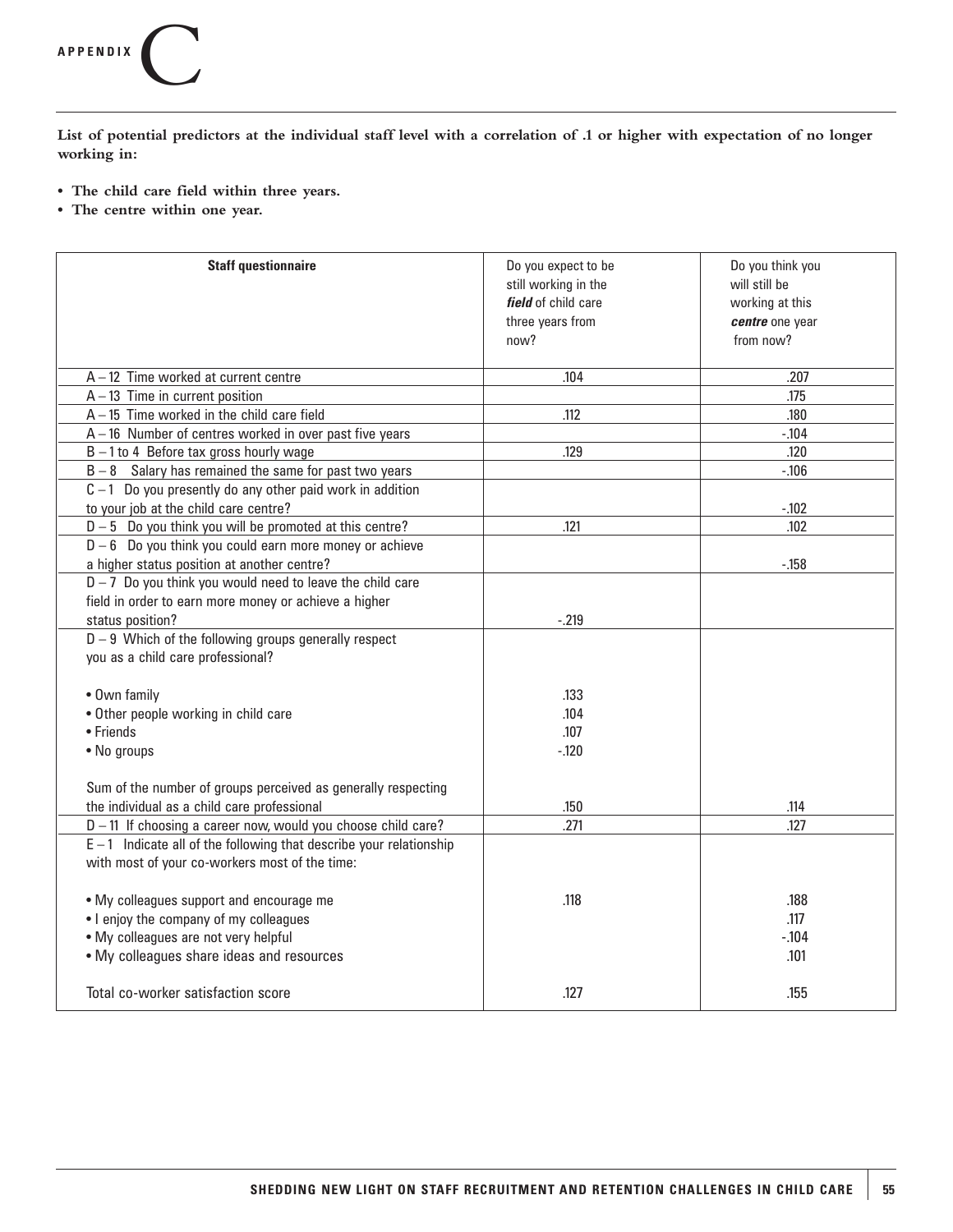| <b>Staff questionnaire continued</b>                                                                                                                                                                                                                            | Do you expect to be<br>still working in the<br>field of child care<br>three years from<br>now? | Do you think you<br>will still be<br>working at this<br>centre one year<br>from now? |
|-----------------------------------------------------------------------------------------------------------------------------------------------------------------------------------------------------------------------------------------------------------------|------------------------------------------------------------------------------------------------|--------------------------------------------------------------------------------------|
| $E - 2$ Indicate all of the following that describe your<br>relationship with the person who supervises you. My<br>supervisor:                                                                                                                                  |                                                                                                |                                                                                      |
| • Encourages me to try new ideas<br>• Provides support and helpful feedback<br>· Makes me feel inadequate<br>• Trusts my judgment<br>· Is unavailable<br>• Appreciates the difficulties of balancing work and<br>family responsibilities<br>• Is hard to please | .112<br>.112<br>$-122$<br>.109<br>.100<br>$-.128$                                              | .144<br>.173<br>$-177$<br>.136<br>$-.103$<br>.143<br>$-.163$                         |
| Total supervisor satisfaction score<br>$E-3$ Indicate all of the following that describe how you feel                                                                                                                                                           | .156                                                                                           | .221                                                                                 |
| about your working environment:<br>• The centre is a bright and attractive place to be in<br>. I always know where to find the things I need<br>. I need more equipment and materials to do my job well<br>· It is too noisy                                    | .117<br>$-116$                                                                                 | .152<br>.141<br>$-.107$                                                              |
| Total work environment satisfaction score<br>$E - 4$ Indicate all of the following that describe how you feel<br>about your pay, benefits and promotion opportunities:                                                                                          | .143                                                                                           | .176                                                                                 |
| . My pay is fair considering my background and skills<br>• I have enough time for vacations<br>• My benefits are inadequate<br>. I am not progressing in my job as rapidly as I would like                                                                      | .109                                                                                           | .133<br>.138<br>$-124$<br>$-144$                                                     |
| Total pay, benefits and promotion satisfaction score                                                                                                                                                                                                            | .169                                                                                           | .212                                                                                 |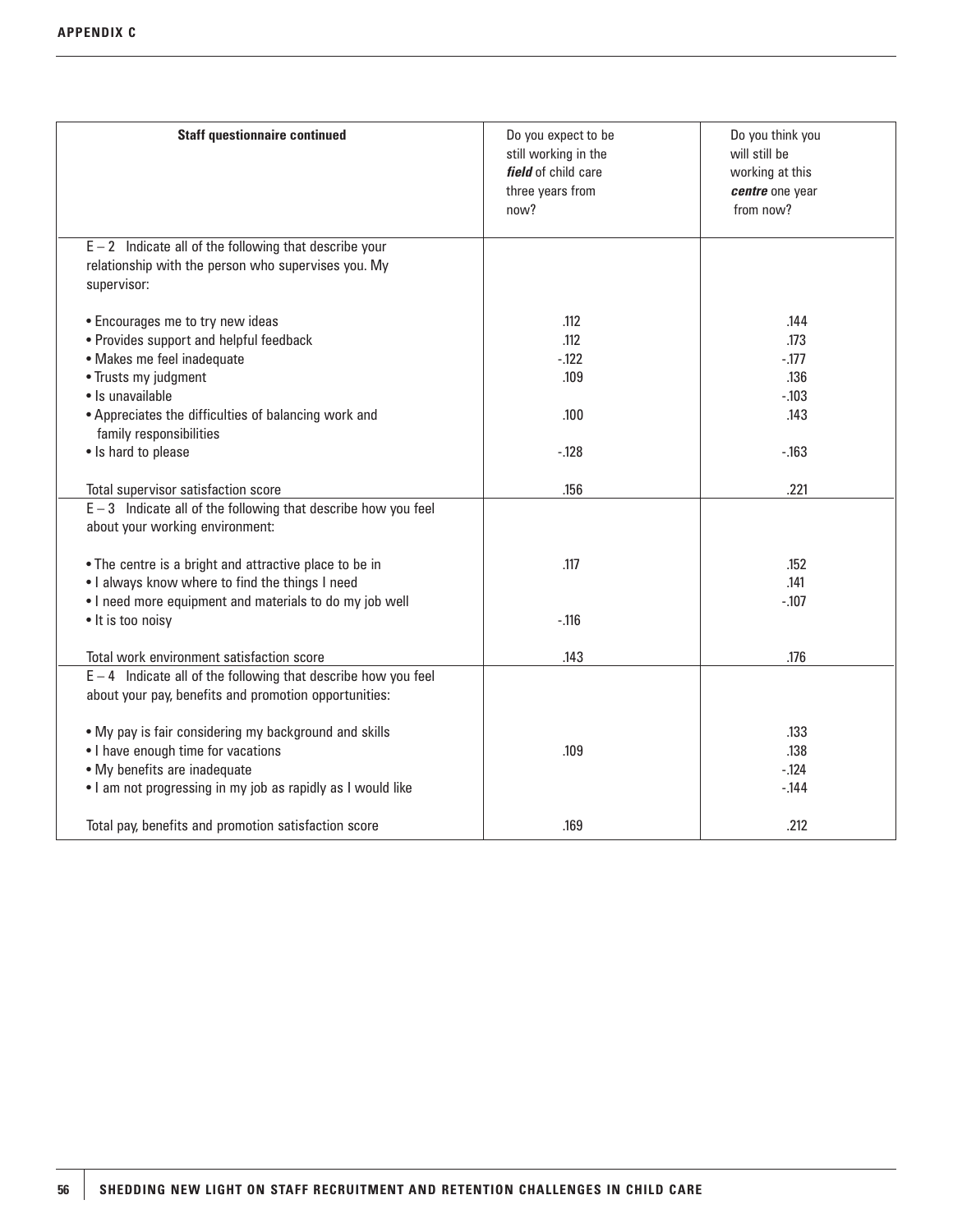| <b>Staff questionnaire continued</b>                                | Do you expect to be<br>still working in the<br>field of child care | Do you think you<br>will still be<br>working at this |
|---------------------------------------------------------------------|--------------------------------------------------------------------|------------------------------------------------------|
|                                                                     | three years from                                                   | centre one year                                      |
|                                                                     | now?                                                               | from now?                                            |
|                                                                     |                                                                    |                                                      |
| $E - 5$ On a scale from 1 to 5, how does each statement describe    |                                                                    |                                                      |
| your feelings about your work situation most of the time:           |                                                                    |                                                      |
|                                                                     |                                                                    |                                                      |
| • The work I do is stimulating and challenging                      | .198                                                               | .153                                                 |
| . I feel physically exhausted at the end of the work day            | $-151$                                                             | $-122$                                               |
| • My work gives me a sense of accomplishment                        | .266                                                               | .210                                                 |
| . I feel emotionally drained at the end of the day                  | $-.185$                                                            | $-.170$                                              |
| • Centre policies and procedures are well defined                   | .136                                                               | .173                                                 |
| . I feel frustrated by this job                                     | $-.300$                                                            | $-.307$                                              |
| • I have reasonable control over most things that affect my         |                                                                    |                                                      |
| satisfaction with my job                                            | .210                                                               | .231                                                 |
| . I feel my job makes good use of my skills and abilities           | .246                                                               | .251                                                 |
| · I take pride in my centre                                         | .235                                                               | .285                                                 |
| . I know the centre could be providing a better service, but there  | $-.149$                                                            | $-218$                                               |
| is nothing I can do about it                                        |                                                                    |                                                      |
| . My centre provides a well-rounded program for the children        |                                                                    |                                                      |
| who attend                                                          | .146                                                               | .198                                                 |
| . My centre really supports the families of the children who attend | .121                                                               | .164                                                 |
| $E - 6$ Indicate all of the following that apply to how decisions   |                                                                    |                                                      |
| are made at your centre most of the time:                           |                                                                    |                                                      |
|                                                                     |                                                                    |                                                      |
| • People are encouraged to be self-sufficient in making decisions   |                                                                    | .110                                                 |
| . The director likes to make all the decisions                      |                                                                    | $-.115$                                              |
| . People don't feel free to express their opinions                  |                                                                    | $-143$                                               |
| • Everyone provides input on the content of staff meetings          | .120                                                               | .129                                                 |
| . People provide input, but the decisions have already been made    |                                                                    | $-.113$                                              |
| • Teachers are seldom asked their opinion on issues                 |                                                                    | $-.119$                                              |
| . The director values everyone's input for major decisions          | .105                                                               | .156                                                 |
| $E - 7$ & 8 Discrepancy between perceived current and desired       |                                                                    |                                                      |
| influence on making organizational decisions:                       |                                                                    |                                                      |
|                                                                     |                                                                    |                                                      |
| • Ordering materials and supplies                                   |                                                                    | .143                                                 |
| • Determining program objective                                     |                                                                    | .112                                                 |
| • Developing or changing policies                                   |                                                                    | .140                                                 |
| • Influencing how procedures are developed or determined            |                                                                    | .136                                                 |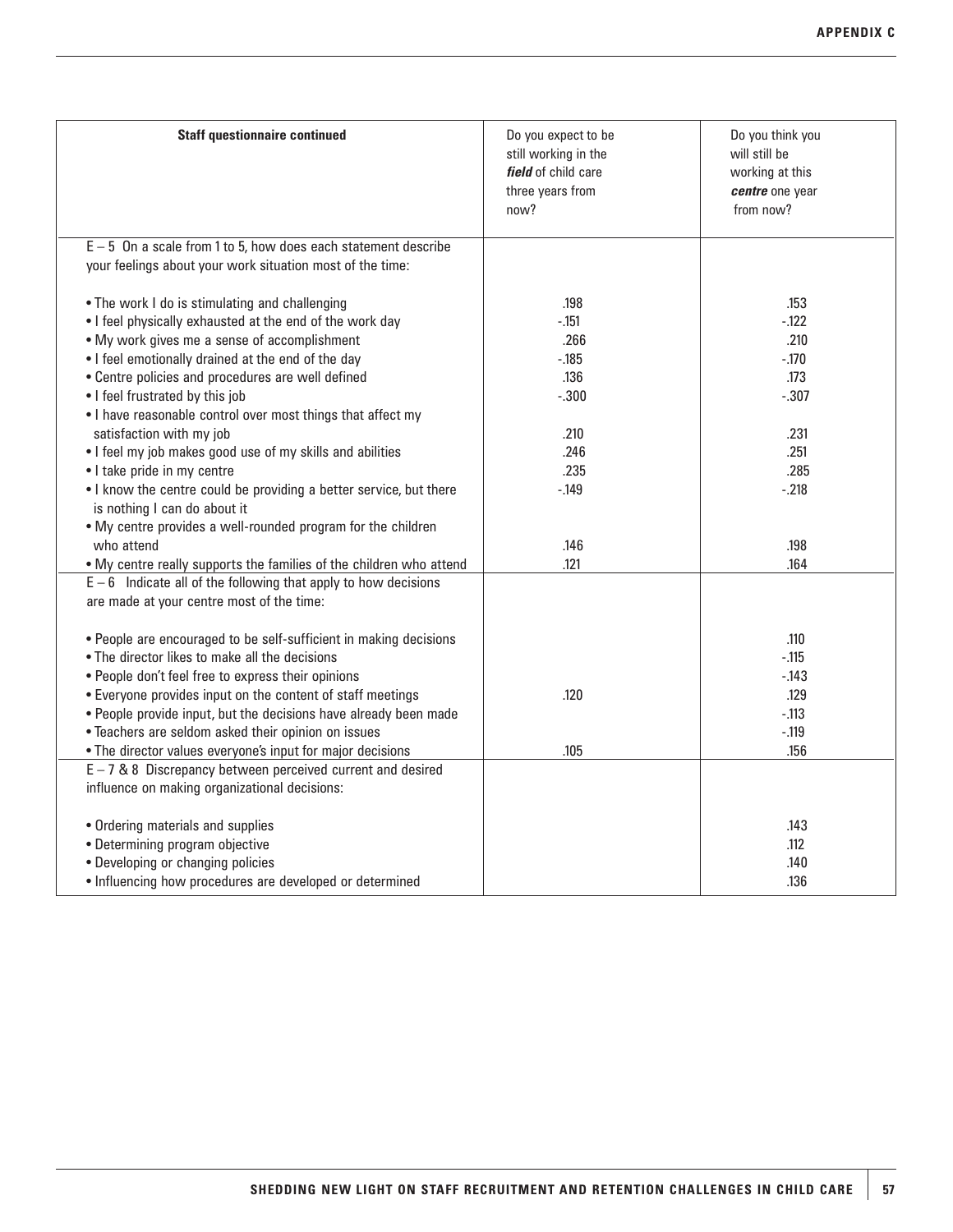| <b>Staff questionnaire continued</b>                                                                               | Do you expect to be<br>still working in the<br>field of child care<br>three years from<br>now? | Do you think you<br>will still be<br>working at this<br>centre one year<br>from now? |
|--------------------------------------------------------------------------------------------------------------------|------------------------------------------------------------------------------------------------|--------------------------------------------------------------------------------------|
| $E-9$ On a scale of 1 to 5, how secure do you feel your current                                                    |                                                                                                |                                                                                      |
| iob is?                                                                                                            | .116                                                                                           | .291                                                                                 |
| $H - 2$ What was your age on your last birthday?                                                                   | .122                                                                                           | .185                                                                                 |
| $H - 3$ What is your marital status? Married or living with<br>a partner? Single (separated, divorced or widowed)? |                                                                                                | $-100$                                                                               |

| <b>Centre questionnaire</b>                                                                       | Do you expect to be<br>still working in the<br><i>field</i> of child care<br>three years from<br>now? | Do you think you<br>will still be<br>working at this<br>centre one year<br>from now? |
|---------------------------------------------------------------------------------------------------|-------------------------------------------------------------------------------------------------------|--------------------------------------------------------------------------------------|
| Centre auspice<br>$C-13$                                                                          |                                                                                                       | .101                                                                                 |
| $F - 2$ & 3 Actual teaching staff turnover rate in the previous<br>12 months                      |                                                                                                       | $-134$                                                                               |
| $G - 1$ Which of the following are provided to full- and part-time staff:                         |                                                                                                       |                                                                                      |
| • Paid sick days (in this case the variable is the number of days<br>above the median)            |                                                                                                       | .107                                                                                 |
| Total of the number of listed benefits                                                            |                                                                                                       | .109                                                                                 |
| $H - 1$ Keeping qualified permanent teaching staff was<br>a major problem over the past 12 months | $-129$                                                                                                | $-.129$                                                                              |

Note: All the correlations listed are significant at the 0.01 level.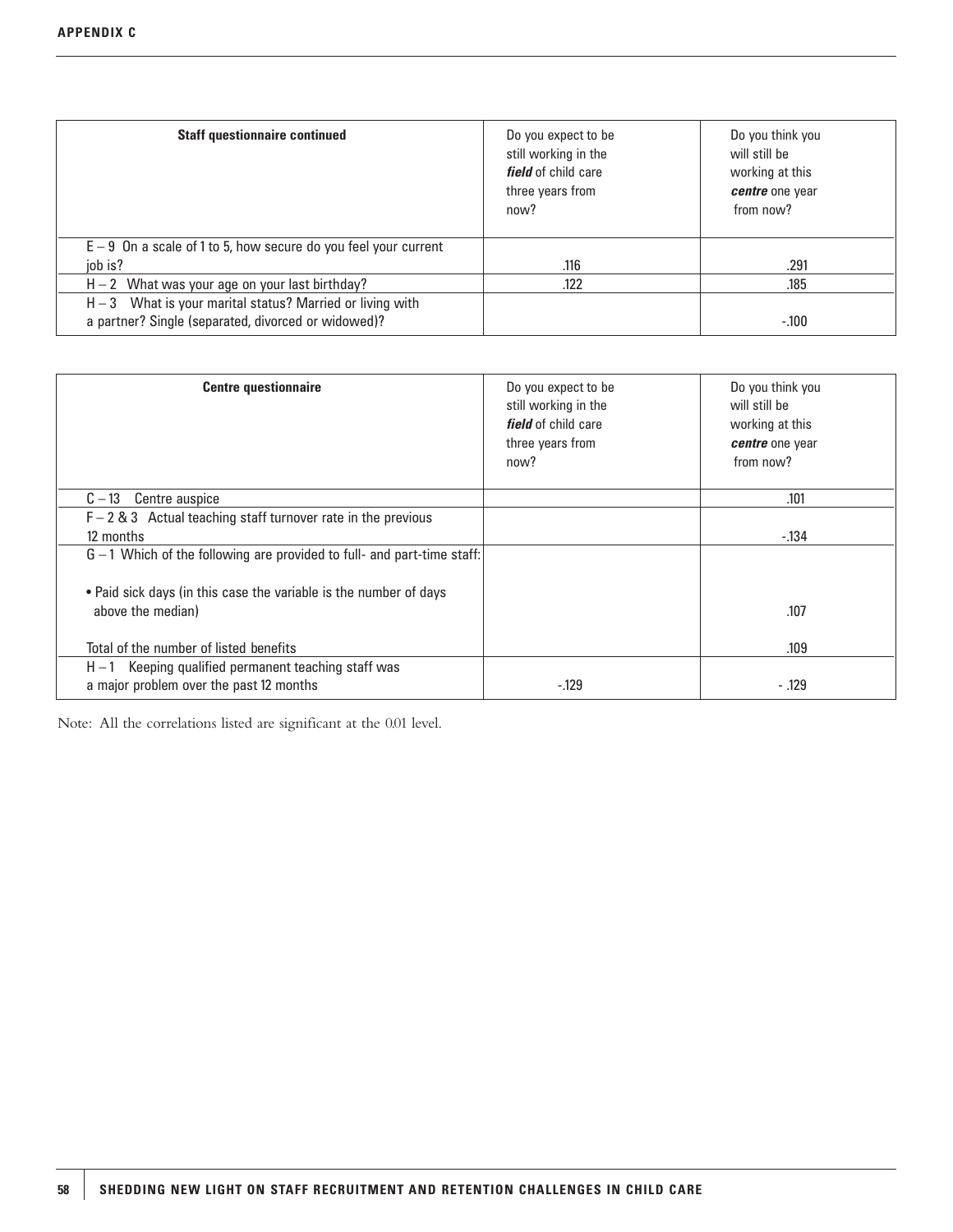# **APPENDIX**D

**List of potential predictors at the centre level with a correlation of .1 of higher with expectation of no longer working in:** 

- **The field in three years.**
- **The centre in one year.**

| <b>Staff questionnaire</b>                                        | Do you expect to be  | Do you think you |
|-------------------------------------------------------------------|----------------------|------------------|
|                                                                   | still working in the | will still be    |
|                                                                   | field of child care  | working at this  |
|                                                                   | three years from     | centre one year  |
|                                                                   | now?                 | from now?        |
|                                                                   |                      |                  |
| $A - 12$ Time worked at current centre                            | $-.157$              | $-.263$          |
| $A - 13$ Time in current position                                 | $-.134$              | $-.240$          |
| $A - 15$ Time worked in the child care field                      |                      |                  |
|                                                                   |                      |                  |
| • Less than one year                                              |                      | .112             |
| • One to three years                                              |                      | .150             |
| • Over ten years, up to 15 years                                  |                      | $-177$           |
| • Over 10 years                                                   | $-143$               | $-226$           |
| • Over 15 years                                                   | $-155$               | $-133$           |
| $A - 16$ Number of centres worked in over past five years         |                      | .101             |
| $B - 1$ to 4 Before tax gross hourly wage                         | $-141$               | $-.157$          |
| $B - 9$ Sum of the items available, e.g. written job description, |                      |                  |
| staff manual, regular performance appraisal, room set aside       |                      |                  |
| for staff only                                                    |                      | $-138$           |
| $D-3$ Have you ever resigned from a position in the child         |                      |                  |
| care field?                                                       | .128                 |                  |
| $D - 5$ Do you think you will be promoted at this centre?         | $-.114$              |                  |
| $D - 6$ Do you think you could earn more money or achieve         |                      |                  |
| a higher status position if you moved to another centre?          |                      | .178             |
| $D - 7$ Do you think you would need to leave the child care field |                      |                  |
| in order to earn more money or achieve a higher status position?  | .251                 | .105             |
| $D - 9$ Sum of the groups perceived as generally respecting       |                      |                  |
| the individual as a child care professional                       | $-.248$              | $-196$           |
| $D - 11$ If you were choosing a career now, would you choose      |                      |                  |
| child care?                                                       | .444                 | .185             |
| $E - 1$ Total co-worker satisfaction score                        | $-.176$              | $-172$           |
| $E - 2$ Total supervisor score                                    | $-166$               | $-.261$          |
| $E-3$ Total work environment satisfaction score                   | $-163$               | $-.206$          |
| $E - 4$ Total pay, benefits and promotion satisfaction score      | $-185$               | $-.231$          |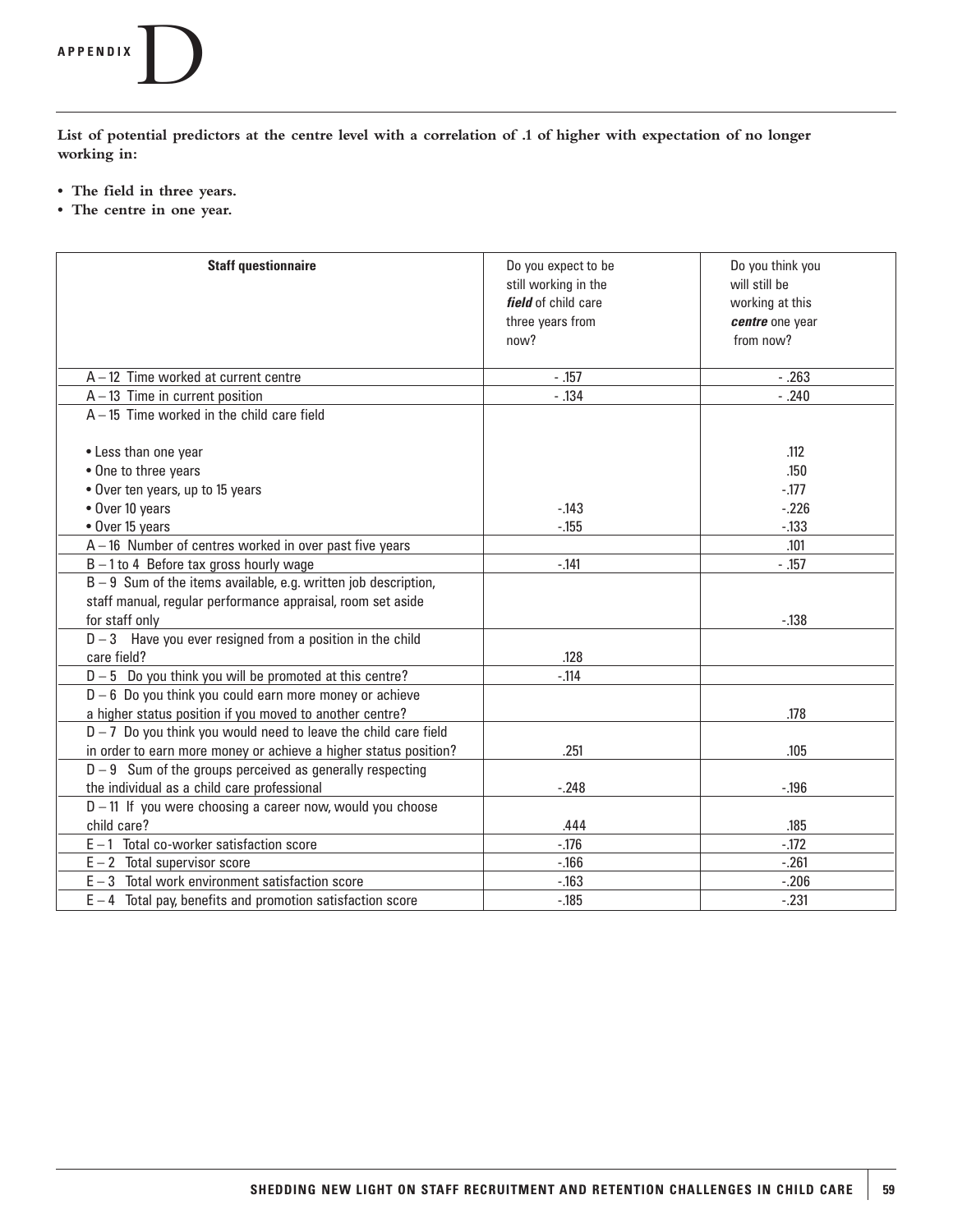| <b>Staff questionnaire continued</b>                                                                       | Do you expect to be<br>still working in the<br>field of child care<br>three years from<br>now? | Do you think you<br>will still be<br>working at this<br>centre one year<br>from now? |
|------------------------------------------------------------------------------------------------------------|------------------------------------------------------------------------------------------------|--------------------------------------------------------------------------------------|
| $E - 5$ Which of the following best describes your feelings<br>about your work situation most of the time? |                                                                                                |                                                                                      |
|                                                                                                            |                                                                                                |                                                                                      |
| • The work I do is stimulating and challenging                                                             | $-222$                                                                                         | $-155$                                                                               |
| . I feel physically exhausted by the end of the day                                                        | .177                                                                                           | .134                                                                                 |
| • My work gives me a sense of accomplishment                                                               | $-266$                                                                                         | $-297$                                                                               |
| . I feel emotionally drained at the end of the day                                                         | .159                                                                                           | .181                                                                                 |
| • Centre policies and procedures are well definined                                                        | $-160$                                                                                         | $-211$                                                                               |
| • I feel frustrated by this job                                                                            | .303                                                                                           | .374                                                                                 |
| • I have reasonable control over most things that affect                                                   |                                                                                                |                                                                                      |
| my satisfaction with the job                                                                               | $-.193$                                                                                        | $-.272$                                                                              |
| . I feel my job makes good use of my skills and abilities                                                  | $-0.256$                                                                                       | $-.300$                                                                              |
| • I take pride in my centre                                                                                | $-252$                                                                                         | $-.307$                                                                              |
| • I know the centre could be providing a better service,                                                   |                                                                                                |                                                                                      |
| but there is nothing I can do about it                                                                     | .161                                                                                           | .312                                                                                 |
| • My centre provides a well-rounded program for the children                                               |                                                                                                |                                                                                      |
| who attend                                                                                                 | $-183$                                                                                         | $-264$                                                                               |
| . My centre really supports the families of the children who attend                                        | $-158$                                                                                         | $-182$                                                                               |
| $E-6$ Indicate all of the following that apply to how decisions                                            |                                                                                                |                                                                                      |
| are made at your centre most of the time:                                                                  |                                                                                                |                                                                                      |
|                                                                                                            |                                                                                                |                                                                                      |
| • People are encouraged to be self-sufficient in making decisions                                          |                                                                                                | $-153$                                                                               |
| . The director likes to make most of the decisions                                                         |                                                                                                | .197                                                                                 |
| . People don't feel free to express their opinions                                                         |                                                                                                | .189                                                                                 |
| • Everyone provides input on the content of staff meetings                                                 | $-.106$                                                                                        | $-159$                                                                               |
| • People provide input but the decisions have already been made                                            |                                                                                                | .137                                                                                 |
| • Teachers make decisions about things that directly affect them                                           |                                                                                                | $-.140$                                                                              |
| • Teachers are seldom asked their opinion on issues                                                        | .101                                                                                           | .172                                                                                 |
| . The director values everyone's input for major decisions                                                 | $-137$                                                                                         | $-182$                                                                               |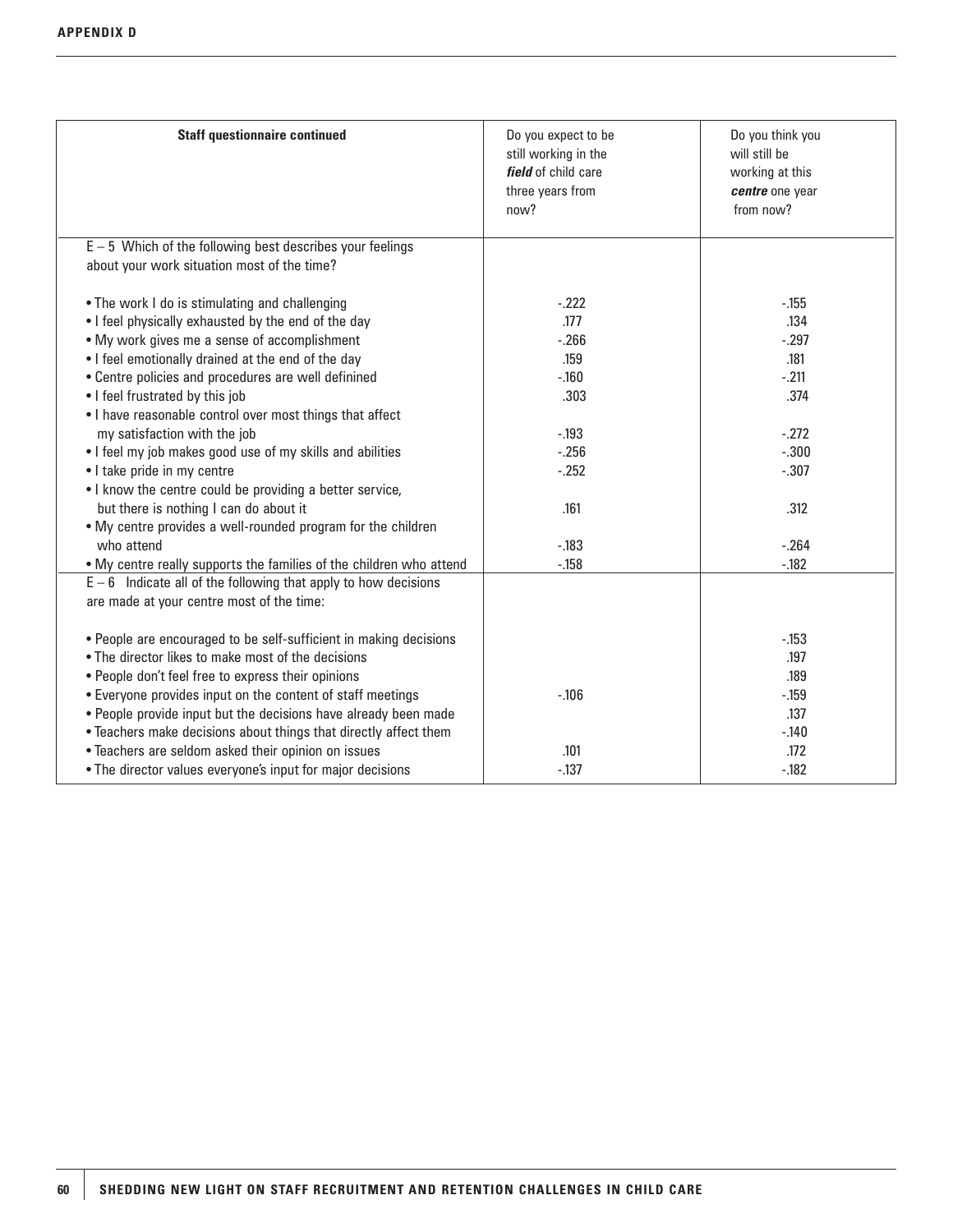| <b>Staff questionnaire continued</b>                              | Do you expect to be<br>still working in the<br><i>field</i> of child care<br>three years from<br>now? | Do you think you<br>will still be<br>working at this<br>centre one year<br>from now? |
|-------------------------------------------------------------------|-------------------------------------------------------------------------------------------------------|--------------------------------------------------------------------------------------|
| $E - 9$ How secure do you feel your current job is?               |                                                                                                       |                                                                                      |
| • Not secure at all                                               | .144                                                                                                  | .266                                                                                 |
| • Not secure                                                      |                                                                                                       | .177                                                                                 |
| • Combined number of response of not secure at all and not secure | .131                                                                                                  | .305                                                                                 |
| $G-1$ Have you participated in professional development during    |                                                                                                       |                                                                                      |
| the past 12 months?                                               | $-100$                                                                                                | $-120$                                                                               |
| $H - 2$ What was your age on your last birthday?                  |                                                                                                       | .204                                                                                 |
| $H - 3$ What is your marital status? Married or living with       |                                                                                                       |                                                                                      |
| a partner? Single (separated, divorced or widowed)?               |                                                                                                       | .141                                                                                 |

| <b>Centre questionnaire</b>                                                                                                                                                                                                                                              | Do you expect to be<br>still working in the<br>field of child care<br>three years from<br>now? | Do you think you<br>will still be<br>working at this<br>centre one year<br>from now? |
|--------------------------------------------------------------------------------------------------------------------------------------------------------------------------------------------------------------------------------------------------------------------------|------------------------------------------------------------------------------------------------|--------------------------------------------------------------------------------------|
| $A - 7$ Number of children with special needs enrolled in the centre                                                                                                                                                                                                     |                                                                                                | $-100$                                                                               |
| $A - 9$ Over the past three years, the centre has not provided any<br>in-service training, brought in a consultant to provide training,<br>or paid a teacher to take a course or workshop connected with<br>anti-bias curriculum, caring for children with special needs |                                                                                                |                                                                                      |
| or responding to challenging behaviour                                                                                                                                                                                                                                   | .106                                                                                           |                                                                                      |
| $B - 6$ The centre does not receive any regular in-kind<br>donations, e.g. subsidized rent                                                                                                                                                                               |                                                                                                | $-0.100$                                                                             |
| $B - 9$ Percent of the centre's annual budget going to staff<br>wages and benefits                                                                                                                                                                                       |                                                                                                | $-123$                                                                               |
| $C-11$ Proportion of staff with at least a two-year ECCE credential                                                                                                                                                                                                      | $-126$                                                                                         | $-129$                                                                               |
| $C - 13$ Auspice of centre                                                                                                                                                                                                                                               | .218                                                                                           | .176                                                                                 |
| $G-1$ Total number of working conditions benefits available,<br>e.g. paid coffee break, paid preparation time, compensation<br>for overtime child care                                                                                                                   |                                                                                                | $-162$                                                                               |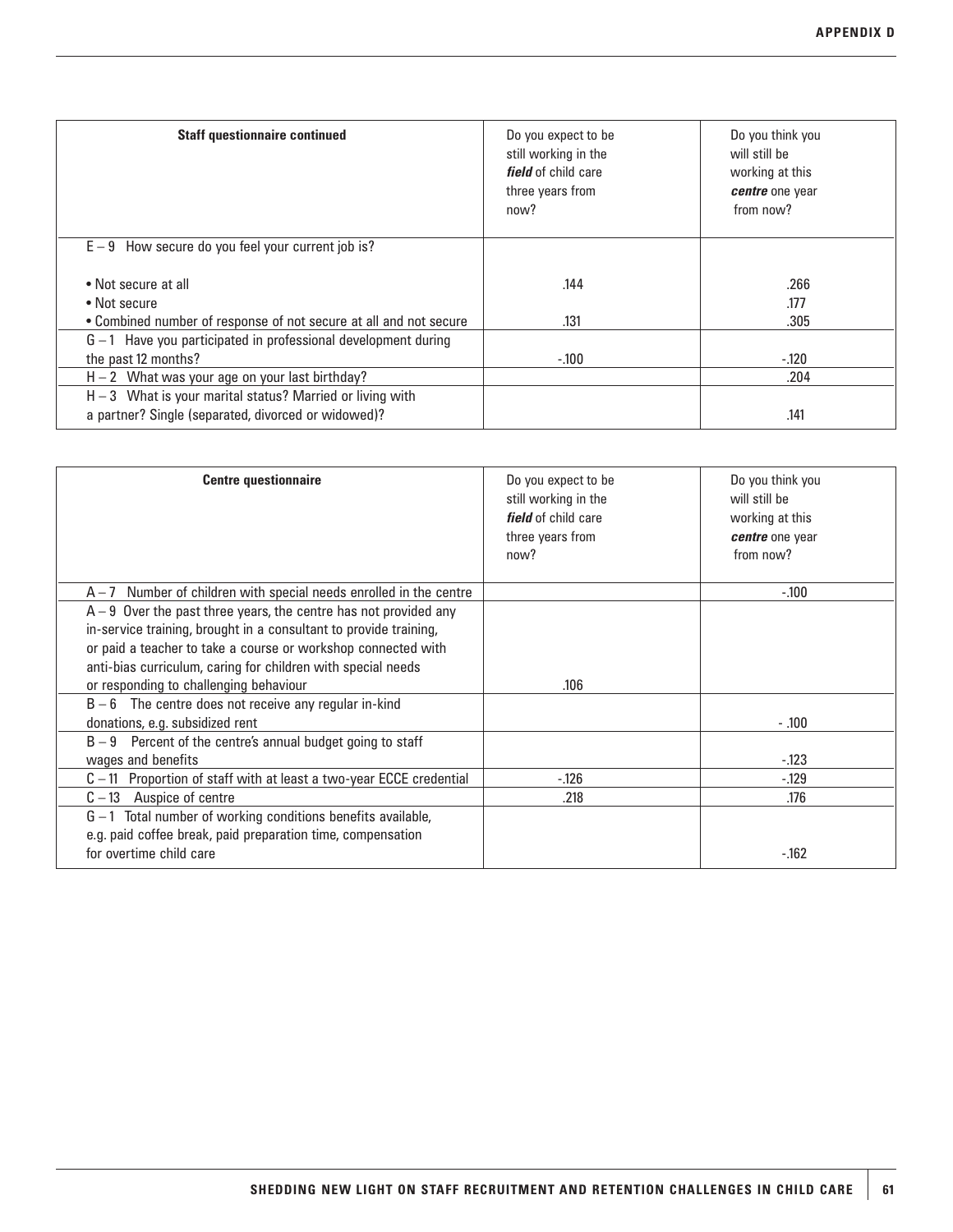| <b>Director questionnaire</b>                                      | Do you expect to be  | Do you think you |
|--------------------------------------------------------------------|----------------------|------------------|
|                                                                    | still working in the | will still be    |
|                                                                    | field of child care  | working at this  |
|                                                                    | three years from     | centre one year  |
|                                                                    | now?                 | from now?        |
|                                                                    |                      |                  |
| $A-1$ Director has direct teaching/care responsibilities           |                      | .105             |
| $A - 3$ Length of time worked at centre                            |                      | $-.115$          |
| $A - 8$ In a typical work month, time spent in:                    |                      |                  |
|                                                                    |                      |                  |
| • Directly caring for children                                     |                      | .121             |
| • Interacting with parents                                         |                      | .136             |
| · Maintenance, e.g. cleaning, repairing                            |                      | .121             |
| $A - 9$ Amount of unpaid overtime at centre in a typical work week |                      | .114             |
| $C - 11$ If you were choosing a career now, would you choose       |                      |                  |
| child care?                                                        | $-.139$              |                  |
| $D-1$ Total supervisor satisfaction score                          | $-.113$              | $-172$           |
| $D - 2$ Which of the following statements reflects your feelings   |                      |                  |
| about your work most of the time:                                  |                      |                  |
|                                                                    |                      |                  |
| • The work I do is stimulating and challenging                     |                      | $-0.119$         |
| . My staff and I work well together as a team                      | $-.105$              |                  |
| • I have reasonable control over important decisions that affect   |                      |                  |
| my program or my staff                                             |                      | $-125$           |
| • Because of job demands, I have difficulty finding time           |                      |                  |
| for self-rejuvenation                                              | .100                 |                  |
| . I feel frustrated by this job                                    | .147                 | .157             |
| . I feel my job makes good use of my skills and abilities          | $-.103$              | $-144$           |
| $D-3$ Which of the following statements reflects your feelings     |                      |                  |
| about your centre most of the time:                                |                      |                  |
|                                                                    |                      |                  |
| . I know the centre could be providing a better service, but there |                      |                  |
| is nothing I can do about it                                       | .119                 | .112             |
| . My centre is a very pleasant place in which to work              | $-.122$              | $-162$           |
| . Its hard to feel committed to this place                         |                      | .104             |
| $D-6$ Do you expect to be working at the centre in one year?       | $-.159$              | $-141$           |

Note: All the correlations listed are significant at the 0.01 level.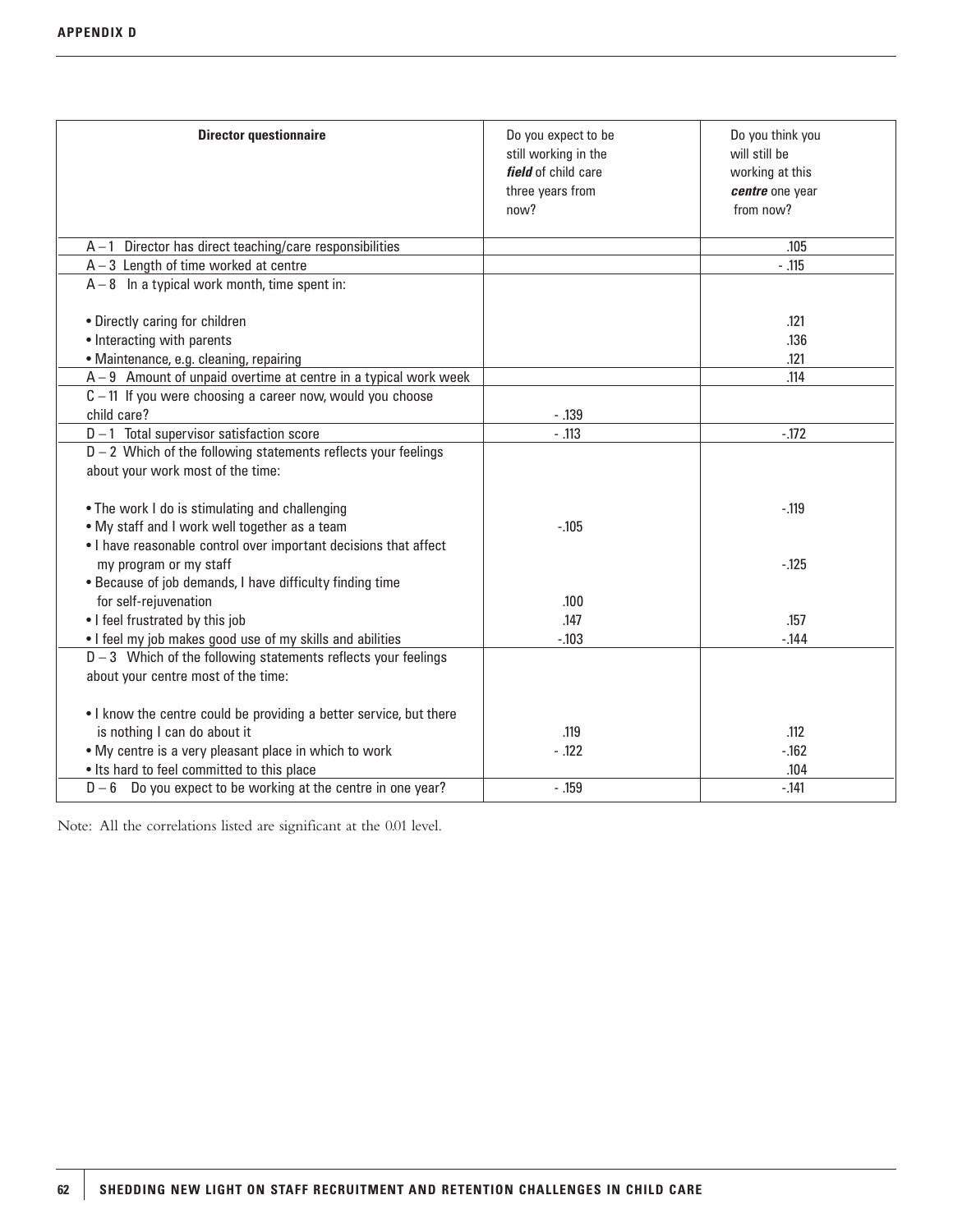

**List of potential predictors with a correlation of .1 or higher with:** 

- **Turnover.**
- **Keeping qualified permanent teaching staff is a major problem.**
- **Finding qualified permanent teaching staff is a major problem.**

| <b>Staff questionnaire</b>                                                                                                       | Turnover | Finding qualified<br>permanent<br>teaching staff is<br>a major problem | Keeping qualified<br>permanent<br>teaching staff is<br>a major problem |
|----------------------------------------------------------------------------------------------------------------------------------|----------|------------------------------------------------------------------------|------------------------------------------------------------------------|
| $A - 12$ Time worked at current centre                                                                                           | $-.321$  | $-226$                                                                 | $-.321$                                                                |
| $A - 13$ Time in current position                                                                                                | $-0.298$ | $-253$                                                                 | $-295$                                                                 |
| $A - 15$ Time worked in the child care field                                                                                     |          |                                                                        |                                                                        |
|                                                                                                                                  |          |                                                                        |                                                                        |
| • Less than one year                                                                                                             | .190     | .194                                                                   | .224                                                                   |
| • One to three years                                                                                                             | .119     | .148                                                                   | .186                                                                   |
| • Less than three years                                                                                                          | .207     | .234                                                                   | .283                                                                   |
| • Over ten years, up to 15 years                                                                                                 | $-0.115$ |                                                                        | $-154$                                                                 |
| • Over 10 years                                                                                                                  | $-.203$  | $-149$                                                                 | $-.218$                                                                |
| • Over 15 years                                                                                                                  | $-171$   | $-123$                                                                 | $-150$                                                                 |
| $A - 16$ Number of centres worked in over past five years                                                                        | .141     |                                                                        |                                                                        |
| $B - 1$ to 4 Before tax gross hourly wage                                                                                        | $-.248$  | $-0.336$                                                               | $-.321$                                                                |
| $B - 9$ Sum of the items available, e.g. written job description,<br>staff manual, regular performance appraisal, room set aside |          |                                                                        |                                                                        |
| for staff only                                                                                                                   | $-170$   | $-178$                                                                 | $-.231$                                                                |
| $D-3$ Have you ever resigned from a position in the child                                                                        |          |                                                                        |                                                                        |
| care field?                                                                                                                      | .119     |                                                                        |                                                                        |
| $D - 5$ Do you think you will be promoted at this centre?                                                                        | .128     |                                                                        |                                                                        |
| $D - 6$ Do you think you could earn more money or achieve                                                                        |          |                                                                        |                                                                        |
| a higher status position if you moved to another centre?                                                                         | .125     |                                                                        |                                                                        |
| $D - 9$ Sum of the groups perceived as generally respecting                                                                      |          |                                                                        |                                                                        |
| the individual as a child care professional                                                                                      |          |                                                                        | $-102$                                                                 |
| $E - 3$ Total work environment satisfaction score                                                                                |          |                                                                        | $-151$                                                                 |
| $E - 4$ Total pay, benefits and promotion satisfaction score                                                                     | $-0.155$ |                                                                        | $-142$                                                                 |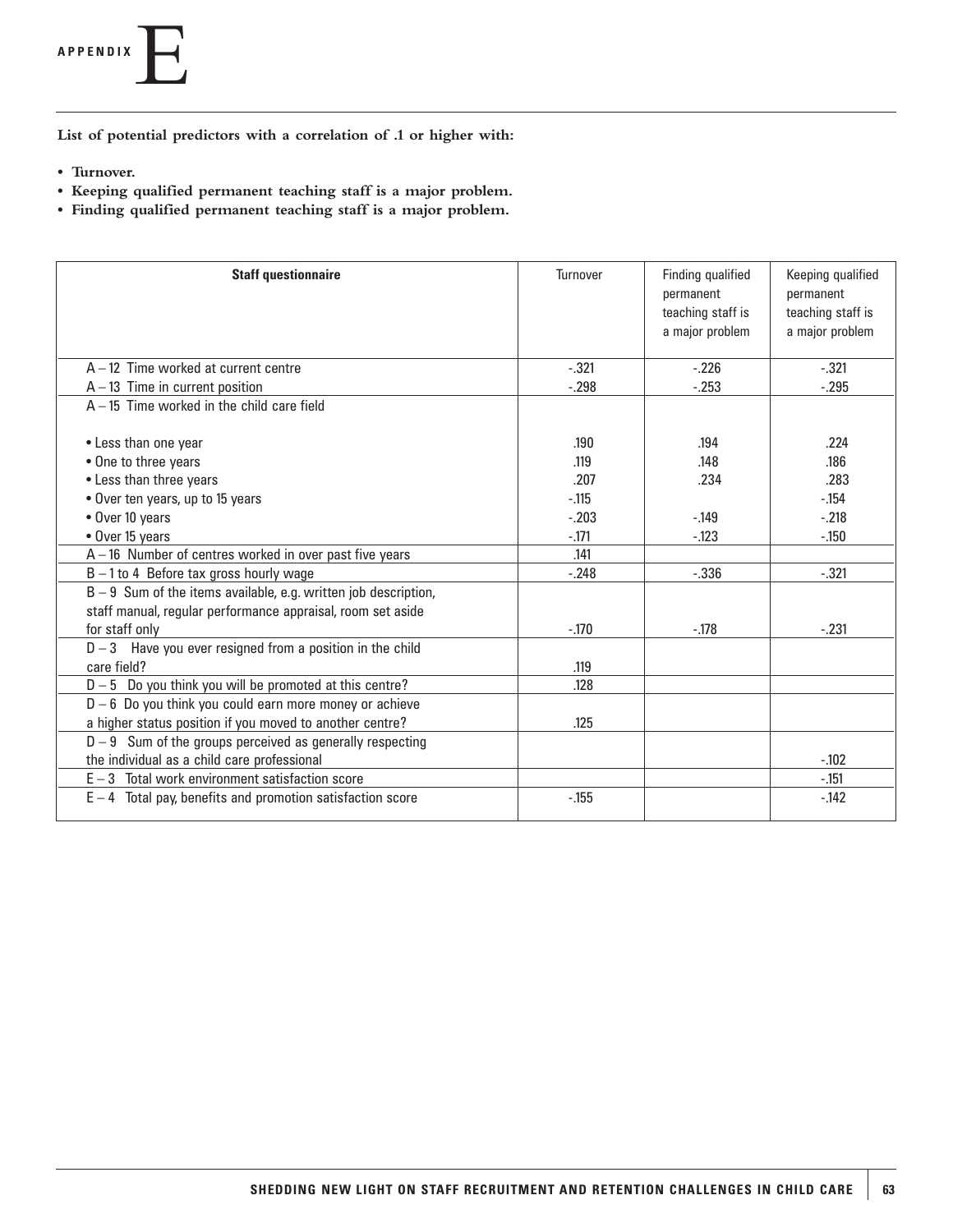| <b>Staff questionnaire continued</b>                                                                                          | Turnover | Keeping qualified<br>permanent staff is<br>a major problem | Finding qualified<br>permanent staff is<br>a major problem |
|-------------------------------------------------------------------------------------------------------------------------------|----------|------------------------------------------------------------|------------------------------------------------------------|
| $E - 5$ On a scale from 1 to 5, how does each statement describe your<br>feelings about your work situation most of the time: |          |                                                            |                                                            |
| • The work I do is stimulating and challenging                                                                                | $-126$   |                                                            | $-174$                                                     |
| • My work gives me a sense of accomplishment                                                                                  | $-125$   | $-157$                                                     | $-.190$                                                    |
| . I make a positive difference in the children's lives                                                                        |          |                                                            | $-127$                                                     |
| • Centre policies and procedures are well defined                                                                             | $-139$   | $-112$                                                     | $-109$                                                     |
| • I feel frustrated by this job                                                                                               |          |                                                            | .110                                                       |
| . I feel my job makes good use of my skills and abilities                                                                     | $-172$   | $-144$                                                     | $-.202$                                                    |
| · I take pride in my centre                                                                                                   | $-160$   | $-124$                                                     | $-.216$                                                    |
| • I know the centre could be providing a better service, but there                                                            |          |                                                            |                                                            |
| is nothing I can do about it                                                                                                  | .108     |                                                            | .161                                                       |
| . My centre provides a well-rounded program for the children who attend                                                       | $-.171$  | $-.171$                                                    | $-217$                                                     |
| . My centre really supports the families of the children who attend                                                           | $-.116$  | $-139$                                                     | $-.112$                                                    |
| $E - 9$ How secure do you feel your current job is?                                                                           |          |                                                            |                                                            |
|                                                                                                                               |          |                                                            |                                                            |
| • Not secure                                                                                                                  | .128     |                                                            |                                                            |
| . Sum of responses 'Not secure at all' and 'Not secure'                                                                       | .152     |                                                            |                                                            |
| $F - 2$ What is the highest level of formal education you have completed                                                      |          |                                                            |                                                            |
| that was specifically related to child care provision, early childhood                                                        |          |                                                            |                                                            |
| education or child development? (Please exclude first aid and                                                                 |          |                                                            |                                                            |
| CPR certificates).                                                                                                            |          |                                                            |                                                            |
|                                                                                                                               |          |                                                            |                                                            |
| • None                                                                                                                        |          | .158                                                       | .128                                                       |
| • A provincial government course lasting less than one year                                                                   | .210     | .229                                                       | .221                                                       |
| $F-3$ Are you currently enrolled in a formal education program?                                                               | .125     |                                                            |                                                            |
| $G-1$ Have you participated in any professional development                                                                   |          |                                                            |                                                            |
| activities during the past 12 months?                                                                                         | $-166$   | $-.107$                                                    | $-164$                                                     |
| $H - 2$ What was your age on your last birthday?                                                                              | .204     | .213                                                       | .239                                                       |
| $H - 4$ How long have you lived in your present town or city?                                                                 |          |                                                            |                                                            |
| • Under one year                                                                                                              | .170     | .183                                                       | .148                                                       |
| • One to two years                                                                                                            |          |                                                            | .106                                                       |
| • Under two years (combination of above two responses)                                                                        | .131     | .153                                                       | .173                                                       |
|                                                                                                                               |          |                                                            |                                                            |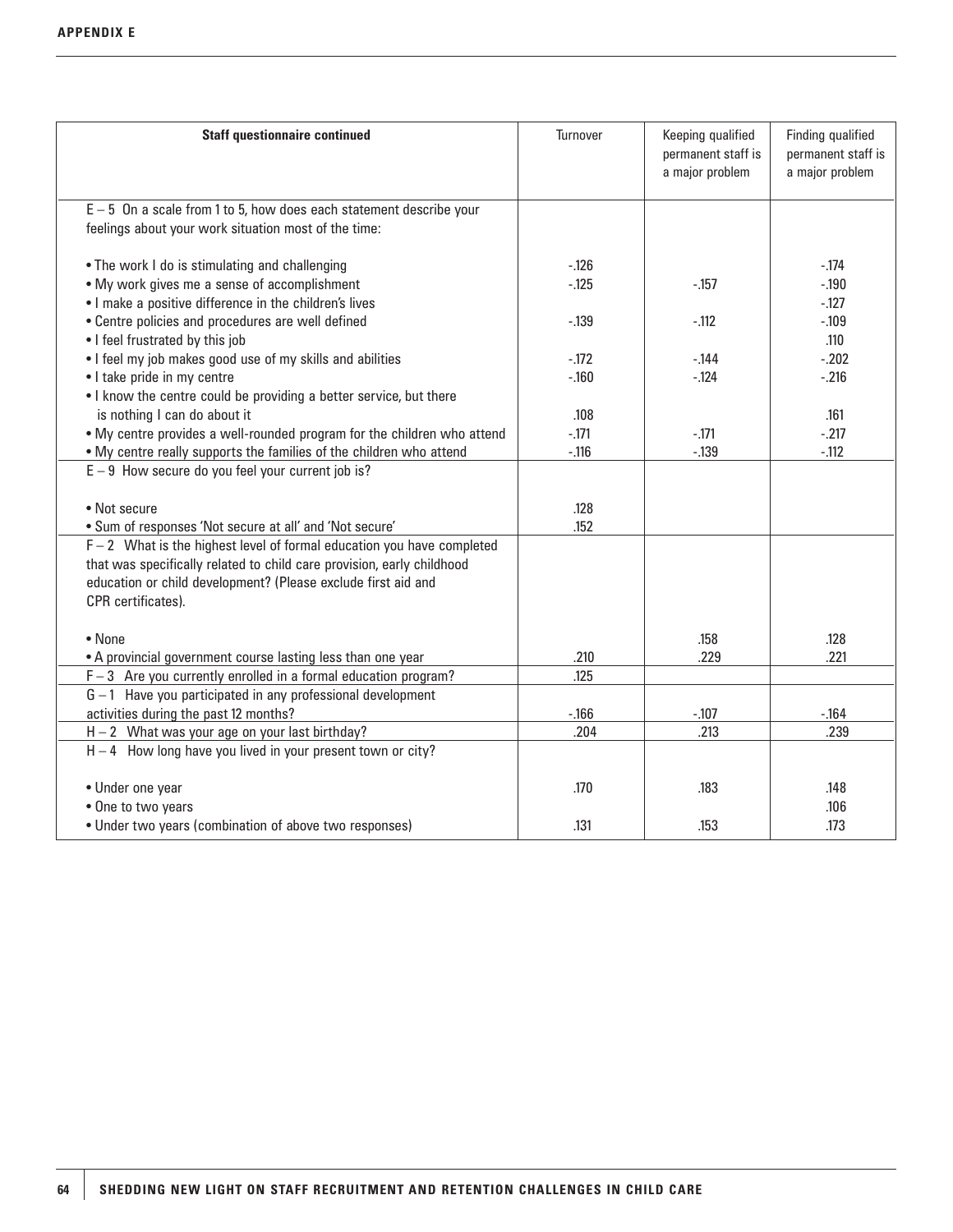| <b>Centre questionnaire</b>                                                | Turnover | Keeping qualified<br>permanent<br>teaching staff is<br>a major problem | Finding qualified<br>permanent<br>teaching staff is<br>a major problem |
|----------------------------------------------------------------------------|----------|------------------------------------------------------------------------|------------------------------------------------------------------------|
| $A - 9$ subsection 6 The centre has not provided in-service education,     |          |                                                                        |                                                                        |
| brought in a consultant to provide training, or paid a teacher to take     |          |                                                                        |                                                                        |
| a course or workshop related to diversity or special needs                 | .114     | .121                                                                   | .121                                                                   |
| $B - 1$ Amount of full-time fee for children $3 - 5$ years, 11 months      |          | $-180$                                                                 | $-137$                                                                 |
| $B - 2$ Percent of the centre's annual budget going to staff wages         |          |                                                                        |                                                                        |
| and benefits                                                               | $-122$   | $-135$                                                                 | $-166$                                                                 |
| $C-1$ Centre is open extended hours and/or on the weekend                  | .134     | .131                                                                   | .112                                                                   |
| $C - 7$ Centre had ECCE or child care practicum students on placement      |          |                                                                        |                                                                        |
| during the previous year                                                   | $-123$   | $-142$                                                                 | $-131$                                                                 |
| $C-11$ Proportion of staff with a two-year ECCE credential                 | $- .151$ | $-.311$                                                                | $-.268$                                                                |
| $C-13$ Centre auspice                                                      | $-147$   |                                                                        |                                                                        |
| $E-1$ Do full-time staff in each position receive the same starting salary |          |                                                                        |                                                                        |
| regardless of education and experience?                                    |          | $-151$                                                                 | $-138$                                                                 |
| $E - 8$ Are any staff unionized?                                           |          | $-147$                                                                 | $-102$                                                                 |
| $G-1$ Total number of benefits available, e.g. paid coffee break,          |          |                                                                        |                                                                        |
| compensation for overtime child care provision                             | $-185$   | $-151$                                                                 | $-191$                                                                 |
| $G - 2$ Total number of benefits, e.g. extended health, where the premium  |          |                                                                        |                                                                        |
| is paid partly or fully by the centre                                      | $-173$   | $-126$                                                                 | $-154$                                                                 |
| $G - 3$ Number of other benefits available, e.g. written job description,  |          |                                                                        |                                                                        |
| staff manual                                                               | $-118$   | $-.101$                                                                | $-.152$                                                                |

| <b>Director questionnaire</b>                                            | Turnover | Finding qualified<br>teaching staff is<br>a major problem | Keeping qualified<br>teaching staff is<br>a major problem |
|--------------------------------------------------------------------------|----------|-----------------------------------------------------------|-----------------------------------------------------------|
| $A-1$ Director also has direct teaching/care responsibilities            |          |                                                           | .114                                                      |
| $A - 3$ Length of time working at the centre                             | $-176$   | $-125$                                                    | $-158$                                                    |
| $A - 4$ Length of time in current position                               | $-145$   |                                                           |                                                           |
| $A - 7$ Total number of years working in the field                       | $-135$   | $-112$                                                    | $-121$                                                    |
| $C - 9$ Sum of number of groups perceived as generally respecting person |          |                                                           |                                                           |
| as a child care professional                                             |          | $-126$                                                    |                                                           |
| $C - 10$ Do you expect to be working in the field three years from now?  | $-100$   |                                                           |                                                           |
| $C - 11$ If you were choosing a career now, would you choose child care? |          | $-104$                                                    |                                                           |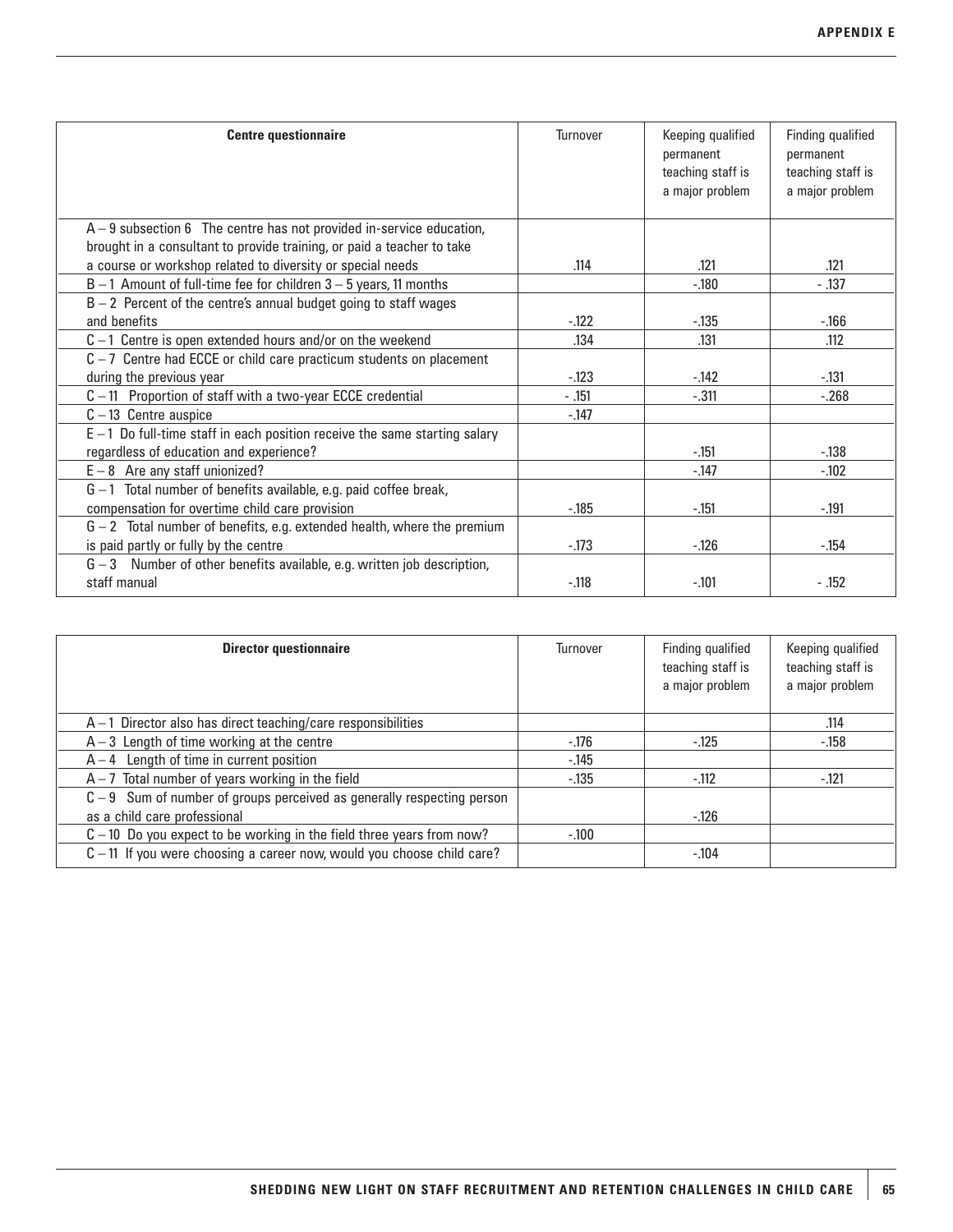| <b>Director questionnaire continued</b>                                                                               | Turnover | Keeping qualified<br>permanent<br>teaching staff is<br>a major problem | Finding qualified<br>permanent<br>teaching staff is<br>a major problem |
|-----------------------------------------------------------------------------------------------------------------------|----------|------------------------------------------------------------------------|------------------------------------------------------------------------|
| $D-1$ Total supervisor satisfaction score                                                                             | $-146$   | $-137$                                                                 | $-178$                                                                 |
| $D - 2$ On a scale of 1 to 5, indicate how each statement describes your                                              |          |                                                                        |                                                                        |
| feelings about your work situation most of the time                                                                   |          |                                                                        |                                                                        |
| . I feel physically exhausted at the end of the work day                                                              |          | .156                                                                   | .183                                                                   |
| • My work gives me a sense of accomplishment                                                                          |          | $-159$                                                                 | $-152$                                                                 |
| • There is too little time to do all that needs to be done                                                            |          | .180                                                                   |                                                                        |
| . My staff and I work well together as a team                                                                         |          | $-177$                                                                 | $-156$                                                                 |
| . I feel emotionally drained at the end of the day                                                                    |          | .151                                                                   | .153                                                                   |
| • I have reasonable control over important decisions that affect                                                      |          |                                                                        |                                                                        |
| my program or my staff                                                                                                | $-125$   |                                                                        | $-153$                                                                 |
| . Because of job demands, I have difficulty finding time for self-rejuvenation                                        |          | .215                                                                   | .168                                                                   |
| • I feel frustrated by this job                                                                                       | .105     | .195                                                                   | .206                                                                   |
| . I feel my job makes good use of my skills and abilities                                                             | $-126$   | $-124$                                                                 | $-.113$                                                                |
| $D-3$ On a scale of 1 to 5, indicate how each statement describes your<br>feelings about your centre most of the time |          |                                                                        |                                                                        |
| • I take pride in my centre                                                                                           |          | $-139$                                                                 | $-150$                                                                 |
| . I know the centre could be providing a better service, but there                                                    |          |                                                                        |                                                                        |
| is nothing I can do about it                                                                                          | .139     | .171                                                                   | .261                                                                   |
| . My centre provides a well-rounded program for the children who attend                                               | $-112$   | $-164$                                                                 | $-121$                                                                 |
| . My centre really supports the families of the children who attend                                                   |          | $-154$                                                                 | $-.104$                                                                |
| . I don't care what happens to this place after I leave                                                               |          | .132                                                                   | .177                                                                   |
| • My centre is a very pleasant place in which to work                                                                 |          | $-156$                                                                 | $-154$                                                                 |
| . Its hard to feel committed to this place                                                                            |          | .145                                                                   | .218                                                                   |
| $D-6$ Do you think you will still be working at this centre in one year?                                              | $-.174$  |                                                                        | $-139$                                                                 |
| $G - 2$ Age on last birthday                                                                                          | $-.101$  | $-.114$                                                                |                                                                        |
| $G - 4$ Length of time living in present town or city                                                                 | $-113$   |                                                                        |                                                                        |

Note: All the correlations listed are significant at the 0.01 level.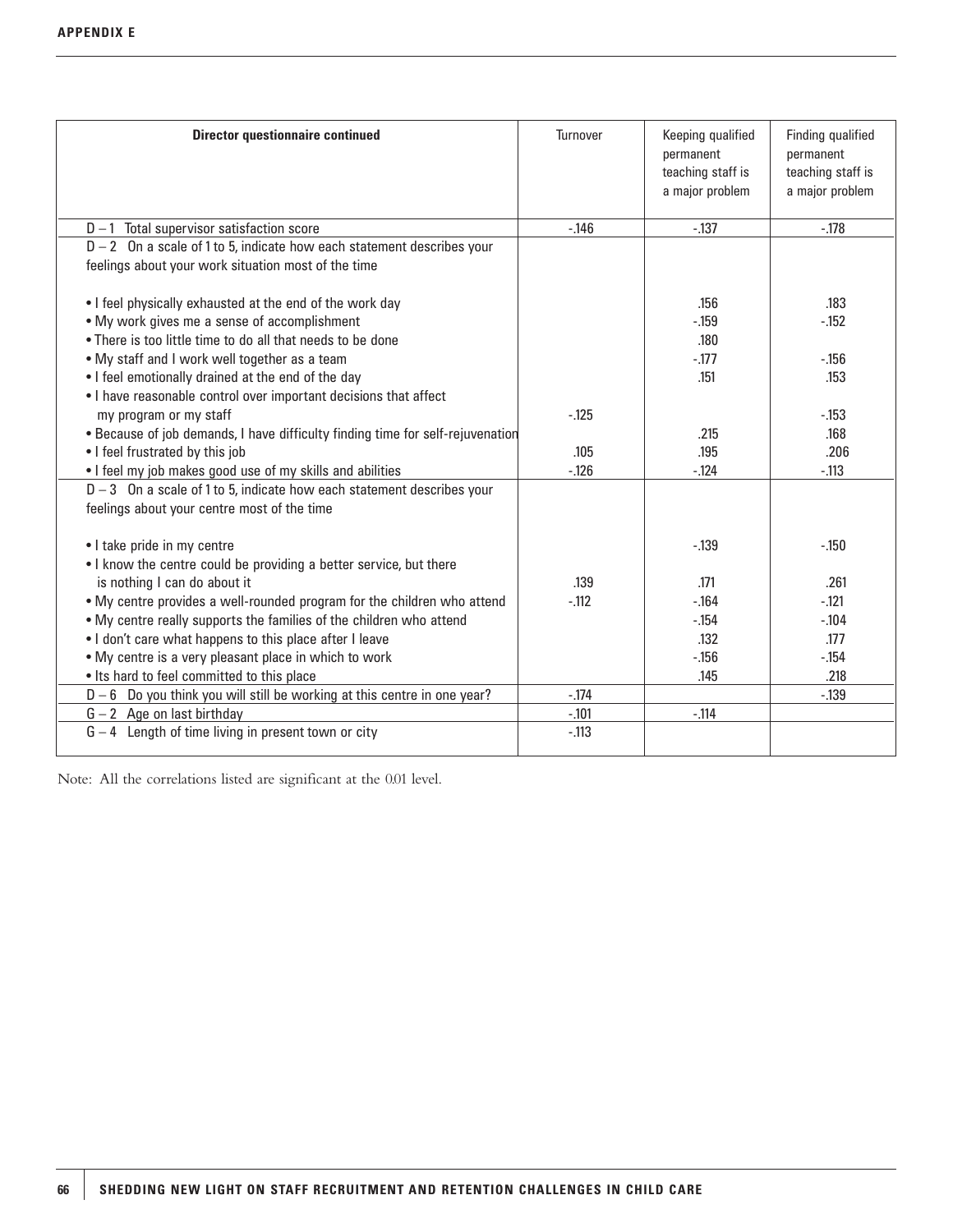### **REFERENCES**

Beach, J., Bertrand, J., and Cleveland, G. (1998). *Our Child Care Workforce: From Recognition to Remuneration: More Than a Labour of Love.* A Human Resource Study of Child Care in Canada. Ottawa: Child Care Human Resources Steering Committee, c/o Canadian Child Care Federation.

Bloom, P.J. (1992). The Child Care Director: A Critical Component of Program Quality. *Educational Horizons,* Spring, 138 – 145.

Boyd, B., and Paisley, B.K.. (1989). Role Stress as a Contributor to Burnout in Child Care Professionals. *Child and Youth Care Quarterly*, 18(4), 243-258.

Canadian Child Care Federation. (2003). *Training for the Delivery of Quality Early Childhood Development Learning and Care Services in Canada: Accessibility, Portability and Career Advancement. National Symposium Report.* Ottawa: Author.

Canadian Child Day Care Federation/Canadian Day Care Advocacy Association (1992). *Caring for a Living: A Study on Wages and Working Conditions in Canadian Child Care.* Ottawa: Canadian Child Day Care Federation.

Deery-Schmitt, D.M., and Todd, C.M. (1995). A Conceptual Model for Studying Turnover Among Family Child Care Providers. (1995). *Early Childhood Research Quarterly,* 10, 121-143.

Doherty, G. (1999). Elements of Quality. *Child Care Connections Canada,* 1, 5 – 56.

Doherty, G. (2000). Mentoring as a Strategy for Promoting Quality in Child Care. *Child Care Connections Canada,* 4, 25-34.

Doherty, G., Friendly, M. and Forer, B. (2002). *Child Care By Default or Design? An Exploration of Differences Between Non-Profit and For-Profit Canadian Child Care Centres Using the You Bet I Care! Data Sets.* Toronto: Child Care Resource and Research Unit, University of Toronto.

Doherty, G., and Forer, B. (2002). *Unionization and Quality in Early Childhood Programs.* Paper prepared for the Canadian Union of Public Employees (CUPE).

Doherty, G., Lero, D.S., Goelman, H., LaGrange, A., and Tougas, J. (2000). *You Bet I Care! A Canada-Wide Study on Wages, Working Condition, and Practices in Child Care Centres*. Guelph, Ontario: Centre for Families, Work and Well-Being, University of Guelph.

Ferguson, E.E. (2002). Attracting and Keeping Qualified Early Childhood Centre Staff. In E.E. Ferguson, (ed.). *Reflecting on Attracting and Keeping Qualified Staff in Child Care.* Halifax, NS: Child Care Connection Nova Scotia.

Ferguson, E., Ferguson, T., Singleton, C., and Soave, A. (1999). *The Partners in Practice Mentoring Model: Reflection, Caring and Sharing.* Halifax: Partners in Practice.

Fleischer, B. (1985). Identification of Strategies to Reduce Turnover Among Child Care Workers. *Child Care Quarterly,* 14, 130-139.

Goelman, H. and Guo, H. (1998). What We Know and Don't Know About Burnout Among Early Childhood Providers. *Child & Youth Care Forum,* 27(3), 175-199.

Helburn , S.W., ed., (1995). *Cost, Quality and Child Outcomes in Child Care Centers.* Denver, Colorado: University of Denver, Department of Economics, Center for Research and Social Policy.

Iverson, R.D., Olekains, M., and Erwin, P.J. (1998). Affectivity, Organizational Stressors, and Absenteeism: A Causal Model of Burnout and its Consequences. *Journal of Vocational Behavior,* 52, 1.-23.

Jackson, S.E., Schwab, R.L., and Schuler, R.S. (1986). Towards an understanding of the burnout phenomenon. *Journal of Applied Psychology,* 71(4), 630-640.

Jorde-Bloom, P. (1988). *A Great Place to Work: Improving Conditions for Staff in Young Children's Programs.* Washington, DC. National Association for the Education of Young Children.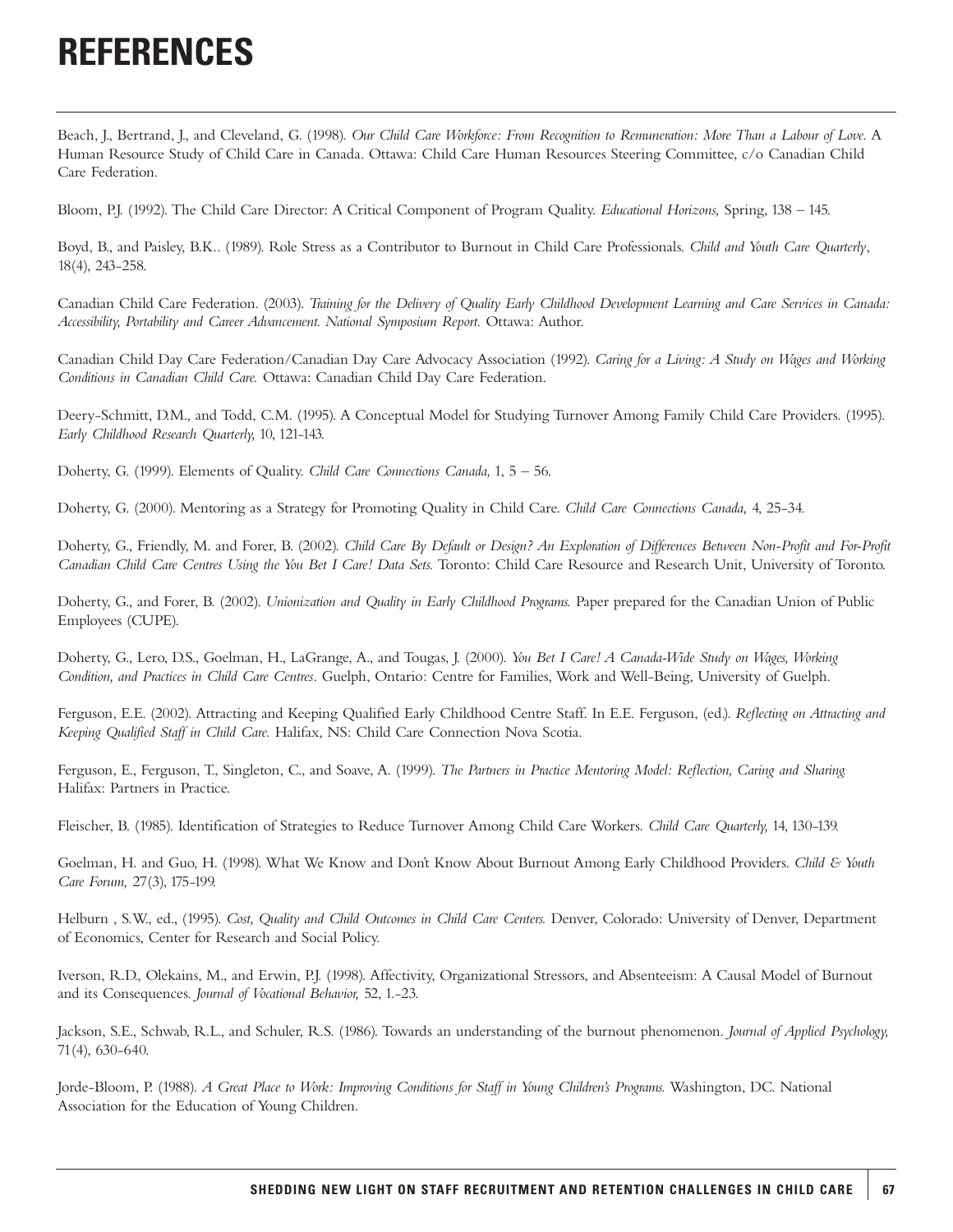Jorde-Bloom, P. (1989). *Avoiding Burnout: Strategies for Managing Time, Space and People in Early Childhood Education.* Wheeling, Illinois: New Horizons.

Jorde-Bloom, P. (1995). The Quality of Work Life in Early Childhood Programs: Does Accreditation Make a Difference? In S. Bredekamp and B.A. Willer (eds.) *NAEYC Accreditation: A Decade of Learning and the Years Ahead.* Washington, DC: National Association for the Education of Young Children, 13-24).

Jorde-Bloom, P., and Sheerer, M. (1992). Changing Organizations by Changing Individuals: A Model of Leadership Training. *The Urban Review,* 24, 263-286.

Kontos, S. and Fiene, R. (1987). Quality, Compliance with Regulations and Children's Development: The Pennsylvania Study. In D. Phillips, ed., *Quality in Child Care: What Does the Research Tell Us?* Washington, DC: National Association for the Education of Young Children, 57-79.

Kontos, S. and Stremmel, A.J. (1988). Caregivers' Perceptions of Working Conditions in a Child Care Environment. *Early Childhood Research Quarterly,* 3, 77-90.

Manlove, E.E. (1993). Multiple Correlates of Burnout in Child Care Workers. Early Childhood Research Quarterly. 8, 499-518.

Manlove, E.E. (1994). Conflict and Ambiguity Over Work Roles: The Impact on Child Care Worker Burnout. *Early Education and Development,* 5(1), 41-45.

Manlove, E.E., and Guzell, J. R. (1997). Intention to Leave, Anticipated Reasons for Leaving, and 12-Month Turnover of Child Care Center Staff. *Early Childhood Research Quarterly,* 12, 145-167.

Marshall, S.J. (2000). *Deconstructing Child Care: Understanding the Factors Impacting Upon Staff Turnover in Child Care Centres.* Thesis in partial fulfillment of the requirements for the degree of Master of Science. Guelph, Ontario: Faculty of Graduate Studies, University of Guelph. Available through UMI Dissertation Services.

Maslach, C., and Jackson, S.E. (1981). The Measurement of Experienced Burnout. *J of Occupational Behavior.* 2, 99-113.

Maslach, C., and Jackson, S.E. (1986). *Maslach Burnout Inventory: Manual* (2<sup>nd</sup> edition). Palo Alto, CA: Consulting Psychologists Press.

Maslach, C., and Pines, A. (1977). The Burn-Out Syndrome in the Day Care Setting. *Child Care Quarterly,* 6(2), 100-112.

Morris, J. (2003). Ensuring the Quality of Distance Education in the Delivery of Programs for Early Childhood Care and Education. *Research Connection Canada.* 10, 111-148.

Organization for Economic Co-Operation and Development (OECD). (2001). *Starting Strong: Early Childhood Education and Care.* Paris: Author.

Pence, A.R., and Goelman, H. (1987). Who Cares for the Child in Day Care? An Examination of Caregivers from Three Types of Care. *Early Childhood Research Quarterly,* 2, 315-334.

Pettygrove, W., Whitebook, M., and Weir, M. (1984). Beyond Babysitting: Changing the Treatment and Image of Child Caregivers. *Young Children,* July, 14-21.

Phillips, D., Howes, C., and Whitebook, M. (1991). Child Care as an Adult Work Environment. *Journal of Social Issues,* 47(2), 49-70.

Pines, A.M. (1982). Changing Organizations: Is a Work Environment Without Burnout an Impossible Goal? In W. Stewart Paine (ed.), *Job Stress and Burnout: Research, Theory and Invertention Perspectives.* Beverly Hills, CA: Sage Publications, 189-211.

Pines, A.M., and Maslach, C. (1978). Characteristics of Staff Burnout in Mental Health Settings. *Hospital and Community Psychiatry,* 29, 233-237.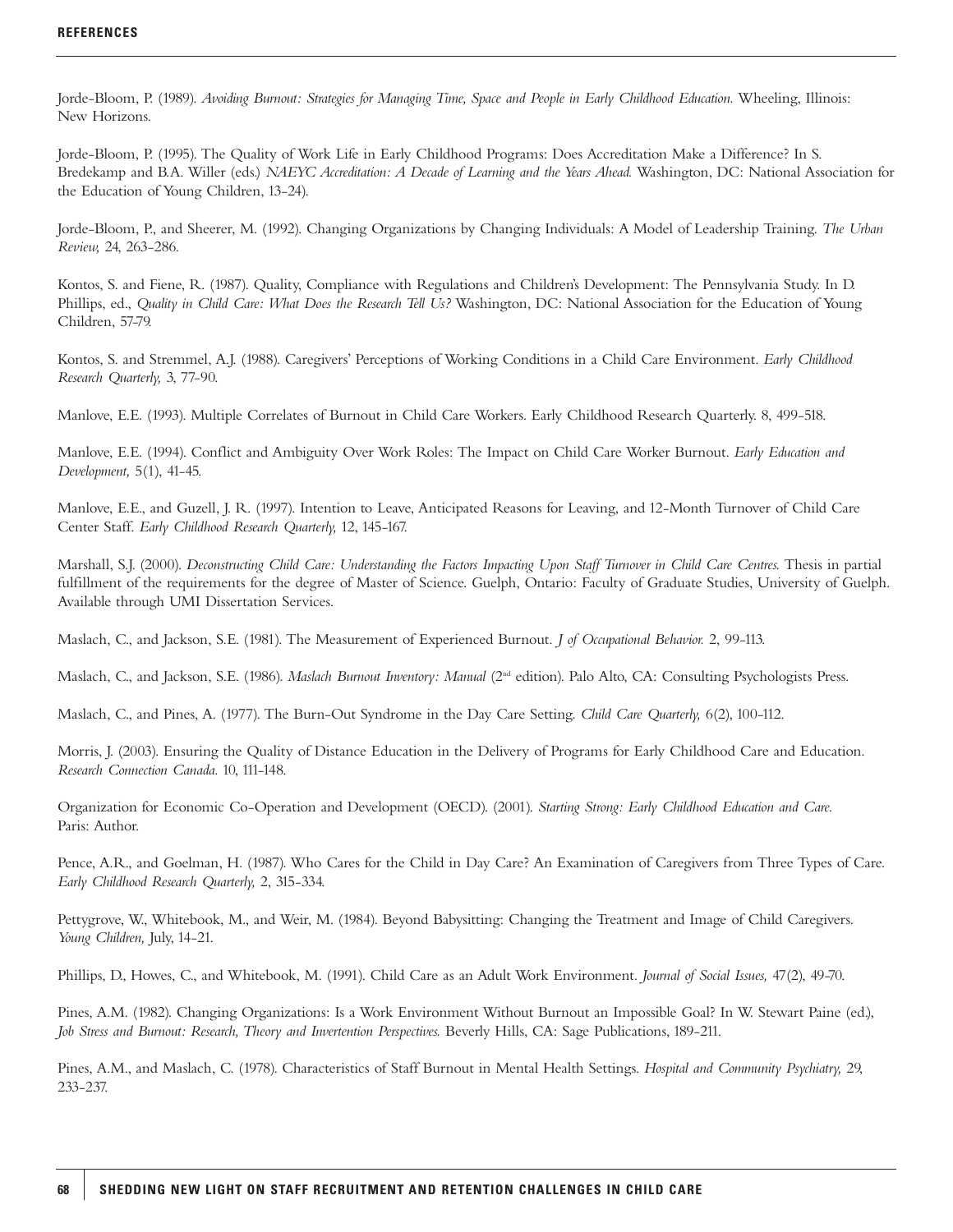Powell, D.R. and Stremmel. A.J. (1989). The Relation of Early Childhood Training and Experience to the Professional Development of Child Care Workers. *Early Childhood Research Quarterly,* 4, 339-355.

Seiderman, S. (1978). Combating staff burn-out. *Day Care and Early Eduction,* Summer, 6-10.

Statistics Canada. (2003). *Women in Canada: Work Chapter Updates.* Available on line through www.statscan.ca.

Stremmel, A.J., Benson, M.J., and Powell, D.R. (1993). Communication, Satisfaction, and Emotional Exhaustion Among Child Care Center Staff: Directors, Teachers, and Assistant Teachers. *Early Childhood Research Quarterly,* 8, 221-233.

Thomas, D. R., & Zumbo, B. D. (1996). Using a measure of variable importance to investigate the standardization of discriminant coefficients. *Journal of Educational & Behavioral Statistics,* 21, 110-130.

Thomas, D. R., Hughes, E., & Zumbo, B. D. (1998). On variable importance in linear regression. *Social Indicators Research: An International and Interdisciplinary Journal for Quality-of-Life Measurement,* 45, 253-275.

Todd, C.M., and Deery-Schmitt, D.M. (1996). Factors Affecting Turnover Among Family Child Care Providers: A Longitudinal Study. *Early Childhood Research Quarterly,* 11, 351-376.

Tougas, J. (2002). *Reforming Québec's Early Childhood Care and Education: The First Five Years.* Toronto: Childcare Resource and Research Unit, University of Toronto.

Whitebook, M., and Bellm, D. (1996). Mentoring for Early Childhood Teachers and Providers: Building Upon and Extending Tradition. *Young Children,* 52(1), 59-64.

Whitebook, M., Howes, C., Darrah, R., and Friedman, J. (1982). Caring for the Caregivers: Staff Burn-Out in Child Care. In L. Katz (ed.), *Current Topics in Early Chldhood Education* Vol 4, Norwood, NJ: Ablex, 212-235.

Whitebook, M. Howes, C., and Phillips, D. (1990). *Who Cares? Child Care Teachers and Quality of Care in America.* Final Report of the National Staffing Study. Oakland, CA: Child Care Employment Project.

Whitebook, M., Sakai, L., and Howes, C. (1997). *NAEYC Accreditation as a Strategy for Improving Child Care Quality.* Washington, DC: National Center for the Early Childhood Workforce.